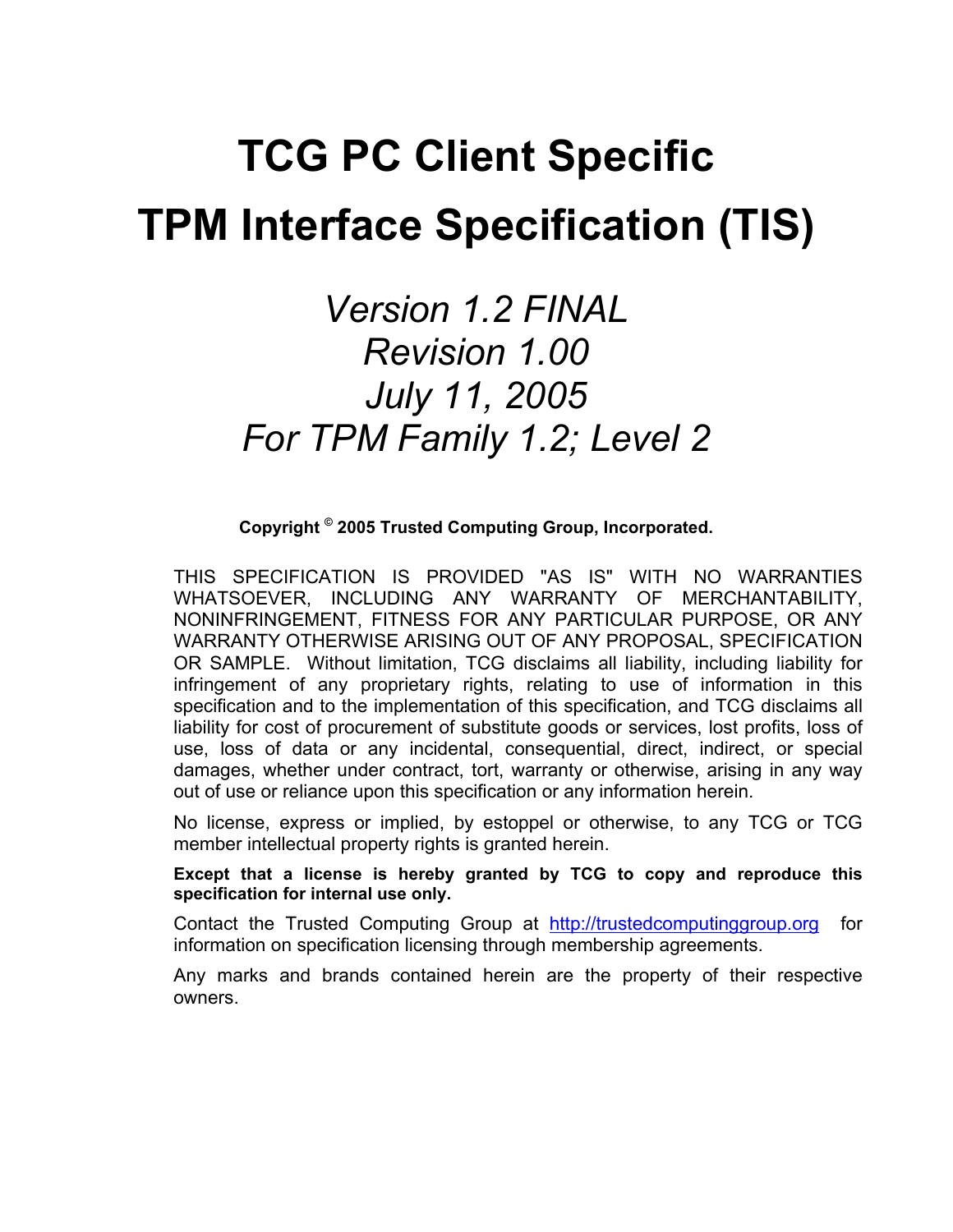## **Change History**

| <b>Revision</b> | <b>Date</b>   | <b>Description</b> |
|-----------------|---------------|--------------------|
| 1.00            | July 11, 2005 | Initial release.   |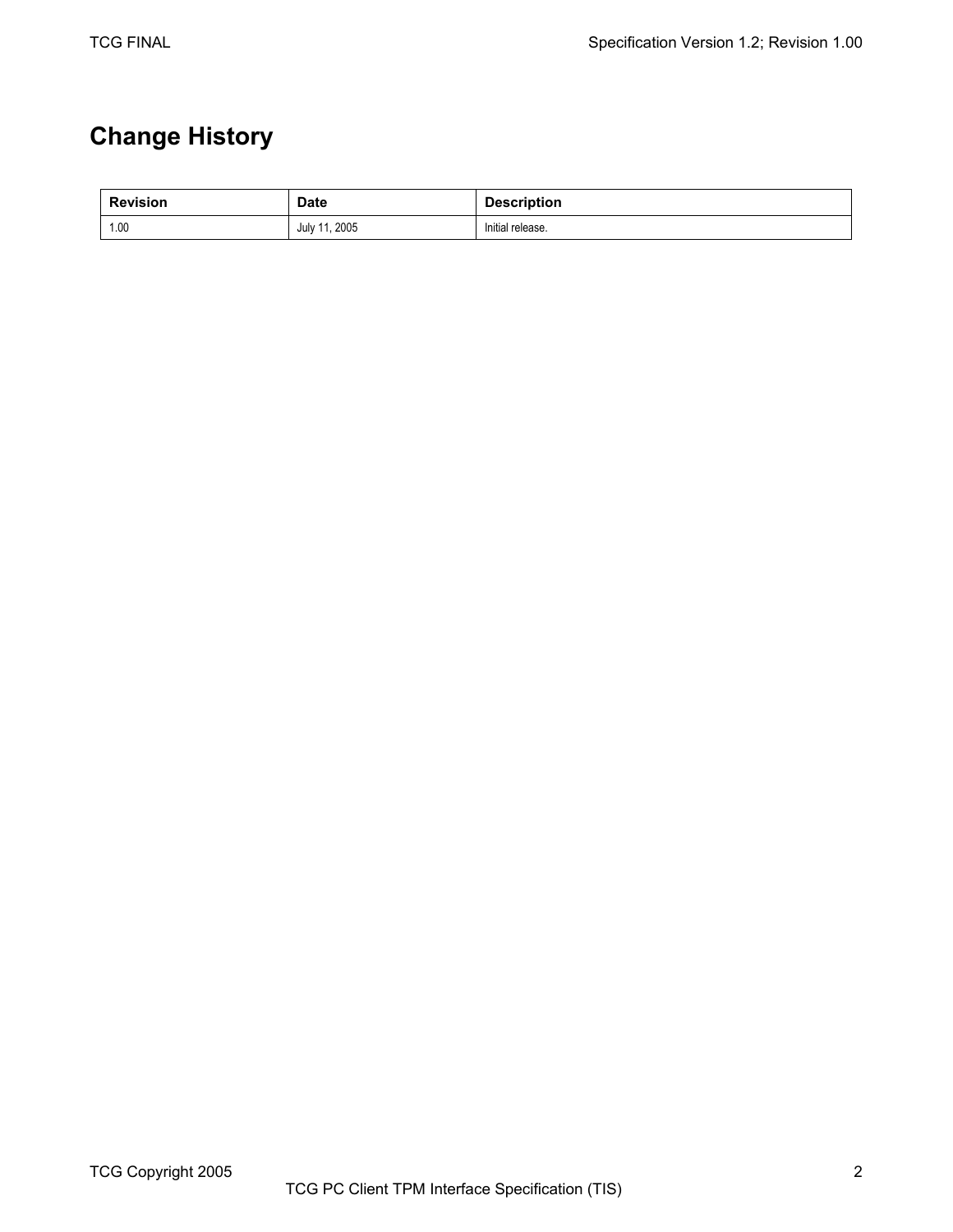## **Contents**

| 1.1  |  |
|------|--|
| 1.2  |  |
|      |  |
| 2.1  |  |
| 2.2  |  |
| 2.3  |  |
| 2.4  |  |
|      |  |
|      |  |
|      |  |
| 5.1  |  |
|      |  |
| 6.1  |  |
| 6.2  |  |
|      |  |
| 7.1  |  |
| 7.2  |  |
| 7.3  |  |
| 7.4  |  |
| 7.5  |  |
|      |  |
| 8.1  |  |
| 8.2  |  |
|      |  |
| 9.1  |  |
| 9.2  |  |
| 9.3  |  |
| 9.4  |  |
| 9.5  |  |
|      |  |
|      |  |
| 11.1 |  |
| 11.2 |  |
|      |  |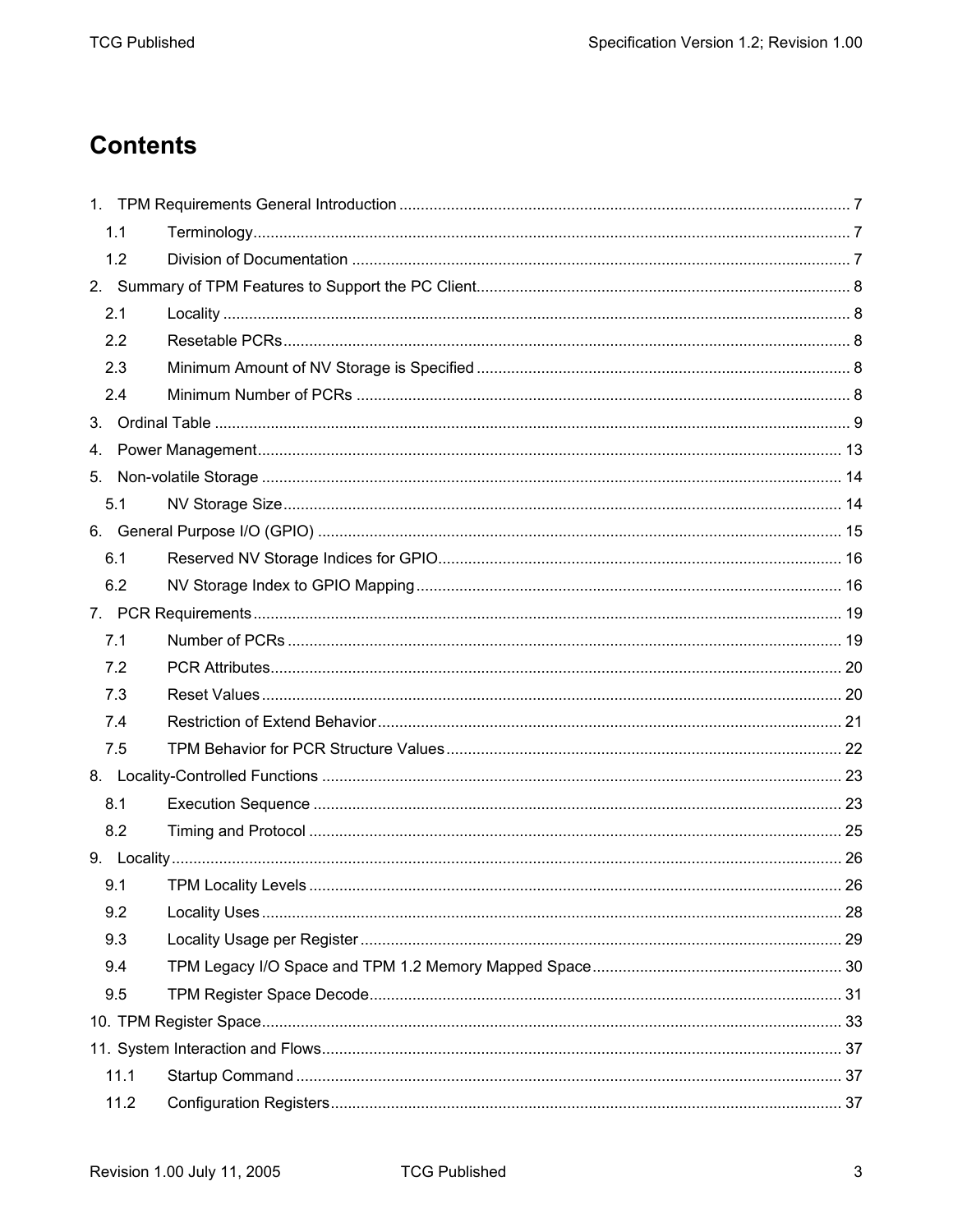| 11.2.1  |                                                                                                       |  |
|---------|-------------------------------------------------------------------------------------------------------|--|
| 11.2.2  |                                                                                                       |  |
| 11.2.3  |                                                                                                       |  |
| 11.3    |                                                                                                       |  |
| 11.3.1  |                                                                                                       |  |
| 11.3.2  |                                                                                                       |  |
|         |                                                                                                       |  |
| 11.3.3  |                                                                                                       |  |
| 11.3.4  |                                                                                                       |  |
| 11.3.5  |                                                                                                       |  |
| 11.3.6  |                                                                                                       |  |
| 11.3.7  |                                                                                                       |  |
| 11.3.8  |                                                                                                       |  |
| 11.3.9  |                                                                                                       |  |
| 11.3.10 |                                                                                                       |  |
| 11.3.11 |                                                                                                       |  |
| 11.3.12 |                                                                                                       |  |
| 11.4    |                                                                                                       |  |
| 11.5    |                                                                                                       |  |
|         |                                                                                                       |  |
| 12.1    |                                                                                                       |  |
| 12.2    |                                                                                                       |  |
| 12.3    |                                                                                                       |  |
|         |                                                                                                       |  |
| 13.1    |                                                                                                       |  |
| 13.1.1  |                                                                                                       |  |
| 13.2    |                                                                                                       |  |
| 13.2.1  |                                                                                                       |  |
| 13.2.2  |                                                                                                       |  |
| 13.3    |                                                                                                       |  |
| 13.4    |                                                                                                       |  |
| 13.5    |                                                                                                       |  |
|         |                                                                                                       |  |
|         | The TPM MAY use the packaging and pinout definitions as defined in this section and per Figure 2.  68 |  |
|         |                                                                                                       |  |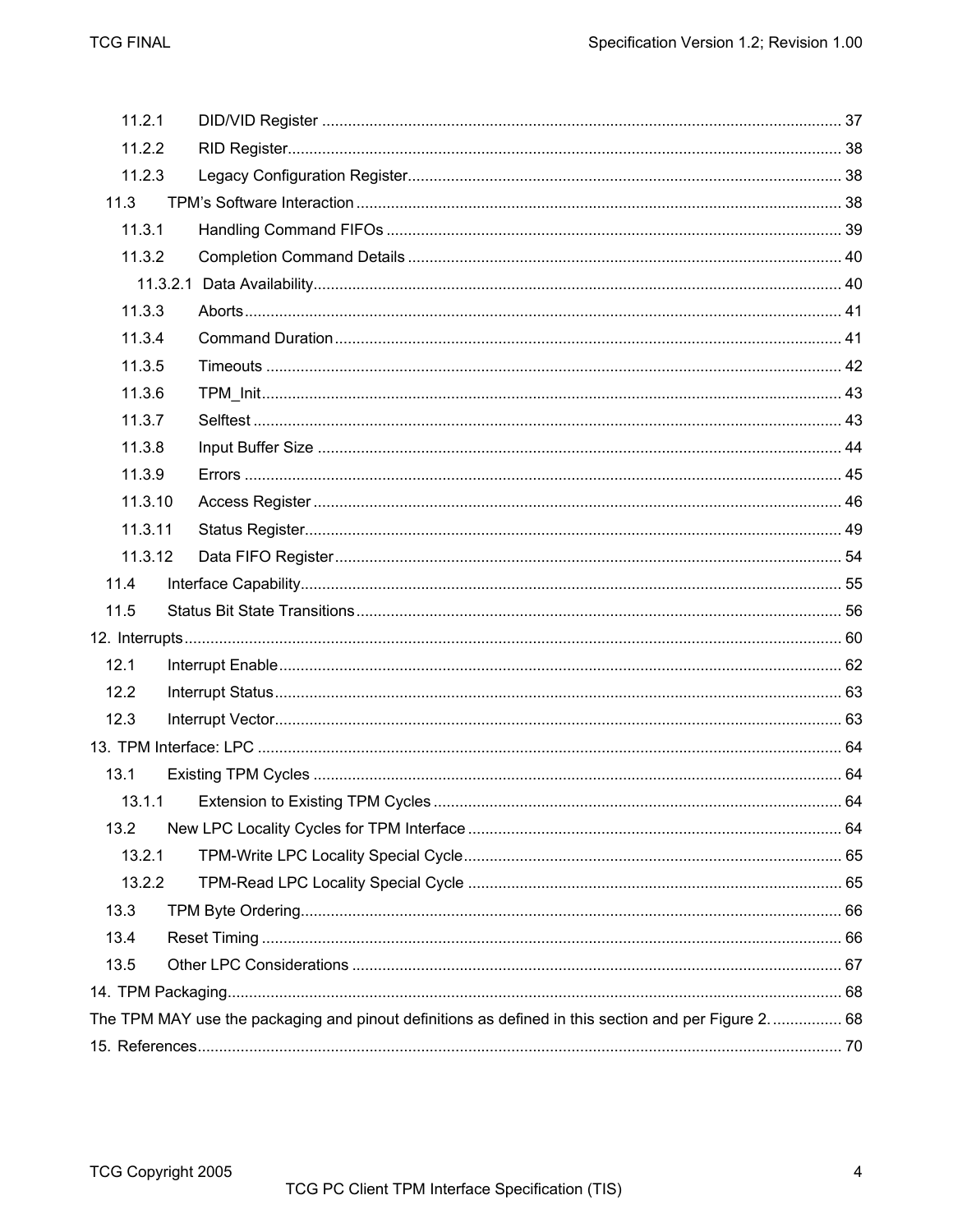## **Figures**

## **Tables**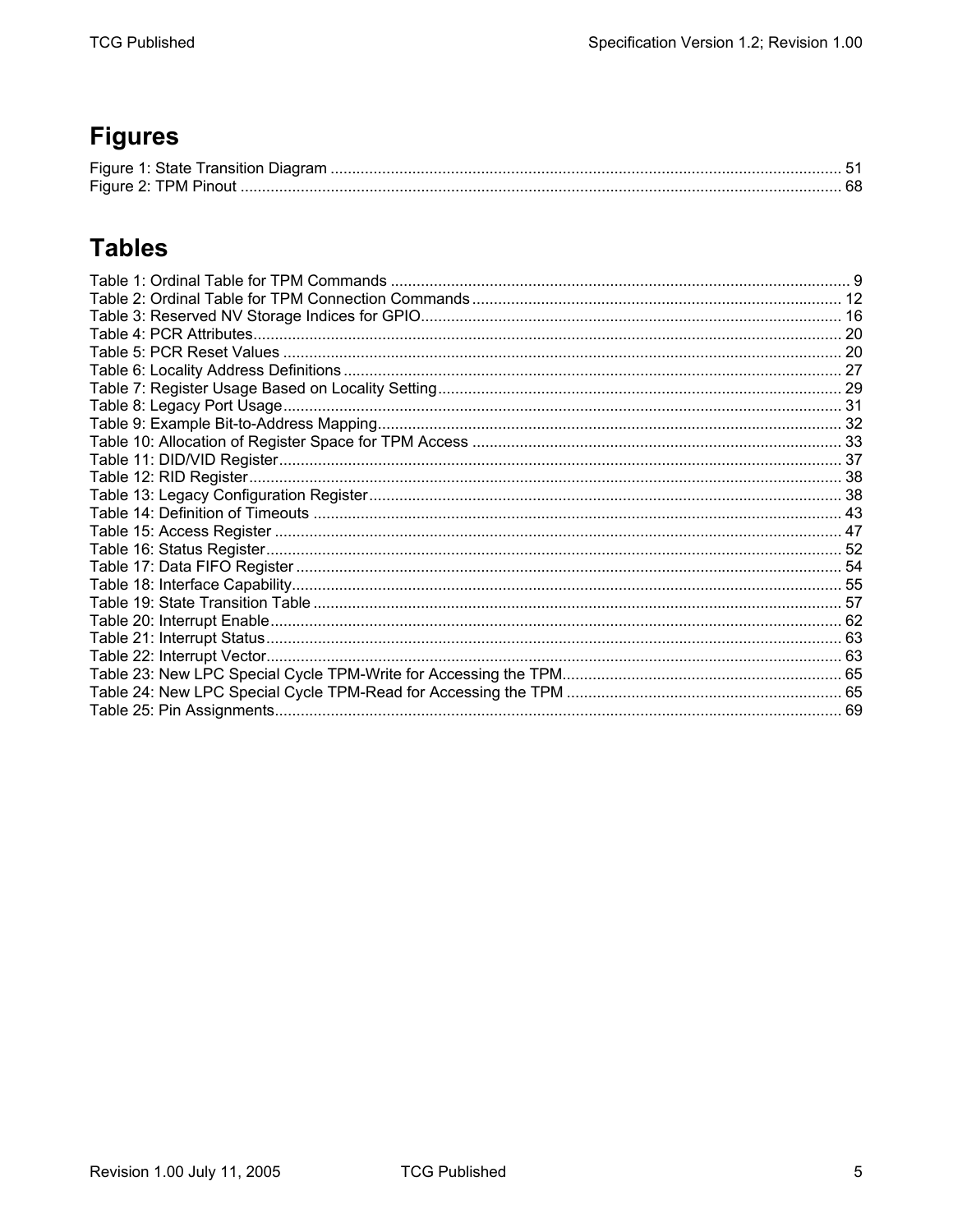### **Corrections and Comments**

TCG members may send comments to: techquestions@trustedcomputinggroup.org

## **TPM Dependency and Requirements**

The TPM used for Host Platforms claiming adherence to this specification MUST be compliant with the *TPM Main Specification; Family 1.2; Level 2; Revision 0.85* or later.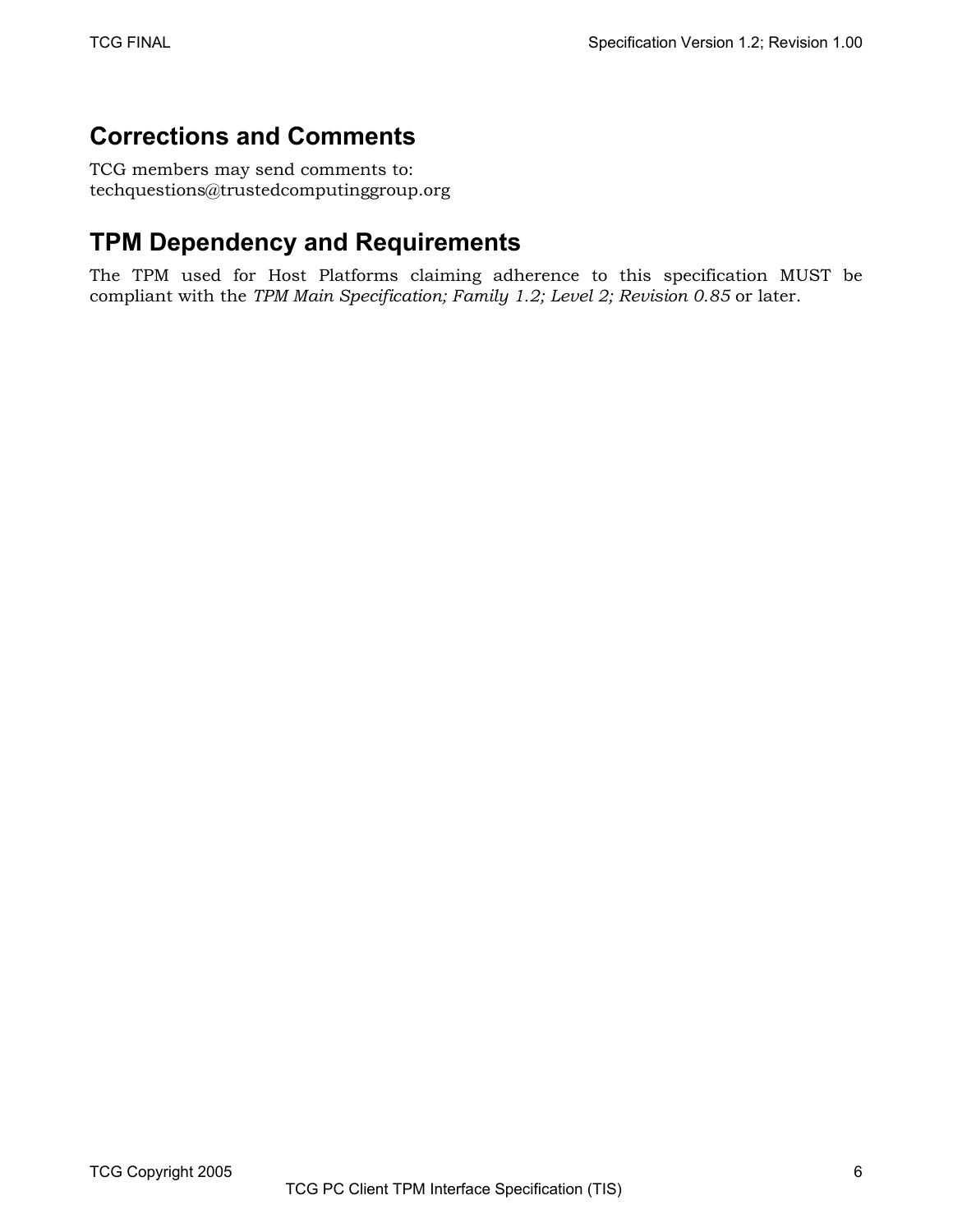### **1. TPM Requirements General Introduction**

### **Start of informative comment**

The TCG architecture specifications define a TPM for use on any non-platform specific platform. However, due to the requirements to support Dynamic Locality features specific to 5 the PC Client are necessary for the TPM. These PC Client features are defined in the section.

#### **End of informative comment**

The following are the additional features that MUST be implemented by a TPM for a PC Client as defined in this specification.

Unless otherwise indicated, the features in this specification are based on the *TPM Main*  10 *Specification Family 1.2; Level 2; Revision 0.85* parts 1 through 3. The term TPM Main Specification SHALL reference these documents and the features they specify.

### **1.1 Terminology**

The term "software" will refer generically to the entity sending commands to the TPM. The actual source of the command may be hardware, firmware, an operating system driver, or 15 an application.

### **1.2 Division of Documentation**

### **Start of informative comment**

The PC Client Specifications are divided into two documents:

- 1. This one, the *PC Client Interface Specification*, which discusses the specifics regarding 20 the requirements of the TPM for the PC Client but only to the requirements for the TPM itself. This document discusses the details of what interfaces and protocols are used to communicate with the TPM and the platform-specific set of requirements. Items such as the minimum number of PCRs required and NV Storage available are discussed. The target audience for this document is the TPM manufacturers but platform 25 manufacturers should review it as well.
	- 2. The *PC Client Implementation Specification* specifies the requirements for the TPM as it is implemented on the platform. Issues such as PCR mapping, functional interfaces, preoperating system driver functionality, and interfaces are discussed.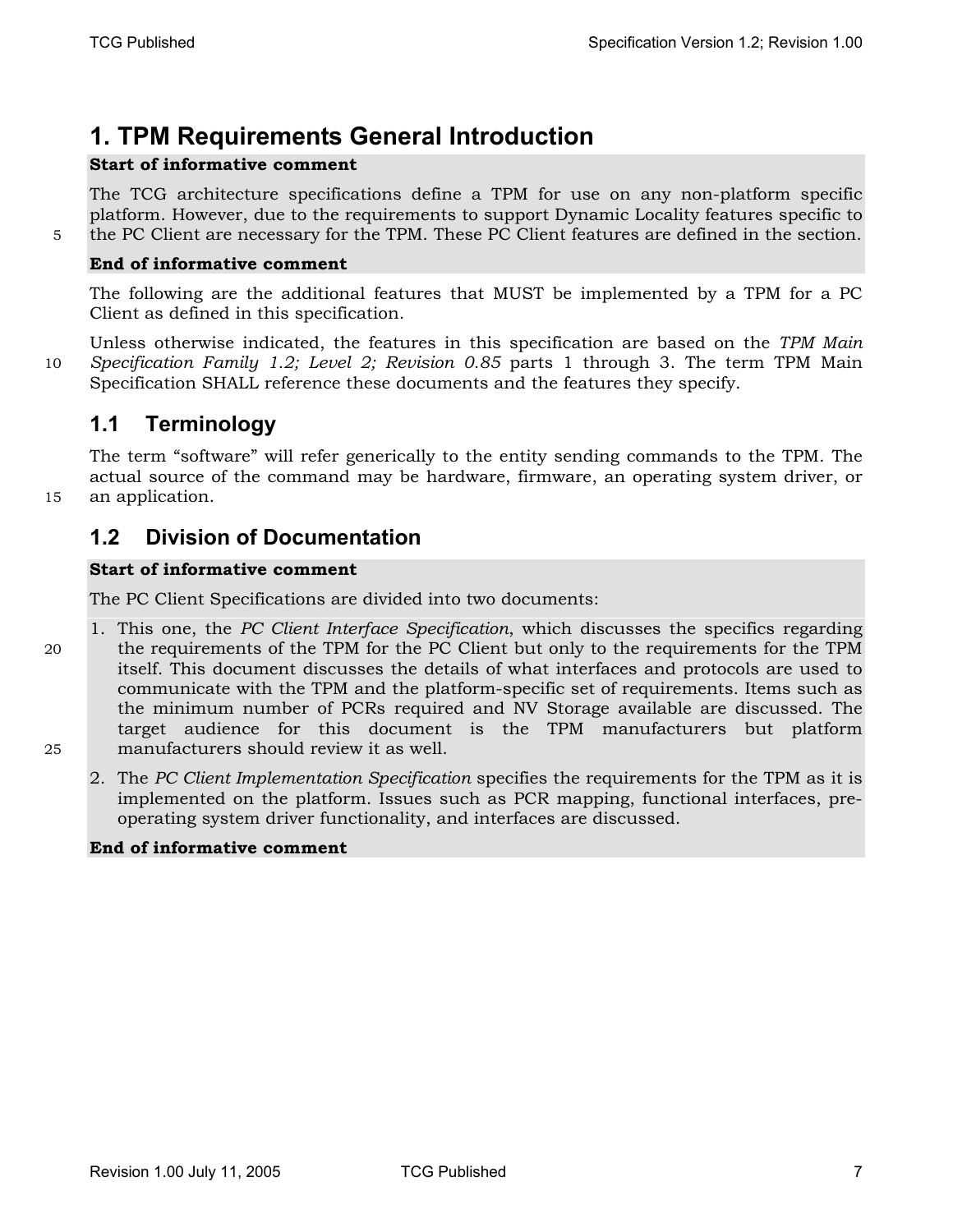### <sup>30</sup>**2. Summary of TPM Features to Support the PC Client**

### **2.1 Locality**

"Locality" is a concept that allows various trusted processes on the platform to communicate with the TPM such that the TPM is aware of which trusted process is sending commands. This is implemented using dedicated ranges of LPC addresses and a new LPC 35 "start" field. There are six Localities defined (numbers 0 – 4 and Legacy). Their use is defined as:

- 
- 1. Locality 4: Trusted Hardware. This is the Dynamic RTM.1
- 2. Locality 3: Auxiliary components. Use of this is optional and, if used, it is implementation dependent.
- 40 3. Locality 2: This is the "runtime" environment for the Trusted Operating System.
	- 4. Locality 1: An environment for use by the Trusted Operating System (T/OS).
	- 5. Locality 0: The legacy environment for the Static RTM and its chain of trust.
	- 6. Locality Legacy: This is Locality 0 using TPM 1.1 type I/O ports.

See Section 9 for more details.

### <sup>45</sup>**2.2 Resetable PCRs**

Resetable PCRs is a set of PCRs for use by the Dynamic RTM and its chain of trust. Access control to these PCRs is by use of the various locality indicators.

### **2.3 Minimum Amount of NV Storage is Specified**

The *TPM Main Specification* provides for a general-purpose area of Non-volatile storage for 50 use by the platforms. The definition of this area is the purview of the various platform specific specifications. This specification will define the use for the PC Client.

### **2.4 Minimum Number of PCRs**

The *TPM Main Specification* allows the platform specific specifications to require a minimum number of PCRs and to allocate usage for them based on the needs and the environment of 55 the platform.

<sup>1</sup> Reference the *PC Client Implementation Specification* for the definition of Dynamic RTM.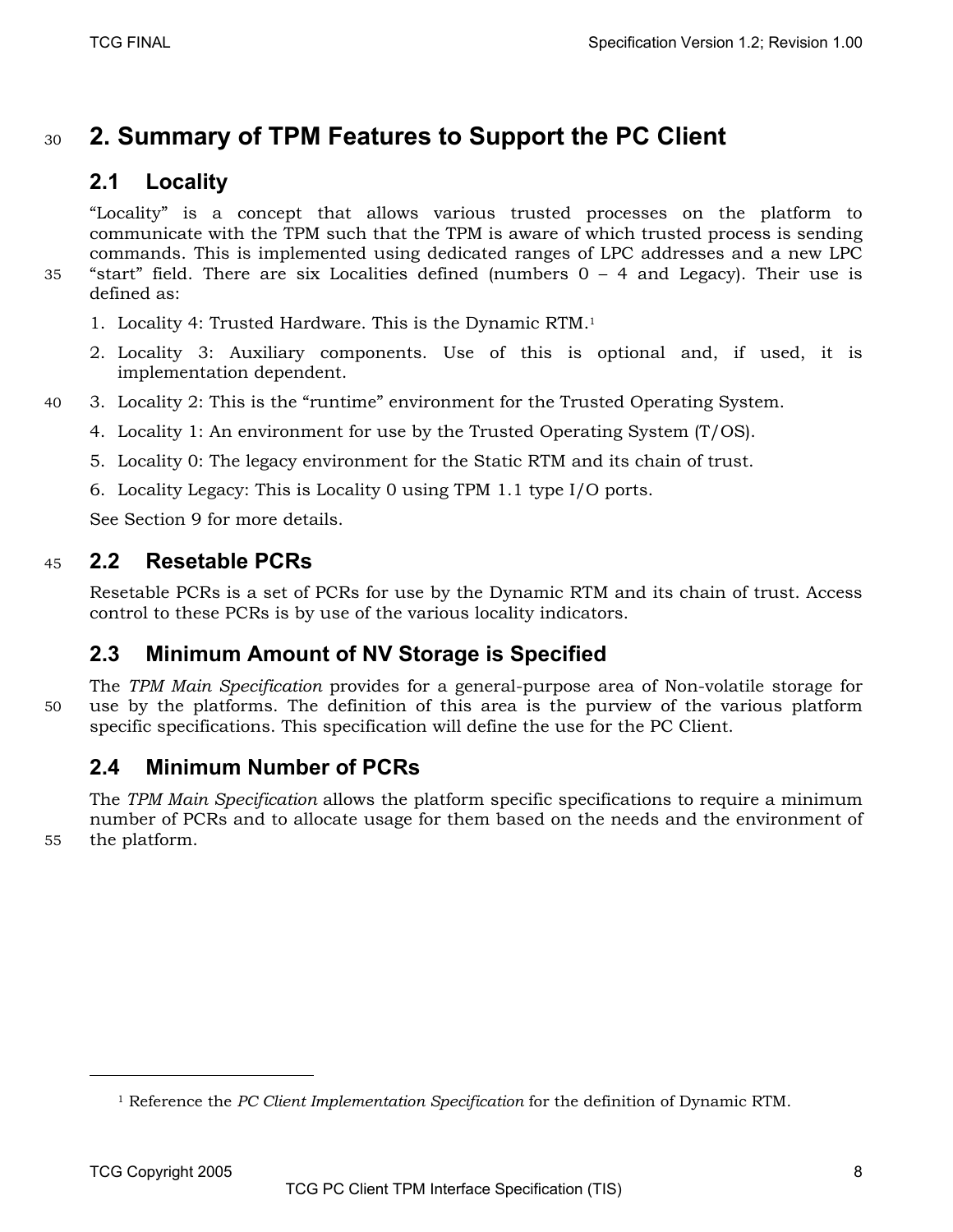### **3. Ordinal Table**

### **Start of informative comment**

The *TCG Main Specification* defines all functions needed for all types of platforms in a platform non-specific manner. Some of these defined functions are either not applicable or 60 appropriate for some types of platforms, and it is left to the platform specific specifications to enumerate which of the TPM commands are to be required, optional, or prohibited for that type of platform.

#### **End of informative comment**

To be conformant to this specification, the TPM MUST adhere to the following table:.

| <b>Function (by Ordinal Identifier)</b> | $M =$ Mandatory<br>$O = Optional$<br>$X =$ Deleted in TPM 1.2 |  |
|-----------------------------------------|---------------------------------------------------------------|--|
| TPM_ORD_ActivateIdentity                | M                                                             |  |
| TPM_ORD_AuthorizeMigrationKey           | M                                                             |  |
| TPM_ORD_CertifyKey                      | M                                                             |  |
| TPM_ORD_CertifyKey2                     | M                                                             |  |
| TPM_ORD_CertifySelfTest                 | Χ                                                             |  |
| TPM_ORD_ChangeAuth                      | M                                                             |  |
| TPM_ORD_ChangeAuthAsymFinish            | 0                                                             |  |
| TPM_ORD_ChangeAuthAsymStart             | 0                                                             |  |
| TPM_ORD_ChangeAuthOwner                 | M                                                             |  |
| TPM_ORD_CMK_ApproveMA                   | M                                                             |  |
| TPM_ORD_CMK_ConvertMigration            | M                                                             |  |
| TPM_ORD_CMK_CreateBlob                  | M                                                             |  |
| TPM_ORD_CMK_CreateKey                   | M                                                             |  |
| TPM_ORD_CMK_CreateTicket<br>M           |                                                               |  |
| TPM_ORD_CMK_SetRestrictions             | M                                                             |  |
| TPM ORD ContinueSelfTest                | M                                                             |  |
| TPM_ORD_ConvertMigrationBlob            | M                                                             |  |
| TPM_ORD_CreateCounter                   | M                                                             |  |
| TPM_ORD_CreateEndorsementKeyPair        | M                                                             |  |
| TPM_ORD_CreateMaintenanceArchive        | 01                                                            |  |
| TPM_ORD_CreateMigrationBlob             | M                                                             |  |
| TPM_ORD_CreateRevocableEK<br>O          |                                                               |  |
| TPM_ORD_CreateWrapKey                   | M                                                             |  |
| TPM ORD DAA JOIN                        | M                                                             |  |
| TPM_ORD_DAA_SIGN<br>M                   |                                                               |  |
| TPM_ORD_Delegate_CreateKeyDelegation    | M                                                             |  |

### 65 **Table 1: Ordinal Table for TPM Commands**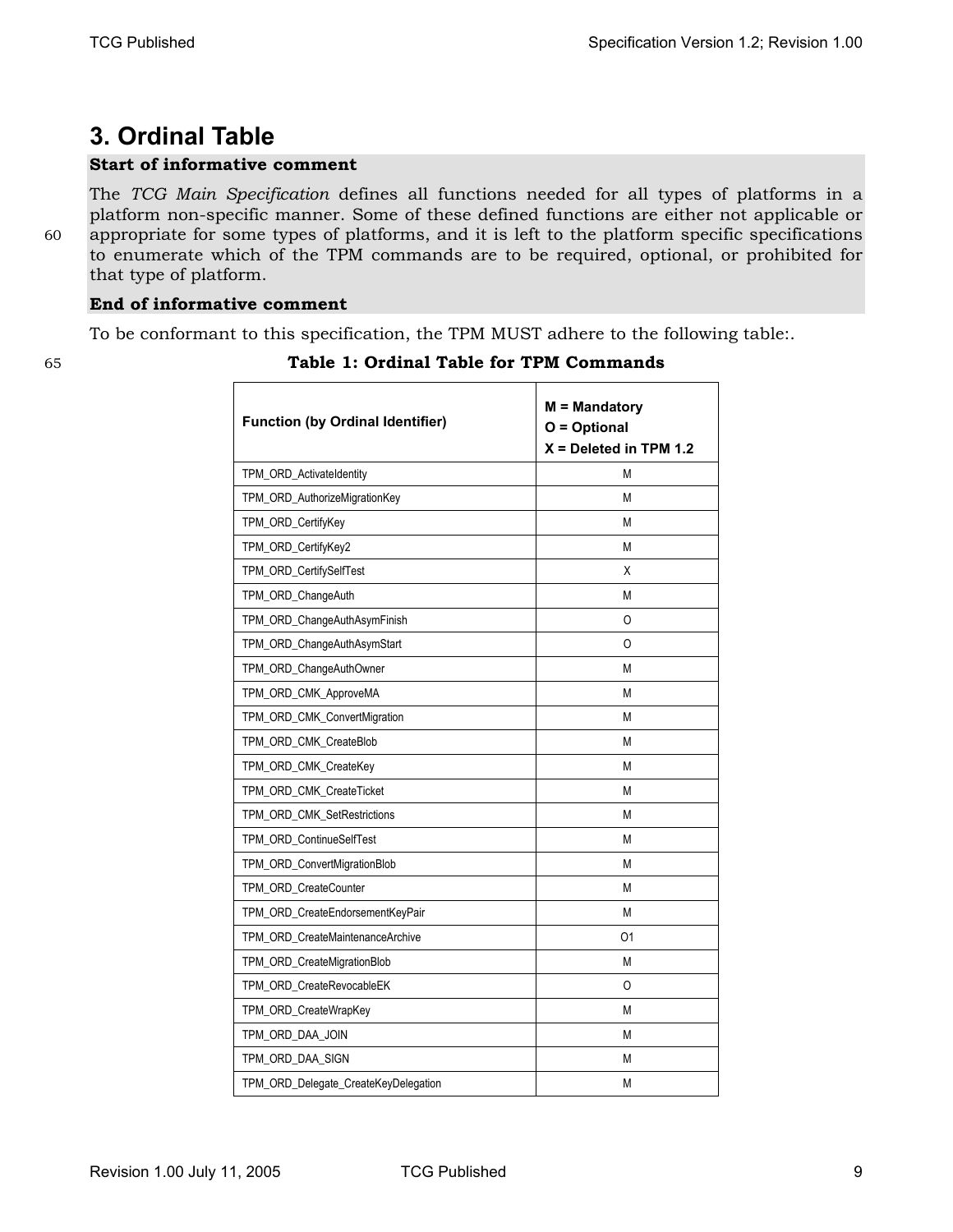| <b>Function (by Ordinal Identifier)</b> | $M =$ Mandatory<br>$O = Optional$<br>$X =$ Deleted in TPM 1.2 |  |
|-----------------------------------------|---------------------------------------------------------------|--|
| TPM_ORD_Delegate_CreateOwnerDelegation  | М                                                             |  |
| TPM_ORD_Delegate_LoadOwnerDelegation    | М                                                             |  |
| TPM_ORD_Delegate_Manage                 | М                                                             |  |
| TPM_ORD_Delegate_ReadTable              | М                                                             |  |
| TPM_ORD_Delegate_UpdateVerification     | М                                                             |  |
| TPM_ORD_Delegate_VerifyDelegation       | M                                                             |  |
| TPM_ORD_DirRead                         | 0                                                             |  |
| TPM_ORD_DirWriteAuth                    | O                                                             |  |
| TPM_ORD_DisableForceClear               | Μ                                                             |  |
| TPM ORD DisableOwnerClear               | М                                                             |  |
| TPM ORD DisablePubekRead                | O                                                             |  |
| TPM_ORD_DSAP                            | М                                                             |  |
| TPM_ORD_EstablishTransport              | М                                                             |  |
| TPM_ORD_EvictKey                        | O                                                             |  |
| TPM_ORD_ExecuteTransport                | М                                                             |  |
| TPM_ORD_Extend                          | M                                                             |  |
| TPM_ORD_FieldUpgrade                    | 0                                                             |  |
| TPM_ORD_FlushSpecific                   | M                                                             |  |
| TPM_ORD_ForceClear                      | M                                                             |  |
| TPM_ORD_GetAuditDigest                  | O2                                                            |  |
| TPM_ORD_GetAuditDigestSigned            | 02                                                            |  |
| TPM_ORD_GetAuditEvent                   | Χ                                                             |  |
| TPM ORD GetAuditEventSigned             | Χ                                                             |  |
| TPM_ORD_GetCapability                   | М                                                             |  |
| TPM_ORD_GetCapabilityOwner              | М                                                             |  |
| TPM_ORD_GetCapabilitySigned             | х                                                             |  |
| TPM_ORD_GetOrdinalAuditStatus           | Χ                                                             |  |
| TPM ORD GetPubKey                       | М                                                             |  |
| TPM_ORD_GetRandom                       | М                                                             |  |
| TPM_ORD_GetTestResult                   | M                                                             |  |
| TPM_ORD_GetTick                         | М                                                             |  |
| TPM_ORD_IncrementCounter                | М                                                             |  |
| TPM_ORD_Init                            | М                                                             |  |
| TPM ORD KeyControlOwner                 | Μ                                                             |  |
| TPM_ORD_KillMaintenanceFeature          | 01                                                            |  |
| TPM_ORD_LoadAuthContext                 | 0                                                             |  |
| TPM_ORD_LoadContext                     | М                                                             |  |
| TPM_ORD_LoadKey                         | 0                                                             |  |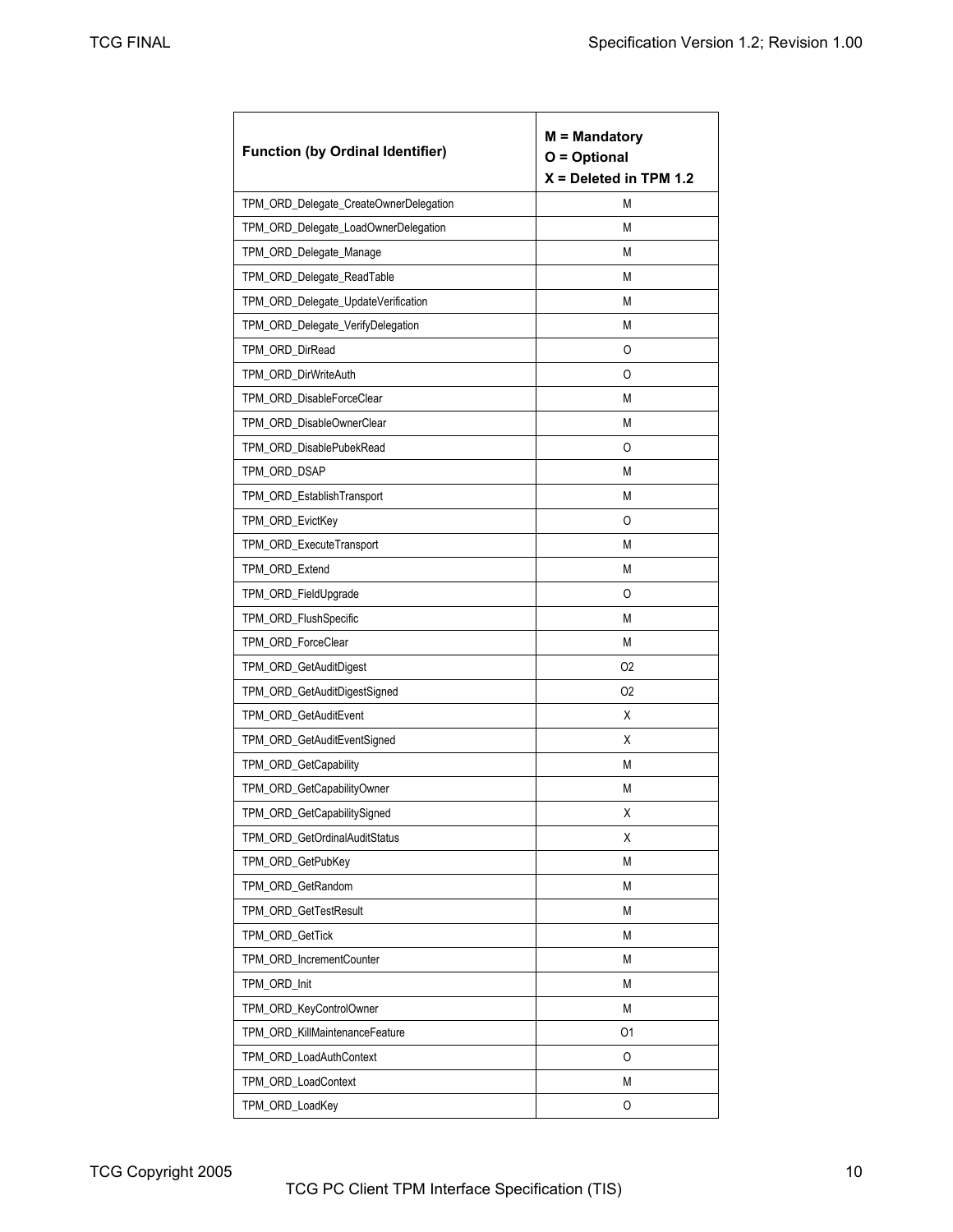| <b>Function (by Ordinal Identifier)</b> | $M =$ Mandatory<br>$O = Optional$<br>$X =$ Deleted in TPM 1.2 |  |
|-----------------------------------------|---------------------------------------------------------------|--|
| TPM_ORD_LoadKey2                        | М                                                             |  |
| TPM_ORD_LoadKeyContext                  | 0                                                             |  |
| TPM_ORD_LoadMaintenanceArchive          | O1                                                            |  |
| TPM_ORD_LoadManuMaintPub                | O1                                                            |  |
| TPM ORD Makeldentity                    | Μ                                                             |  |
| TPM_ORD_MigrateKey                      | М                                                             |  |
| TPM_ORD_NV_DefineSpace                  | М                                                             |  |
| TPM_ORD_NV_ReadValue                    | М                                                             |  |
| TPM_ORD_NV_ReadValueAuth                | М                                                             |  |
| TPM_ORD_NV_WriteValue                   | М                                                             |  |
| TPM_ORD_NV_WriteValueAuth               | М                                                             |  |
| TPM ORD OIAP                            | М                                                             |  |
| TPM_ORD_OSAP                            | М                                                             |  |
| TPM_ORD_OwnerClear                      | М                                                             |  |
| TPM_ORD_OwnerReadInternalPub            | М                                                             |  |
| TPM_ORD_OwnerReadPubek                  | 0                                                             |  |
| TPM_ORD_OwnerSetDisable                 | М                                                             |  |
| TPM_ORD_PCR_Reset                       | М                                                             |  |
| TPM_ORD_PcrRead                         | М                                                             |  |
| TPM_ORD_PhysicalDisable                 | М                                                             |  |
| TPM_ORD_PhysicalEnable                  | М                                                             |  |
| TPM_ORD_PhysicalSetDeactivated          | М                                                             |  |
| TPM_ORD_Quote                           | М                                                             |  |
| TPM_ORD_Quote2                          | М                                                             |  |
| TPM_ORD_ReadCounter                     | М                                                             |  |
| TPM_ORD_ReadManuMaintPub                | O1                                                            |  |
| TPM_ORD_ReadPubek                       | Μ                                                             |  |
| TPM ORD ReleaseCounter                  | М                                                             |  |
| TPM_ORD_ReleaseCounterOwner             | Μ                                                             |  |
| TPM ORD ReleaseTransportSigned          | Μ                                                             |  |
| TPM ORD Reset                           | 0                                                             |  |
| TPM_ORD_ResetLockValue                  | Μ                                                             |  |
| TPM_ORD_RevokeTrust                     | 0                                                             |  |
| TPM ORD SaveAuthContext                 | 0                                                             |  |
| TPM_ORD_SaveContext                     | Μ                                                             |  |
| TPM_ORD_SaveKeyContext                  | 0                                                             |  |
| TPM_ORD_SaveState                       | М                                                             |  |
| TPM_ORD_Seal                            | М                                                             |  |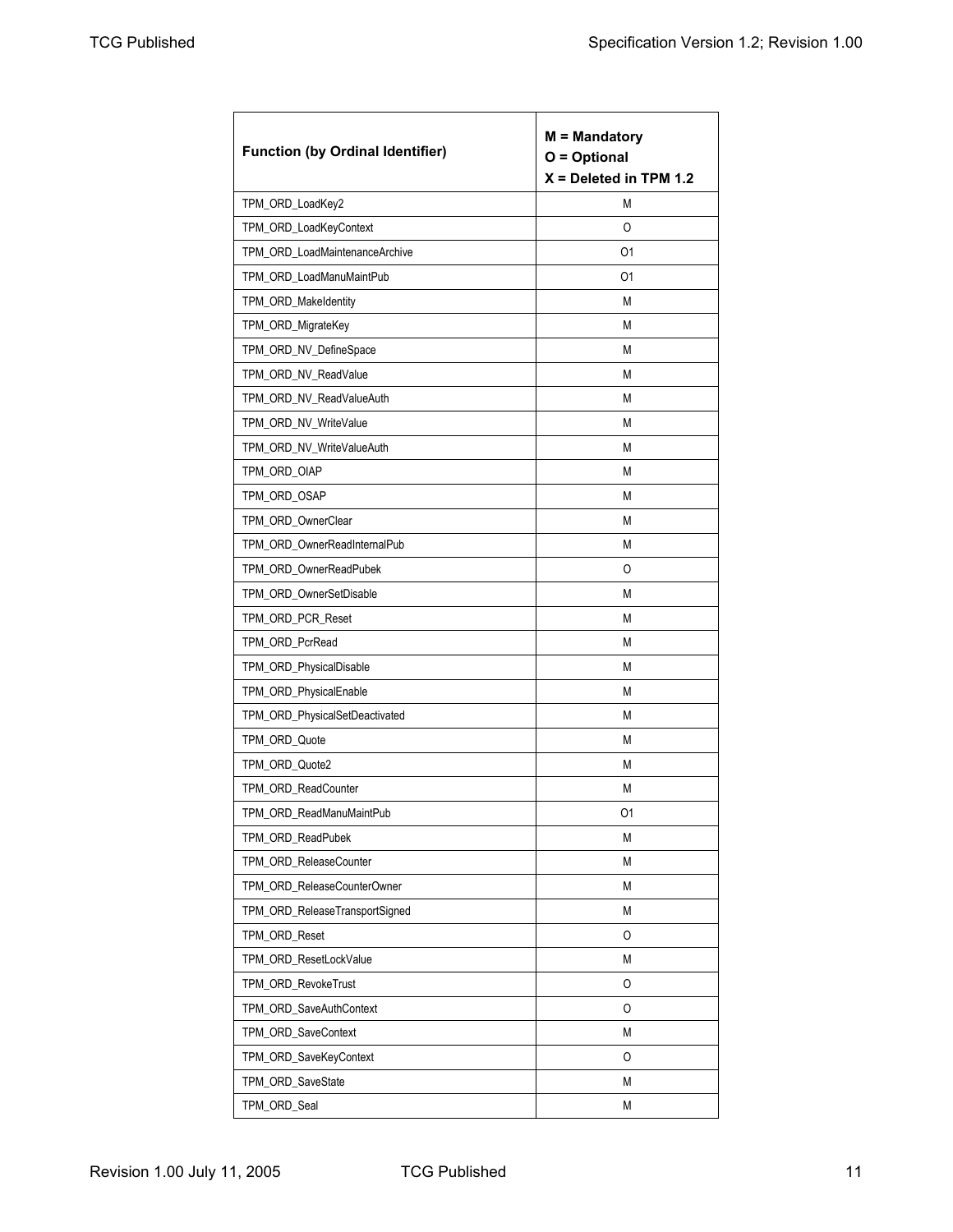| <b>Function (by Ordinal Identifier)</b> | $M =$ Mandatory<br>$O = Optional$<br>$X =$ Deleted in TPM 1.2 |  |
|-----------------------------------------|---------------------------------------------------------------|--|
| TPM ORD Sealx                           | 0                                                             |  |
| TPM ORD SelfTestFull                    | M                                                             |  |
| TPM_ORD_SetCapability                   | M                                                             |  |
| TPM_ORD_SetOperatorAuth                 | M                                                             |  |
| TPM_ORD_SetOrdinalAuditStatus           | $\Omega$                                                      |  |
| TPM ORD SetOwnerInstall                 | M                                                             |  |
| TPM_ORD_SetOwnerPointer                 | M                                                             |  |
| TPM_ORD_SetRedirection                  | $\Omega$                                                      |  |
| TPM_ORD_SetTempDeactivated              | M                                                             |  |
| TPM_ORD_SHA1Complete                    | M                                                             |  |
| TPM ORD SHA1CompleteExtend              | M                                                             |  |
| TPM_ORD_SHA1Start                       | M                                                             |  |
| TPM ORD SHA1Update                      | М                                                             |  |
| TPM ORD Sign                            | M                                                             |  |
| TPM ORD Startup                         | М                                                             |  |
| TPM ORD StirRandom                      | M                                                             |  |
| TPM_ORD_TakeOwnership                   | M                                                             |  |
| TPM_ORD_Terminate_Handle                | $\Omega$                                                      |  |
| TPM_ORD_TickStampBlob                   | M                                                             |  |
| TPM ORD UnBind                          | M                                                             |  |
| TPM ORD Unseal                          | M                                                             |  |

Table Note:

O1: For each of these flags, if any of these functions are implemented, all those containing the same flag MUST become mandatory.

70 The connection commands manage the TPM's connection to the Trusted Building Block (TBB). See the *PC Client Implementation Specification* for a description of the TBB.

### **Table 2: Ordinal Table for TPM Connection Commands**

| <b>Function (by Ordinal Identifier)</b> | <b>Flagged as</b><br><b>Optional in</b><br>the TCG Main<br><b>Specification</b> | $M =$ Mandatory<br>$O = Optional$ |
|-----------------------------------------|---------------------------------------------------------------------------------|-----------------------------------|
| TSC_ORD_PhysicalPresence                |                                                                                 | м                                 |
| TSC ORD ResetEstablishmentBit           |                                                                                 | М                                 |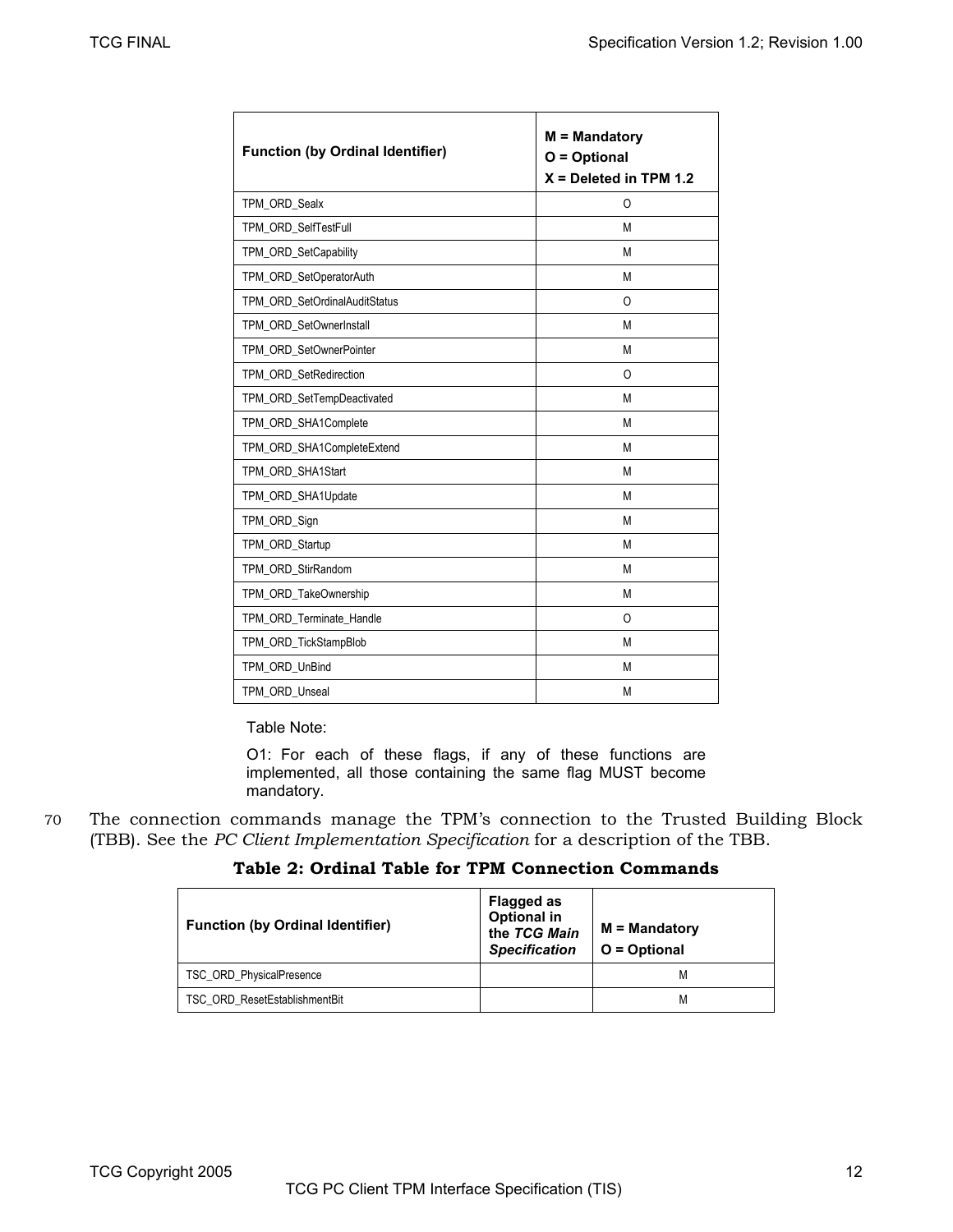### **4. Power Management**

### **Start of informative comment**

- 75 While allowed, there is no requirement or provision for the TPM to enter ACPI device power management states other than D0 and D3. This was done to simplify the TPM's interactions with the platform's components including the software. The TPM\_SaveState and TPM\_Startup commands were created as a mechanism for the platform's components to communicate entry into and exit from the D3 Power State. The TPM\_SaveState command 80 allows even untrusted software to indicate to the TPM that the platform may enter a low power state where the TPM may enter into the D3 power state. The use of the term may is significant in that there is no requirement for the platform to actually enter the low power state after sending the TPM\_SaveState command. The software may, in fact, send subsequent commands after sending the TPM\_SaveState commands. The TPM\_SaveState 85 command simply informs the TPM to save the required volatile contents because power to the TPM may be removed at any time. The TPM is responsible for tracking its internal states so that if a command that alters the TPM's saved state is sent to the TPM after a TPM\_SaveState command, the TPM must void the saved internal state so a subsequent TPM\_Startup(ST\_STATE) will fail.
- 90 It is the responsibility of the S-CRTM to indicate to the TPM using the TPM\_Startup command whether the TPM must reset or restore its saved state (e.g., PCR values, etc.). If the S-CRTM indicates to restore the saved state (i.e., ST\_STATE), this effectively restores the transitive trust chain. If the S-CRTM indicates to reset the saved state (i.e., ST\_STATE), this effectively clears and restarts a new transitive trust state. The rationale here is the S-CRTM 95 is trusted to establish the initial transitive trust chain so it should also be trusted to
- determine whether to restore or clear it.

- 1. After TPM\_Startup, the TPM MUST behave as if it is in ACPI Device Power State D0 even if it supports ACPI Device Power States D1-D2.
- 100 2. Upon exit from the ACPI D3 Power State, the TPM MUST fail all commands except TPM\_Init.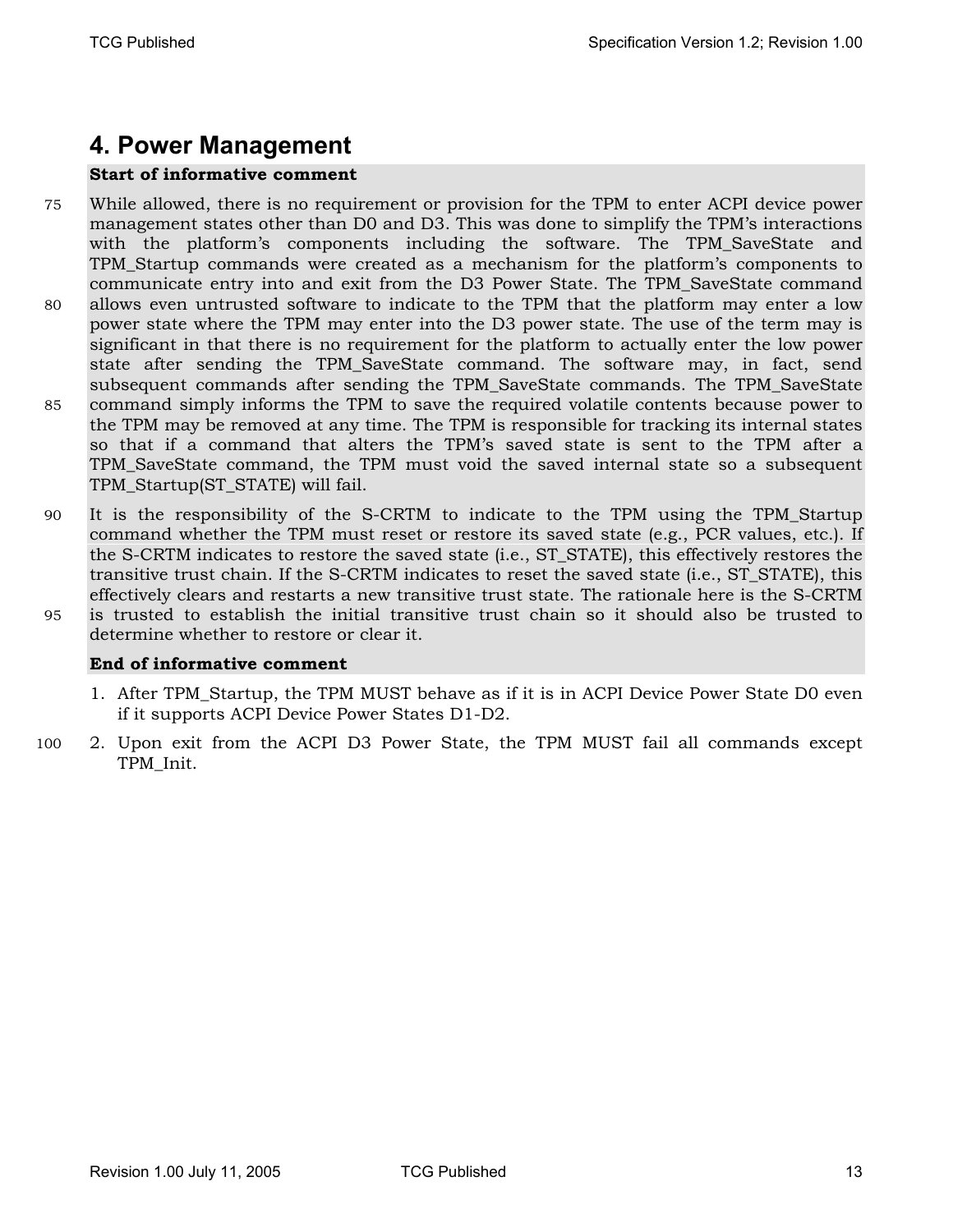### **5. Non-volatile Storage**

### **Start of informative comment**

The Non-volatile (NV) Storage provides a general-purpose data storage area for persistent 105 data. The TPM provides the ability to add access control to this area for security or privacy reasons. This area is addressed using indexes.

While this area provides a general-purpose storage area for interoperability, some index values are predefined. There is, however, no requirement to use or write to the space addressed by these indexes.

110 Because this data is opaque and not interpreted by the TPM, there is no enforcement of its contents. However, this PC Client Specification requires these indexes, if used, to contain the indicated values.

NV Storage is also used to access the TPM's General Purpose I/O. For details on this usage, see Section 6. This usage allocates indices, not storage, so it consumes no actual data 115 storage; therefore, this does not add to the NV Storage Size described in Section 5.1.

#### **End of informative comment**

### **5.1 NV Storage Size**

#### **Start of informative comment**

Providing an adequate minimum amount of storage space is difficult to predict based on 120 future and unspecified use of the platform. However, it is prudent to provide for some minimum and predictable amount of storage to allow processes to budget their allocation.

#### **End of informative comment**

A conformant TPM for the PC Client SHALL provide a minimum of 1280 bytes of NV Storage.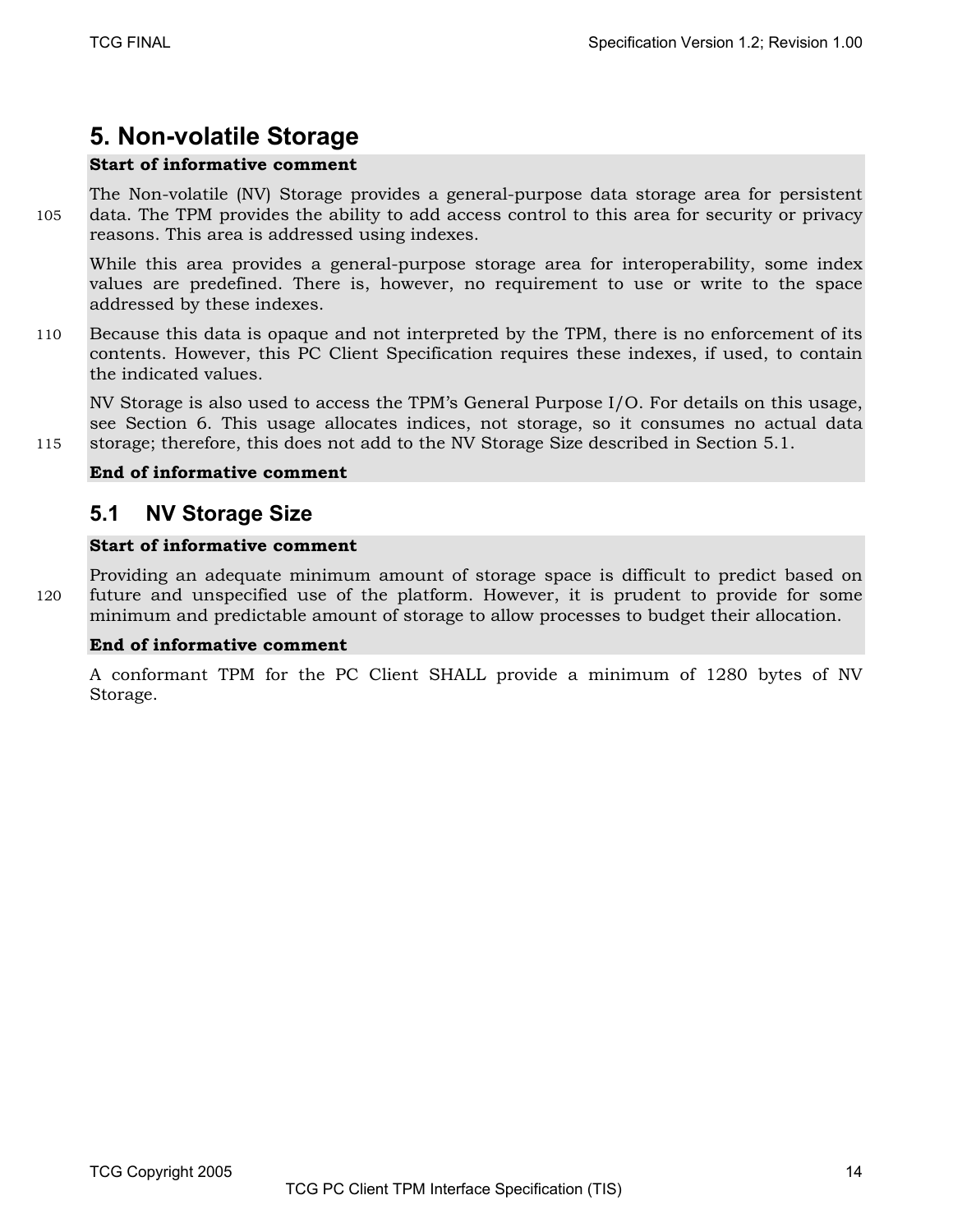### <sup>125</sup>**6. General Purpose I/O (GPIO)**

#### **Start of informative comment**

General purpose I/O (GPIO) provides an interface between the TPM's command interface and an external device. The actual use and protocol of the signal is neither determined nor specified by this specification. Only a single GPIO pin is currently defined and it is optional.

130 The TPM's command interface accesses the GPIO pins using the NV Storage interface. This is much like a "memory-mapped" I/O in other architectures. The *TPM Main Specification* reserved 256 indices for this purpose tagged TPM\_NV\_INDEX\_GPIO\_xx where xx is the range 00-FF. Each index can be associated with a GPIO pin per the platform-specific specifications and to their final device destination. The *PC Client TPM Interface Specification* 135 will only specify the routing of the GPIO index to the GPIO pin. It is the purview of the *PC Client Implementation Specifications* to specify the routing to the specific device. In general, this is done by mapping the data sent in the TPM\_NV\_WriteValue\* command's data field to the associated GPIO pin(s).

Because GPIO can be used for security or privacy functions, it must not be open, by default, 140 for public access. For this reason, it is required that the NV Storage area that is mapped to the GPIO be "defined" (we are using the term "defined" in the TCG's technical context of NV Storage) like any other NV Storage area prior to allowing its use. When defining this area, the TPM Owner may elect to assign rights per the normal TPM\_NV\_ATTRIBUTES definitions. Note that this is done only once until the TPM Owner is removed; at which time, the area 145 returns to undefined and must again be defined again before use. The reason for this is that the new TPM Owner may have different security and privacy requirements for this GPIO.

The range reserved for GPIO is not specific to a particular platform. It is, therefore, a requirement that software or other platform processes using GPIOs understand the nature of the platform before using it (i.e., which NV Storage Index is associated with which GPIO 150 and the purpose of the GPIO on that particular platform).

#### **Note to Implementers**

Careful examination of the TPM\_NV\_ATTRIBUTES reveals that if none of the reads or writes permission bits (1-2 and 16-18) are set, this area is set to public reads and writes. Also, note the use of negative logic as stated above. Therefore, a write of "1" to the GPIO-Express-155 00 bit deactivates the TCS while a write of a "0" to the GPIO-Express-00 bit activates the TCS.

*(Editor's Note: The above is copy of text in the relevant section in the PC Client Implementation Specification for the convenience of the reader. Any changes to the above text should be reflected in that specification as well.)* 

160 Note that the pin-out specified in Section 14 is only recommended and is not mandatory. TPMs are allowed to be implemented using any packaging. However, if this packaging is chosen, the pins, including the location of the GPIO pins, are mandatory. If this packaging is not used, the TPM manufacturer must provide documentation to the platform manufacturer indicating which pin is used as these GPIO pins. For ease in documentation, 165 regardless of whether the TPM implements the recommended packages or uses their own, the designation of this pin will be GPIO-Express-00.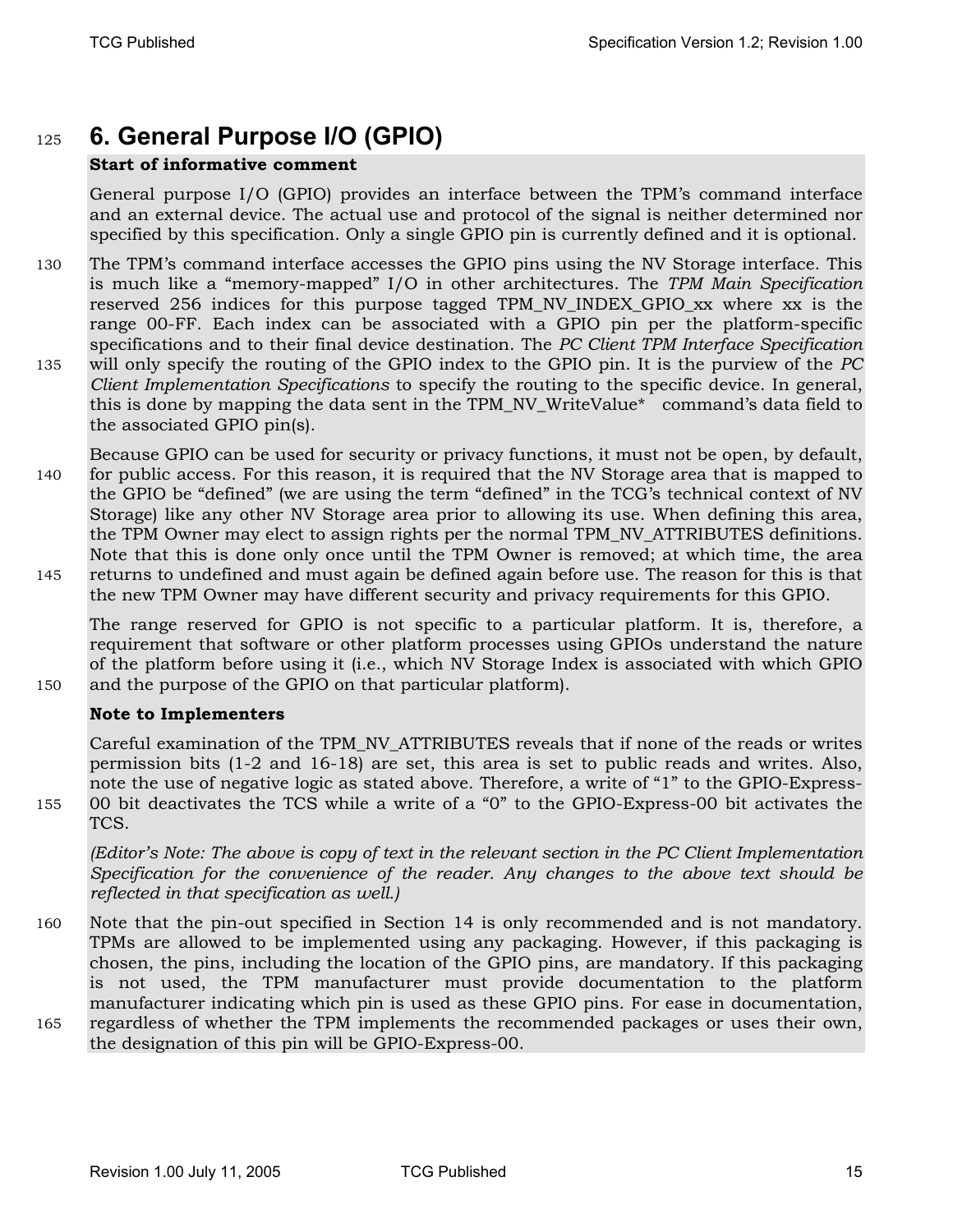### **Electrical Characteristics**

The Trusted Configuration Space is defined as being active or enabled when the TCS\_EN pin is *high*, and the Trusted Configuration Space is defined as being inactive or disabled 170 when the TCS\_EN pin is *low*. The value of *low* and *high* are defined in the *PCI Express Card Electromechanical Specification* and are also referenced in the *Low Pin Count (LPC) Interface Specification* which forms the basis for this specification's bus characteristics.

### **End of informative comment**

Implementation of this section is optional; but if implemented, it is mandatory that it be 175 done in the manner specified in this section.

### **6.1 Reserved NV Storage Indices for GPIO**

### **Start of informative comment**

To allow for both standardized and innovative uses of the GPIO feature, the indices are divided into two areas: Defined and Vendor Specified. Within the Defined area, only the 180 specific use is allowed. Indices within this range not currently defined and tagged as reserved must not be used. Within the Vendor Specified set of indices, Vendors (either TPM or platform manufacturers) are allowed to use these for any purpose. It must be understood that multiple vendors may choose to use the same NV Storage index (or set of indices) for different purposes; therefore, any software that uses this area will be TPM or platform 185 manufacturer specific.

### **End of informative comment**

The TPM and platform manufacturers MUST use Table 3 when allocating NV Storage Indices for TPM\_NV\_INDEX\_GPIO\_xx.

| TPM_NV_INDEX_GPIO_xx<br>where xx is: | <b>Destination or Use</b> | <b>Description</b>                                                    |  |
|--------------------------------------|---------------------------|-----------------------------------------------------------------------|--|
| 00                                   | GPIO-Express-00           | MUST only be used as defined in Section 6.1.                          |  |
| $01 - 7F$                            | Reserved                  | MUST NOT be used                                                      |  |
| $80 - FF$                            | Vendor Specified          | MAY be used for vendor-specific purposes. Use is not<br>standardized. |  |

**Table 3: Reserved NV Storage Indices for GPIO** 

### <sup>190</sup>**6.2 NV Storage Index to GPIO Mapping**

#### **Start of informative comment**

Currently the only defined usage of the GPIO is for use by the GPIO-Express-00 pin which allows software to control enabling of a feature of PCI Express using the TCS\_EN pin of the PCI Express Root Complex per the *PCI Express Trusted Configuration Space ECR*. This 195 enabling is not always required by the platform's specific architecture and design; but if this signal is required, it must be implemented as described in this section.

*[Editor's Note: The above is a copy of texts from the relevant sections in the PC Client Interface Specification for the convenience of the reader. Any changes to the above text should be reflected in that specification as well.]*

200 Setting of this pin to a low enables security and privacy features; therefore, it must always default to high and must remain high until explicitly set low using a TPM\_NV\_WriteValue\*.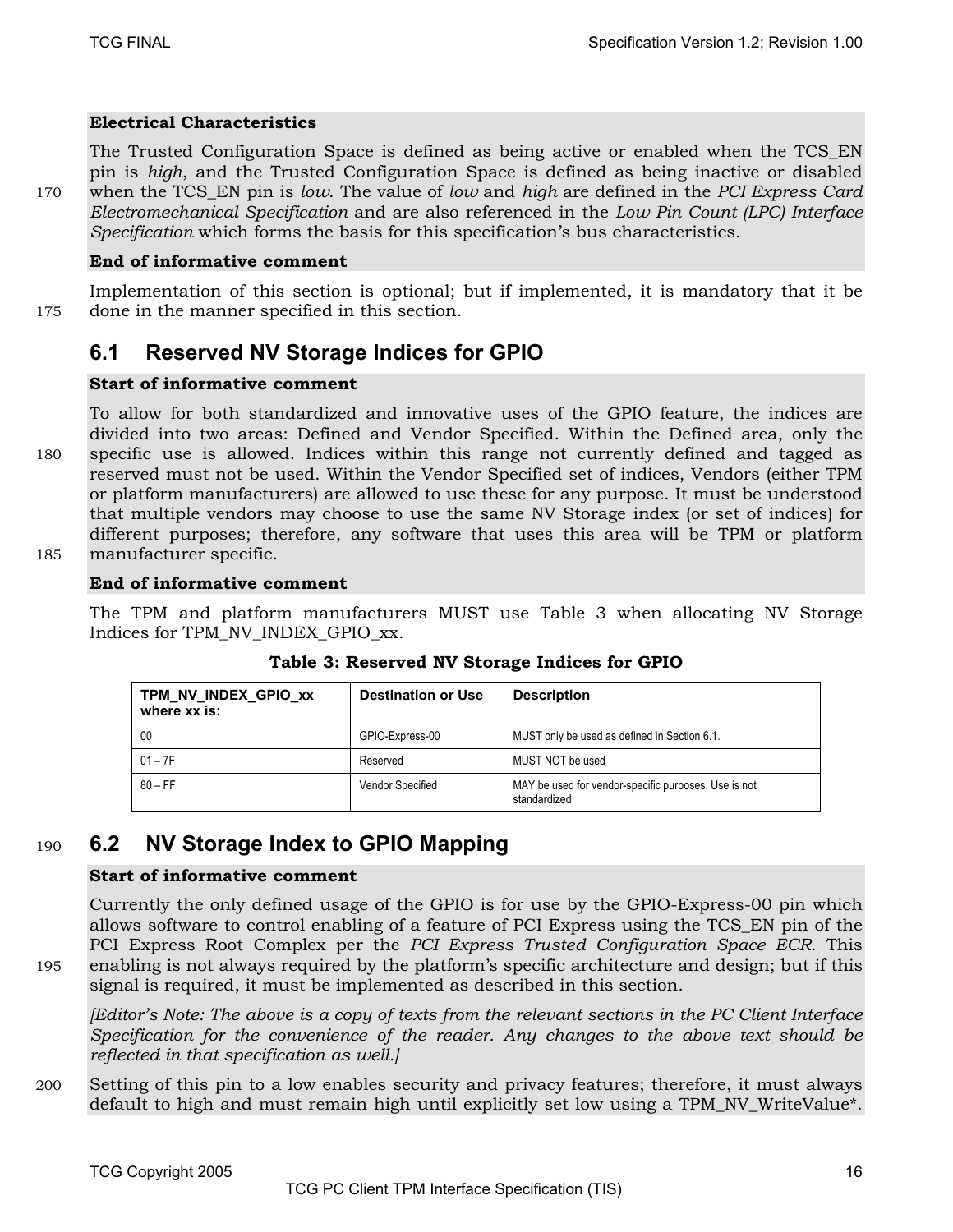Special consideration of this behavior is necessary for TPMs that implement non-D0 ACPI device states to be certain that the value GPIO-Express-00 pin does not float to a high value caused only by the transition to a lower power state.

205 The *PC Client Implementation Specifications* describe the optional connection of this pin to platform components. TPM manufacturers implementing this feature, especially those not implementing the standard TPM pinout, should review the relevant sections in the *PC Client Implementation Specification*.

- 210 1. The TPM MAY implement the GPIO functionality specified in this section. However, if the TPM implements any part of this, it MUST be implemented as specified.
- 2. If the TPM does not implement this section, it MUST NOT allow TPM\_NV\_INDEX\_GPIO\_00 to be defined. That is, calls to TPM\_NV\_DefineSpace with this index anywhere in the requested range MUST fail with the return code 215 TPM\_AREA\_LOCKED.
	- 3. Access to TPM\_NV\_INDEX\_GPIO\_00 MUST be treated as undefined (using the term "defined" in the TCG's technical context of NV Storage) until defined using TPM\_NV\_DefineSpace. While undefined, or if not implemented, the GPIO-Express-00 pin MUST be *high*.
- 220 The following text applies if and only if the TPM implements this GPIO feature.
	- 4. If the TPM uses the recommended packaging in Section 14, it MUST assign the GPIO-Express-00 pin to the pin stated in that section. If the TPM does not use the recommended packaging, it must provide documentation to the platform manufacturer indicating which pin is assigned to GPIO-Express-00.
- 225 5. Between TPM\_Init and TPM\_Startup, the GPIO-Express-00 pin MAY be set to any value (i.e., it may be set to either *low*, *high*, or may float.) Upon completion of any TPM\_Startup command, the GPIO-Express-00 pin MUST be set *high* and MUST not change until receipt of a TPM\_NV\_WriteValue\* command.
- 6. When there is no TPM Owner, the TPM\_NV\_INDEX\_GPIO\_00 area MUST be marked as 230 undefined.
	- 7. The GPIO-Express-00 bit SHALL be bit 0 (i.e., the least significant bit) of TPM\_NV\_INDEX\_GPIO\_00. Bits 1 through 7 within TPM\_NV\_INDEX\_GPIO\_00 are not defined. Writes to bits 1-7 MUST be ignored. On read, bits 1-7 MUST be 0.
- 8. Upon a write to the GPIO-Express-00 bit, the TPM SHALL set the state of the GPIO-235 Express-00 pin to the value written to theGPIO-Express-00 bit. That is, writing a "1" to GPIO-Express-00 bit SHALL set the GPIO-Express-00 pin to *high*; writing a "0" to GPIO-Express-00 bit SHALL set the GPIO-Express-00 pin to *low*.
- a. The TPM MUST NOT change the state of the GPIO-Express-00 pin until a subsequent write to the GPIO-Express-00 bit, change of power state, or an operation that causes 240 the TPM\_NV\_INDEX\_GPIO\_00 area to be undefined.
	- 9. Upon a read from TPM\_NV\_INDEX\_GPIO\_00, the TPM MUST set the GPIO-Express-00 bit to the value of the GPIO-Express-00 pin at the time the TPM\_NV\_ReadValue\* command is executed.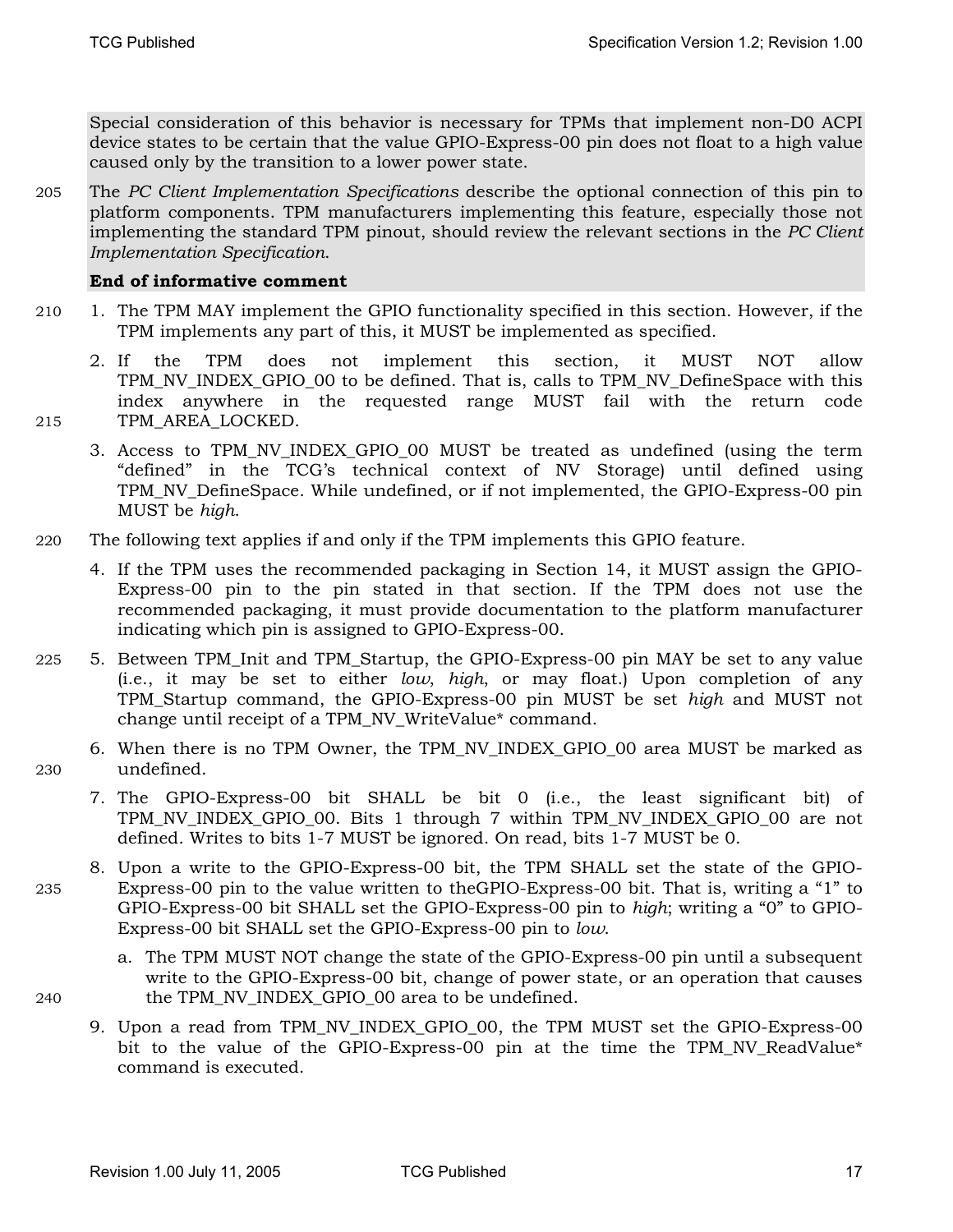10.Electrical Requirements:

- 245 a. The *low* and *high* values are as defined in the *PCI Electromechanical Card Specification* and referenced in the *LPC Interface Specification*.
	- b. If the recommended packaging in Section 14 is used:
		- i. The TPM MUST provide an internal weak pull-up resistor on the GPIO-Express-00 pin.
- 250 ii. The GPIO-Express-00 MUST be an Open Collector.
	- c. If the recommended packaging in Section 14 is not used, the TPM manufacturer MUST provide documentation to the platform manufacturer indicating the GPIO-Express-00 pin's electrical characteristics.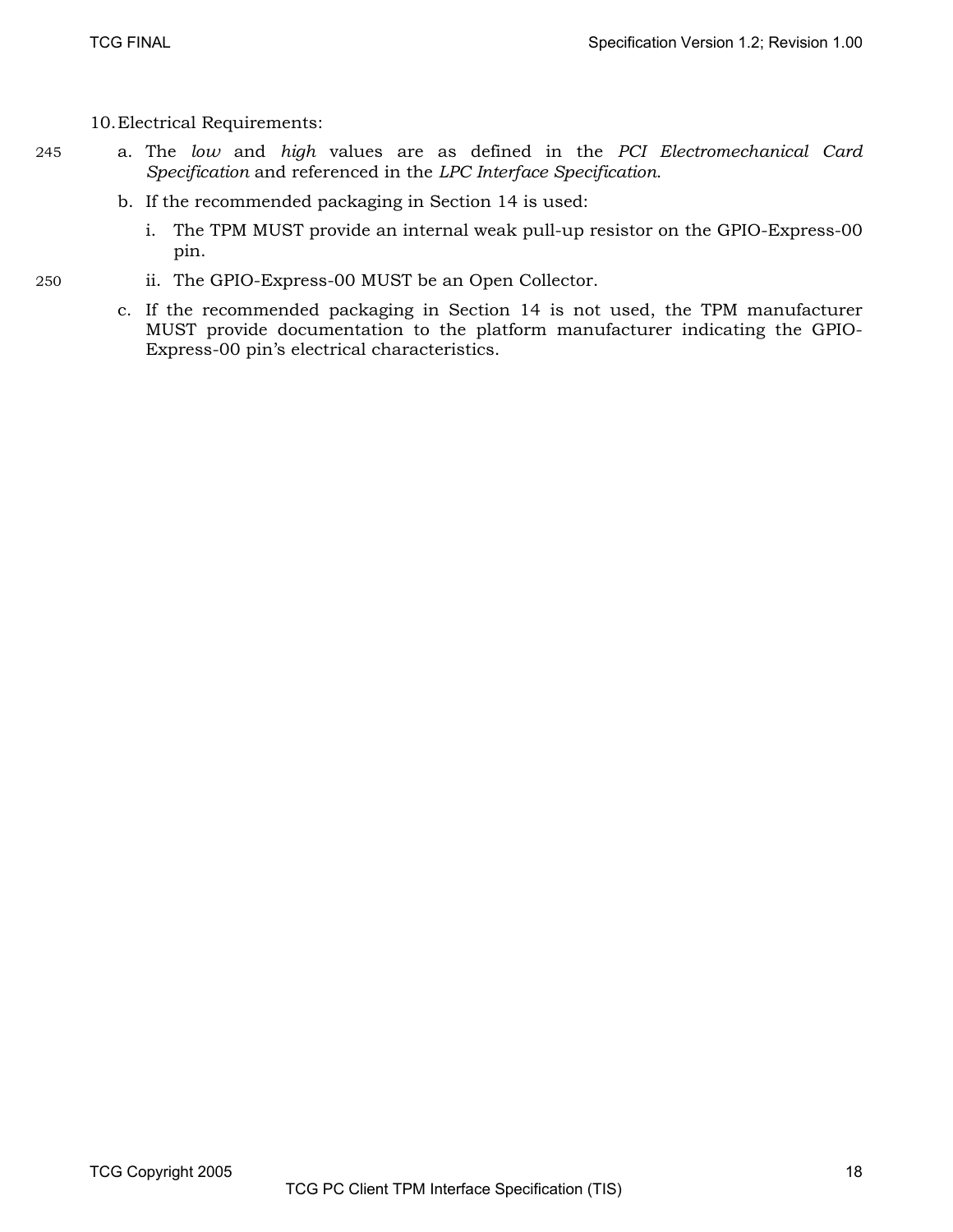### **7. PCR Requirements**

### 255 **Start of informative comment**

This section specifies the number and attributes for the set of PCRs. The purpose for specifying this is to establish a common and expected behavior for both hardware and software.

There needs to be an indicator that a T/OS is currently invoked regardless of whether the 260 T/OS is currently controlling the platform. This indication is done using the TPM\_STANY\_FLAGS.T/OSPresent flag. The value of this flag upon TPM\_Init is FALSE. Since the first D-CRTM, which begins the chain of trust for the T/OS, is signaled using the TPM\_HASH\_START command, this command is used to signal the presence of the T/OS by setting the TPM\_STANY\_FLAGS.TOSPresent flag to TRUE. When the T/OS exits (i.e., tears 265 itself down, not just a change in control of the untrusted operating system), it must set this flag back to FALSE.

The TPM\_STANY\_FLAGS.TOSPresent flag is used to alter the behavior of the resetable PCRs to allow sealing and attestation to distinguish. This is done to distinguish between values extended into the resetable PCRs while the T/OS is launched and present and values 270 extended to the resetable PCRs while there is not T/OS present. In this way, if an entity were able to extend a known good set of values that would indicate the presence of a T/OS, the values would still not be correct because the starting values are different between T/OS present and not present. Thus, if this flag is FALSE (i.e., no T/OS), the default value of TPM\_PCRVALUE is -1.

### 275 **End of informative comment**

### **7.1 Number of PCRs**

A conformant TPM MUST provide a minimum of 24 PCRs.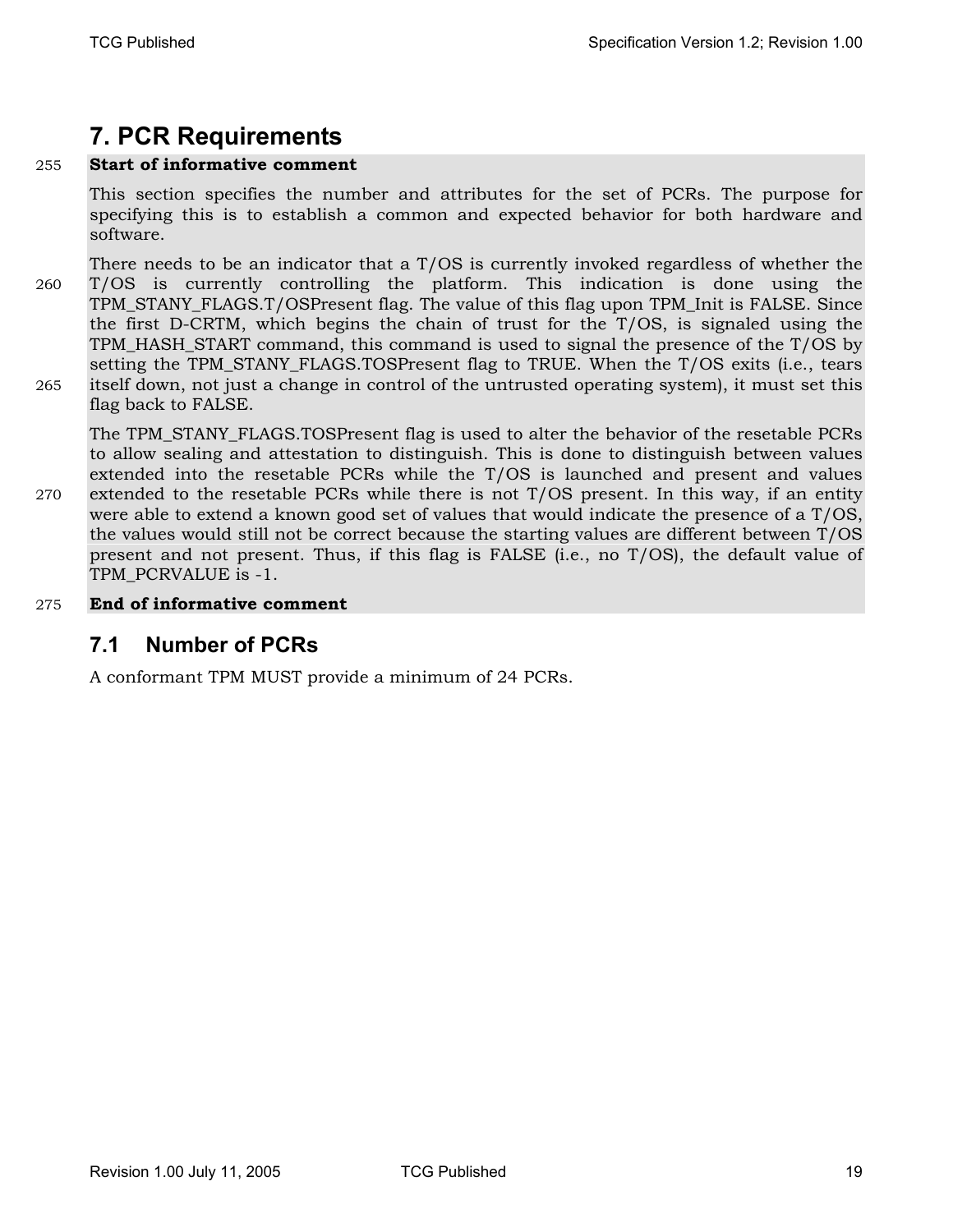### **7.2 PCR Attributes**

The attributes of the PCRs are to be as listed in Table 4.

| <b>PCR Index</b> | <b>Alias</b>                | pcrReset     | pcrResetLocal for<br>Locality 4, 3, 2, 1, 0 | pcrExtendLocal for<br>Locality 4, 3, 2, 1, 0 |
|------------------|-----------------------------|--------------|---------------------------------------------|----------------------------------------------|
| $0 - 15$         | <b>Static RTM</b>           | $\mathbf{0}$ | 0,0,0,0,0                                   | 1, 1, 1, 1, 1                                |
| 16               | Debug                       |              | 1, 1, 1, 1, 1                               | 1, 1, 1, 1, 1                                |
| 17               | Locality 4                  |              | 1,0,0,0,0                                   | $1,1,1,0,0^2$                                |
| 18               | Locality 3                  |              | 1,0,0,0,0                                   | 1.1.1.0.0                                    |
| 19               | Locality 2                  |              | 1,0,0,0,0                                   | 0.1, 1.0, 0                                  |
| 20               | Locality 1                  |              | 1,0,1,0,0                                   | 0, 1, 1, 1, 0                                |
| 21               | <b>T/OS Controlled</b>      |              | 0,0,1,0,0                                   | 0,0,1,0,0                                    |
| 22               | <b>T/OS Controlled</b>      |              | 0.0.1.0.0                                   | 0,0,1,0,0                                    |
| 23               | <b>Application Specific</b> |              | 1,1,1,1,1                                   | 1, 1, 1, 1, 1                                |

#### 280 **Table 4: PCR Attributes**

1. The TPM MUST enforce the access to pcrResetLocal and pcrExtendLocal to those granted to each locality per Table 4.

For the remainder of this specification, the aliases for the PCRs will be use for consistency.

### **7.3 Reset Values**

285 The contents of the cells in Table 5 is the value of the PCR at the conclusion of the state named in the header of the column.

**Table 5: PCR Reset Values** 

| <b>PCR Index</b> | TPM_Init | <b>PCRReset</b><br><b>T/OSPresent=FALSE</b> | TPM_HASH_START  | <b>PCRReset</b><br><b>T/OSPresent=TRUE</b> |
|------------------|----------|---------------------------------------------|-----------------|--------------------------------------------|
| $0 - 15$         |          | $NC^*$                                      | NC <sup>*</sup> | $NC^*$                                     |
| 16               |          |                                             | NC.             |                                            |
| $17-22$          |          |                                             |                 |                                            |
| 23               |          |                                             | NC.             |                                            |

Table Notes:

NC = No Change caused by the event.

290  $NC^* =$  Though indicated as "No Change", it is the PCR attributes that prevent action.

 $-1$  =  $-1$  is 20 bytes with all bits set to "1".

<sup>2</sup> See Section 7.4 for exception and restrictions to this behavior.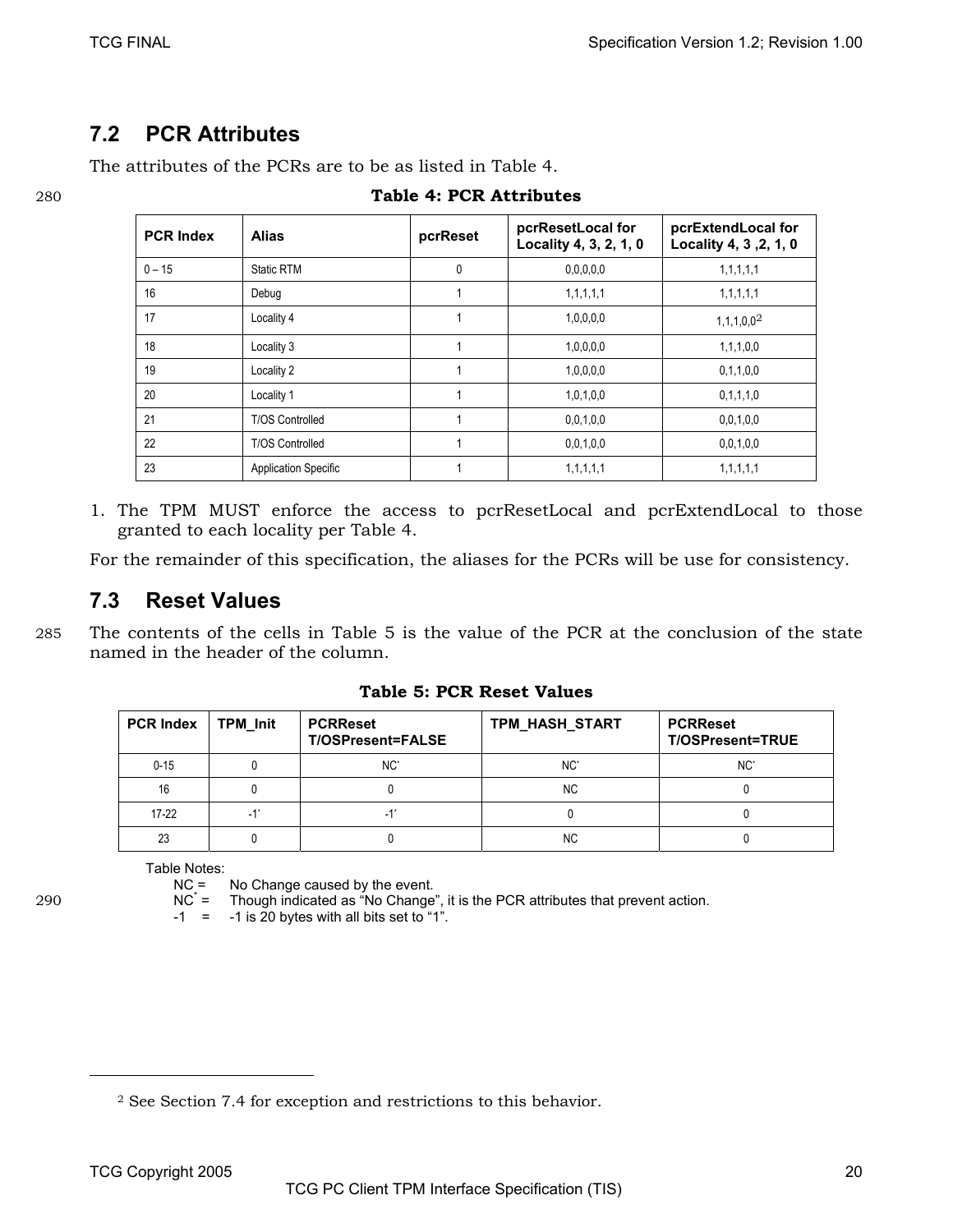### **7.4 Restriction of Extend Behavior**

### **Start of informative comment**

The Locality 4 PCR contains the first measurement of the Dynamic RTM for the T/OS. The 295 initial measurement performed by the RTM must be done using the TPM HASH  $*$  sequence. However, some environments may allow an extend operation to Locality 4 before executing the TPM\_HASH\_\* sequence either during the launch sequence or from within a T/OS. This exposes a vulnerability in these environments where malicious code could launch in Locality 2 prior to the Dynamic RTM's execution of the TPM\_HASH\_\* sequence, thus 300 allowing the malicious code to perform a TPM\_Extend operation with a value of its selection.

- 1. When the Locality 4 PCR is at its default value, any operation that extends the Locality 4 PCR MUST originate from Locality 4.
- 2. The entry for the Locality 4 PCR in Section 7.2 SHALL be interpreted as if the column 305 labeled "pcrExtendLocal for Locality 4, 3, 2, 1, 0" contains the bits: 1, 0 ,0 ,0, 0.
	- 3. Once the Locality 4 PCR is no longer at its default state, Table 4 in Section 7.2 applies as written.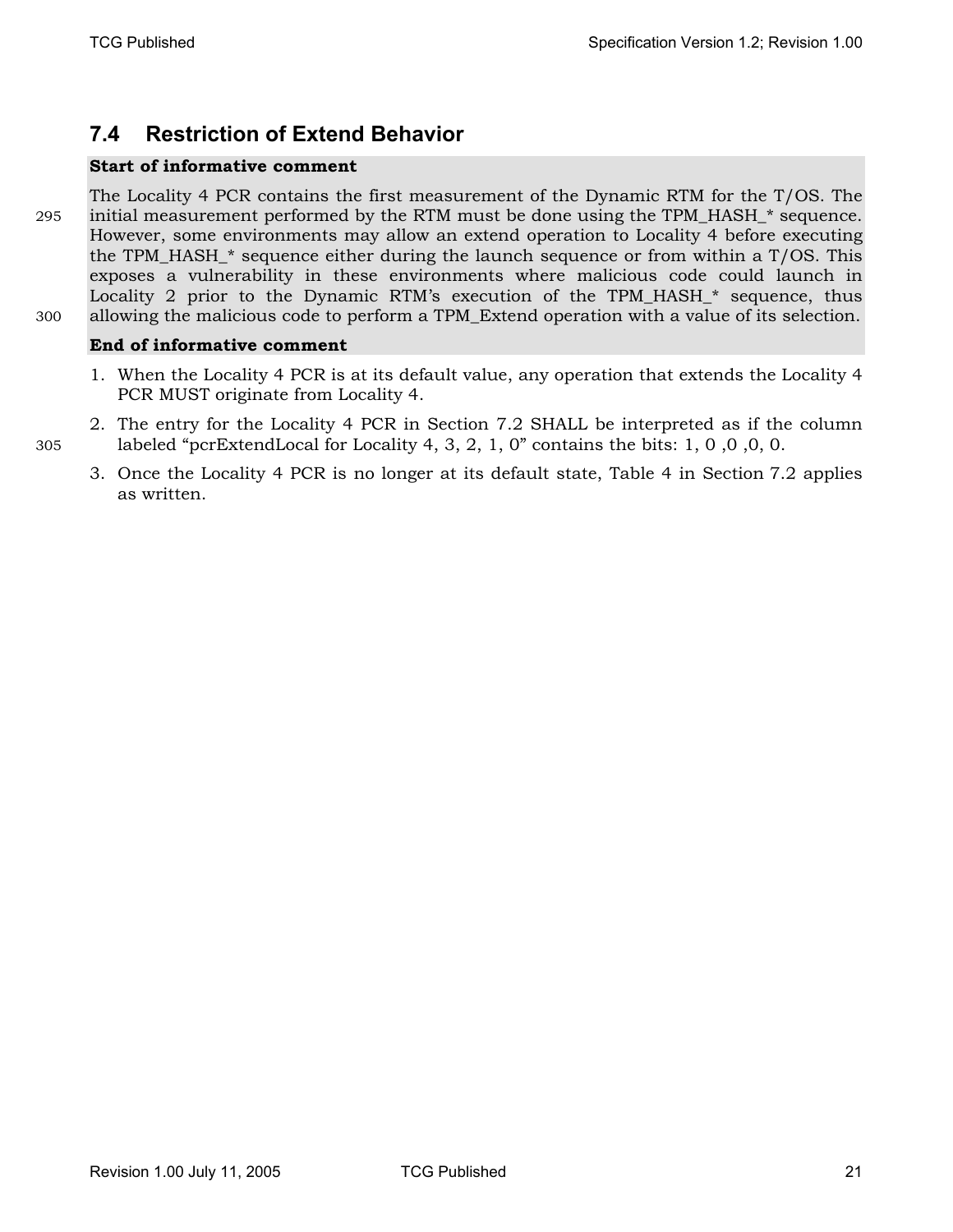### **7.5 TPM Behavior for PCR Structure Values**

### **Start of informative comment**

310 The PCR information structures have several formats. This is mostly caused by the need to expand the information contained within the structure while maintaining backward compatibility with previous versions of TPMs. To provide consistent behavior, the following rules are specified.

#### **End of informative comment**

315 The following rules apply to the field TPM\_PCR\_SELECTION->sizeOfSelect in the structures TPM\_PCR\_INFO, TPM\_PCR\_INFO\_SHORT, or TPM\_PCR\_INFO\_LONG. The rules are ordered such that processing of the rules continues down, in the listed sequence, until a violation occurs. If no violation occurs, the TPM\_PCR\_SELECTION->sizeOfSelect value is legal.

If the TPM receives an illegal value for TPM\_PCR\_SELECTION->sizeOfSelect, it MUST error 320 the command with the return code TPM\_INVALID\_PCR\_INFO. The TPM MUST adhere to these rules when returning any of these structures to the software.

#### **Size restrictions:**

- 1. sizeOfSelect MUST NOT be 0 or 1.
- 2. When used in TPM\_PCR\_INFO\_SHORT or TPM\_PCR\_INFO\_LONG, sizeOfSelect MUST 325 NOT be 2.

#### **Optimization:**

1. sizeOfSelect (and the corresponding PCRSelect field) MUST be the smallest possible value necessary to represent the selected PCRs; i.e., a structure with the leading byte(s) of the PCRSelect field that contain all zeros is illegal.

#### 330 **Exception to above sets of rules:**

- 1. Within TPM\_Quote, sizeOfSelect MUST allow the value 2.
	- a. Within TPM\_PCR\_Reset, sizeOfSelect MUST allow the value 3.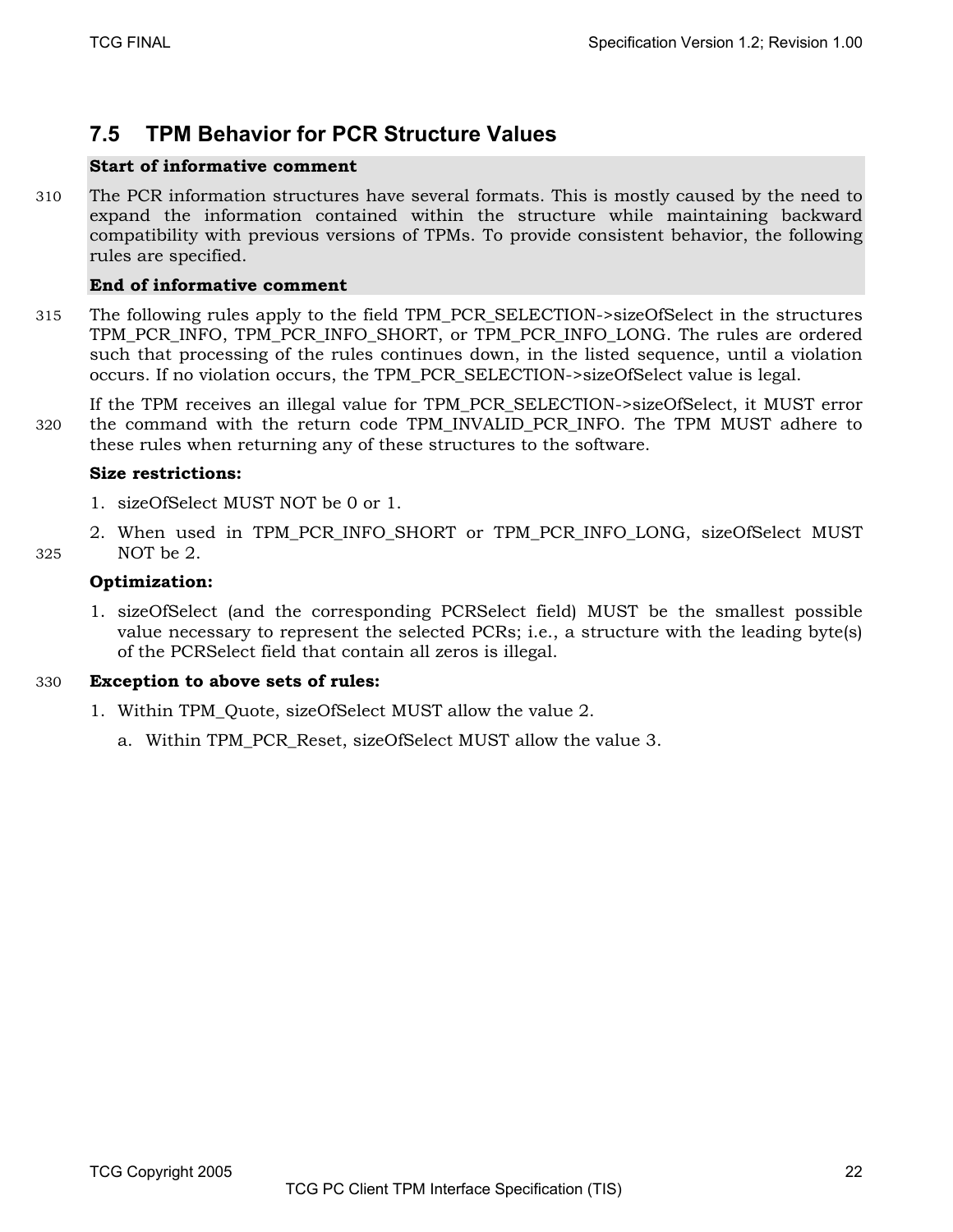### **8. Locality-Controlled Functions**

### **8.1 Execution Sequence**

### 335 **Start of informative comment**

Each RTM is provided a method to send component measurements. The Static RTM sends its measurements to the TPM using the TPM\_SHA1\* commands sent under Locality 0. Because the Dynamic RTM is started while the platform may be in an untrusted state, special and trusted mechanisms must be established to communicate the source of the 340 corresponding commands to the TPM. These commands are indicated and controlled by the appropriate locality.

Locality 4 has the unique ability to send data to the TPM to be hashed and extended to the Locality 4 PCR. This is simply a stream of data sent within the TPM\_HASH\_DATA LPC command. There is no header or other information that accompanies the data. Upon receipt 345 of the TPM\_HASH\_END LPC command, the TPM must complete the Hash and move the resultant value into the Locality 4 PCR.

The TPM\_HASH\_START / TPM\_HASH\_END sequence is also intended to act as a signal to the TPM to reset the resetable PCRs. The goal should be to insert as few LWAIT cycles as possible. If the TPM can reset the resetable PCR on TPM\_HASH\_START and do it quickly, 350 then it can use TPM\_HASH\_START. If the TPM cannot, it should reset the resetable PCRs after the TPM\_HASH\_END LPC command is sent while it is calculating the hash of the received data. Either method is acceptable.

The data sent on the TPM\_HASH\_START and TPM\_HASH\_END has no meaning and may be any value.

- 1. The TPM MUST perform the hash functions using the SHA-1 algorithm as defined by US FIPS 180-1.
- 2. Upon receipt of the TPM\_HASH\_START LPC command, the TPM MUST perform operations to affect the resetable PCRs per the following pseudo-code:
- 360 *(Note: While the resulting functionality presented by the steps below are normative, the actual operations and their sequence as presented here are informative. There is no requirement to perform the following operations exactly as shown. However implemented though, the results MUST be the same as if the TPM were implemented as described below.)*
- 365 3. Upon receipt of the TPM\_HASH\_START LPC command:
	- a. If the TPM\_ACCESS\_x.activeLocality is not set, the TPM MUST set the TPM\_ACCESS\_x.activeLocality to indicate Locality 4. Any currently executing command MUST be aborted per and subject to Section 11.3.3.
- b. If TPM\_ACCESS\_x.activeLocality is set, and if the TPM\_ACCESS\_x.activeLocality 370 is not 4, the TPM MUST ignore this command.
	- c. The TPM MUST clear the write FIFO.
	- d. If there is an exclusive transport session, it MUST be invalidated.
	- e. Clear the TPM\_ACCESS\_x.tpmEstablishment bit to FALSE (0).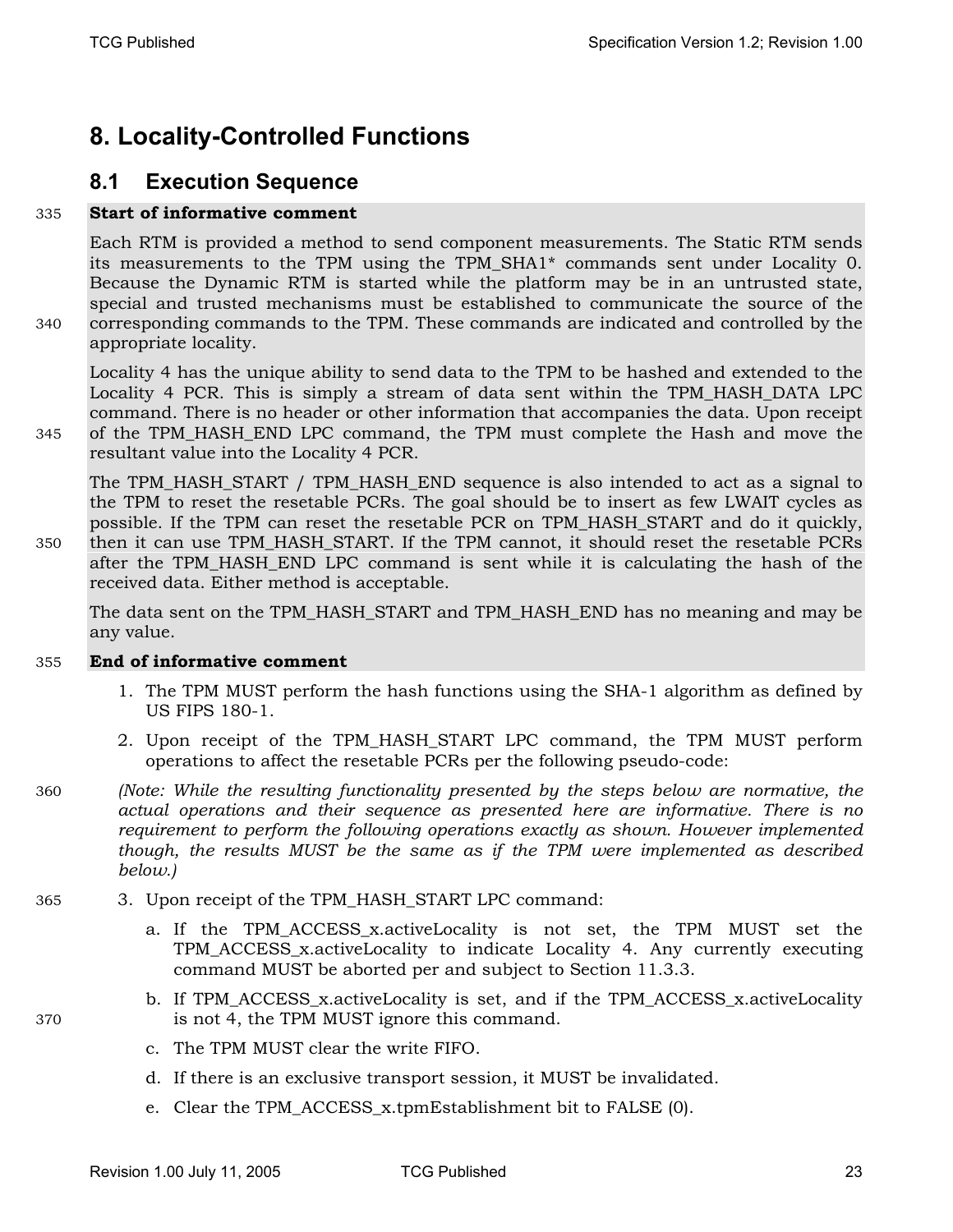|     | f. Set the TPM_STANY_FLAGS.TOSPresent flag to TRUE (1).                                                                                                                                                                                                                                                           |
|-----|-------------------------------------------------------------------------------------------------------------------------------------------------------------------------------------------------------------------------------------------------------------------------------------------------------------------|
| 375 | g. Set PCRs per column labeled TPM_HASH_START in Section 7.3.                                                                                                                                                                                                                                                     |
|     | h. Ignore any data component of the TPM_HASH_START LPC command.                                                                                                                                                                                                                                                   |
|     | Allocate tempLoc of a size required to perform the SHA-1 operation.<br>i.                                                                                                                                                                                                                                         |
|     | Initialize tempLoc per SHA-1.<br>i.                                                                                                                                                                                                                                                                               |
| 380 | 4. Upon receipt of TPM_HASH_DATA LPC commands, transform tempLoc per SHA-1<br>with data received from this command:                                                                                                                                                                                               |
|     | Repeat for each TPM_HASH_DATA LPC command received.                                                                                                                                                                                                                                                               |
|     | 5. Upon receipt of a TPM_HASH_END LPC command:                                                                                                                                                                                                                                                                    |
|     | a. Ignore any data sent with the command.                                                                                                                                                                                                                                                                         |
|     | b. Perform finalize operation on temploc per SHA-1.                                                                                                                                                                                                                                                               |
| 385 | c. Perform an "extend" operation of the value within temploc into the Locality 4<br>PCR.                                                                                                                                                                                                                          |
|     | (1) That is, Locality 4 PCR = SHA-1( $[Locality 4 PCR]$     tempLoc)                                                                                                                                                                                                                                              |
|     | (2) Note the following:                                                                                                                                                                                                                                                                                           |
| 390 | (a) In the final step above, [Locality 4 PCR] within and before the SHA-1<br>function is TPM_PCRVALUE = $0$ (i.e., 20 bytes of all zeros).                                                                                                                                                                        |
|     | TPM_HASH_DATA LPC command<br>$(b)$ If<br>$\frac{1}{1}$<br>no<br>sent<br>between<br>the<br>TPM_HASH_START and TPM_HASH_END LPC commands, tempLoc will<br>contain the initialization value as defined by SHA-1 with no transformations<br>into it. Thus, in this case, the contents of the Locality 4 PCR SHALL be: |
| 395 | (i) Locality 4 PCR = SHA-1 (0     (SHA-1 defined initialization value))                                                                                                                                                                                                                                           |
|     | d. Clear TPM_ACCESS_x.activeLocality for Locality 4.                                                                                                                                                                                                                                                              |
|     | 6. If there was not a TPM_HASH_START or TPM_HASH_DATA LPC command prior to<br>receipt of the TPM_HASH_END, the TPM MUST NOT change the state of the TPM but<br>MUST clear TPM_ACCESS_x.activeLocality for Locality 4.                                                                                             |
| 400 | 7. After receipt of a TPM_HASH_START LPC command:                                                                                                                                                                                                                                                                 |
|     | a. All data sent to the TPM_DATA_FIFO_4 MUST be treated as data for the hash<br>function.                                                                                                                                                                                                                         |
| 405 | b. All cycles and commands other than a write to the TPM_HASH_DATA and<br>TPM_HASH_END LPC commands MUST be ignored until a TPM_HASH_END<br>command is received.                                                                                                                                                  |
|     | 8. If a TPM PCR Reset command is received with the correct Locality even after the                                                                                                                                                                                                                                |

- 8. If a TPM\_PCR\_Reset command is received with the correct Locality even after the TPM\_HASH\_END LPC command, the TPM MUST reset the indicated PCRs as indicated in Section 7.3 Reset Values.
- 9. There is no response packet returned as a result of any of the TPM\_HASH\_\* LPC 410 commands.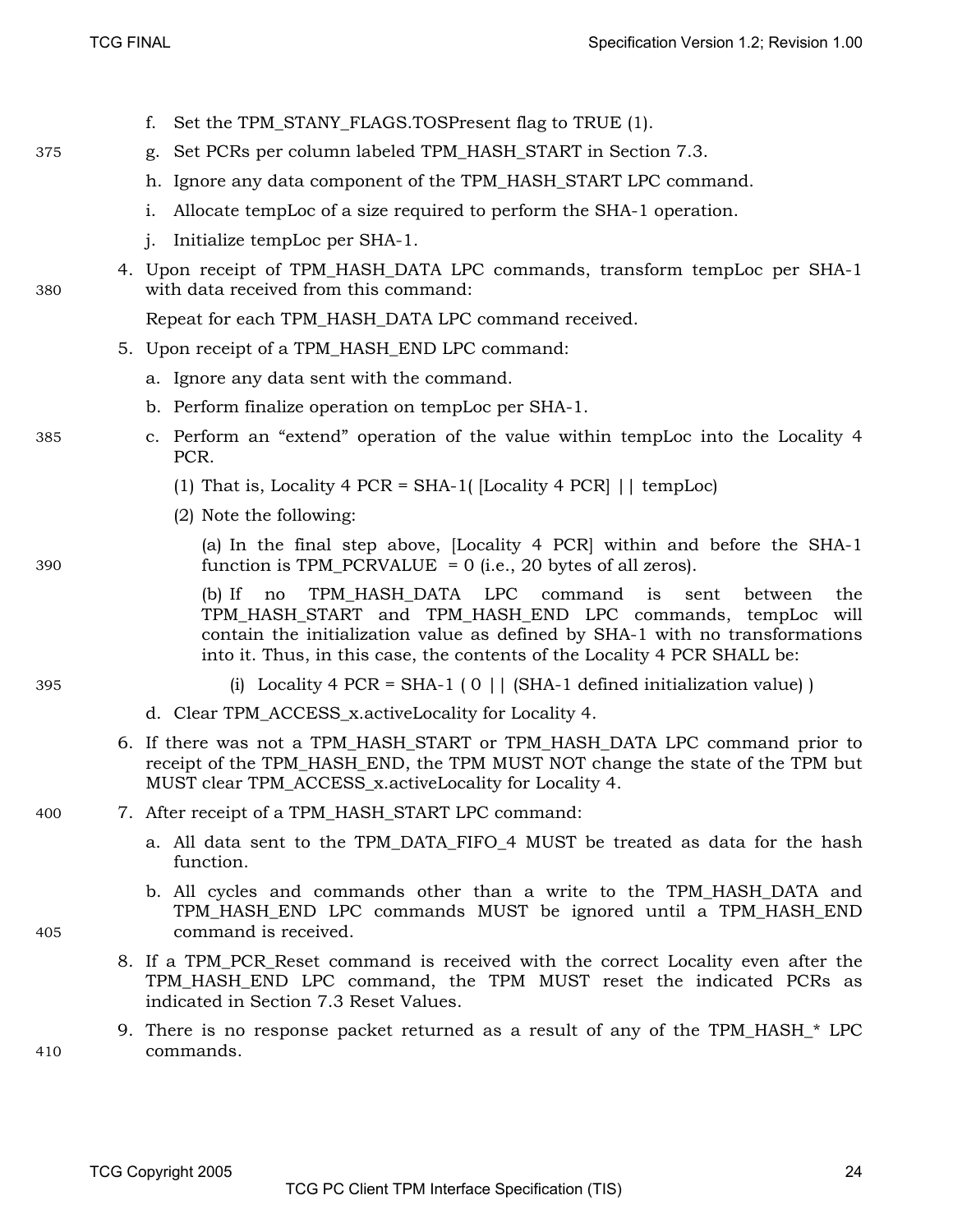### **8.2 Timing and Protocol**

#### **Start of informative comment**

The D-CRTM executes within a resource-restricted environment which is among the reasons the TPM\_HASH\_\* protocol is used rather than the more obvious TPM command 415 ordinals (e.g., TPM\_Extend). It is also difficult and unnecessary for this environment to use the register-based TPM\_STS\_x protocols. Therefore, during the Locality 4 TPM\_HASH\_\* commands, the only method used to throttle commands to the TPM is using the LPC bus. (There is no data returning from TPM within this environment) Specifically, the TPM uses the LPC bus "long wait" cycle to indicate to the "host" (using LPC terms) that it is not able to 420 accept more data.

This environment also may not be conducive to "timeouts" and may be very susceptible to delays or hangs. It is important that the TPM be designed to not create excessive delays or cause the LPC bus to hang during this time.

- 425 1. During the TPM HASH  $*$  commands, the TPM MUST use the LPC bus "long wait cycle" to indicate its inability to accept more commands or data. While the TPM MAY set the TPM\_STS\_x.\* status bits they are "undefined" during these commands and will likely not be read and will not be honored.
	- 2. The TPM MUST respond to the TPM\_HASH\_START command within TIMEOUT\_B.
- 430 3. The TPM SHOULD respond to each TPM\_HASH\_DATA and TPM\_HASH\_END command within 250 microseconds and MUST respond within TIMEOUT\_B.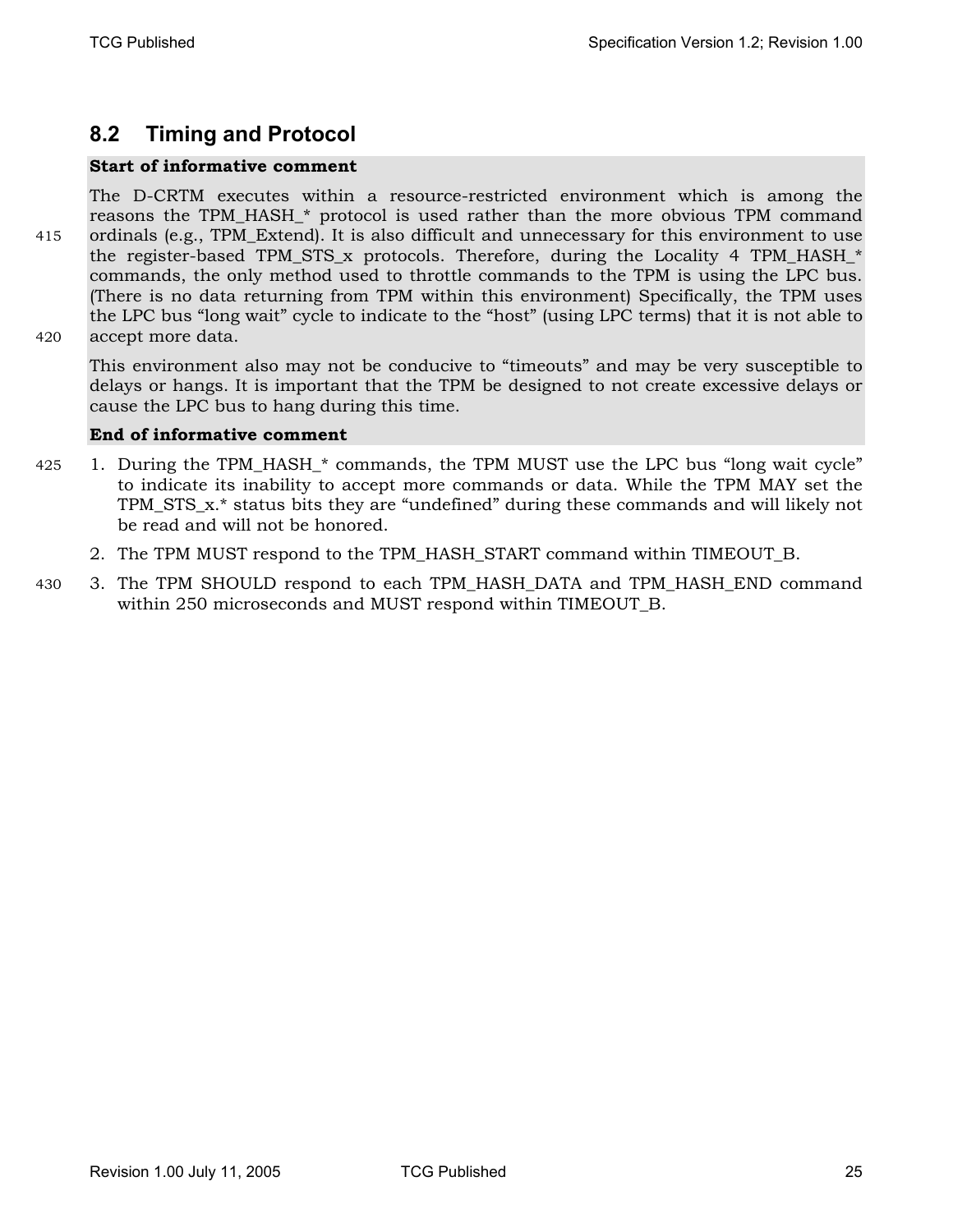### **9. Locality**

### **9.1 TPM Locality Levels**

### **Start of informative comment**

435 There are six levels of locality in the TPM: Locality Legacy, Locality 0 (No locality), Locality 1- 4. The usages of these are defined in the *PC Client Implementation Specification* (q.v.).

Note that the TPM must support the last five levels of Locality, 0 - 4 above, to be compliant with TCG 1.2. To be backwards compatible with TCG 1.1 software and platforms, the TPM must support the Legacy Locality also.

440 Each PCR, during manufacturing the TPM, has the locality level set for four types of operations: reset, read, use (e.g., TPM\_Unseal, etc.) or modification (e.g., EXTEND). The generic TPM definition allows for the specification of four locality modifiers. The present definition defines two of these modifiers and leaves the other two undefined. Each PCR has a 4 bit bit-mask. These bits define the modifier which must be present to allow the 445 operation. The bit mask is selective. That is, the setting of bit 2 does not imply bit 1. If the PCR wants to allow for both Locality 1 and Locality 2, both bits must be set in the mask. If a command attempts an operation using the PCR, it must be received at the TPM with the appropriate modifier. Setting bit 1 does not imply bit 2 is set, even though Locality 2 is a "higher" locality. An example of the use of locality is that Locality PCRs 1 through 4 must be 450 programmed so that they will only be reset from Locality 4, and only extended if TPM\_Extend is done with Locality 2.

TPM commands may also require the locality modifier. The TPM, upon receipt of each command, sets the locality modifier for the command. The modifier, as presently defined, may be 0 through 4.

- 455 The platform-specific specification indicates what the locality settings are for each PCR register. PCR[0-15] do not allow the reset and have no locality requirements (this matches the usage model of these PCR registers for TCG 1.1. PCR[17-20] can be reset using Locality 4 and can be read, used or modified using Locality 1-3. PCR[21-22] are reserved for and controlled by the T/OS. PCR[23]'s usage is reserved and must not be used.
- 460 For the platform, the locality level is indicated by the address used along with the new LPC Start cycle. The new LPC transaction has a 16-bit address. Table 6 shows the locality based on the 16-bit address. Note that we have also defined a new LPC bus cycle to communicate with the TPM. This was done to prevent simple hardware attacks using a device on the LPC bus that decoded I/O or memory cycles using the previously defined START field. Cycles 465 using the normal memory read/write or I/O read/write START field to the following ranges are not decoded by the TPM.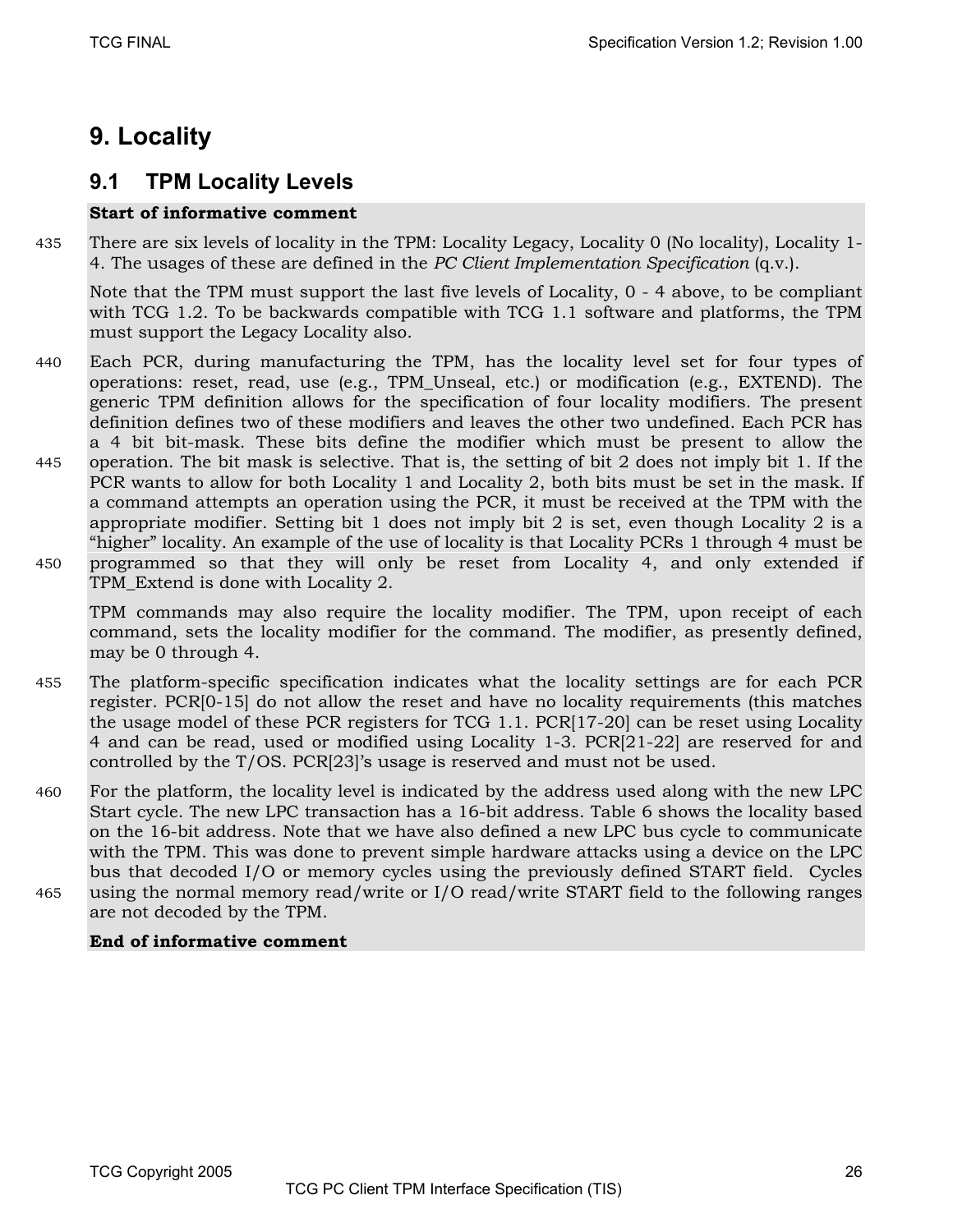| <b>System/Software</b><br><b>Address</b> | <b>LPC Address</b><br>(Using a New LPC START Cycle) | Locality |
|------------------------------------------|-----------------------------------------------------|----------|
| FED4 0xxxh                               | 0xxxh                                               |          |
| FED4 1xxxh                               | 1xxxh                                               |          |
| FED4 2xxxh                               | 2xxxh                                               |          |
| FED4 3xxxh                               | 3xxxh                                               |          |
| FED4 4xxxh                               | 4xxxh                                               |          |

### **Table 6: Locality Address Definitions**

#### **Start of informative comment**

470 There are also legacy I/O cycles that TPM 1.1 used. The TPM 1.2 may continue to use legacy I/O cycles. The TPM must not respond to I/O cycles when any of the TPM\_ACCESS\_x.activeLocality bits is set. It is possible that code could be written to provide some software handshake to allow legacy locality and other localities to coexist, but that is not the intended usage. It is expected that a platform may run a particular piece of code 475 that uses legacy locality when there is no other code in the platform that accesses the TPM. Any platform that has multiple pieces of code accessing the TPM should use Locality 0-3 and not use legacy locality.

If the TPM has been used by Locality 0-4 transactions, and then placed in the "free" state whereby no TPM ACCESS x.activeLocality bit is set, the TPM can accept legacy I/O cycles 480 as long as no other software sets any If TPM\_ACCESS\_x.activeLocality bit. The TPM hardware does not need to "remember" that it was used by locality-based software. It simply accepts legacy I/O cycles whenever no TPM\_ACCESS\_x.activeLocality bit is set.

- 1. The TPM MUST support five levels of locality (Locality 0, Locality 1, Locality 2, Locality 3, 485 and Locality 4) to be conformant with the TCG 1.2 specification. To be backwards compatible with TCG 1.1 software and platforms, the TPM MAY also support the legacy addresses.
- 2. Commands sent to the TPM using Locality 0-4 MUST use the LPC Locality Cycles as specified in Section 13.2. Commands sent using legacy addressing MUST use the 490 standard LPC bus cycles and MUST NOT use the LPC Locality Cycles.
	- 3. Each PCR has a bit mask of 4 bits that allows specification of which modifier MUST be present to allow the operation.
	- 4. If a command attempts an operation using the PCR, it MUST be received at the TPM with the appropriate modifier.
- 495 5. TPM commands MAY also require the locality modifier.
	- 6. The TPM 1.2 MAY continue to use legacy I/O cycles. The TPM MUST NOT respond to I/O cycles when any of the TPM\_ACCESS\_x.activeLocality bits are set.
	- 7. Any platform that has multiple pieces of code that access the TPM SHOULD use Locality 0-3 for that and SHOULD NOT use legacy locality.
- 500 8. PCR register modifications, uses, or commands that require locality (i.e., Locality 1-4) MUST NOT execute when presented using Locality 0.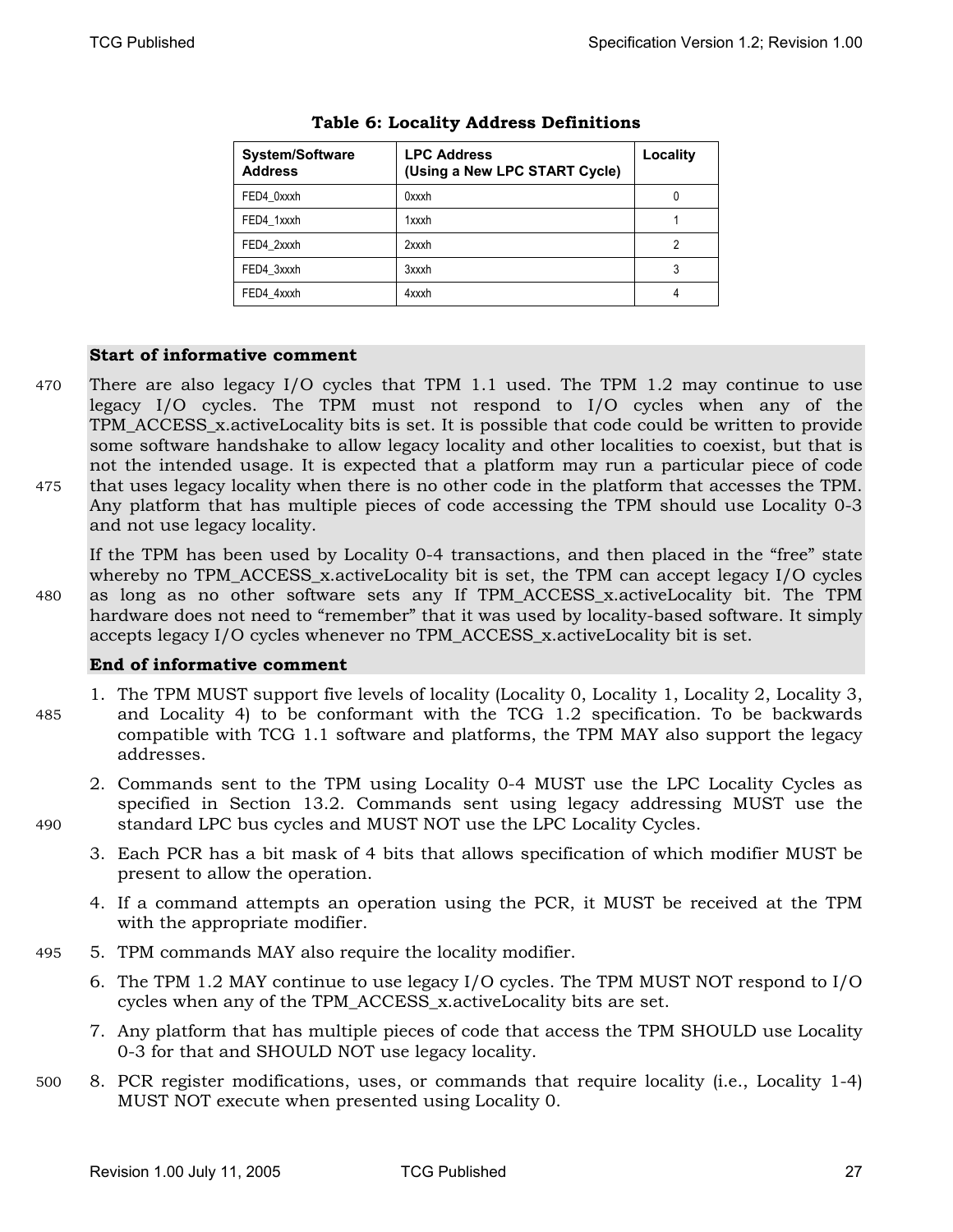- 9. The Locality 4 modifier CANNOT be generated by any software including the T/OS. It must be generated by the Dynamic RTM.
- 10.For the resetable PCRs, the TPM\_PCR\_RESET command MUST require the Locality 4 505 modifier in order to be executed. The HASH functionality is done with Locality 4, since it is generated by the Dynamic RTM.

### **9.2 Locality Uses**

### **Start of informative comment**

The idea behind locality is that certain combinations of software and hardware are allowed 510 more privileges than other combinations. For instance, the highest level of locality might be cycles that only hardware could create. Since the hardware is virus-proof (at least in theory), it has a higher level of trust than cycles code generates.

Locality 4 is the highest level defined. These cycles are generated by hardware. This would include things such as the TPM\_PCR\_Reset and TPM\_HASH\_\* LPC commands. The 515 hardware guarantees that the TPM\_PCR\_Reset or HASH operations occurred, and that the correct data was sent.

Next, assume a platform that has software based on either using no PCRs or the set of resetable PCRs (the operating system based on the Static RTM or Static Operating System) and trusted software: a T/OS. In this case, there is a need to differentiate cycles from the 520 operating systems. Localities 1-3 are used by the T/OS for its transactions. The trusted system has created certain values in the new resetable PCRs. Only trusted software should be able to issue commands based on those PCRs. This software is Locality 1-3 software.

The non-resetable PCRs (i.e., PCR[0-15]) are not part of the T/OS domain, so Locality 0 transactions can freely use those PCRs, but must be prevented from using the resetable 525 PCRs.

The platform needs some way to differentiate the code executing in the Static Operating System from the code to establish and run the T/OS. The method defined for the TPM is address based. The system can prevent certain agents from accessing certain ranges, thus preventing Static Operating System code from issuing Locality 1-4 commands.

530 One concern regarding locality is that once the resetable PCRs have been loaded, the platform should prevent Locality 0 accesses from using these PCRs. It is acceptable for a system to define all accesses to be Locality 1-4 and not use Locality 0, if that system is not concerned with legacy or software based on the Static RTM. If other transport mechanisms are sufficient to provide the correct protections, Locality 0 need not be used.

### 535 **End of informative comment**

Usage of the Locality 0 PCRs is determined by the *TCG PC Client Specific Implementation Specification*.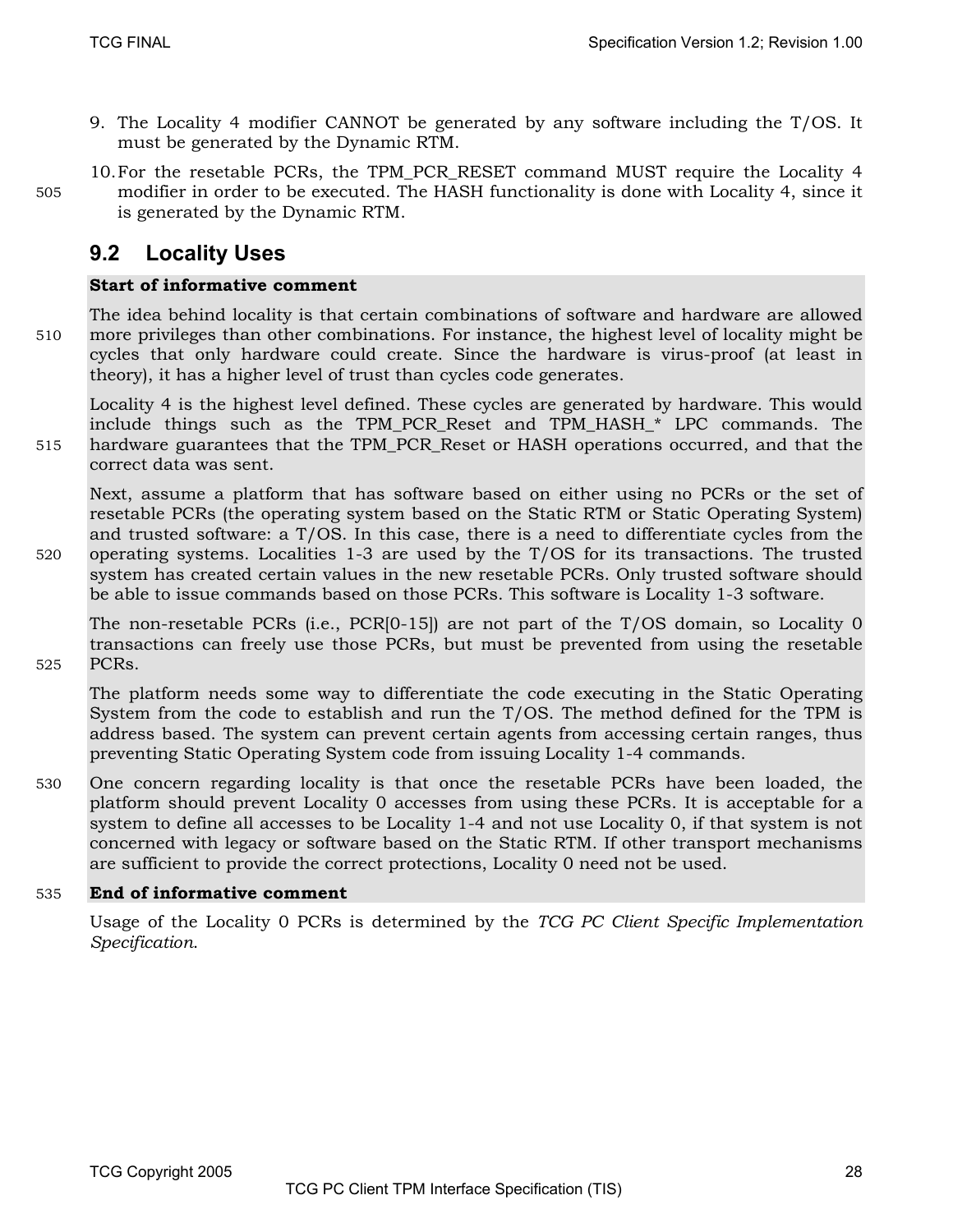### **9.3 Locality Usage per Register**

#### **Start of informative comment**

540 Table 7 shows which cycles must be accepted by TPM. The following rules apply:

An Abort requires that the cycle have no affect on the TPM. There are two possible implementations, either of which is acceptable:

- 1. The TPM may simply not drive a valid SYNC. When it sees a cycle it should abort the command. This will return FFh to the CPU for reads; writes are dropped.
- 545 2. For writes, the TPM may accept them and do nothing with the writes. If the TPM claims the write on the LPC bus, it must guarantee there are no affects on the TPM. The TPM will not provide any TPM-Response to these writes, nor does it provide any indication that it has seen a write but dropped it. For reads, the TPM, if it responds with a SYNC, must return FFh as the data. This mimics a true LPC or PCI Master Abort from the 550 CPU's perspective.

- 1. If TPM\_ACCESS\_x.activeLocality setting changes when a command is executing (TPM\_STS\_x.commandReady is cleared), the TPM SHOULD abort the currently executing command.
- 555 2. An Abort causes the TPM to ignore the current LPC cycle.

| Register                                   | TPM ACCESS x.activeLocality<br><b>Set for ThisLocality</b> |                                 | TPM_ACCESS_x.activeLocality<br><b>Set for Some Other Locality</b> |                        | Nο<br>TPM ACCESS x.activeLocality<br>Set     |                        |
|--------------------------------------------|------------------------------------------------------------|---------------------------------|-------------------------------------------------------------------|------------------------|----------------------------------------------|------------------------|
|                                            | <b>READ</b>                                                | <b>WRITE</b>                    | <b>READ</b>                                                       | <b>WRITE</b>           | <b>READ</b>                                  | <b>WRITE</b>           |
| TPM STS x                                  | <b>TPM</b> returns<br>correct status                       | Status bits<br>updated          | Abort                                                             | Abort                  | Abort                                        | Abort                  |
| TPM INT ENABLE x                           | <b>TPM</b> returns<br>correct status                       | <b>Bits updated</b>             | <b>TPM</b> returns<br>correct value                               | Abort                  | <b>TPM</b> returns<br>correct value          | Abort                  |
| TPM INT VECTOR x                           | <b>TPM</b> returns<br>correct status                       | <b>Bits updated</b>             | TPM returns<br>correct value                                      | Abort                  | <b>TPM</b> returns<br>correct value          | Abort                  |
| TPM INT STATUS x                           | <b>TPM</b> returns<br>correct status                       | Interrupt cleared               | TPM returns<br>correct value                                      | Abort                  | <b>TPM</b> returns<br>correct value          | Abort                  |
| TPM INTF CAPABILITY x                      | TPM returns<br>correct<br>information                      | Read-only<br>register           | <b>TPM</b> returns<br>correct value                               | Read-only<br>register  | <b>TPM</b> returns<br>correct value          | Read-only<br>register  |
| TPM ACCESS x                               | <b>TPM</b> returns<br>correct value                        | Writes accepted                 | TPM returns<br>correct value                                      | Writes are<br>accepted | <b>TPM</b> returns<br>correct value          | Writes are<br>accepted |
| Read TPM DATA FIFO x                       | <b>TPM</b> returns<br>correct data                         | Abort                           | Abort                                                             | Abort                  | Abort                                        | Abort                  |
| Write TPM DATA FIFO x                      | Abort                                                      | TPM accepts data<br>and command | Abort                                                             | Abort                  | Abort                                        | Abort                  |
| Configuration registers-<br>0F00h to 0FFFh | TPM returns<br>correct<br>information                      | Status bits<br>updated          | <b>TPM</b> returns<br>correct<br>information                      | Abort                  | <b>TPM</b> returns<br>correct<br>information | Abort                  |

**Table 7: Register Usage Based on Locality Setting**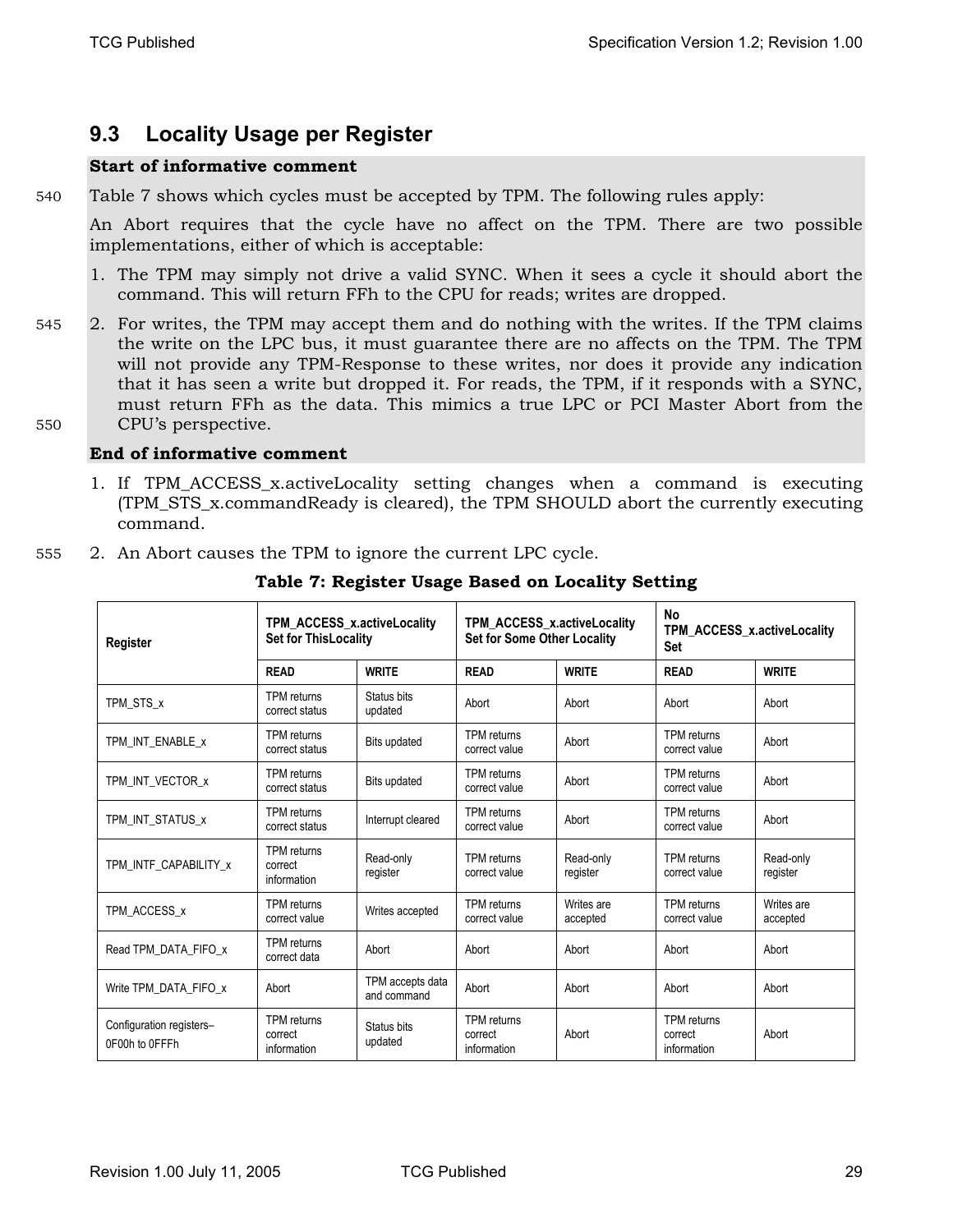| Register       | TPM ACCESS x.activeLocality<br><b>Set for ThisLocality</b> |                                                                                | TPM_ACCESS_x.activeLocality<br><b>Set for Some Other Locality</b> |              | No<br>TPM_ACCESS_x.activeLocality<br>Set |                                                                                |
|----------------|------------------------------------------------------------|--------------------------------------------------------------------------------|-------------------------------------------------------------------|--------------|------------------------------------------|--------------------------------------------------------------------------------|
|                | <b>READ</b>                                                | <b>WRITE</b>                                                                   | <b>READ</b>                                                       | <b>WRITE</b> | <b>READ</b>                              | <b>WRITE</b>                                                                   |
| TPM HASH START | Abort<br>(HASH is write)                                   | TPM accepts                                                                    | Abort                                                             | Abort        | Abort                                    | TPM accepts<br>(and sets<br>TPM ACCESS x<br>.activeLocality for<br>Locality 4) |
| TPM HASH DATA  | Abort                                                      | TPM accepts                                                                    | Abort                                                             | Abort        | Abort                                    | Abort                                                                          |
| TPM HASH END   | Abort                                                      | TPM accepts and<br>clears<br>TPM ACCESS x<br>.activeLocality for<br>Locality 4 | Abort                                                             | Abort        | Abort                                    | Abort                                                                          |

### **9.4 TPM Legacy I/O Space and TPM 1.2 Memory Mapped Space**

#### **Start of informative comment**

Typically, TPMs designed to work with *TCG Main Specification, Version 1.1b* used addressing 560 that is described in this section as legacy addressing. In the *TCG Main Specification, Version 1.1b* there was no mandate or recommendation regarding addressing. This version of the specification does mandate a specific addressing scheme, however, it is recognized that some environments may be required to provide legacy addressing to allow backward compatibility. The new addressing scheme takes into account the set of known addresses 565 used. This address mapping scheme allows a TPM 1.2 to be used in an environment where compatibility with a TPM 1.1b is needed.

The 1.1 TPM has traditionally been located in I/O space. It has used addresses 2Eh/2Fh, 4Eh/4Fh, and others. Devices that have fixed addresses in the legacy I/O space many times conflict with other devices that have fixed addresses. Therefore, the following is proposed as 570 a mapping of legacy registers into memory space.

The TPM would accept either an I/O access to 2Eh, 4Eh, or 7Eh (depending on the TPM and its strapping) or a TPM-Read or TPM-Write to FED4\_0F80h as an access to the Legacy 0 register. Note that the registers have been extended to 16 bits with the addition of the Legacy1b and Legacy2b locations. Note also that this is not a proposal to have separate 575 registers, at I/O 2Eh and 0F80h, but one physical register that may be addressed in two different ways.

The TPM 1.2 may be used in chipsets that do not implement the memory-mapped to TPM-Read or TPM-Write cycles. For these systems, the legacy I/O space or some other mechanism must be used to access the TPM.

- 1. The TPM 1.2 MAY be used in chipsets that do not implement the memory-mapped to TPM-Read or TPM-Write cycles. For these systems, the legacy I/O space or some other mechanism MUST be used to access the TPM.
- 2. If TPM legacy I/O space is used, it MUST only be used and allowed while the TPM's 585 locality is not set.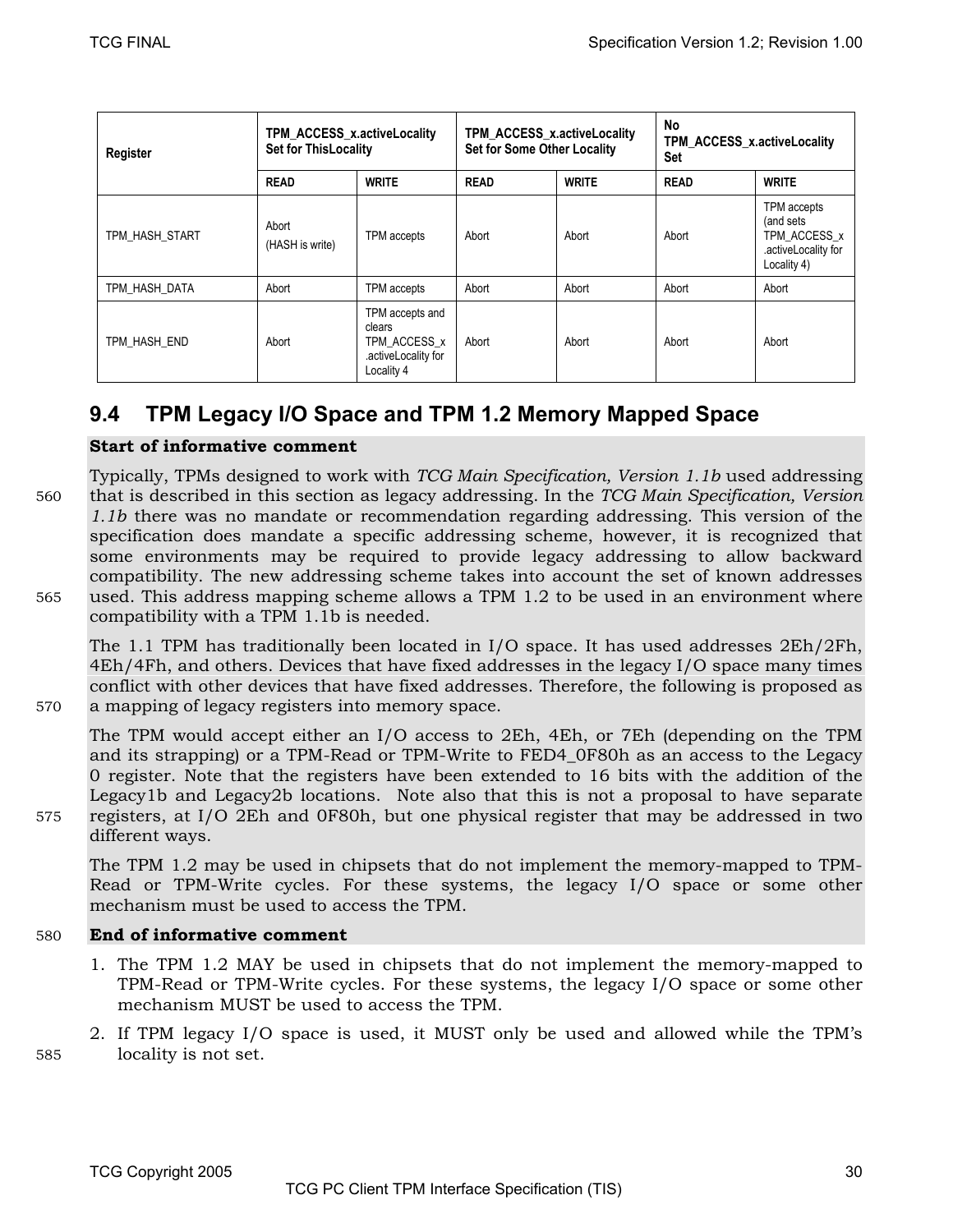Table 8 shows the mapping that MAY be implemented to support legacy addressing.

| <b>Name</b> | <b>Use</b>               | <b>Access</b> | I/O Address                               | <b>System</b><br><b>Memory</b><br><b>Address</b> | TPM 16-bit<br><b>Address</b><br>Using the<br><b>New LPC</b><br><b>TPM Cycles</b> | <b>Usage</b>   |
|-------------|--------------------------|---------------|-------------------------------------------|--------------------------------------------------|----------------------------------------------------------------------------------|----------------|
| Legacy1     | First legacy<br>address  | Read/Write    | 2Eh, 4Eh, 7Eh,<br>EEh, or other           | FED4 0F80h                                       | 0F80h                                                                            | Vendor defined |
| Legacy1b    | Not used<br>today        | Read/Write    | Additional 8 bits for<br>Legacy1 register | FED4 0F84h                                       | 0F84h                                                                            | Vendor defined |
| Legacy2     | Second legacy<br>address | Read/Write    | 2Fh,r 4Fh, 7Fh,<br>EFh. or other          | FED4 0F88h                                       | 0F88h                                                                            | Vendor defined |
| Legacy2b    | Not used<br>today        | Read/Write    | Additional 8 bits for<br>Legacy2 register | FED4 0F8Ch                                       | 0F8Ch                                                                            | Vendor defined |

**Table 8: Legacy Port Usage** 

Addresses not listed above but that are in the 0F80h to 0F8Fh range are reserved and MAY 590 return all 0's or may ignore the least significant 2 bits of the address and alias to a legitimate address. For instance, 0F86h can return all 0's or alias to 0F84h and return the data at that location.

### **9.5 TPM Register Space Decode**

#### **Start of informative comment**

595 Many of the registers in the TPM Register Space contain an address range. Most of these registers are accessed with the TPM decoding all addresses within the specified address ranges.

However, one of these registers is the TPM data register (TPM\_DATA\_FIFO\_x) which is defined as having four addresses. For this register, the addresses within this range are 600 aliased to one internal register.

The LPC bus transfers a single byte per transaction to any of the registers within this range. The chipset may, for performance reasons, send a DW (4 bytes) for each transaction. This will appear as four distinct LPC bus transactions, with each incrementing the address by 1 with each set of transactions starting with the least significant byte – thus being little-605 endian. Because the TPM can accept only 1 byte per transaction, the TPM must ignore the 2 least significant bits of the address for the data registers thus receiving the data serially. However, it should not require or expect that each address is incremented modulo-4.

#### **End of informative comment**

#### 1. TPM\_DATA\_FIFO\_x

610 The TPM MUST ignore the 2 least significant bits of the address for these registers and accept each byte received to any of the addresses within this register as a single transfer to be the base address.

- 2. All other registers:
	- a. MUST do a full decode down to the byte level (unless otherwise specified).
- 615 b. That have multiple addresses, the lowest address within the set of addresses MUST contain the least significant bits with the bits incrementing to each successive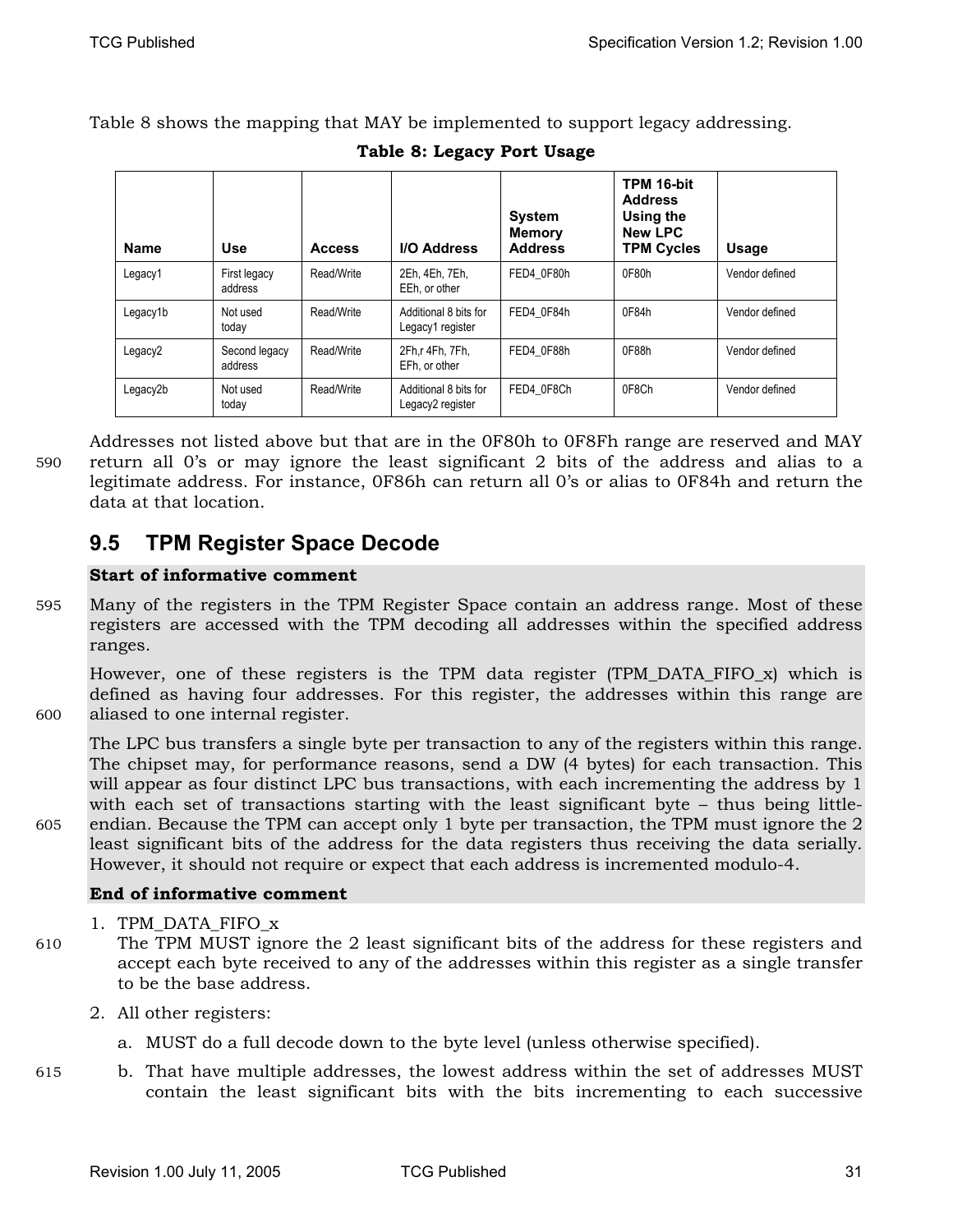address up to the highest address that MUST contain the most significant bits. For example, the TPM\_INT\_ENABLE\_0 register for Locality 0 MUST be implemented as shown in Table 9.

| <b>Address</b> | <b>Data Bit Position</b> |
|----------------|--------------------------|
| 0008           | 7:0                      |
| 0009           | 15:8                     |
| 000A           | 23:16                    |
| 000B           | 31:24                    |

### 620 **Table 9: Example Bit-to-Address Mapping**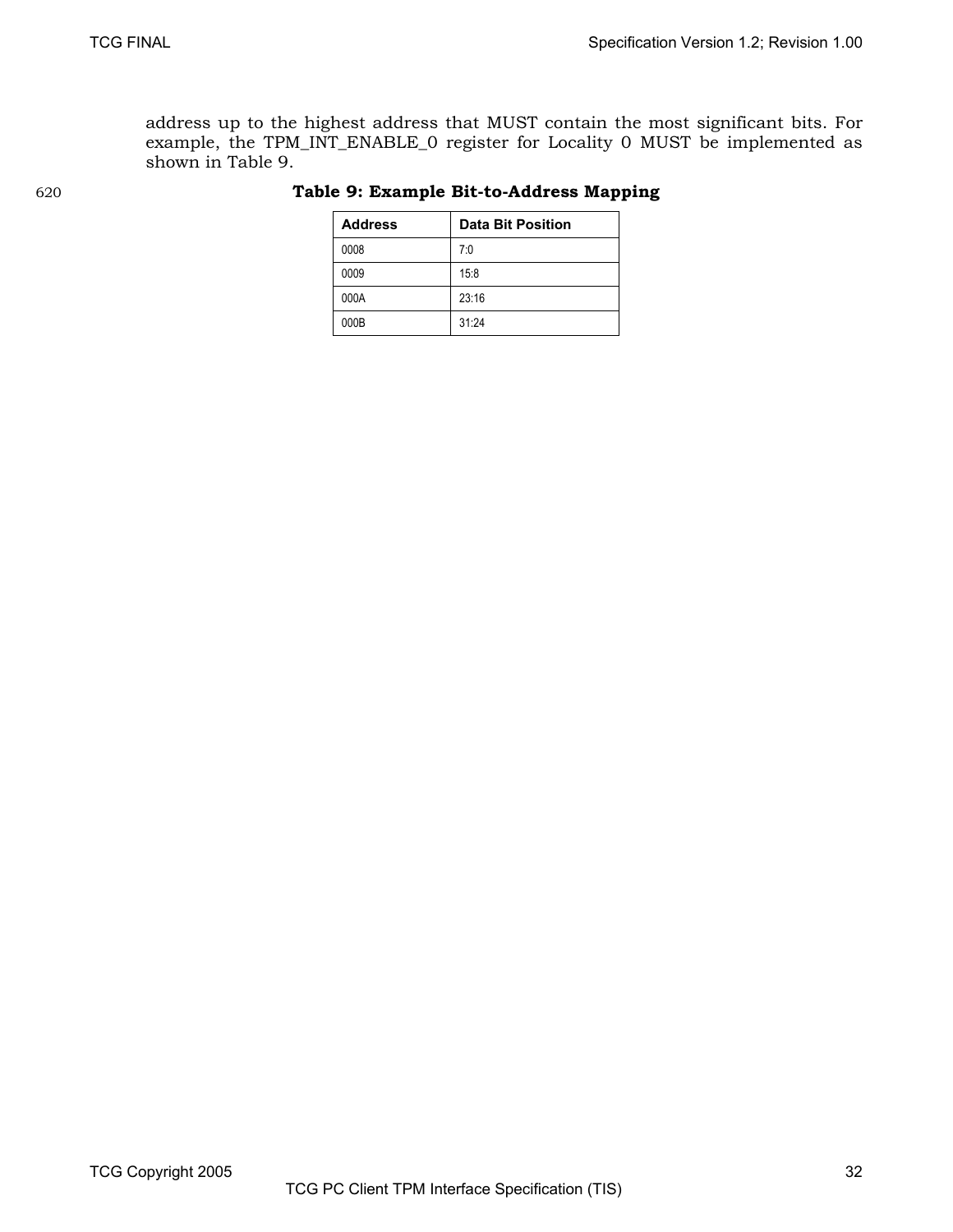### **10. TPM Register Space**

Table 10 lists the addresses decoded by the TPM. Note that only the TPM\_ACCESS\_x register has multiple copies, one per locality. The other addresses alias to a single register with the locality used to determine if accesses are permitted or Aborted.

625 **Note:** that TPM\_DATA\_FIFO\_x is used for both reading and writing. When referring to reading the status, it may be called the ReadFIFO; when writing the command it may be called the WriteFIFO. For Locality 4, the TPM\_HASH\_DATA port is the same as the TPM\_DATA\_FIFO\_x.

| <b>Offset</b>     | <b>Register Name</b>              | <b>Description</b>                                                                                                                                                                                                                                                                                                                             |
|-------------------|-----------------------------------|------------------------------------------------------------------------------------------------------------------------------------------------------------------------------------------------------------------------------------------------------------------------------------------------------------------------------------------------|
| Locality 0        |                                   |                                                                                                                                                                                                                                                                                                                                                |
| 0000h             | TPM_ACCESS_0                      | Used to gain ownership for this particular port.                                                                                                                                                                                                                                                                                               |
| 000Bh-0008h       | TPM_INT_ENABLE_0                  | Controls interrupts                                                                                                                                                                                                                                                                                                                            |
| 000Ch             | TPM_INT_VECTOR_0                  | SIRQ vector to be used by the TPM                                                                                                                                                                                                                                                                                                              |
| 0013h-0010h       | TPM_INT_STATUS_0                  | What caused interrupt                                                                                                                                                                                                                                                                                                                          |
| 0017h-0014h       | TPM_INTF_CAPABILITY_0             | Shows which interrupts are supported by that particular TPM                                                                                                                                                                                                                                                                                    |
| 001Ah-0018h       | TPM_STS_0                         | Status Register. Provides status of the TPM                                                                                                                                                                                                                                                                                                    |
| 00027h-0024h      | TPM_DATA_FIFO_0                   | Read or write FIFO, depending on transaction. Between<br>TPM_HASH_START and TPM_HASH_END, writes to this range are<br>aborted and have no affect on the part.                                                                                                                                                                                  |
|                   |                                   | These four addresses are aliased to one inside the TPM. The TPM is<br>not required to check that the addresses on the LPC bus are<br>incrementing modulo-4, even though platform hardware would most<br>likely send it that way. The read or write data could be performed by<br>accessing 0024h repeatedly without using the other addresses. |
| 0F03h-0F00h       | TPM_DID_VID_0                     | Vendor and device ID                                                                                                                                                                                                                                                                                                                           |
| 0F04h             | TPM_RID_0                         | <b>Revision ID</b>                                                                                                                                                                                                                                                                                                                             |
| 0F7Fh-0F05h       |                                   | TCG defined configuration registers                                                                                                                                                                                                                                                                                                            |
| 0F80h             | FIRST_LEGACY_ADDRESS_0            | Alias to I/O legacy space                                                                                                                                                                                                                                                                                                                      |
| 0F84h             | FIRST_LEGACY_ADDRESS_EXTENSION_0  | Additional 8 bits for I/O legacy space extension                                                                                                                                                                                                                                                                                               |
| 0F88h             | SECOND_LEGACY_ADDRESS_0           | Alias to second I/O legacy space                                                                                                                                                                                                                                                                                                               |
| 0F8Ch             | SECOND_LEGACY_ADDRESS_EXTENSION_0 | Additional 8 bits for second I/O legacy space extension                                                                                                                                                                                                                                                                                        |
| OFFFh-OF90h       |                                   | Vendor-defined configuration registers                                                                                                                                                                                                                                                                                                         |
| <b>Locality 1</b> |                                   |                                                                                                                                                                                                                                                                                                                                                |
| 1000h             | TPM_ACCESS_1                      | Same as TPM_ACCESS_0                                                                                                                                                                                                                                                                                                                           |
| 100Bh-1008h       | TPM_INT_ENABLE_1                  | Same as TPM_INT_ENABLE_0                                                                                                                                                                                                                                                                                                                       |
| 100Ch             | TPM_INT_VECTOR_1                  | Same as TPM_INT_VECTOR_0                                                                                                                                                                                                                                                                                                                       |
| 1013h-1010h       | TPM_INT_STATUS_1                  | Same as TPM_INT_STATUS_0                                                                                                                                                                                                                                                                                                                       |
| 1017h-1014h       | TPM_INTF_CAPABILITY_1             | Same as TPM_INTF_CAPABILITY_0                                                                                                                                                                                                                                                                                                                  |
| 101Ah-1018h       | TPM STS 1                         | Same as TPM STS 0                                                                                                                                                                                                                                                                                                                              |
| 1027h-1024h       | TPM_DATA_FIFO_1                   | Same as TPM_DATA_FIFO_0                                                                                                                                                                                                                                                                                                                        |
| 1F03h-1F00h       | TPM_DID_VID_1                     | Same as TPM_DID_VID_0                                                                                                                                                                                                                                                                                                                          |
| 1F04h             | TPM_RID_1                         | Same as TPM_RID_0                                                                                                                                                                                                                                                                                                                              |

**Table 10: Allocation of Register Space for TPM Access**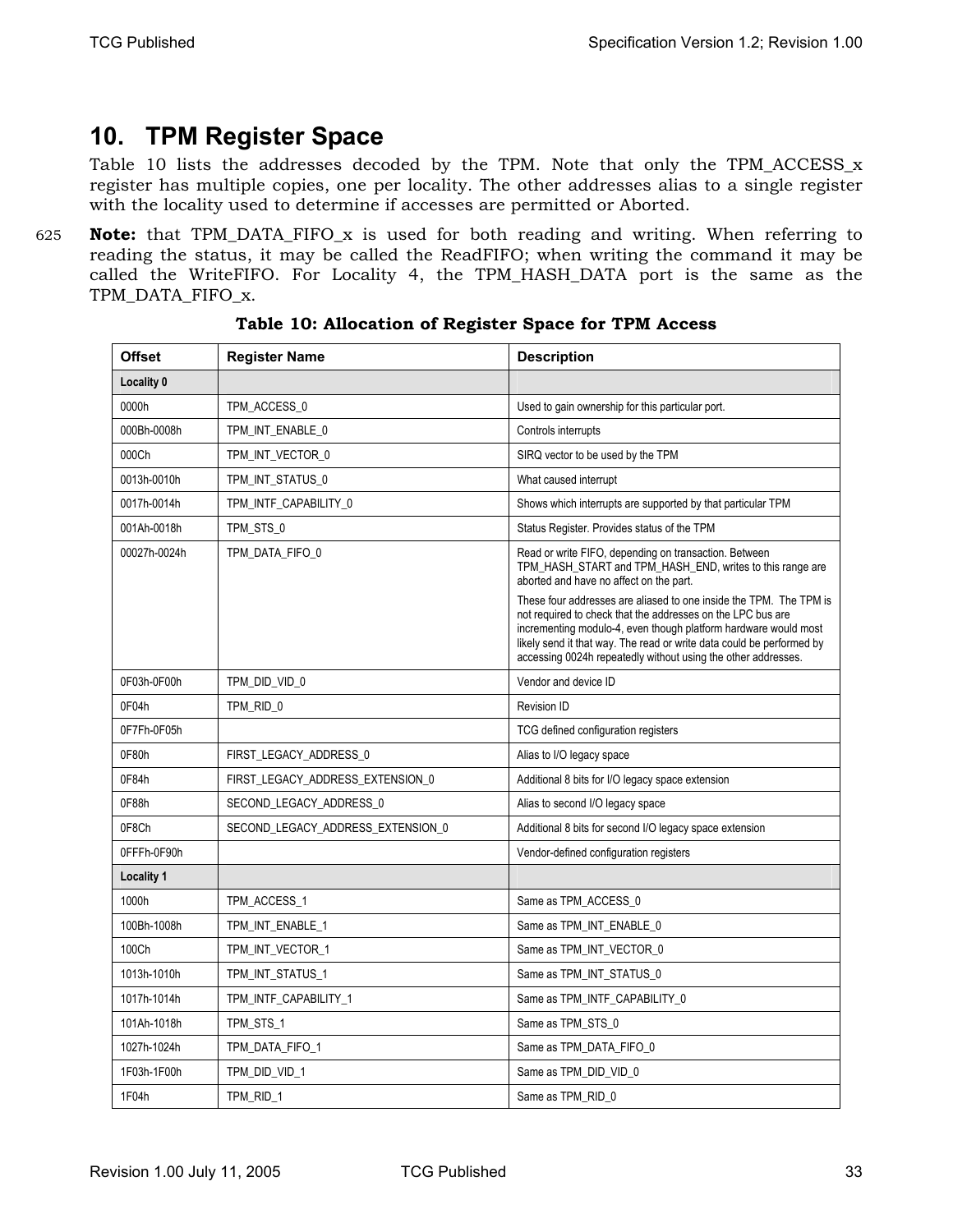| <b>Offset</b>     | <b>Register Name</b>  | <b>Description</b>                                                    |  |  |
|-------------------|-----------------------|-----------------------------------------------------------------------|--|--|
| 1F7Fh-1F05h       |                       | TCG defined configuration registers                                   |  |  |
| 1F80h             | Reserved              | Parallel to FIRST_LEGACY_ADDRESS_0 but MUST NOT be used               |  |  |
| 1F84h             | Reserved              | Parallel to FIRST_LEGACY_ADDRESS_EXTENSION_0 but MUST<br>NOT be used  |  |  |
| 1F88h             | Reserved              | Parallel to SECOND_LEGACY_ADDRESS_0 but MUST NOT be<br>used           |  |  |
| 1F8Ch             | Reserved              | Parallel to SECOND LEGACY ADDRESS EXTENSION 0 but<br>MUST NOT be used |  |  |
| 1FFFh-1F90h       |                       | Vendor-defined configuration registers                                |  |  |
| <b>Locality 2</b> |                       |                                                                       |  |  |
| 2000h             | TPM_ACCESS_2          | Same as TPM_ACCESS_0                                                  |  |  |
| 200Bh-2008h       | TPM_INT_ENABLE_2      | Same as TPM_INT_ENABLE_0                                              |  |  |
| 200Ch             | TPM_INT_VECTOR_2      | Same as TPM_INT_VECTOR_0                                              |  |  |
| 2013h-2010h       | TPM_INT_STATUS_2      | Same as TPM_INT_STATUS_0                                              |  |  |
| 2017h-2014h       | TPM_INTF_CAPABILITY_2 | Same as TPM INTF CAPABILITY 0                                         |  |  |
| 201Ah-2018h       | TPM_STS_2             | Same as TPM_STS_0                                                     |  |  |
| 2027h-2024h       | TPM DATA FIFO 2       | Same as TPM_DATA_FIFO_0                                               |  |  |
| 2F03h-2F00h       | TPM_DID_VID_2         | Same as TPM_DID_VID_0                                                 |  |  |
| 2F04h             | TPM RID 2             | Same as TPM_RID_0                                                     |  |  |
| 2F7Fh-2F05h       |                       | TCG defined configuration registers                                   |  |  |
| 2F80h             | Reserved              | Parallel to FIRST_LEGACY_ADDRESS_0 but MUST NOT be used               |  |  |
| 2F84h             | Reserved              | Parallel to FIRST_LEGACY_ADDRESS_EXTENSION_0 but MUST<br>NOT be used  |  |  |
| 2F88h             | Reserved              | Parallel to SECOND_LEGACY_ADDRESS_0 but MUST NOT be<br>used           |  |  |
| 2F8Ch             | Reserved              | Parallel to SECOND_LEGACY_ADDRESS_EXTENSION_0 but<br>MUST NOT be used |  |  |
| 2FFFh-2F90h       |                       | Vendor-defined configuration registers                                |  |  |
| Locality 3        |                       |                                                                       |  |  |
| 3000h             | TPM_ACCESS_3          | Same as TPM_ACCESS_0                                                  |  |  |
| 300Bh-30008h      | TPM_INT_ENABLE_3      | Same as TPM_INT_ENABLE_0                                              |  |  |
| 300Ch             | TPM_INT_VECTOR_3      | Same as TPM_INT_VECTOR_0                                              |  |  |
| 3013h-3010h       | TPM_INT_STATUS_3      | Same as TPM_INT_STATUS_0                                              |  |  |
| 3017h-3014h       | TPM_INTF_CAPABILITY_3 | Same as TPM_INTF_CAPABILITY_0                                         |  |  |
| 301Ah-3018h       | TPM_STS_3             | Same as TPM STS 0                                                     |  |  |
| 3027h-3024h       | TPM_DATA_FIFO_3       | Same as TPM_DATA_FIFO_0                                               |  |  |
| 3F03h-3F00h       | TPM_DID_VID_3         | Same as TPM_DID_VID_0                                                 |  |  |
| 3F04h             | TPM RID 3             | Same as TPM RID 0                                                     |  |  |
| 3F7Fh-3F05h       |                       | TCG defined configuration registers                                   |  |  |
| 3F80h             | Reserved              | Parallel to FIRST_LEGACY_ADDRESS_0 but MUST NOT be used               |  |  |
| 3F84h             | Reserved              | Parallel to FIRST_LEGACY_ADDRESS_EXTENSION_0 but MUST<br>NOT be used  |  |  |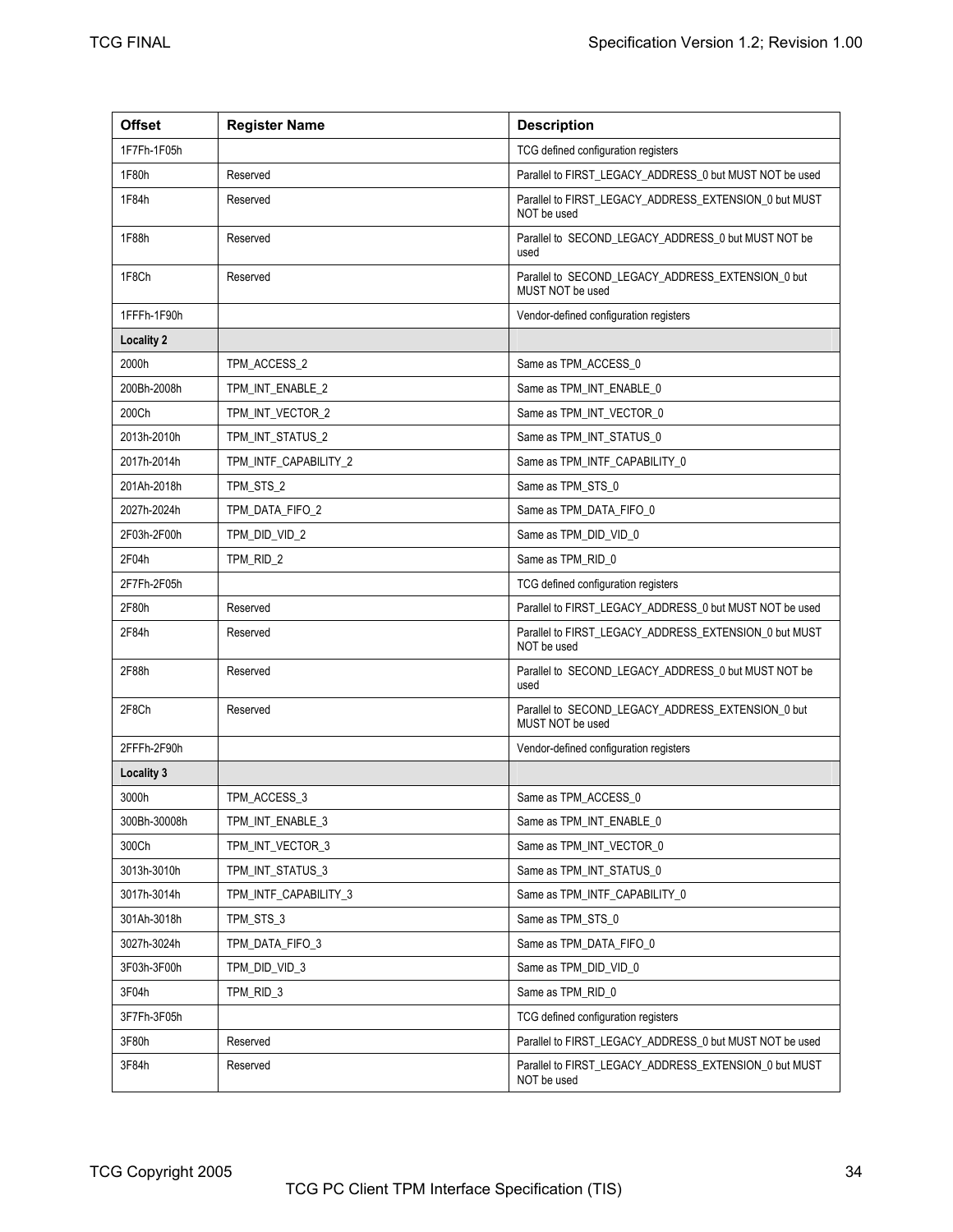| <b>Offset</b>     | <b>Register Name</b>              | <b>Description</b>                                                                                                                                                                                                                                                                                                           |
|-------------------|-----------------------------------|------------------------------------------------------------------------------------------------------------------------------------------------------------------------------------------------------------------------------------------------------------------------------------------------------------------------------|
| 3F88h             | Reserved                          | Parallel to SECOND_LEGACY_ADDRESS_0 but MUST NOT be<br>used                                                                                                                                                                                                                                                                  |
| 3F8Ch             | Reserved                          | Parallel to SECOND_LEGACY_ADDRESS_EXTENSION_0 but<br>MUST NOT be used                                                                                                                                                                                                                                                        |
| 3FFFh-3F90h       |                                   | Vendor-defined configuration registers                                                                                                                                                                                                                                                                                       |
| <b>Locality 4</b> |                                   |                                                                                                                                                                                                                                                                                                                              |
| 4000h             | TPM ACCESS 4                      | Same as TPM ACCESS 0                                                                                                                                                                                                                                                                                                         |
| 400Bh-4008h       | TPM_INT_ENABLE_4                  | Same as TPM_INT_ENABLE_0                                                                                                                                                                                                                                                                                                     |
| 400Ch             | TPM_INT_VECTOR_4                  | Same as TPM_INT_VECTOR_0                                                                                                                                                                                                                                                                                                     |
| 4013h-4010h       | TPM_INT_STATUS_4                  | Same as TPM_INT_STATUS_0                                                                                                                                                                                                                                                                                                     |
| 4017h-4014h       | TPM_INTF_CAPABILITY_4             | Same as TPM_INTF_CAPABILITY_0                                                                                                                                                                                                                                                                                                |
| 401Ah-4018h       | TPM_STS_4                         | Same as TPM_STS_0                                                                                                                                                                                                                                                                                                            |
| 4020h             | TPM_HASH_END                      | This signals the end of the hash operation.                                                                                                                                                                                                                                                                                  |
|                   |                                   | When the TPM receives this command and has finished hashing all<br>data received on the TPM_HASH_DATA port, it MUST write the final<br>hash into the Locality 4 PCR.                                                                                                                                                         |
|                   |                                   | This command MUST be done on the LPC bus as a single write to<br>4020h. Writes to 4021h to 4023h are not decoded by the TPM.                                                                                                                                                                                                 |
|                   |                                   | TPM HASH END is an implicit release of the TPM. This is<br>equivalent to writing TPM ACCESS 4.activeLocality.                                                                                                                                                                                                                |
| 4027h-4024h       | TPM_HASH_DATA/<br>TPM_DATA_FIFO_4 | This port is used to send data that the TPM is to hash. There is no<br>TCG style command header or format associated with this port.<br>Once the TPM_HASH_START command is received, the TPM MUST<br>take all data received on the LPC bus that falls in the range of these<br>four addresses and do a hash on it.           |
|                   |                                   | Between TPM_HASH_START and TPM_HASH_END, writes to this<br>register are treated as data and part of the Hashed value. Outside<br>that window, writes to this register are treated as part of a TPM<br>command.                                                                                                               |
|                   |                                   | These four addresses are aliased to one inside the TPM. The TPM is<br>not required to check that the addresses on the LPC bus are<br>incrementing modulo-4, even though platform hardware would most<br>likely send it that way. The HASH could be done by writing to 4024h<br>repeatedly without using the other addresses. |
| 4028h             | TPM_HASH_START                    | This signals the start of the hash operation.                                                                                                                                                                                                                                                                                |
|                   |                                   | This command MUST be done on the LPC bus as a single write to<br>4028h. Writes to 4029h to 402Bh are not decoded by TPM.                                                                                                                                                                                                     |
| 4F03h-4F00h       | TPM_DID_VID_4                     | Same as TPM DID VID 0                                                                                                                                                                                                                                                                                                        |
| 4F04h             | TPM_RID_4                         | Same as TPM_RID_0                                                                                                                                                                                                                                                                                                            |
| 4F7Fh-4F05h       |                                   | TCG defined configuration registers                                                                                                                                                                                                                                                                                          |
| 4F80h             | Reserved                          | Parallel to FIRST LEGACY ADDRESS 0 but MUST NOT be used                                                                                                                                                                                                                                                                      |
| 4F84h             | Reserved                          | Parallel to FIRST_LEGACY_ADDRESS_EXTENSION_0 but MUST<br>NOT be used                                                                                                                                                                                                                                                         |
| 4F88h             | Reserved                          | Parallel to SECOND LEGACY ADDRESS 0 but MUST NOT be<br>used                                                                                                                                                                                                                                                                  |
| 4F8Ch             | Reserved                          | Parallel to SECOND LEGACY ADDRESS EXTENSION 0 but<br>MUST NOT be used                                                                                                                                                                                                                                                        |
| 4FFFh-4F90h       |                                   | Vendor-defined configuration registers                                                                                                                                                                                                                                                                                       |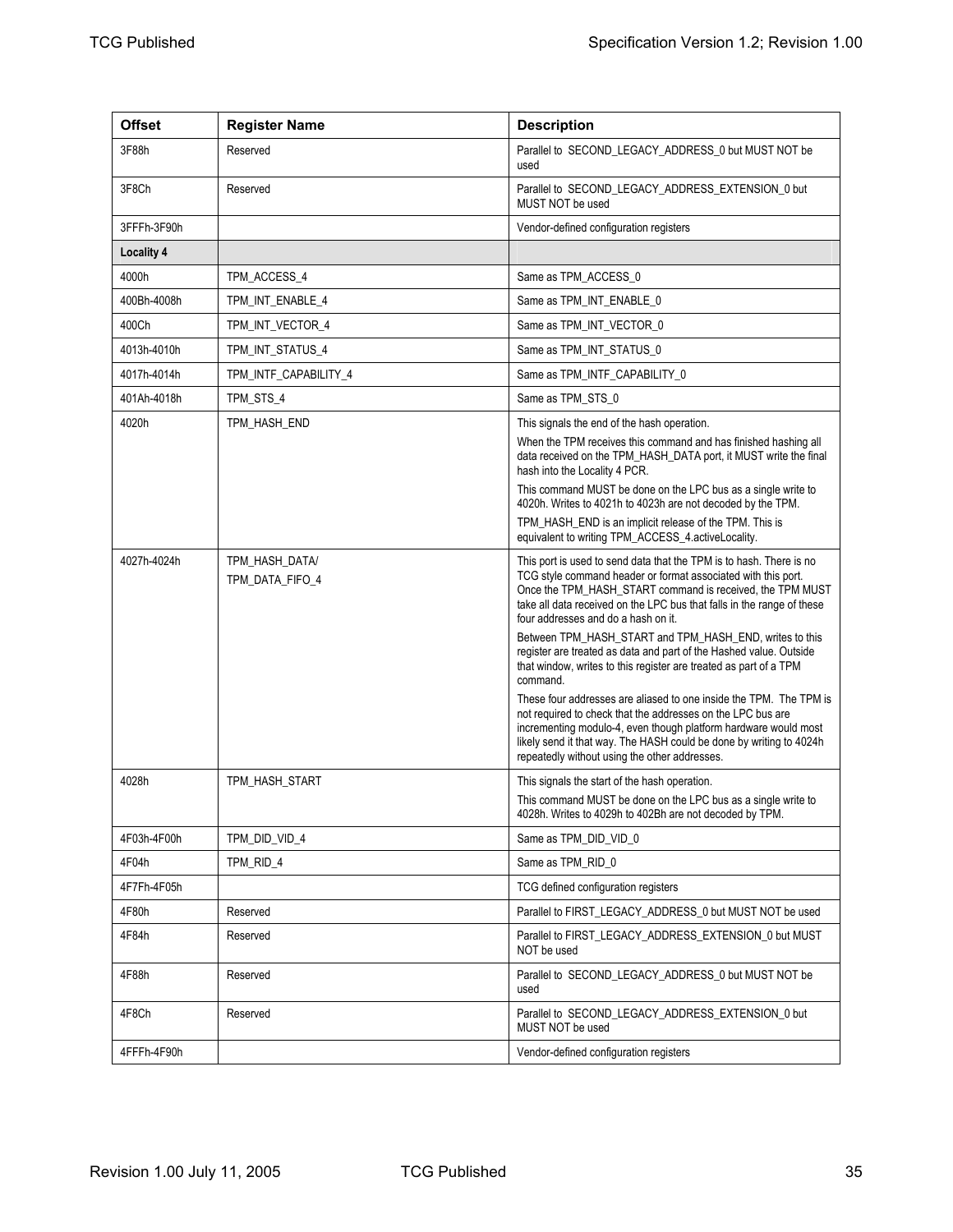| <b>Offset</b>                                   | <b>Register Name</b> | <b>Description</b>                              |
|-------------------------------------------------|----------------------|-------------------------------------------------|
|                                                 |                      |                                                 |
| All addresses not defined in the<br>table above |                      | Reserved, reads return FFh; writes are dropped. |

630 The following sections provide implementation details on the defined registers. Note that each register has multiple versions; e.g., TPM\_STS\_x represents TPM\_STS\_0, TPM\_STS\_1, TPM\_STS\_2, TPM\_STS\_3, and TPM\_STS\_4.

Note that the DID/VID, RID, and all the TCG and vendor-specific registers have only one physical copy, but can be accessed from any locality. The configuration registers can be 635 read by any locality at any time but can only be written by the active locality.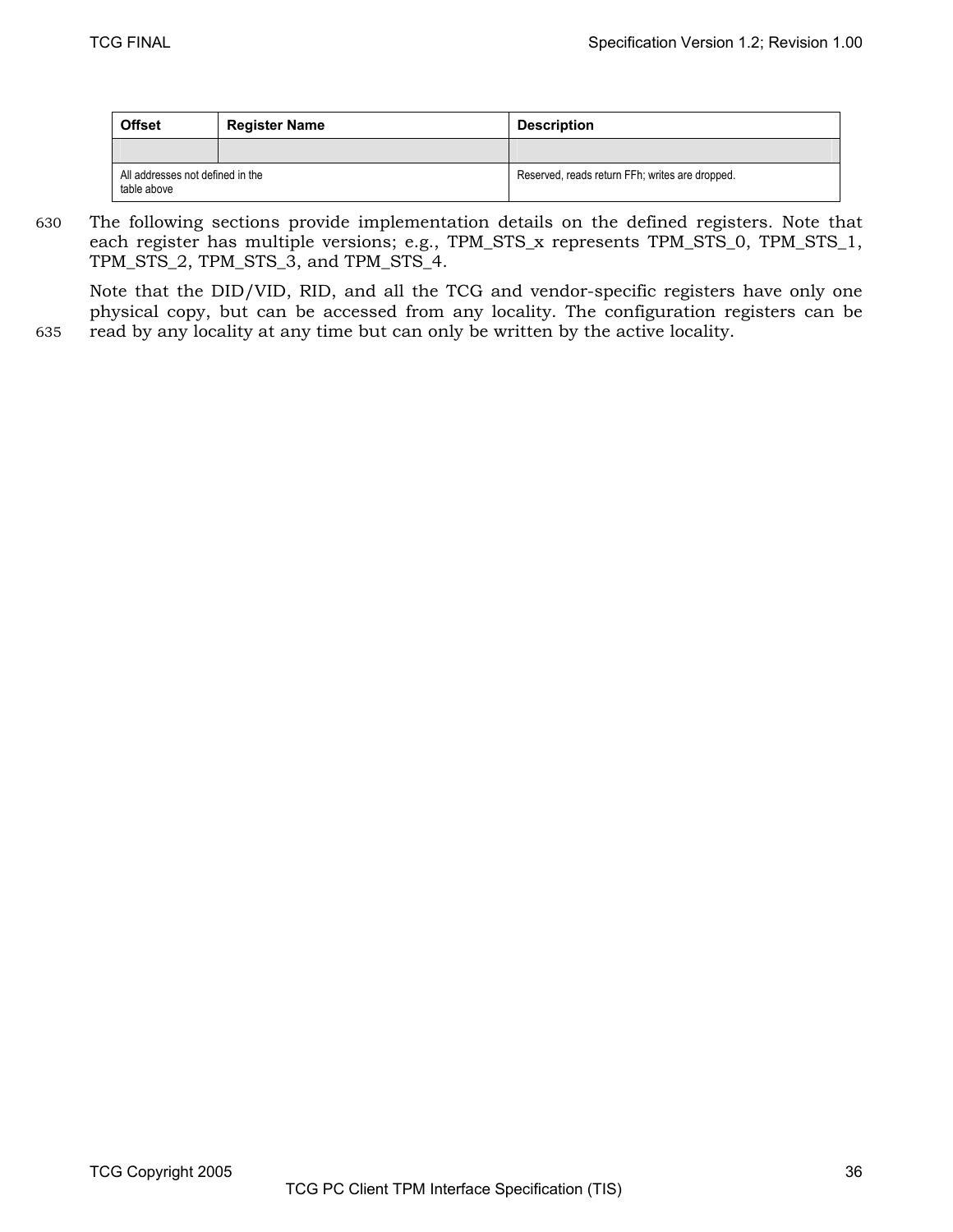### **11. System Interaction and Flows**

### **11.1 Startup Command**

### **Start of informative comment**

- 1. The TPM must have a startup command before the first command. The Extend 640 command does not work until after Startup command. The optimal place to perform the TPM\_Startup command is in the BIOS. After the BIOS hands over control to an operating system, it can determine if the TPM\_Startup has been executed and, if necessary, perform the operation itself.
- 2. The TPM requires that a TPM\_Startup command be done before TPM\_HASH\_START is 645 accepted. Software must issue the STARTUP command. If TPM\_HASH\_START is done before TPM\_Startup, it is an error.

#### **End of informative comment**

- 1. The TPM MUST have a startup command before the first extend or hash command.
- 2. The TPM requires that a TPM\_Startup command be done before TPM\_HASH\_START is 650 accepted. If TPM\_HASH\_START is received by the TPM prior to receiving the TPM\_Startup command, the Locality 1-4 PCRs MUST remain in their default state. The TPM MAY remain in either the Locality 0 or Locality 4 state, but MUST NOT enter any other locality state. The TPM MUST enter the same operational state as when a normal TPM command was issued prior to the TPM\_Startup command.

### <sup>655</sup>**11.2 Configuration Registers**

### **11.2.1 DID/VID Register**

#### **Table 11: DID/VID Register**

| Abbreviation:               |              |     |                                                                                                                                                                                                                                   | TPM DID VID x                    |  |  |
|-----------------------------|--------------|-----|-----------------------------------------------------------------------------------------------------------------------------------------------------------------------------------------------------------------------------------|----------------------------------|--|--|
| <b>General Description:</b> |              |     |                                                                                                                                                                                                                                   | Vendor and Device ID for the TPM |  |  |
| <b>Default</b>              |              |     |                                                                                                                                                                                                                                   | Vendor specific                  |  |  |
| <b>Bit Descriptions:</b>    |              |     |                                                                                                                                                                                                                                   |                                  |  |  |
| 31:16                       | Read<br>Only | did |                                                                                                                                                                                                                                   | Device ID - vendor specific      |  |  |
| 15:0                        | Read<br>Only | vid | Vendor ID - Assigned by TCG Administrator. This is represented within the<br>register in big-endian format. For example, a vendor ID of 0x1234 would be<br>represented as: Bits 7:0 = 34 (0011 0100); Bits 15:8 = 12 (0001 0010). |                                  |  |  |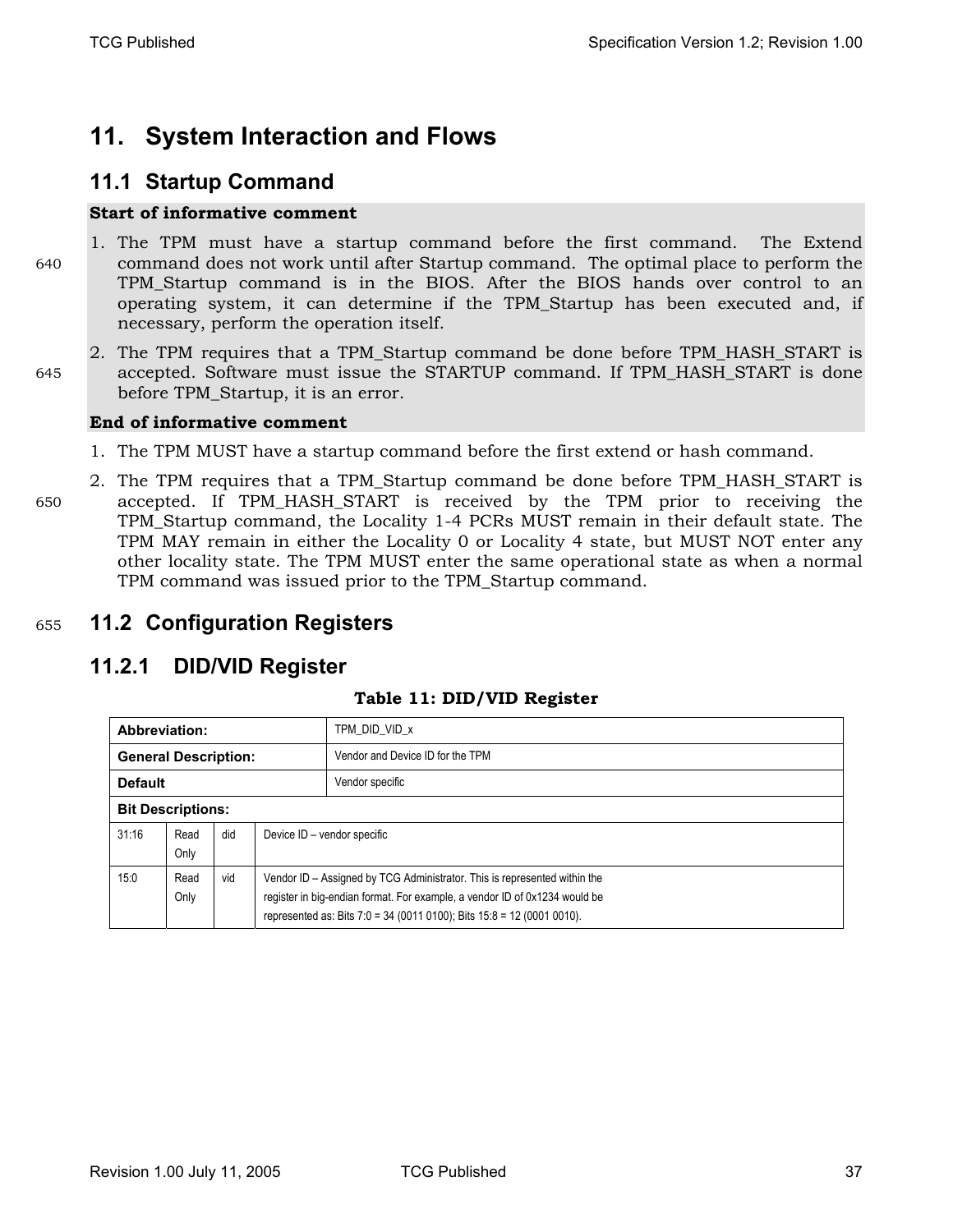### **11.2.2 RID Register**

### **Table 12: RID Register**

| Abbreviation:  |                             |     |                                                       | TPM RID x                 |  |  |
|----------------|-----------------------------|-----|-------------------------------------------------------|---------------------------|--|--|
|                | <b>General Description:</b> |     |                                                       | Revision ID for the TPM   |  |  |
| <b>Default</b> |                             |     |                                                       | Specific to each revision |  |  |
|                | <b>Bit Descriptions:</b>    |     |                                                       |                           |  |  |
| 7:0            | Read<br>Only                | rid | Revision ID – specifies the revision of the component |                           |  |  |

660

### **11.2.3 Legacy Configuration Register**

### **Table 13: Legacy Configuration Register**

| Abbreviation:               |                          |  |                                                                                                                                                                           |                                                                                                                                                                                                        |  |  |
|-----------------------------|--------------------------|--|---------------------------------------------------------------------------------------------------------------------------------------------------------------------------|--------------------------------------------------------------------------------------------------------------------------------------------------------------------------------------------------------|--|--|
| <b>General Description:</b> |                          |  |                                                                                                                                                                           | Alias of the standard I/O configuration                                                                                                                                                                |  |  |
| <b>Default</b>              |                          |  |                                                                                                                                                                           | Specific to each vendor                                                                                                                                                                                |  |  |
|                             | <b>Bit Descriptions:</b> |  |                                                                                                                                                                           |                                                                                                                                                                                                        |  |  |
| 7:0                         | R/W                      |  | Configuration space defined by each vendor. The TPM MUST support one of the options presented here. It may not use the<br>range of 0F80h to 0F8Fh for some other purpose. |                                                                                                                                                                                                        |  |  |
|                             |                          |  |                                                                                                                                                                           | NOTE: The TPM MUST either alias the ranges of 0F80h, 0F84h, 0F88h, and 0F8Ch to the same registers defined in I/O<br>space for that vendor's TPM or the TPM MUST abort cycles to these four addresses. |  |  |
|                             |                          |  |                                                                                                                                                                           | NOTE: The TPM MUST also decode the range of XF80h to XF8Fh for $X = 1$ to 4 for the other localities exactly the way it<br>does for Locality 0; however, these cycles MUST be aborted.                 |  |  |

### **11.3 TPM's Software Interaction**

### **Start of informative comment**

665 Before the T/OS is started, legacy software can use the TPM. Even if the T/OS is never started, the TPM may be used by legacy applications. These legacy applications will use the TPM's legacy I/O-mapped port.

After the T/OS has been started, the TPM has two possible users:

- 1. Applications that do not use the T/OS to talk to the TPM.
- 670 2. Applications that use T/OS services to talk to the TPM.

Since there are two possible users of the TPM, some synchronization method is required.

Assume that the legacy code uses only the legacy I/O mapped port and that the T/OS will use the newly defined TPM-Read and TPM-Write cycles. Note that how the platform maps CPU accesses to these new cycles is chipset/platform dependent. This defines the TPM as 675 having two logical ports, one I/O mapped and the other TPM mapped.

When there are multiple software users of the TPM, the following explains the handshake mechanism.

Each software agent, when it wishes to use the TPM, must write a "1" to TPM ACCESS x.requestUse. In this case, the TPM is idle so the first agent that writes its bit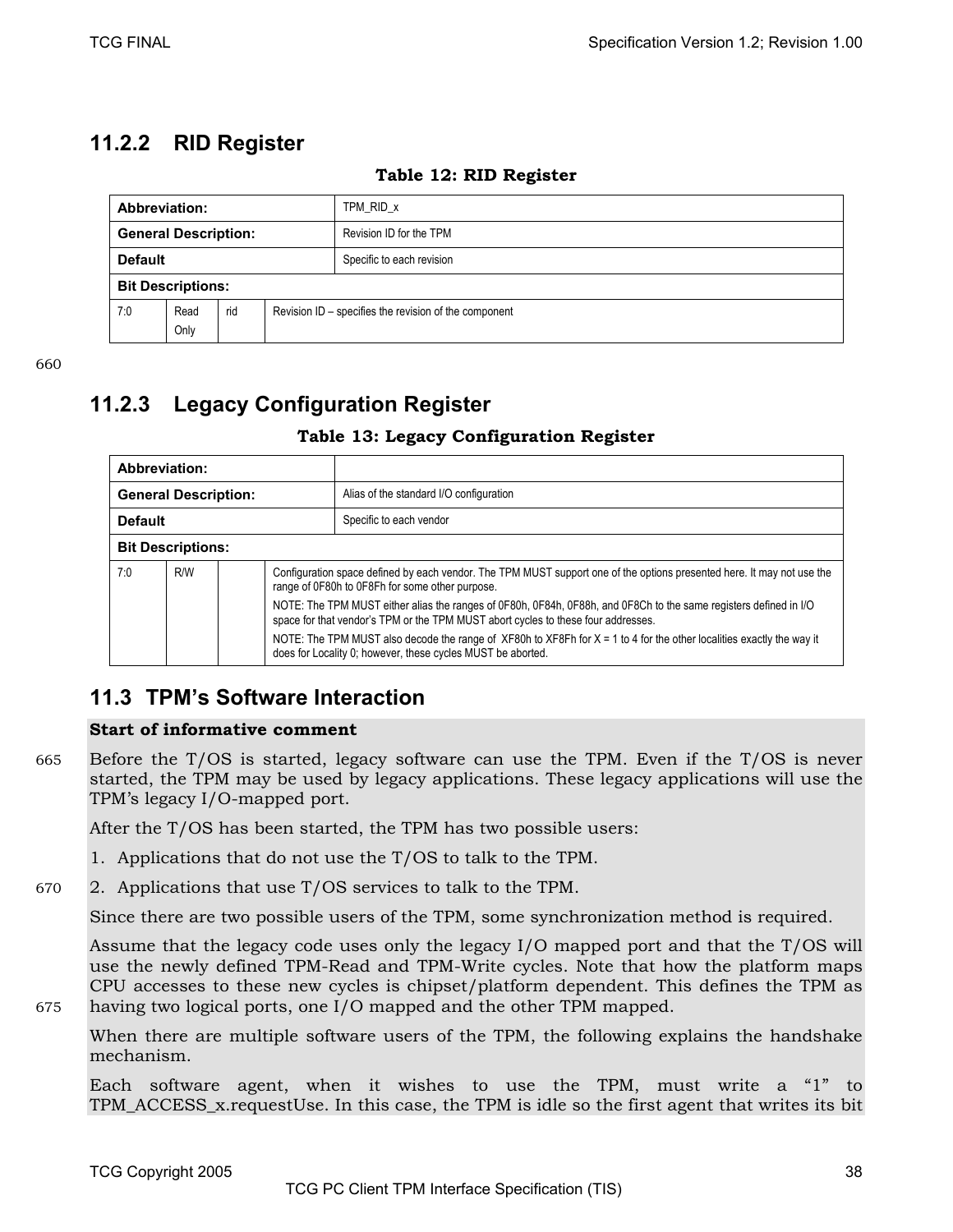- 680 will become the user. The TPM must set TPM\_ACCESS\_x.activeLocality for the locality that gains access to TPM. All other localities that have written the TPM\_ACCESS\_x.requestUse bit must poll on the TPM\_ACCESS\_x register and read a "0" for TPM\_ACCESS\_x.activeLocality. The winning locality will read a "1" on this bit and start issuing commands to the TPM.
- 685 When the winning locality is finished with the TPM, it must write a "1" to its TPM\_ACCESS\_x.activeLocality. This indicates that it is finished with its series of commands. The TPM must look at all pending TPM\_ACCESS\_x.requestUse bits and grant the access to the highest locality with its bit set by setting TPM\_ACCESS\_x.activeLocality for that locality. The others continue waiting.
- 690 If software, for some reason, decides a lesser locality's software is not playing fair or is hung (by exceeding the maximum timeout value as specified by the TSS), then it can seize the TPM from the present user, as long as that user is at a lower locality. To accomplish this, a "1" is written to the TPM\_ACCESS\_x.Seize register bit. This forces the TPM to stop honoring cycles from the other locality, and only honor the new locality's requests.

#### 695 **End of informative comment**

### **11.3.1 Handling Command FIFOs**

#### **Start of informative comment**

Before issuing a command to the TPM, the software must check to see if it is in a state where it can accept commands. This is done by reading the TPM STS x register.

- 700 TPM\_STS\_x.burstCount field indicates if the command FIFO is ready to accept more data of a command. The TPM is not allowed to drop a cycle because of an internal stall. If the TPM cannot accept a write cycle, then it should stall the LPC bus using standard LPC wait syncs. TPM\_STS\_x.Expect indicates if the TPM is expecting more data for the command being sent.
- 705 Given that there may be a large amount of data to be written to the TPM, and that the LPC bus is slow relative to the CPU, there needs to be some software handshake that wellbehaved software can use to know when it can send more data and when it should hold off. This allows the software to throttle itself so that other agents that lie along the same path as the CPU-to-TPM are not starved. Software can send some reasonable amount of data, 710 say 64 bytes, and then poll until the TPM is empty before sending the next 64 bytes. However, under no circumstances may the TPM drop a cycle.

- 1. Before issuing a command to the TPM, the software MUST check to see if it is in a state where it can accept commands; this is done by reading the TPM\_STS\_x register.
- 715 2. The TPM MUST NOT drop a cycle because of an internal stall. If the TPM cannot accept a write cycle, then it MUST stall the LPC bus using standard LPC wait syncs. TPM\_STS\_x.Expect indicates if the TPM is expecting more data for the command being sent.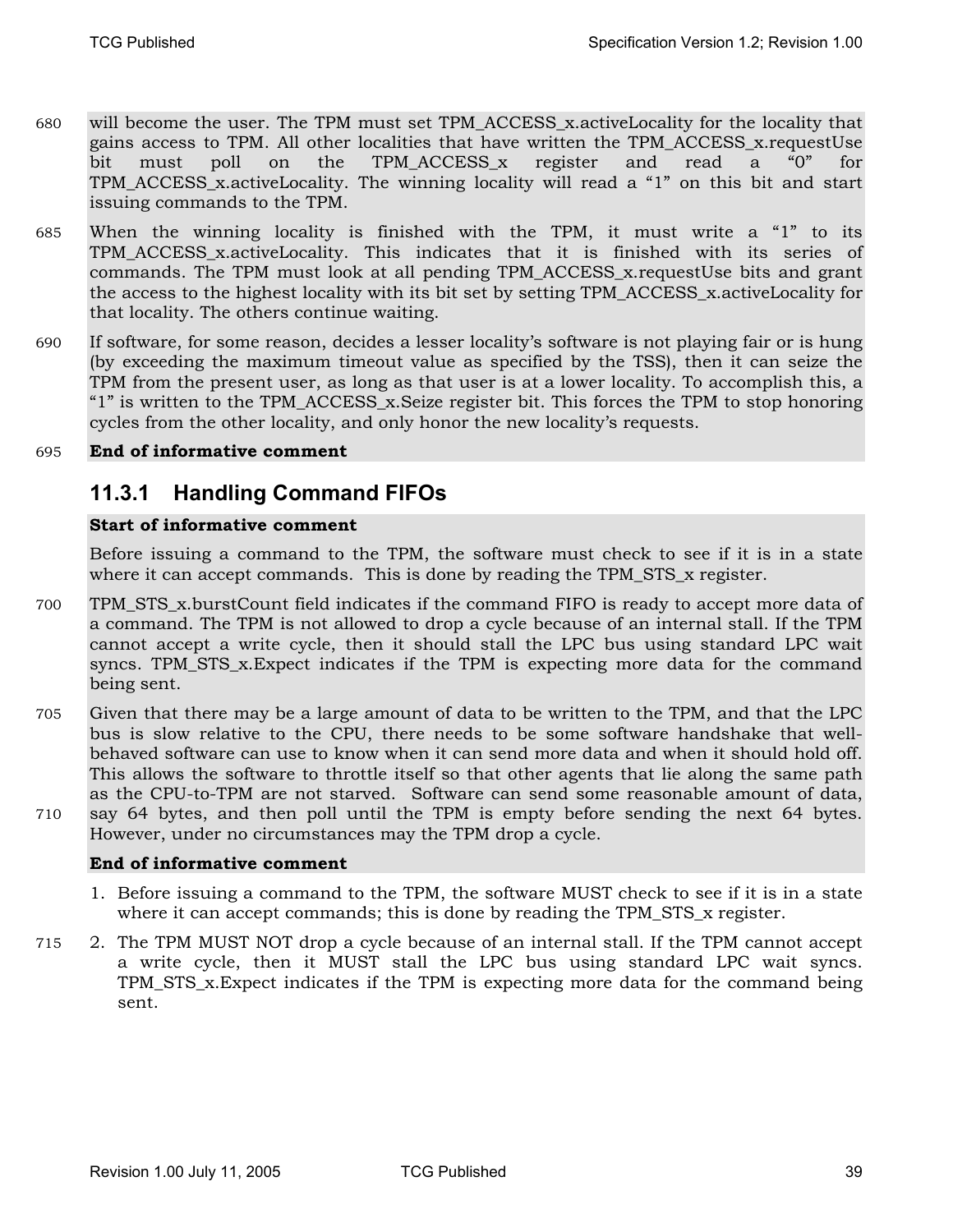### **11.3.2 Completion Command Details**

### <sup>720</sup>**11.3.2.1 Data Availability**

### **Start of informative comment**

When the command has been issued, the TPM must put the results in a ReadFIFO, which can be read via the TPM\_DATA\_FIFO\_x register. The TPM\_STS\_x.dataAvail register indicates when the results of the command are available. After data is available, the 725 TPM\_STS\_x.burstCount field is used to read the data.

- 1. Before reading the results of a command from a ReadFIFO, the software SHOULD read the TPM\_STS\_x.dataAvail register to see if the data from the TPM is available. If the TPM STS x.dataAvail bit is "1", at least 1 byte of the completion return data is available. 730 The TPM\_STS\_x.burstCount field is used to throttle bytes from the TPM.
	- a. Any value previously read from the TPM\_STS\_x.burstCount field is invalidated following a write to TPM\_STS\_x.responseRetry or an Abort operation.
	- 2. If the TPM\_INTF\_CAPABILITY\_x.burstCountStatic indicates a *dynamic* TPM\_STS\_x.burstCount:
- 735 a. The TPM\_STS\_x.burstCount indicates the number of bytes available in the ReadFIFO. This register does not provide a total count of bytes to be returned; rather, it only indicates how many bytes are currently available in the ReadFIFO.
	- i. As data is read from the ReadFIFO, the value of this register is decremented.
- ii. As the TPM either completes the operation providing more data to the ReadFIFO 740 or the TPM is replenishing data read from the ReadFIFO, this register is incremented.
	- 3. If the TPM\_INTF\_CAPABILITY\_x.burstCountStatic indicates a *static* TPM\_STS\_x.burstCount:
- a. The TPM\_STS\_x.burstCount indicates the number of bytes that could be read 745 without incurring an LPC long wait cycle in the ReadFIFO. This register does not provide a total count of bytes to be returned, rather; it only indicates how many bytes are currently available in the ReadFIFO.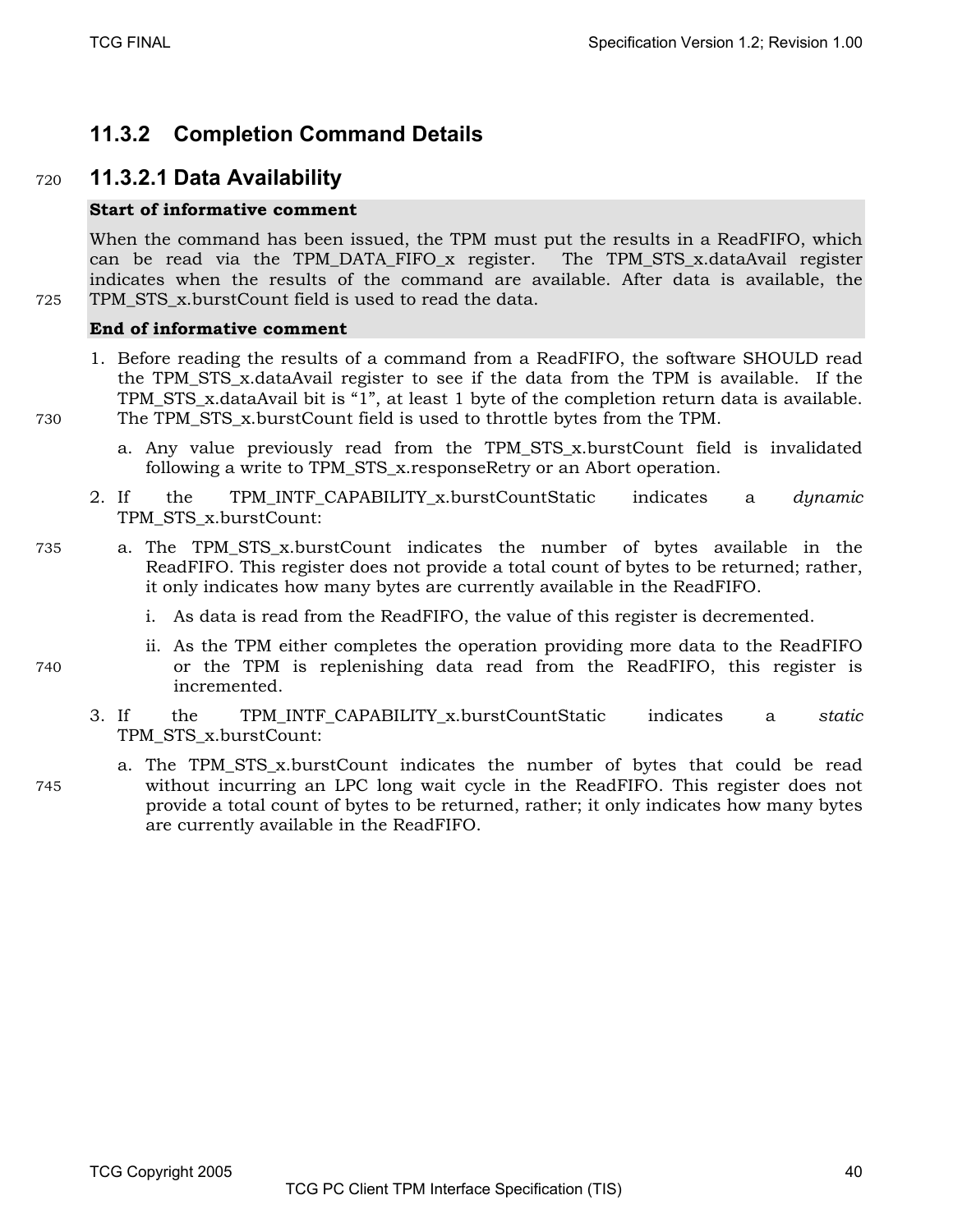### **11.3.3 Aborts**

#### **Start of informative comment**

750 There are several causes for a TPM to abort an executing command: TPM\_ACCESS\_x.Seize, TPM STS x.commandReady, and TPM ACCESS x.activeLocality. Because of implementation differences and the non-deterministic nature of some commands that may be executing, the TPM may not be able to respond to an abort either immediately nor with a predictable time. This non-deterministic behavior causes driver design difficulties because 755 the driver will not be able to distinguish between a TPM waiting normally and a TPM that has errored and is not responsive. Therefore, a maximum amount of time is specified so the TPM manufacturers have a design parameter that the drivers can rely upon.

Note: Because there is no requirement for a TPM to handle more than one operation at a time, there can be no actual and standardized TPM command to cause an abort. The 760 method for signaling an abort to the TPM is by writing to specific registers.

#### **End of informative comment**

- 1. Upon a successful abort, the TPM must stop the currently executing command, clear the FIFOs, and transition to either the ready or idle state.
- 2. The following operations will cause an abort:
- 765 a. Writing a "1" to TPM\_STS\_x.commandReady during the execution of a command.
	- b. Writing a "1" to TPM\_STS\_x.commandReady during the receipt of commands but before execution of a command.
	- c. Writing a "1" to TPM\_ACCESS\_x.Seize bit but only when successful.
	- d. Writing a "1" to TPM\_ACCESS\_x.activeLocality.
- 770 e. Successful completion of the TPM\_HASH\_START per Section 8.
	- 1. The TPM internal state MAY be either pre-aborted command or post-aborted command state and MUST not be any intermediate value.
- 2. For commands indicated as short or medium duration (i.e., those that do not cause a key generation), the TPM MUST respond to an abort in less than the medium duration 775 as reported by TPM\_GetCapability command. For command indicated as long duration or those that cause key generation the TPM MUST respond to a request to abort the command within 2 seconds.

### **11.3.4 Command Duration**

#### **Start of informative comment**

- 780 It is important to distinguish between the two terms: duration and timeout. Duration is the amount of time for a TPM to execute a command once the TPM has received the command's complete set of bytes and the software starts the operation by writing a "1" to TPM STS x.tpmGo. Duration has no relationship to the timings of the interface protocols. Those are timeouts (see Section 11.3.5).
- 785 During a platform's bootstrapping phase, performance is critical and resources are scarce to compensate for differences in TPM implementations. For this reason, constraints are placed on commands that are typically required during this phase. Since the same platform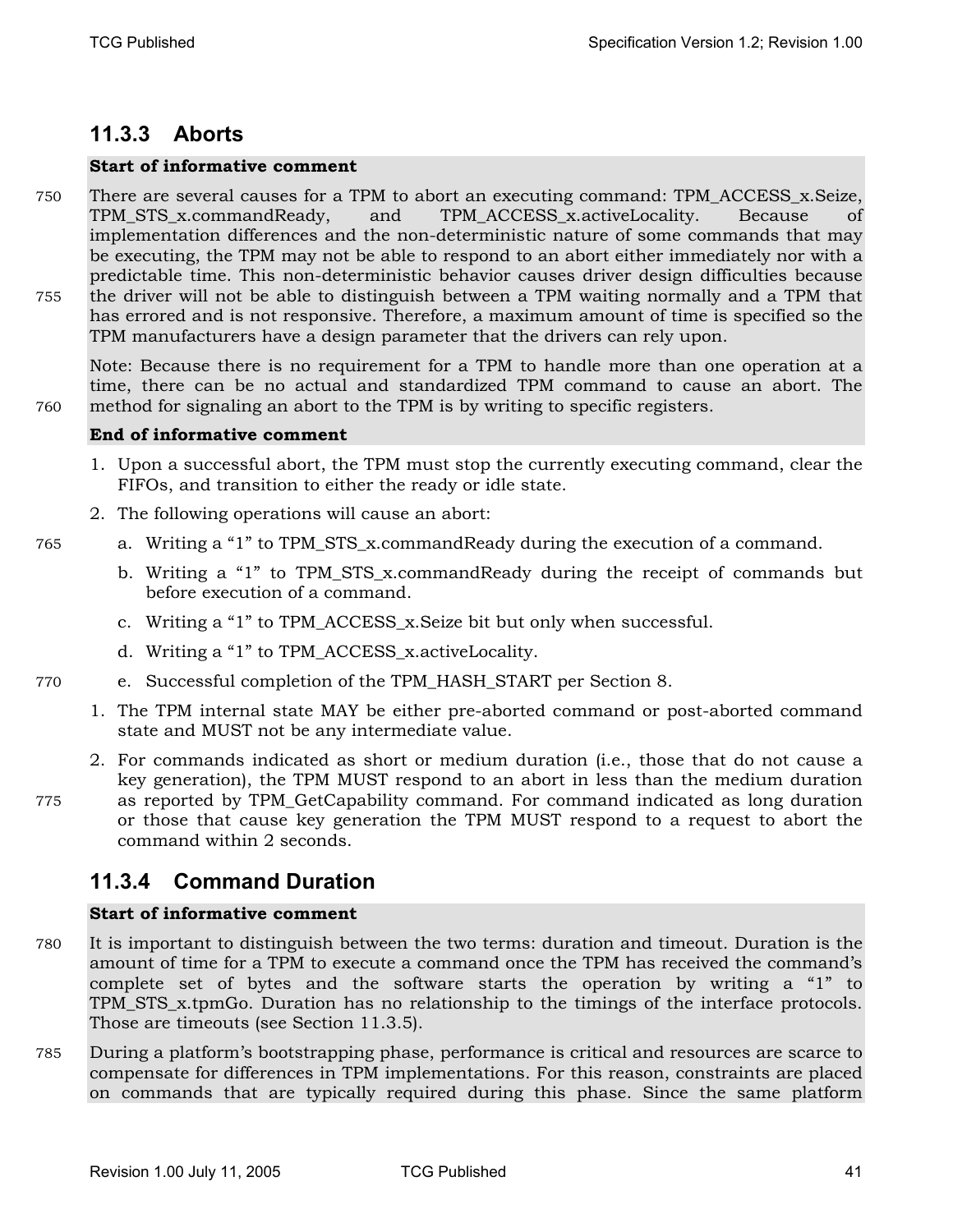requirements drive the reasons for making commands available before a selftest is complete, the commands listed in this section are similar to those in the Section 11.3.7. An 790 addition is the command that retrieves the actual command duration: TPM GetCapability with the capability TPM\_CAP\_PROP\_DURATION because until this command is called, the software has no way of knowing how long it will take.

Once the platform has completed its bootstrapping phase to the point where it has sufficient resources to deal with differing command durations (e.g., for proper user 795 experience), it should call GetCapability: TPM\_CAP\_PROP\_DURATION to get the actual values.

#### **End of informative comment**

- 1. Command Duration is defined as the time between the TPM's receipt of a "1" to TPM\_STS\_x.tpmGo and the TPM setting both TPM\_STS\_x.dataAvail and 800 TPM\_STS\_x.stsValid bits to a "1".
	- 2. The duration of the commands listed in Section 11.3.7 and the command TPM\_GetCapability, with the capability TPM\_CAP\_PROP\_DURATION, MUST be less than 750 ms.

### **11.3.5 Timeouts**

### 805 **Start of informative comment**

The term timeout applies to timings between various states or transitions within the interface protocol. Timeout values are the purview of this specification and are not related to duration (see Section 11.3.4).

Because of the variations between implementations, it is not practical to specify timeout 810 values that apply to all implementations. Efficient software must have the means to provide optimizations; therefore, software should be able to determine, with some level of granularity, when a state transition is expected to complete and when the software should determine the TPM has failed. These timings are called timeout. The timeouts have been broken into four categories, each with a label. The amount of time for each timeout is 815 obtained by calling the TPM\_GetCapability command. To provide an initial value (e.g., for calling the TPM\_GetCapability command) for general expected behavior, a maximum for all commands that do not cause a key generation is also specified.

- 1. There are four timeout values designated: TIMEOUT\_A, TIMEOUT\_B, TIMEOUT\_C, and 820 TIMEOUT\_D. The time associated with each is obtained by calling the TPM\_GetCapability command with the capability: TPM\_CAP\_PROP\_TIS\_TIMEOUTS. This capability SHALL return an array of UINT32 values each representing the number of microseconds for the associated timeout.
- 2. Until the software calls the TPM\_GetCapability:TPM\_CAP\_PROP\_TIS\_TIMEOUTS, it 825 SHOULD consider each of the timeout values as indicated in the "Default Timeouts" column in Table 14.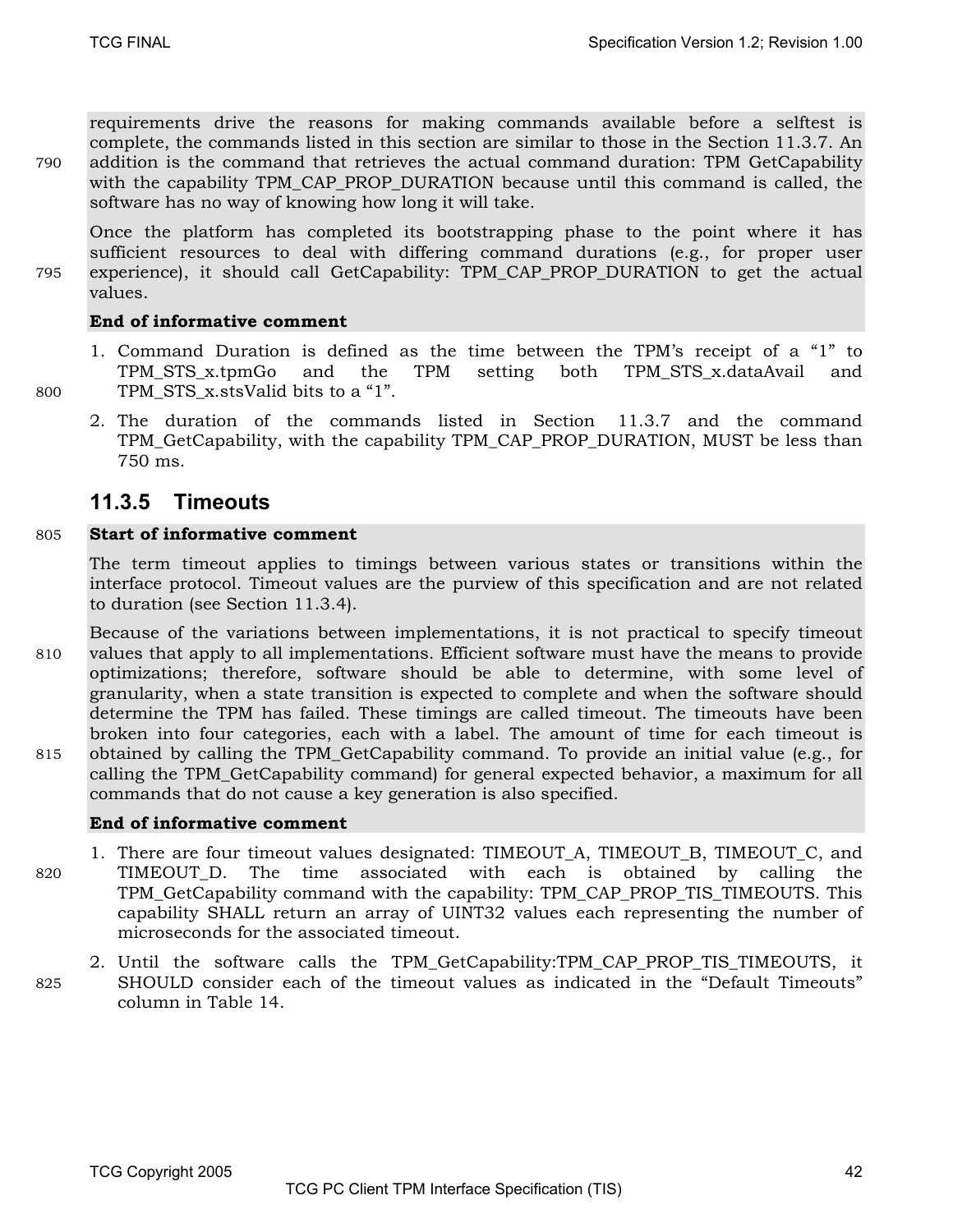3. The array of timeouts SHALL be as shown in Table 14.

| <b>Offset</b> | <b>TIMEOUT Label</b> | <b>Default Timeouts</b> |
|---------------|----------------------|-------------------------|
| וסן           | TIMEOUT A            | 750 millisecond         |
| [1]           | TIMEOUT B            | 2 seconds               |
| [2]           | TIMEOUT C            | 750 millisecond         |
| [3]           | TIMEOUT D            | 750 millisecond         |

|  | <b>Table 14: Definition of Timeouts</b> |
|--|-----------------------------------------|
|  |                                         |

### **11.3.6 TPM\_Init**

#### 830 **Start of informative comment**

The command TPM\_Init is not an actual command with a defined ordinal and set of parameters; rather, it is an indication to the TPM that the Static RTM is being reset and that the RTR and RTS should also be reset. On a PC Client, this is performed using a hardware-based signal.3 For TPM implementation using to TPM Packaging specified in 835 Section 14, this would mean asserting the LRESET# pin. There is no requirement to use this packaging; therefore, it is up to the TPM manufacturer to define the hardware-based signal that performs this function.

#### **End of informative comment**

- 1. The TPM MUST implement a hardware-based signal for TPM\_Init.
- 840 2. If the TPM uses the TPM Packaging specified in Section 14, this MUST be done by asserting LRESET# pin.
	- 3. If the TPM does not use the TPM Packaging specified in Section 14, the TPM Manufacturer MUST define the pin used for TPM\_Init.

### **11.3.7 Selftest**

845 **Start of informative comment** 

During the time-sensitive phase of a PC Client's startup procedure, only a small subset of the available commands is likely to be necessary. Therefore, this specification requires the TPM to perform any necessary selftest on these commands required to make them available upon completion of TPM\_Init.

850 The Design Principles documents require each platform specific specification state the maximum time a TPM can take to continue its self-test time. Due to variations in security requirements and implementations of TPM it is difficult to mandate this to the satisfaction of all TPMs for all PC Client implementation. However, the generally accepted constraints of this platform's architecture and uses target the 1 to 2 second timeframe. PC Client platform 855 manufacturers are advised to keep this particular aspect of the TPM's specification in mind when selecting a TPM for applicability to the platform's targeted use.

<sup>3</sup> This distinction is made because it is conceivable that other architectures might use other methods for performing this function.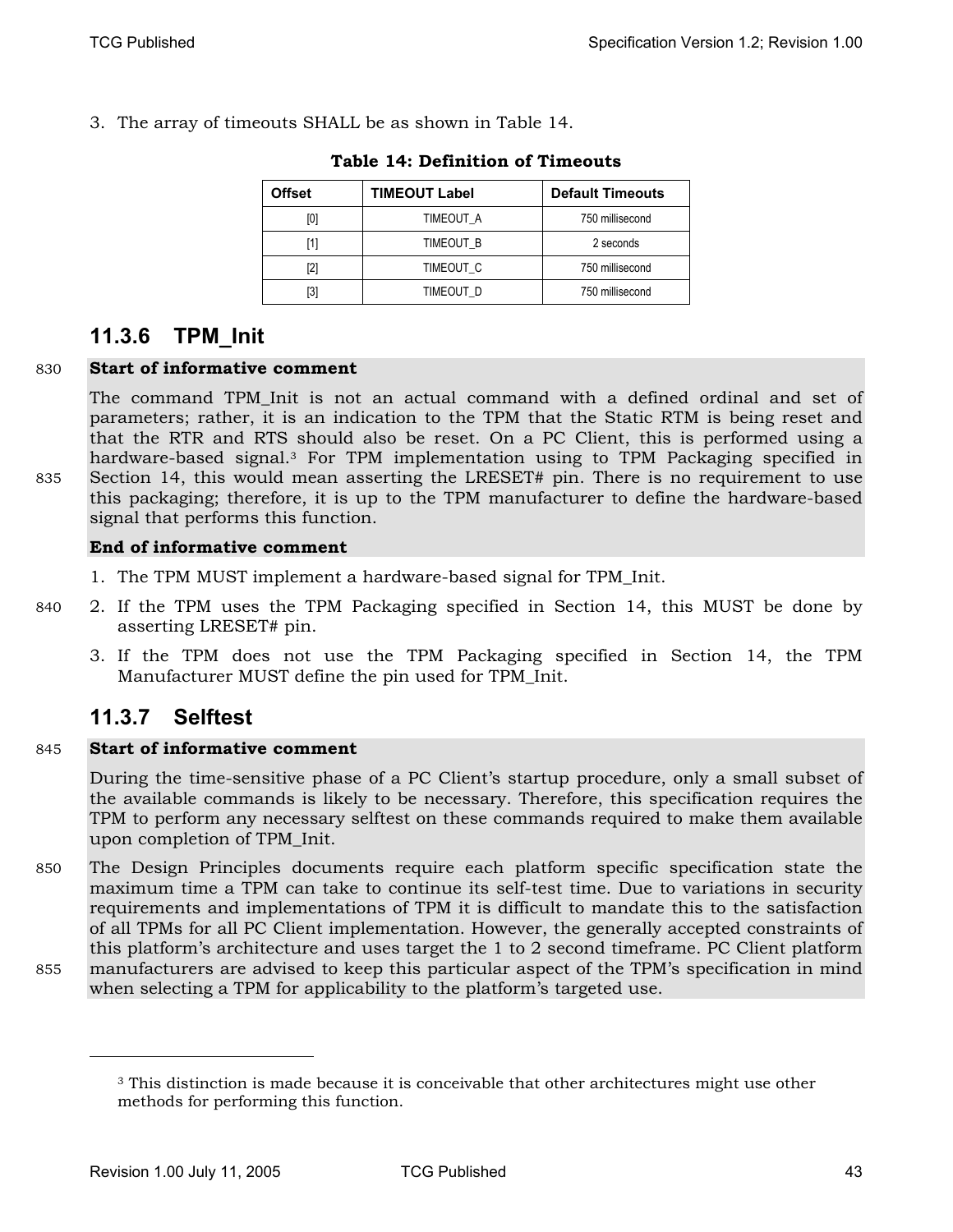As stated above, only a selftest for the minimum set of commands required to initialize the platform is complete after TPM\_Init. The remaining selftests are required to be completed before commands that use other features are executed. This is done using either and 860 *implicit selftest* or the TPM\_ContinueSeftTest. Upon receipt of a TPM\_ContinueSeftTest command, the TPM will complete all remaining and required selftests before allowing any new command. However, the TPM is also allowed to initiate a selftest upon receipt of any command that uses a TPM resource that has not been tested.

#### **End of informative comment**

- 865 1. During TPM\_Init, a TPM MUST selftest all internal functions that are necessary to perform the following operations:
	- a. TPM\_SHA1Start
	- b. TPM\_SHA1Update
	- c. TPM\_SHA1Complete
- 870 d. TPM\_SHA1CompleteExtend
	- e. TPM\_Extend
	- f. TPM\_Startup
	- g. TPM\_ContinueSelfTest
- 2. A call TPM\_GetCapability with the property TPM\_CAP\_PROP\_TIS\_TIMEOUTS MUST NOT 875 cause the TPM to begin a selftest.
	- 3. The maximum time to continue TPM self-test after receipt of TPM\_ContinueSelfTest SHOULD be less than 1 second.

### **11.3.8 Input Buffer Size**

#### **Start of informative comment**

880 Software must be aware of the maximum amount of data it can transfer to the TPM in one command. This is mostly for the NV Storage functions where large amounts of storage area can be defined by the software. This does not prevent larger areas to be defined. It means, however, that if an area is defined that requires more than the input buffer size allowed to be transferred in one command (i.e., as specified in this section), the software must break 885 up the write into smaller pieces. This is possible because the NV Write commands allow for an offset.

Note that there is no specified output buffer size. This is because the TPM will return an error on the command before exceeding its output buffer size.

The input buffer size specified below was arrived at by calculating a reasonably large 890 command contained within a transport session.

This size is mandated as a minimum the TPM must provide to allow software to be written to a common environment. TPMs are allowed to provide larger input buffer size to increase performance. Software that would like to take advantage of this must call TPM\_GetCapability with the capability TPM\_CAP\_PROP\_BUFFER\_SIZE to get the TPM's 895 actual input buffer size.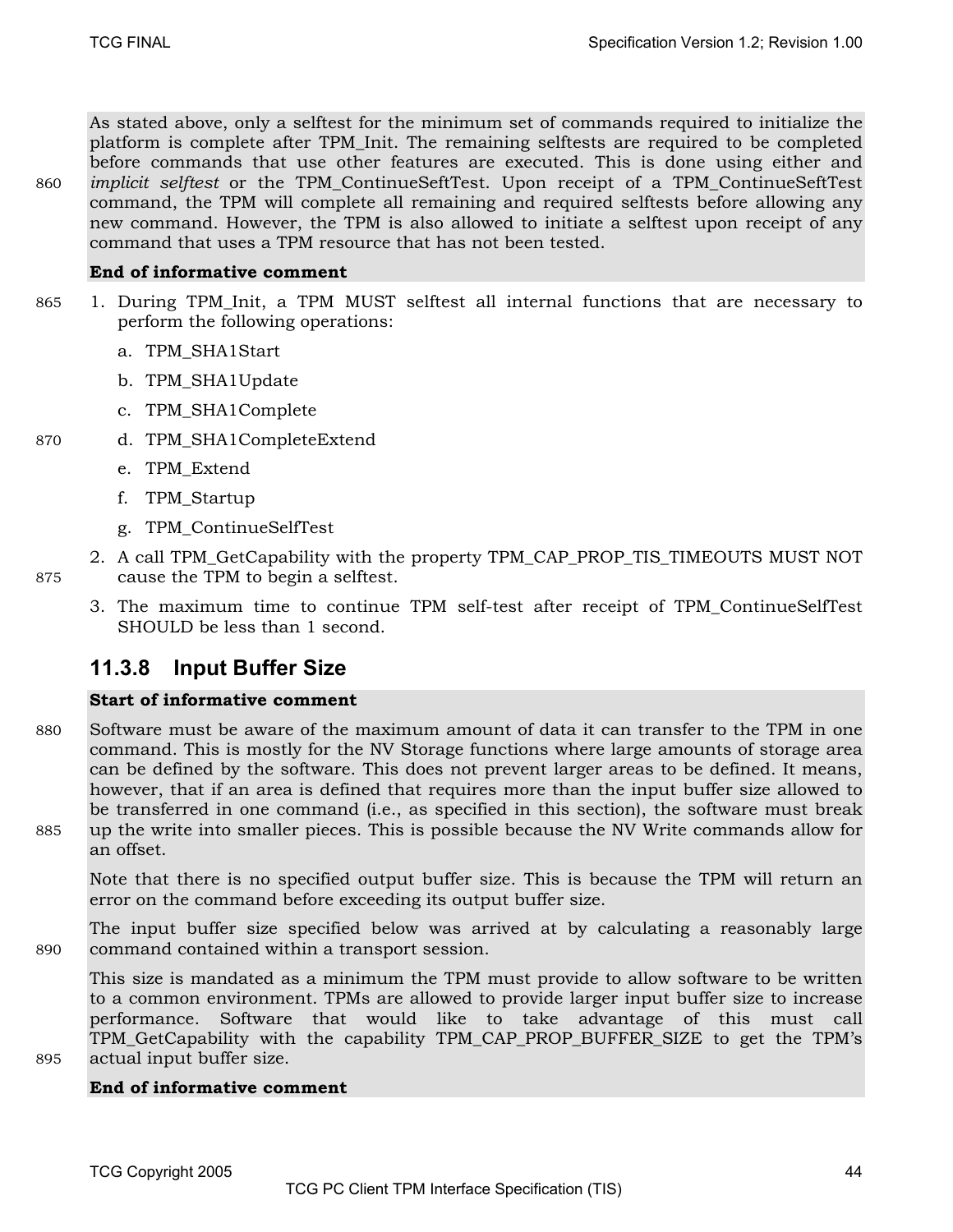1. The TPM MUST support an input buffer size of at least 768 bytes.

### **11.3.9 Errors**

#### **Start of informative comment**

900 In general, there are four types of errors for the TPM.

- 1. Errors that it detects and understands and force it into an Error Mode:
	- a. In this mode, the TPM responds correctly to all register reads or writes.
	- b. The TPM must provide a TPM-defined Response to security operations.
- c. The TPM must allow certain TPM-defined transactions to return a response that 905 indicates the particular error, or provides other TPM status information.
	- 2. Errors that seem to be attacks:
		- a. The TPM must completely stop responding because of these events.
			- i. The TPM must not respond to reads or writes of the TPM\_STS\_x, TPM\_ACCESS\_x or any other register.
- 910 ii. The TPM must not provide back any response.
	- iii. All accesses to the TPM in this state result in an Abort until the TPM has been reset.
	- 3. Transmission or protocol errors:
- a. STS bits and a software behavior have been defined to both identify and correct 915 overruns or underruns on both reads and writes.
	- 4. Errors that the TPM does not detect.

For case 1, there is no need for a status bit or interrupt, since the Response contains all the information that software needs to understand the TPM state. Case 1 may include things such as the RNG self-test failed.

920 For case 2, there is no need for a status bit or interrupt since the TPM does not respond to any cycles at all. Reading FFh from TPM\_ACCESS\_x indicates this state.

Case 3 has defined the needed status bits to detect overruns and underruns, and has provided a mechanism to recover from those errors if they are transient. Software must time out after some number of retries.

- 925 Case 4 obviously needs no status bit or other indication. Note that software may be able to determine that the TPM is in a hung or error state, even though the TPM cannot. For instance, if the TPM hung in a microcode loop, then status bits would never be updated. Software could detect this case if it has sent a command and TPM\_STS\_x.dataAvail never went to a "1" for minutes.
- 930 The requirement for all errors is that system security or secrets cannot be compromised.

Therefore, it is suggested to lump all errors relating to the TPM into one of the first three categories. For instance, assume there is a long power glitch. The TPM can treat this like an attack and simply cease operation, or it could go to the Error Mode and return error responses to all commands. The exact condition that forces the TPM into one error state or 935 the other is vendor specific.

Revision 1.00 July 11, 2005 TCG Published 45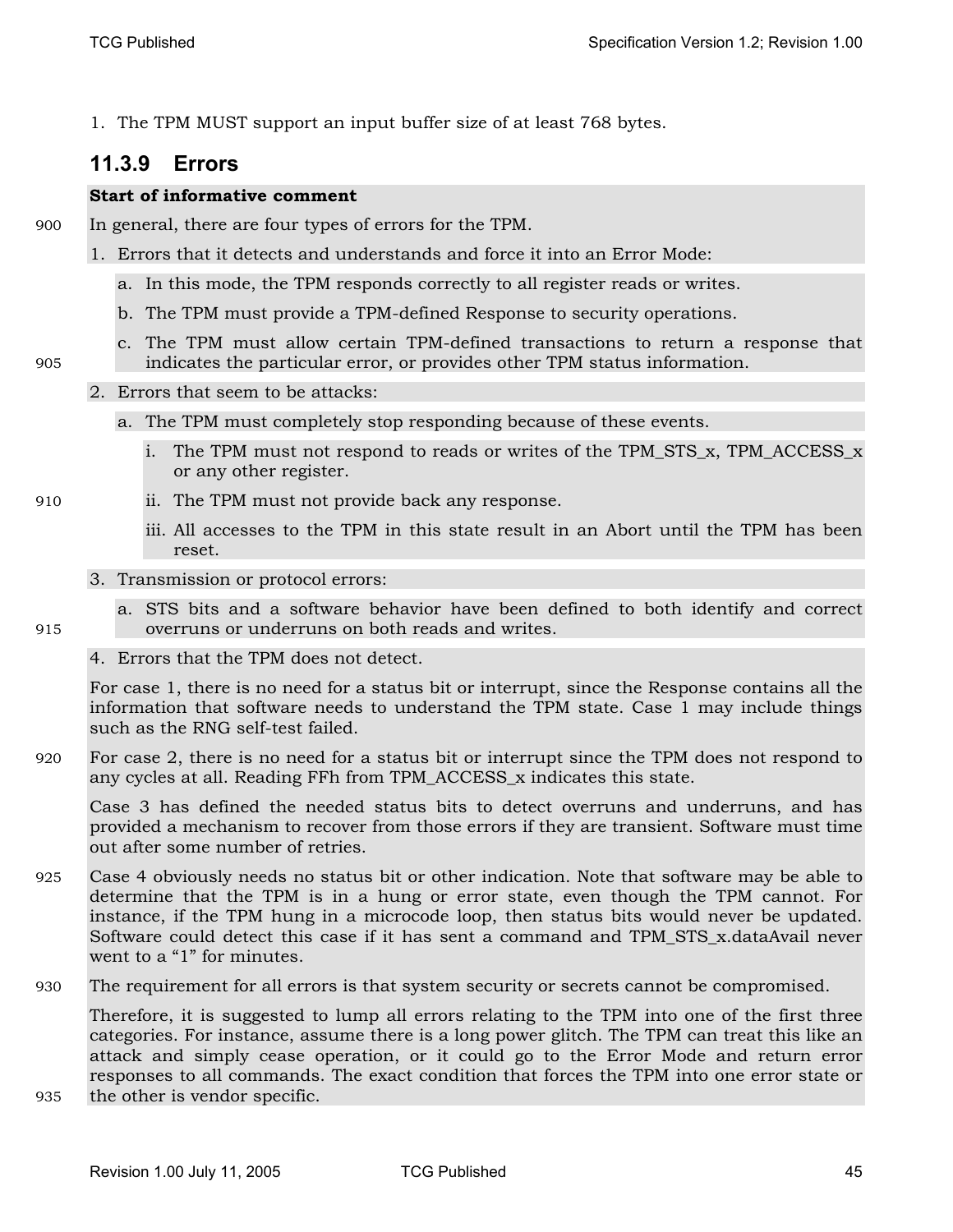This specification defines the TPM's behavior for protocol or transmission errors. It is beyond the scope of this specification to define every hardware or software attack. It is within the scope of this specification to define the protocol for dealing with the errors, thus the above proposal.

- 940 As long as the TPM is in one of the four states above, or in the working state, it meets the requirements of this specification. The TPM must not have any point where it allows secrets or a good response to be returned when it knows there has been an error. It may use any of the above sequences to enforce this rule.
- Since the transmission errors are taken care of by the protocol, the TPM has only two 945 options for errors: go into Error Mode or to shutdown. Since each vendor's TPM will have different physical implementations, there is no good way to precisely define each error and whether it should go into Error Mode or do a shutdown. Therefore, it is vendor specific whether a particular error causes shutdown or Error Mode responses.
- Software has two cases to deal with. If the TPM has shutdown, this is detected by 950 TPM\_STS\_x.commandReady or TPM\_STS\_x.dataAvail never being asserted, and the protocol is defined to handle that with appropriate timeouts. If the TPM returns Error Responses, then the software is already designed to handle this case.

Since the recovery for shutdown is system reset and the recovery for Error Mode is also system reset, there is no need to define in more details how the TPM should handle each 955 error. In the future, if an error has a more graceful recovery mechanism, then the specification will need to be more precise on how the TPM must handle the error. Today, the software stack will simply detect timeout in the protocol and reset or it will detect that the TPM is only returning Error Responses for all TPM commands and reset.

#### **End of informative comment**

960 The requirement for all errors is that system security or secrets MUST NOT be compromised.

As long as the TPM is in one of the four states above, or in the working state, it meets the requirements of this specification. The TPM MUST NOT have any point where it allows secrets or a good response to be returned when it knows there has been an error. It MAY 965 use any of the above sequences to enforce this rule.

For the transmission or protocol error case, software MUST time out after some number of retries.

Since the transmission errors are taken care of by the protocol, the TPM has only two options for errors: go into Error Mode or to shutdown. Since each vendor's TPM will have 970 different physical implementations, there is no good way to precisely define each error and whether it SHOULD go into Error Mode or do a shutdown. The TPM MAY either shutdown or go into Failure Mode for any particular error.

### **11.3.10 Access Register**

### **Start of informative comment**

975 The purpose of this register is to allow the processes operating at the various localities to share the TPM. The basic notion is that any locality can request access to the TPM by setting the TPM\_ACCESS\_x.requestUse bit using its assigned TPM\_ACCESS\_x register address. If there is no currently set locality, the TPM sets current locality to the requesting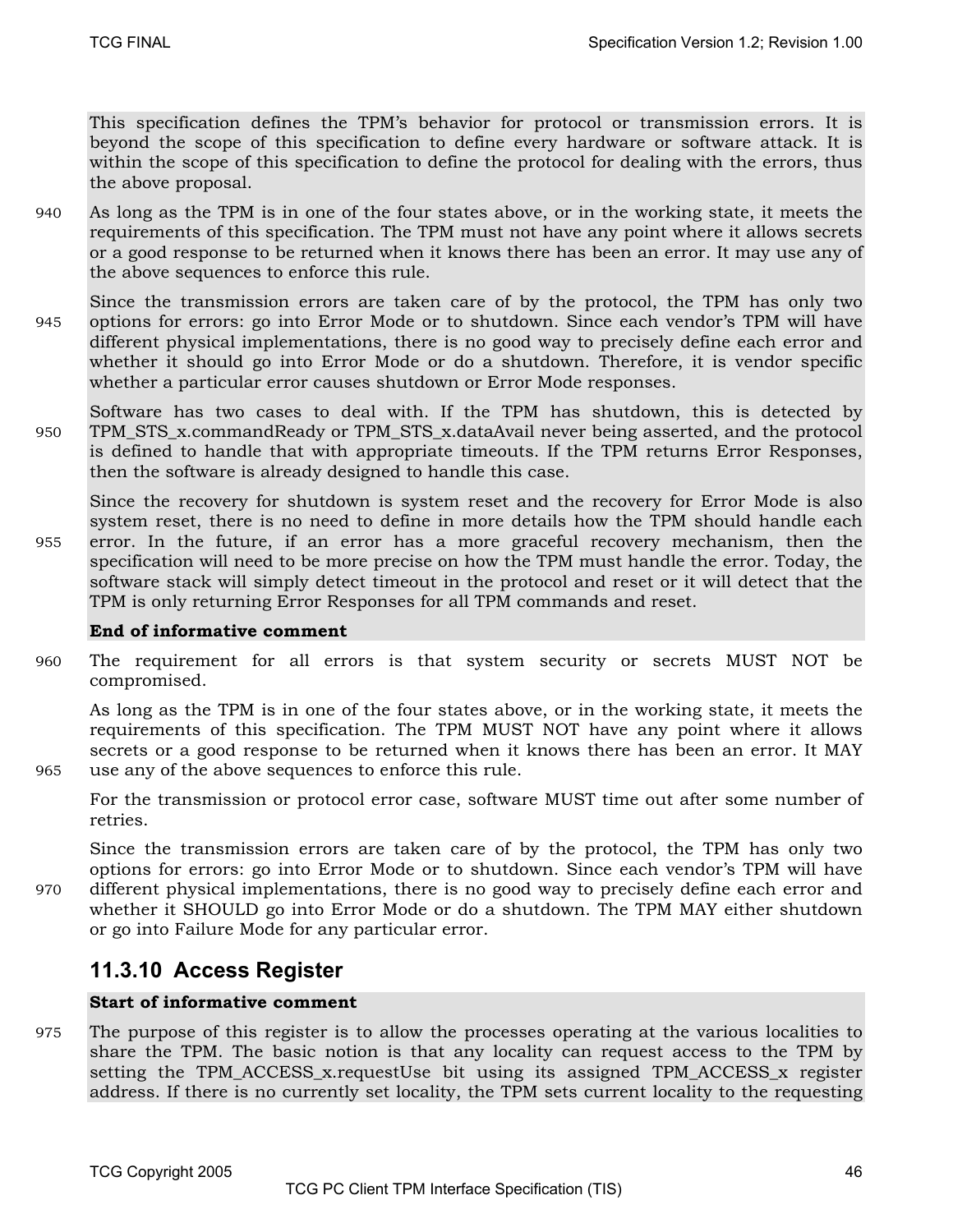one and allows operations only from that locality. If the TPM is currently at another locality, 980 the TPM keeps the request pending until the currently executing locality frees the TPM. Software relinquishes the TPM's locality by writing a "1" to the TPM\_ACCESS\_x.activeLocality bit. Upon release, the TPM honors the highest locality request pending. If there is no pending request, the TPM enters the "no locality" phase.

There may be circumstances where the access to the TPM is "held" by either crashed or ill-985 behaved software. For this reason, the TPM ACCESS x.Seize bit may be used. It is generally assumed that software executing at higher level localities is more trusted and less prone to crashing and better behaved at relinquishing the TPM. The TPM\_ACCESS\_x.Seize bit allows higher-level localities to gain control of the TPM. This method, however, should be the exception rather than the common method for gaining access to the TPM.

#### 990 **End of informative comment**

Except when writing to the TPM\_ACCESS.x. Seize bit, all writes to this register MUST contain only one bit set to a "1". If the TPM receives a write with more than 1 bit set, the TPM MUST ignore the entire cycle. For each write, bits containing a "0" are ignored.

| <b>Abbreviation:</b>        |                          |                |             |  | TPM ACCESS x                                                                                                                                                                                                                                                                                                                                                                                                                                                                                |  |  |
|-----------------------------|--------------------------|----------------|-------------|--|---------------------------------------------------------------------------------------------------------------------------------------------------------------------------------------------------------------------------------------------------------------------------------------------------------------------------------------------------------------------------------------------------------------------------------------------------------------------------------------------|--|--|
| <b>General Description:</b> |                          |                |             |  | Used to gain ownership of the TPM                                                                                                                                                                                                                                                                                                                                                                                                                                                           |  |  |
|                             | <b>Bit Descriptions:</b> |                |             |  |                                                                                                                                                                                                                                                                                                                                                                                                                                                                                             |  |  |
| $\overline{7}$              | Read<br>Only             | tpmRegValidSts | Default: 0. |  | This bit is a "1" to indicate that the other bits in this register are valid. If this bit is "0", then<br>software SHOULD ignore the other bits in this register.                                                                                                                                                                                                                                                                                                                           |  |  |
|                             |                          |                |             |  | The main usage of this bit is to indicate when bit [0] is valid. Before bit [7] is set, the TPM<br>may not have had time to read non-volatile storage and place the correct value into bit [0].                                                                                                                                                                                                                                                                                             |  |  |
|                             |                          |                |             |  | If this bit is never set, tsoftware MUST assume that the TPM is broken and not attempt to<br>use it.                                                                                                                                                                                                                                                                                                                                                                                        |  |  |
|                             |                          |                |             |  | This bit is "0" at reset and remains a "0" until the TPM has gone through its self test and<br>initialization and has established correct values in the other bits.                                                                                                                                                                                                                                                                                                                         |  |  |
| 6                           | Read<br>Only             | Reserved       | Default: 0  |  | MUST return "0"                                                                                                                                                                                                                                                                                                                                                                                                                                                                             |  |  |
| 5                           | Read/                    | activeLocality | Default: 0  |  | $0 =$ This locality is not active.                                                                                                                                                                                                                                                                                                                                                                                                                                                          |  |  |
|                             | Write                    |                |             |  | $1 =$ This locality is active.                                                                                                                                                                                                                                                                                                                                                                                                                                                              |  |  |
|                             |                          |                |             |  | Write a "1" to this bit to relinguish control of this locality. Writing a "1" to this bit MUST clear<br>both the TPM_ACCESS_x.activeLocality bit and the requestUse bit. If the requestUse bit is<br>set and software decides it does not need to use the TPM, it writes a "1" to the<br>TPM_ACCESS_x.activeLocality bit to clear the request. If the TPM has moved to make this<br>locality active, writing a "1" to this bit would also clear the TPM_ACCESS_x.activeLocality<br>setting. |  |  |
|                             |                          |                |             |  | When there are multiple pending Request bits set, and the TPM is arbitrating for the next<br>user, it MUST choose the highest locality that has its pendingRequest bit set.                                                                                                                                                                                                                                                                                                                 |  |  |
|                             |                          |                |             |  | Timeouts:                                                                                                                                                                                                                                                                                                                                                                                                                                                                                   |  |  |
|                             |                          |                |             |  | 1. If there is no locality set, this bit MUST be valid within the time specified by<br>TIMEOUT A.                                                                                                                                                                                                                                                                                                                                                                                           |  |  |
|                             |                          |                |             |  | 2. If another locality is active the time for this locality's bit to be active (i.e., this locality<br>obtains control of the TPM) will depend on the external operating environment and is<br>non-deterministic from the TPM's perspective.                                                                                                                                                                                                                                                |  |  |
| $\overline{4}$              | Read/<br>Write           | beenSeized     | Default: 0  |  | Set to "1" to indicate that this locality had the TPM taken away while this locality had the<br>TPM ACCESS x.activeLocality bit set. Software can use this bit to determine if it needs to<br>abort an entire task and begin it again when it gets the TPM back again.<br>Writing a "1" to this bit clears it.                                                                                                                                                                              |  |  |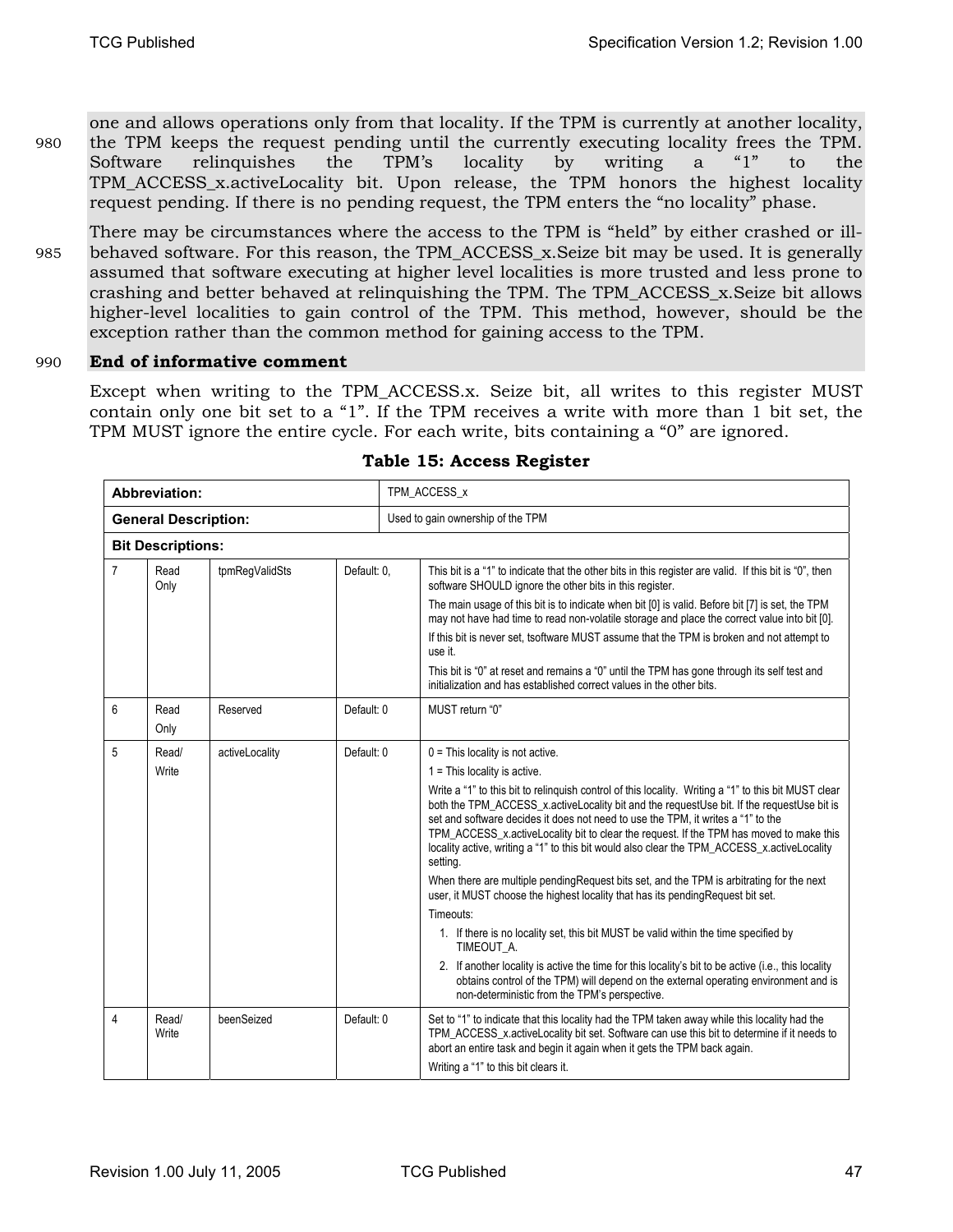| Abbreviation:               |               |                |                             | TPM_ACCESS_x                                                                                                                                                                                                                                                                                                                                                                                                                                                                                                                             |
|-----------------------------|---------------|----------------|-----------------------------|------------------------------------------------------------------------------------------------------------------------------------------------------------------------------------------------------------------------------------------------------------------------------------------------------------------------------------------------------------------------------------------------------------------------------------------------------------------------------------------------------------------------------------------|
| <b>General Description:</b> |               |                |                             | Used to gain ownership of the TPM                                                                                                                                                                                                                                                                                                                                                                                                                                                                                                        |
| <b>Bit Descriptions:</b>    |               |                |                             |                                                                                                                                                                                                                                                                                                                                                                                                                                                                                                                                          |
| 3                           | Write<br>Only | Seize          | Reads<br>always<br>return 0 | If the locality setting this bit to a "1" is equal to or less than the current locality, the TPM MUST<br>ignore this command. The rest of the statements in the description of this bit apply if, and only<br>if, the locality setting this bit to a "1" is greater than the current locality.                                                                                                                                                                                                                                           |
|                             |               |                |                             | 1. When software writes a "1" to this bit the TPM MUST reset the<br>TPM_ACCESS_x.activeLocality bit and remove ownership for localities less than the<br>locality which is writing this bit.                                                                                                                                                                                                                                                                                                                                             |
|                             |               |                |                             | For example, writing a "1" to this bit using Locality 1 MUST force the TPM to reset<br>the TPM_ACCESS_x.activeLocality bit for Locality 0 if it is set. The TPM MUST stop<br>executing commands from the Locality 0 port. Likewise, if Locality 2 were to write a<br>"1" to this bit, then the TPM would reset TPM_ACCESS_x.activeLocality for either<br>Locality 0 or Locality 1, whichever was active. For all descriptions for the setting of<br>the Seize bit, the description applies only if successful per the above description. |
|                             |               |                |                             | 2. Setting this bit does not affect the state of the TPM_ACCESS_x.requestUse bit for<br>any locality except the one issuing the Seize bit. For the locality issuing the Seize bit.<br>the TPM MUST set the TPM_ACCESS_x.activeLocality bit and clear the<br>TPM_ACCESS_x.requestUse bit where x is the locality that issued the Seize.                                                                                                                                                                                                   |
|                             |               |                |                             | 3. The TPM MUST ignore any write to this bit from Locality 0 since this operation has<br>no real meaning for Locality 0, since it is the lowest on the locality pole except for the<br>legacy port.                                                                                                                                                                                                                                                                                                                                      |
|                             |               |                |                             | 4. When a write to TPM_ACCESS_x occurs, and bit [3] (Seize) is set, then bits [5] and<br>[1] are "don't cares" if they were set in the same write. If either of these bits is set,<br>the cycle is treated as a write only to Seize and the other bits are ignored. Writing<br>bit[4] at the same time as Seize MUST clear the TPM_ACCESS_x.beenSeized bit<br>and do a regular Seize.                                                                                                                                                    |
|                             |               |                |                             | 5. Writing a "1" to this bit MAY also abort a command that is in process. Whether the<br>abort happens or not is TPM specific and software MUST NOT assume that the<br>abort was done.                                                                                                                                                                                                                                                                                                                                                   |
|                             |               |                |                             | 6. After a successful Seize operation, the software should poll active Locality bit to<br>determine if Seize operation was successful. Software then reads the<br>TPM_STS_x.commandReady bit.                                                                                                                                                                                                                                                                                                                                            |
|                             |               |                |                             | If the TPM_STS_x.commandReady bit is a "0", software SHOULD write a "1"<br>a.<br>to the bit and then poll until it becomes a "1".                                                                                                                                                                                                                                                                                                                                                                                                        |
|                             |               |                |                             | If the TPM_STS_x.commandReady bit is set, software MAY immediately write<br>b.<br>the command to the TPM.                                                                                                                                                                                                                                                                                                                                                                                                                                |
| $\overline{2}$              | Read          | pendingRequest | Default: 0                  | 1 – some other locality is requesting usage of the TPM                                                                                                                                                                                                                                                                                                                                                                                                                                                                                   |
|                             | Only          |                |                             | 0 - no other locality is requesting use of the TPM<br>This bit can be used by software to determine if it should relinguish control of the TPM so<br>some other locality can use it.                                                                                                                                                                                                                                                                                                                                                     |
| 1                           | Read/         | requestUse     | Default: 0                  | $0 - no$ pending request to use this locality                                                                                                                                                                                                                                                                                                                                                                                                                                                                                            |
|                             | Write         |                |                             | 1 – this locality is requesting to use TPM                                                                                                                                                                                                                                                                                                                                                                                                                                                                                               |
|                             |               |                |                             | This bit is cleared to "0" by the TPM when it selects this locality to become the next user of<br>the TPM.                                                                                                                                                                                                                                                                                                                                                                                                                               |
|                             |               |                |                             | It is also cleared if there is a write of "1" to TPM_ACCESS_x.activeLocality.                                                                                                                                                                                                                                                                                                                                                                                                                                                            |
|                             |               |                |                             | It is not cleared by writing a "0" or a "1" to TPM_ACCESS_x.requestUse.                                                                                                                                                                                                                                                                                                                                                                                                                                                                  |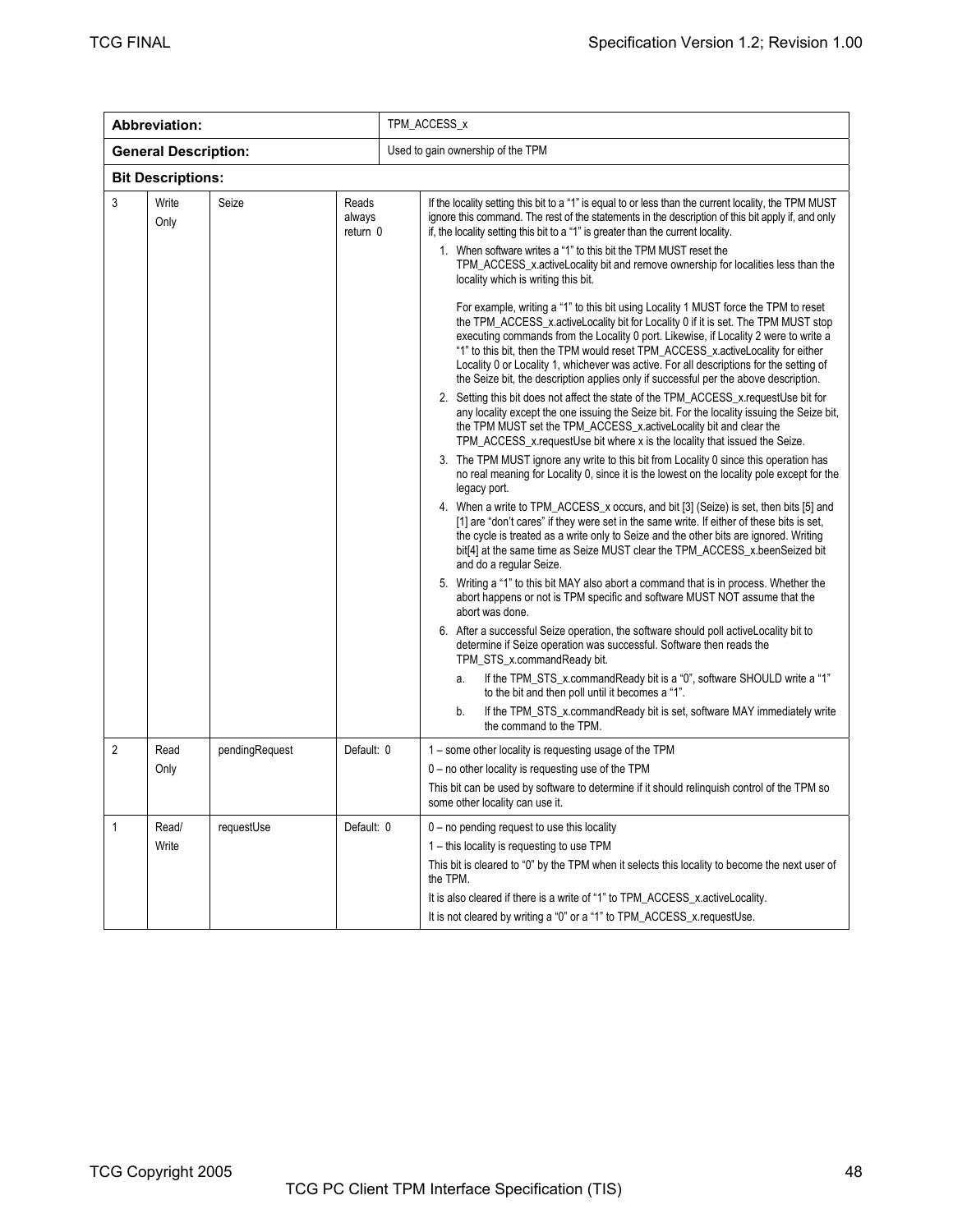| Abbreviation:               |              |                  |            | TPM ACCESS x                                                                                                                                                                                                                                                                                                                                                                                                                                                                                                                                                                                                                                                                                                                                                                                                                                                                                                                                                                                                                                                                                                                                                                                                                                                                                                                                                                                                                                                                                                                                                                                                                                                                                                                                                                                                                                                                                                                                                             |  |  |
|-----------------------------|--------------|------------------|------------|--------------------------------------------------------------------------------------------------------------------------------------------------------------------------------------------------------------------------------------------------------------------------------------------------------------------------------------------------------------------------------------------------------------------------------------------------------------------------------------------------------------------------------------------------------------------------------------------------------------------------------------------------------------------------------------------------------------------------------------------------------------------------------------------------------------------------------------------------------------------------------------------------------------------------------------------------------------------------------------------------------------------------------------------------------------------------------------------------------------------------------------------------------------------------------------------------------------------------------------------------------------------------------------------------------------------------------------------------------------------------------------------------------------------------------------------------------------------------------------------------------------------------------------------------------------------------------------------------------------------------------------------------------------------------------------------------------------------------------------------------------------------------------------------------------------------------------------------------------------------------------------------------------------------------------------------------------------------------|--|--|
| <b>General Description:</b> |              |                  |            | Used to gain ownership of the TPM                                                                                                                                                                                                                                                                                                                                                                                                                                                                                                                                                                                                                                                                                                                                                                                                                                                                                                                                                                                                                                                                                                                                                                                                                                                                                                                                                                                                                                                                                                                                                                                                                                                                                                                                                                                                                                                                                                                                        |  |  |
| <b>Bit Descriptions:</b>    |              |                  |            |                                                                                                                                                                                                                                                                                                                                                                                                                                                                                                                                                                                                                                                                                                                                                                                                                                                                                                                                                                                                                                                                                                                                                                                                                                                                                                                                                                                                                                                                                                                                                                                                                                                                                                                                                                                                                                                                                                                                                                          |  |  |
| 0                           | Read<br>Only | tpmEstablishment | Default: 1 | There are some special end cases (e.g., error conditions) where software needs to know if<br>a T/OS has even been established on this platform. This bit performs this function.<br>Meaning of this bit:<br>1. A value of "1" indicates that a T/OS has not been established on the platform and<br>that no secrets that are to be protected by a T/OS have existed in memory.<br>2. A value of "0" indicates that either currently or at some point in the past, a T/OS has<br>been established; therefore, either currently or at some point in the past, the<br>contents of memory may have contained secrets that were protected by the T/OS.<br>3. This bit MUST return a value of "1" until the first time that a secure environment has<br>been established.<br>4. Upon receipt of the TPM_HASH_START LPC command, the TPM MUST clear this<br>bit to a value of "0".<br>5. This bit MUST be kept in NV STORAGE and is persistent across all TPM resets,<br>power cycles, initialization, and ownership changes.<br>6. This bit MUST be updated before TPM_STS_x.commandReady is asserted for the<br>next command.<br>7. This bit MUST be set to "1" upon receipt of a valid TSC_ResetEstablishmentBit as<br>defined in the TPM Main Specification.<br>Application Note: This bit MAY be a "0" at reset and set to a "1" (assuming that no<br>TPM_HASH_START command has ever been received) after TPM internal initialization is<br>complete. Bit[7] MUST NOT be set until this bit has the correct value. Once RESET# is de-<br>asserted, this bit MUST NOT return a "1", even if bit[7] is marked as invalid, unless "1" is<br>the known correct value. Note that this bit is cleared by the TPM_HASH_START<br>commands. The TPM_HASH_* LPC commands do not depend on<br>TPM_STS_x.commandReady, but the TPM MUST NOT assert<br>TPM STS x.commandReady for the next command until the<br>TPM_ACCESS_x.tpmEstablishment bit is cleared following these commands. |  |  |

### <sup>995</sup>**11.3.11 Status Register**

### **Start of informative comment**

Use of the write to the TPM\_STS\_x commandReady bit is overloaded. If there is no command being executed, a write to this bit is an indicator to the TPM that it must prepare to be ready to receive a command. If there is a command being executed, this bit serves as an 1000 abort of that command. If a command has completed and the results have been read, a write to this bit allows the TPM to free internal resources (including the Read and Write FIFOs) and proceed with background or other processes allowed during idle time. A TPM may be designed in a manner that allows the first write to this bit to clear and free the TPM's resources and make it ready to receive a command.

1005 Thus, the software MUST be prepared to send two writes of a "1" to this bit: the first to indicate successful read of all the data, thus clearing the data from the ReadFIFO and freeing the TPM's resources, and the second to indicate to the TPM it is about the send a new command. The time between receiving the data from a command and sending the first write to this bit should be very short to allow TPMs that perform background processing to 1010 proceed. The time between the first write and the second that indicates the beginning of a new command is arbitrary.

The software may be written such that the second write to this bit is only necessary if the TPM does not respond with a ready after the first write. In this case, the software, after writing a "1" to this bit indicating the receipt of the data, may query this bit. If the TPM sets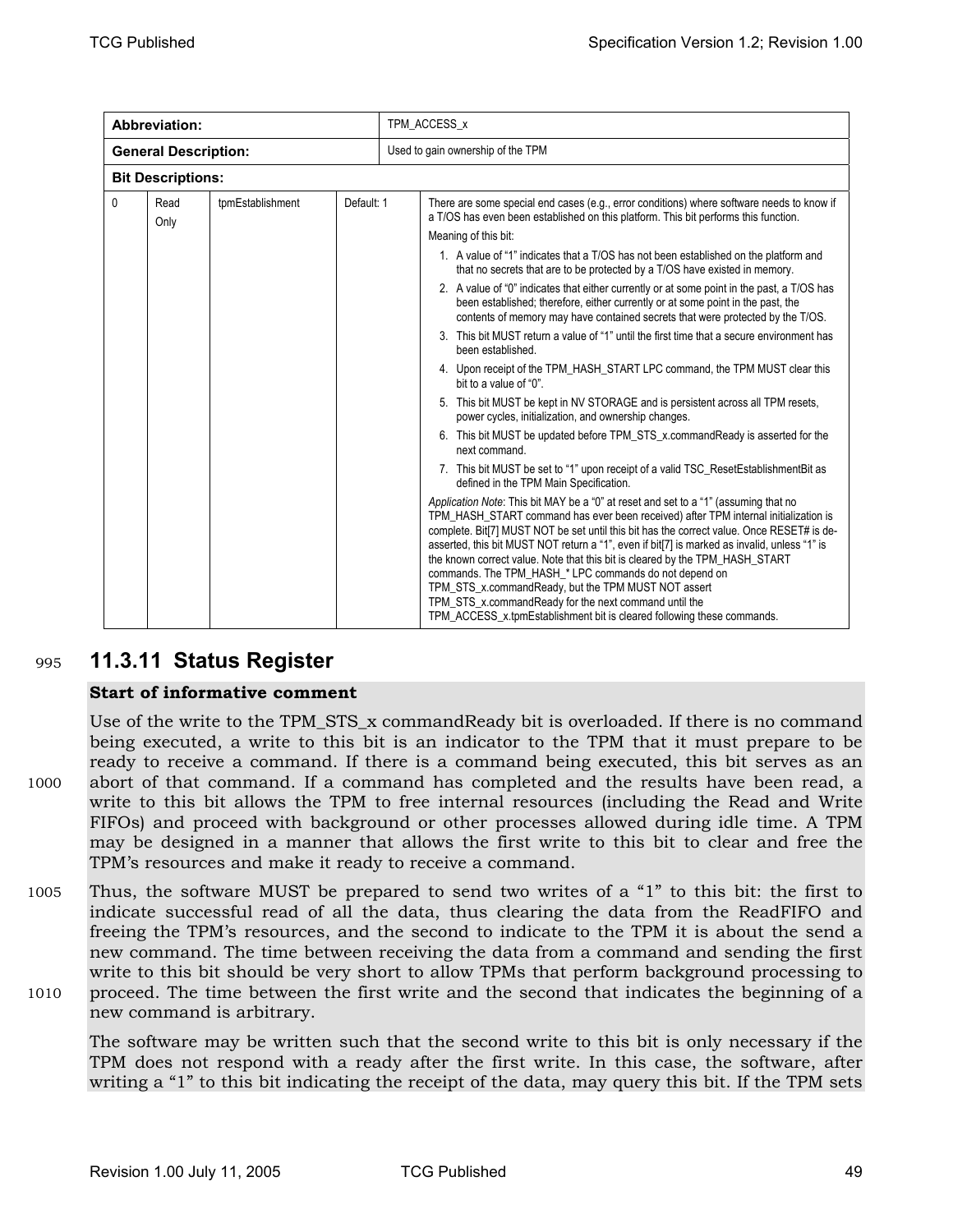1015 this bit to a "1" indicating its readiness to receive a command, the software may proceed to send the command without writing a "1" to this bit.

#### **End of informative comment**

For each write to this register, there MUST be only 1 bit set to a "1". If the TPM receives a write with more than one bit set, the TPM MUST ignore the entire cycle. For each write, bits 1020 containing "0" are ignored.

The TPM is considered to be in the following defined states:

- 1. *Command Reception*: is between the write of the first byte of a command to the WriteFIFO following a ready state and the receipt of the TPM\_STS\_x.tpmGo.
- 2. *Command Execution*: is after receipt of TPM\_STS\_x.tpmGo and the TPM setting 1025 TPM\_STS\_x.commandReady:dataAvail to a "1" unless the command is aborted.
	- 3. *Command Completion*: is after completion of a command (indicated by the TPM setting the TPM\_STS\_x.commandReady:dataAvail to a "1" and before a write of a "1" by the software to TPM\_STS\_x.commandReady:commandReady).
- 4. *Idle*: is any time after Command Completion followed by the write of a "1" by the 1030 software to TPM\_STS\_x.commandReady, following locality change, or an abort. Idle is the initial state of TPM upon completion of TPM\_Init.
	- 5. *Ready*: is any time the TPM is ready to receive a command.

The following informative diagram is derived from the above normative statements. It is informative and only for illustrating diagrammatically the above TPM states and their 1035 transitions. The numbers in parentheses reference the states represented the by row number in Table 19 on page 57.

TCG Copyright 2005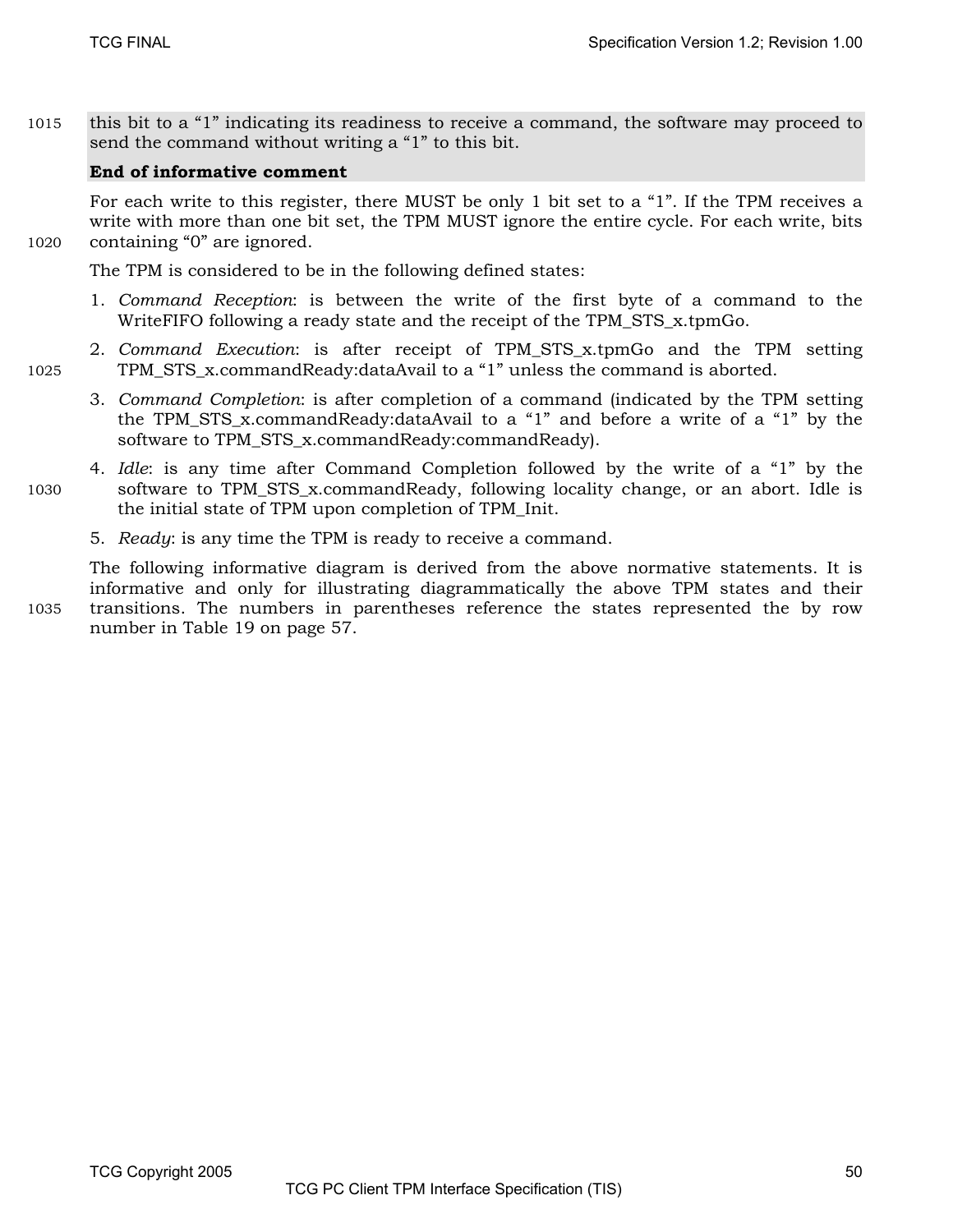

**Figure 1: State Transition Diagram**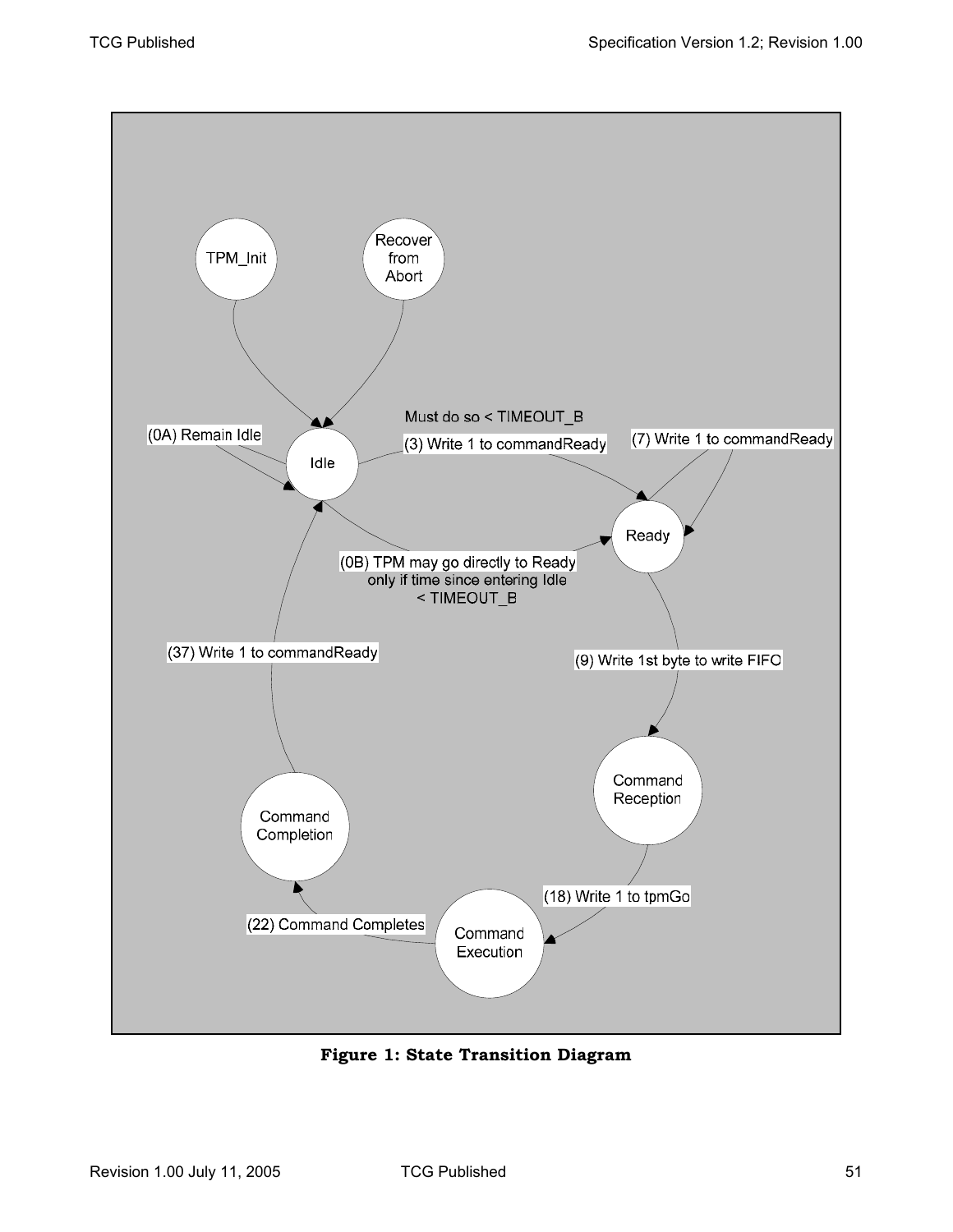### Table 16 describes the bits of the status register.

### 1040 **Table 16: Status Register**

|                          | Abbreviation:<br>TPM_STS_x     |            |  |                                                                                     |                                                                                                                                                                                                                                                                                                                                                                                                                                                                                                                                                                                                                                                                                                                                                                                                                                                                                                                |
|--------------------------|--------------------------------|------------|--|-------------------------------------------------------------------------------------|----------------------------------------------------------------------------------------------------------------------------------------------------------------------------------------------------------------------------------------------------------------------------------------------------------------------------------------------------------------------------------------------------------------------------------------------------------------------------------------------------------------------------------------------------------------------------------------------------------------------------------------------------------------------------------------------------------------------------------------------------------------------------------------------------------------------------------------------------------------------------------------------------------------|
|                          | General<br><b>Description:</b> |            |  | Contains general status details                                                     |                                                                                                                                                                                                                                                                                                                                                                                                                                                                                                                                                                                                                                                                                                                                                                                                                                                                                                                |
| <b>Bit Descriptions:</b> |                                |            |  |                                                                                     |                                                                                                                                                                                                                                                                                                                                                                                                                                                                                                                                                                                                                                                                                                                                                                                                                                                                                                                |
| 23<br>:8                 | Read<br>Only                   | burstCount |  | Default $=$<br>number of<br>consecutive<br>writes that can<br>be done to the<br>TPM | Indicates the number of bytes that the TPM can return on reads or accept on writes without<br>inserting LPC long wait states on the LPC bus.<br>This field MAY be dynamic, where it changes with each byte that is read or written. The field<br>MAY also be static, where it reports some fixed number and reports "0" anytime that fixed<br>number of bytes is not available. Software SHOULD read TPM_STS_x.burstCount and then<br>read or write that number of bytes before reading TPM STS x burstCount again. In the static<br>case, software could read TPM_STS_x.burstCount and get some value, say 16, and then do<br>one read, and re-read TPM_STS_x.burstCount and get a value of "0", even though it had only<br>read 1 byte. If software polls on every read, then it MUST wait until the TPM has processed the                                                                                   |
|                          |                                |            |  |                                                                                     | first byte and has set TPM_STS_x.burstCount to some non-zero value again.<br>NOTE: For any design that is not a true counter, the TPM MUST NOT be designed with the<br>dependency that it does not internally process reads or writes until it has received the number<br>given in the TPM_STS_x.burstCount. In the case above, if software were to read "0" after the<br>first byte had been moved, and wait for TPM_STS_x.burstCount to go non-zero, while the TPM<br>is waiting for 15 more reads before setting the TPM_STS_x.burstCount back to 16, then the<br>software deadlocks. If the TPM has a 16-deep ReadFIFO and gets one read and, therefore,<br>sets the COUNT to "0", then it MUST start moving more data into the ReadFIFO when the first<br>byte has been read. For WriteFIFO's, the TPM MUST process the bytes as they come in and<br>not wait until the entire WriteFIFO has been filled. |
|                          |                                |            |  |                                                                                     | In the above case, if the TPM reports a truly dynamic TPM_STS_x.burstCount, then there is no<br>issue, since the TPM_STS_x.burstCount only goes to "0" when the FIFO is full for writes, or<br>empty for reads. Therefore, the TPM could delay loading more bytes into the ReadFIFO or<br>removing bytes from the WriteFIFO until they are empty/full, and this will not create the<br>deadlock that arises from reporting "0" in TPM STS x burstCount when the FIFO is not truly<br>empty/full.                                                                                                                                                                                                                                                                                                                                                                                                               |
|                          |                                |            |  |                                                                                     | The hardware MUST be designed to report the correct count even though there is a time delay<br>in returning the 2 bytes on the LPC bus. A couple of solutions:                                                                                                                                                                                                                                                                                                                                                                                                                                                                                                                                                                                                                                                                                                                                                 |
|                          |                                |            |  |                                                                                     | 1. Return 0x00 for the upper byte in all cases. This limits the field to 255 bytes, but that is a<br>sufficiently large number that polling on this register every 255 bytes is insignificant in<br>terms of performance.                                                                                                                                                                                                                                                                                                                                                                                                                                                                                                                                                                                                                                                                                      |
|                          |                                |            |  |                                                                                     | 2. Guarantee that the count does not change between the read of the first byte and the read<br>of the second byte.                                                                                                                                                                                                                                                                                                                                                                                                                                                                                                                                                                                                                                                                                                                                                                                             |
|                          |                                |            |  |                                                                                     | This could be done if the hardware updates the count field at the time of the<br>a.<br>previous read or write and does not change it until the next read or write.                                                                                                                                                                                                                                                                                                                                                                                                                                                                                                                                                                                                                                                                                                                                             |
|                          |                                |            |  |                                                                                     | It could be done if hardware latches both bytes of the count that is returned on the<br>b.<br>read of the first byte, and returns the latched second byte on the next read. In this<br>case, if there is a read or write of the data before the next read of the<br>TPM STS x.burstCount, then the latch is reset.                                                                                                                                                                                                                                                                                                                                                                                                                                                                                                                                                                                             |
|                          |                                |            |  |                                                                                     | The field is used statically.<br>C.                                                                                                                                                                                                                                                                                                                                                                                                                                                                                                                                                                                                                                                                                                                                                                                                                                                                            |
|                          |                                |            |  |                                                                                     | d.<br>Note that there could be the case where internally the TPM is processing the FIFO<br>and TPM_STS_x.burstCount is dynamic, whereby the count is changing even<br>though there are no LPC bus transactions. In this case, the read of the low byte<br>might not be synchronized with the high byte - hardware must not allow this<br>condition.                                                                                                                                                                                                                                                                                                                                                                                                                                                                                                                                                            |
|                          |                                |            |  |                                                                                     | If TPM_STS_x.dataAvail is set, then this register provides the number of reads that can be<br>done without LPC long wait states. If TPM_STS_x.dataAvail is not set, then this register<br>provides the number of writes that can be done without LPC long wait states.                                                                                                                                                                                                                                                                                                                                                                                                                                                                                                                                                                                                                                         |
|                          |                                |            |  |                                                                                     | Software SHOULD read this field and read/write the number of bytes indicated. Then it<br>SHOULD read the field again to see if it can read/write more data. Software SHOULD NOT<br>read the field without sending/receiving the number of bytes indicated by the previous read. If it<br>does, it MAY read "0" or a value less than the previous value minus the number of transactions<br>done.                                                                                                                                                                                                                                                                                                                                                                                                                                                                                                               |
|                          |                                |            |  |                                                                                     | In the case where the total command or response has fewer bytes than the<br>TPM_STS_x.burstCount field indicates, software MUST NOT pad the reads or writes to the<br>count value. Once the command is written, the TPM_STS_x.tpmGo bit MUST be written and                                                                                                                                                                                                                                                                                                                                                                                                                                                                                                                                                                                                                                                    |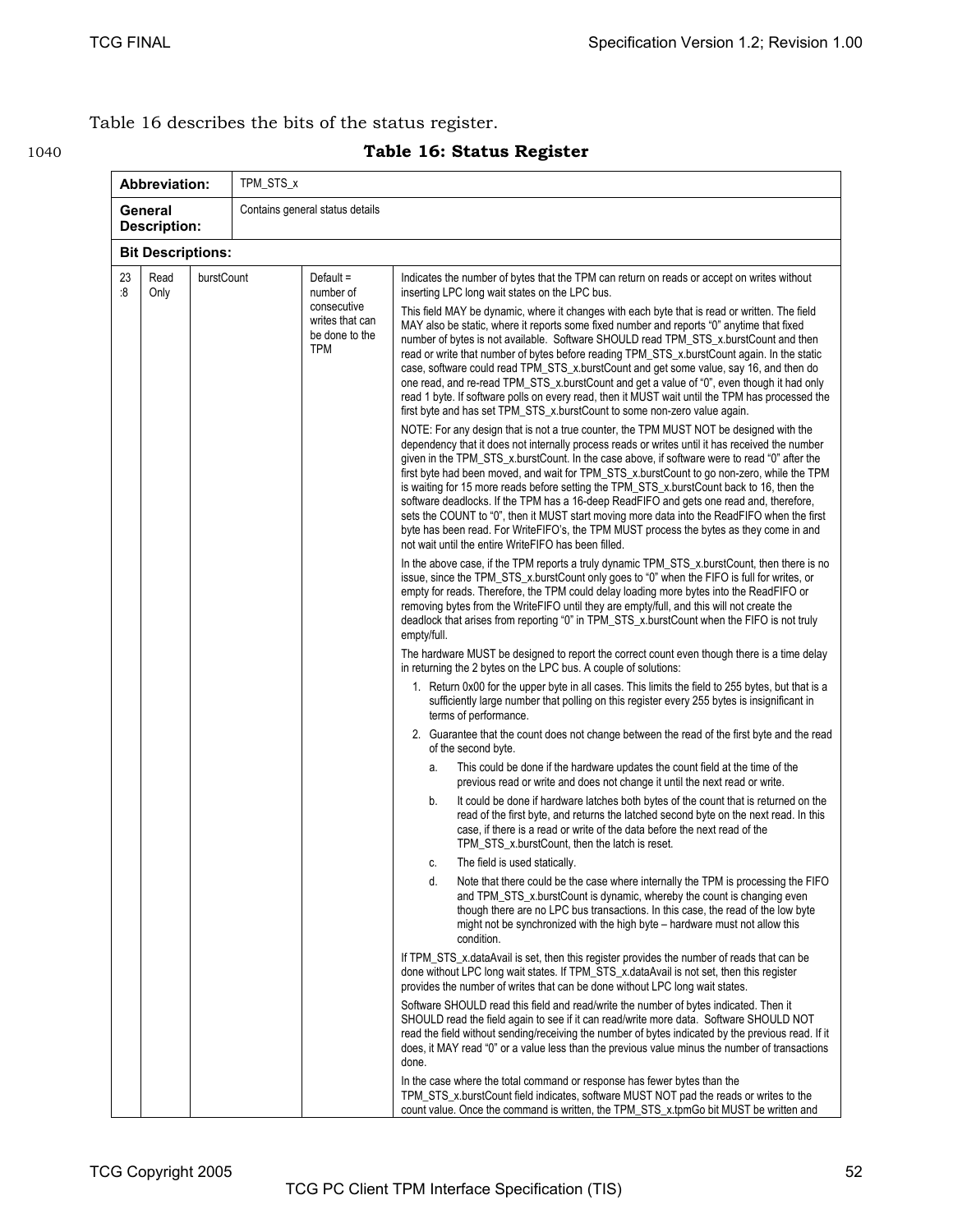| <b>Abbreviation:</b> |                                | TPM_STS_x |              |                                 |                                                                                                                                                                                                                                                                                                                                                                                                                                                                                                                                                                                                                                                                                                                                                                                                                                                                                                                                                                                                                                                                                                                                                                                                                                                                                                                                                                                                                                |
|----------------------|--------------------------------|-----------|--------------|---------------------------------|--------------------------------------------------------------------------------------------------------------------------------------------------------------------------------------------------------------------------------------------------------------------------------------------------------------------------------------------------------------------------------------------------------------------------------------------------------------------------------------------------------------------------------------------------------------------------------------------------------------------------------------------------------------------------------------------------------------------------------------------------------------------------------------------------------------------------------------------------------------------------------------------------------------------------------------------------------------------------------------------------------------------------------------------------------------------------------------------------------------------------------------------------------------------------------------------------------------------------------------------------------------------------------------------------------------------------------------------------------------------------------------------------------------------------------|
|                      | General<br><b>Description:</b> |           |              | Contains general status details |                                                                                                                                                                                                                                                                                                                                                                                                                                                                                                                                                                                                                                                                                                                                                                                                                                                                                                                                                                                                                                                                                                                                                                                                                                                                                                                                                                                                                                |
|                      | <b>Bit Descriptions:</b>       |           |              |                                 |                                                                                                                                                                                                                                                                                                                                                                                                                                                                                                                                                                                                                                                                                                                                                                                                                                                                                                                                                                                                                                                                                                                                                                                                                                                                                                                                                                                                                                |
|                      |                                |           |              |                                 | that clears the count field for the response data.                                                                                                                                                                                                                                                                                                                                                                                                                                                                                                                                                                                                                                                                                                                                                                                                                                                                                                                                                                                                                                                                                                                                                                                                                                                                                                                                                                             |
|                      |                                |           |              |                                 | Timeout: TPM_STS_x.burstCount MUST be valid within the time specified by TIMEOUT_D<br>after TPM_STS_x.stsValid is valid.                                                                                                                                                                                                                                                                                                                                                                                                                                                                                                                                                                                                                                                                                                                                                                                                                                                                                                                                                                                                                                                                                                                                                                                                                                                                                                       |
|                      |                                |           |              |                                 | NOTE: It takes roughly 330 ns per byte transfer on LPC. 256 bytes would take 84 µs, which is<br>a long time to stall the CPU. Chipsets may not be designed to post this much data to LPC;<br>therefore, the CPU itself is stalled for much of this time. Sending 1 kB would take 350 µs.<br>Therefore, even if the TPM_STS_x.burstCount field is a high value, software SHOULD be<br>interruptible during this period.                                                                                                                                                                                                                                                                                                                                                                                                                                                                                                                                                                                                                                                                                                                                                                                                                                                                                                                                                                                                         |
| 7                    | Read<br>Only                   | stsValid  |              | Default: 0                      | This bit indicates that both TPM_STS_x.dataAvail and TPM_STS_x.Expect are correct. If<br>TPM_STS_x.stsValid is not set, then TPM_STS_x.dataAvail and TPM_STS_x.Expect are not<br>guaranteed to be correct and software that is using TPM_STS_x.dataAvail or<br>TPM_STS_x.Expect must poll on TPM_STS_x register until TPM_STS_x.stsValid is set.<br>The TPM MUST set the TPM_STS_x.stsValid bit within TIMEOUT_C after the last data cycle is<br>received.                                                                                                                                                                                                                                                                                                                                                                                                                                                                                                                                                                                                                                                                                                                                                                                                                                                                                                                                                                     |
| 6                    | Read/<br>Write                 |           | commandReady | Default: 0                      | Read:<br>1. 1 indicates that the TPM is in the Ready state indicating it is ready to receive a new<br>command.<br>The TPM MUST not enter the Ready state unless both the ReadFIFO and<br>a.<br>WriteFIFO are empty.<br>Software MUST start sending a command to the TPM only when the TPM is in this<br>b.<br>state.<br>The TPM MUST clear this bit to 0 when the first byte of data is received into the<br>C.<br>WriteFIFO.<br>2. 0 indicates the TPM is not in a Ready state indicating it is not ready to receive a new<br>command.<br>3. The TPM MUST clear this bit to 0 when the first byte of data is received into the<br>WriteFIFO.<br>A write of "0" to this bit MUST be ignored.<br>Upon a write of a "1" to this bit:<br>1. A write of "0" is illegal and MUST be ignored.<br>2. When in the Ready state:<br>The TPM MUST ignore this write and remain in the Ready state.<br>a.<br>3. When in the Idle state:<br>The TPM MUST enter the Ready state within the time TIMEOUT_B.<br>a.<br>4. When in the Command Reception state:<br>The TPM MUST treat this as an abort according to Section 11.3.3.<br>a.<br>5. When in the Command Completion state:<br>The TPM MUST clear the ReadFIFO and the WriteFIFO.<br>a.<br>b.<br>The TPM MUST enter either the <i>Idle</i> state or the Ready state.<br>If the TPM does not enter the Ready state within time TIMEOUT_B, it MUST enter<br>C.<br>the <i>Idle</i> state. |
| 5                    | Write<br>Only                  | tpmGo     |              | Reads always<br>return 0        | 6. When in the Command Execution state:<br>The TPM MUST cause the currently executing command to be aborted according<br>a.<br>to Section 11.3.3.<br>After software has written a command to the TPM and sees that it was received correctly,<br>software MUST write a "1" to this bit to cause the TPM to execute that command.<br>Note that once this bit is written, the TPM MUST execute the received command. That may<br>take many seconds to minutes for certain commands, such as key generation.                                                                                                                                                                                                                                                                                                                                                                                                                                                                                                                                                                                                                                                                                                                                                                                                                                                                                                                      |
| 4                    | Read<br>Only                   | dataAvail |              | Default: 0                      | This bit indicates that the TPM has data available as a response. When set to "1", software<br>MAY read the ReadFIFO. The TPM MUST clear the bit to "0" when it has returned all the data<br>for the response.<br>The TPM sets this bit when it is ready to return the response. Software MUST NOT read the                                                                                                                                                                                                                                                                                                                                                                                                                                                                                                                                                                                                                                                                                                                                                                                                                                                                                                                                                                                                                                                                                                                    |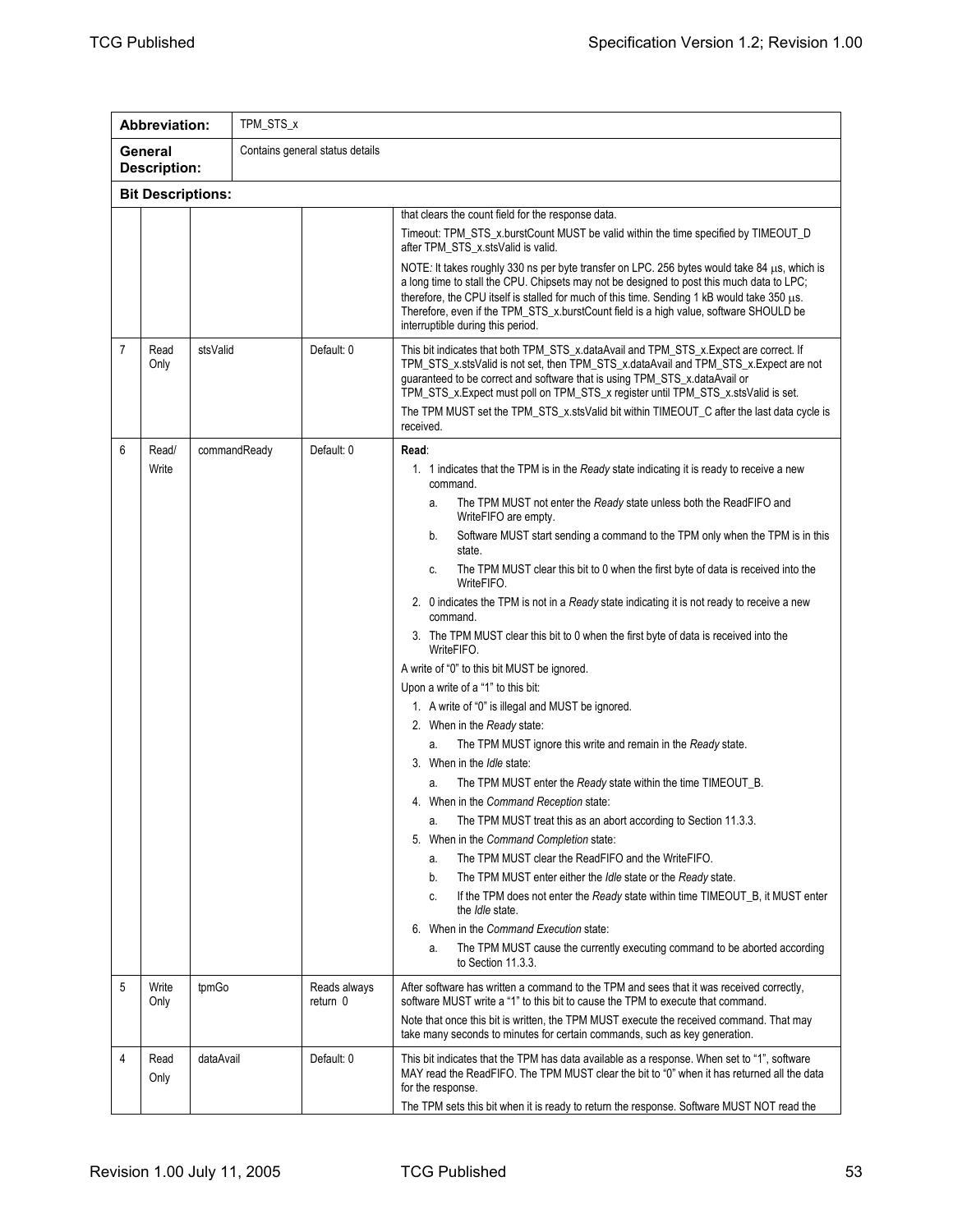| <b>Abbreviation:</b>                  |                          | TPM_STS_x    |                                 |                          |                                                                                                                                                                                                                                                                                                                                                                                                                                                                                                                                                                                                                                                          |  |  |  |
|---------------------------------------|--------------------------|--------------|---------------------------------|--------------------------|----------------------------------------------------------------------------------------------------------------------------------------------------------------------------------------------------------------------------------------------------------------------------------------------------------------------------------------------------------------------------------------------------------------------------------------------------------------------------------------------------------------------------------------------------------------------------------------------------------------------------------------------------------|--|--|--|
| <b>General</b><br><b>Description:</b> |                          |              | Contains general status details |                          |                                                                                                                                                                                                                                                                                                                                                                                                                                                                                                                                                                                                                                                          |  |  |  |
|                                       | <b>Bit Descriptions:</b> |              |                                 |                          |                                                                                                                                                                                                                                                                                                                                                                                                                                                                                                                                                                                                                                                          |  |  |  |
|                                       |                          |              |                                 |                          | ReadFIFO until TPM_STS_x.dataAvail is set. The TPM MUST clear this bit to "0" when it has<br>returned the last byte of the response. Note that there may be some time delay between the<br>read of the last byte from the ReadFIFO and when TPM_STS_x.dataAvail is cleared. The TPM<br>MUST long wait state the LPC bus on reads to TPM_STS_x until it can guarantee that<br>TPM STS x dataAvail returns the correct value. The TPM MUST NOT report that there is more<br>data to return, when in reality it has returned the last byte.                                                                                                                 |  |  |  |
|                                       |                          |              |                                 |                          | To detect overruns/underruns, software SHOULD read TPM_STS_x.dataAvail before it reads<br>what it thinks is the last byte of the response. If TPM_STS_x.dataAvail is "1", then there is at<br>least 1 more byte to read. Software reads the last byte and re-reads TPM_STS_x.dataAvail. In<br>this case, TPM_STS_x.dataAvail should be "0"; since if things are working correctly, there is no<br>more data to return. If TPM_STS_x.dataAvail is still "1", then the TPM has more data to return,<br>and software is out of sync with the hardware; therefore, software should write<br>TPM_STS_x.responseRetry to force the TPM to resend the response. |  |  |  |
|                                       |                          |              |                                 |                          | If the read of TPM_STS_x.dataAvail before software reads the last byte returns a "0", the TPM<br>thinks it has no more data to return, while software still expects 1 more byte. In this case,<br>software MUST write TPM_STS_x.responseRetry to force the TPM to resend the response.                                                                                                                                                                                                                                                                                                                                                                   |  |  |  |
|                                       |                          |              |                                 |                          | When the response has been correctly received, software SHOULD write to<br>TPM_STS_x.commandReady to indicate the response was correctly received, the ReadFIFO<br>can be cleared, and the WriteFIFO is enabled for the next command.                                                                                                                                                                                                                                                                                                                                                                                                                    |  |  |  |
|                                       |                          |              |                                 |                          | This bit clears to "0" when the TPM has sent the last byte of the response. It remains a "0" even<br>if there are more reads to the now-empty ReadFIFO. If software writes to<br>TPM_STS_x.responseRetry, then the TPM MUST set TPM_STS_x.dataAvail back to "1".<br>Software MUST wait until TPM_STS_x.dataAvail has been set to "1" before reading the<br>ReadFIFO.                                                                                                                                                                                                                                                                                     |  |  |  |
|                                       |                          |              |                                 |                          | TPM_STS_x.dataAvail is cleared if software writes a "1" to TPM_STS_x.commandReady even<br>though the response data had not been read.                                                                                                                                                                                                                                                                                                                                                                                                                                                                                                                    |  |  |  |
| 3                                     | Read<br>Only             | Expect       |                                 | Default: 0               | The TPM sets this bit to a value of "1" when it expects another byte of data for a command. It<br>clears this bit to a value of "0" when it has received all the data it expects for that command,<br>based on the TPM size field within the packet.                                                                                                                                                                                                                                                                                                                                                                                                     |  |  |  |
|                                       |                          |              |                                 |                          | This bit is set either after TPM_STS_x.commandReady is written and the WriteFIFO is ready to<br>receive data (TPM is entering the ready state), or after the first byte of the command has been<br>written into the TPM's Receive FIFO (TPM is entering the command execution state). This bit<br>MUST stay set until the TPM has received the number of bytes it expects for that command.                                                                                                                                                                                                                                                              |  |  |  |
|                                       |                          |              |                                 |                          | Software can check for overruns and underruns as follows:                                                                                                                                                                                                                                                                                                                                                                                                                                                                                                                                                                                                |  |  |  |
|                                       |                          |              |                                 |                          | 1. Software writes all the bytes of the command except for the last byte. It reads<br>TPM STS x. Expect. If TPM STS x. Expect is "1" then there have been no errors so far.<br>If it is a "0" then there was an error, and software should restart the command.                                                                                                                                                                                                                                                                                                                                                                                          |  |  |  |
|                                       |                          |              |                                 |                          | 2. If software read a"1" above, then it writes the last byte and re-reads TPM_STS_x.Expect.<br>If TPM_STS_x.Expect is a "0", the command was successfully received; if it is a "1", then<br>there was a failure and the command should be re-issued.                                                                                                                                                                                                                                                                                                                                                                                                     |  |  |  |
| $\overline{2}$                        | Read<br>Only             | Reserved (0) |                                 | Reads always<br>return 0 |                                                                                                                                                                                                                                                                                                                                                                                                                                                                                                                                                                                                                                                          |  |  |  |
| $\mathbf{1}$                          | Write<br>Only            |              | responseRetry                   | Reads always<br>return 0 | Software writes a "1" to this bit to force the TPM to re-send the response.<br>Reads MUST return "0"                                                                                                                                                                                                                                                                                                                                                                                                                                                                                                                                                     |  |  |  |
| 0                                     | Read<br>Only             | Reserved (0) |                                 | Reads always<br>return 0 |                                                                                                                                                                                                                                                                                                                                                                                                                                                                                                                                                                                                                                                          |  |  |  |

### **11.3.12 Data FIFO Register**

### **Table 17: Data FIFO Register**

| <b>Abbreviation:</b>        | TPM_DATA_FIFO_x   |
|-----------------------------|-------------------|
| <b>General Description:</b> | Data port for TPM |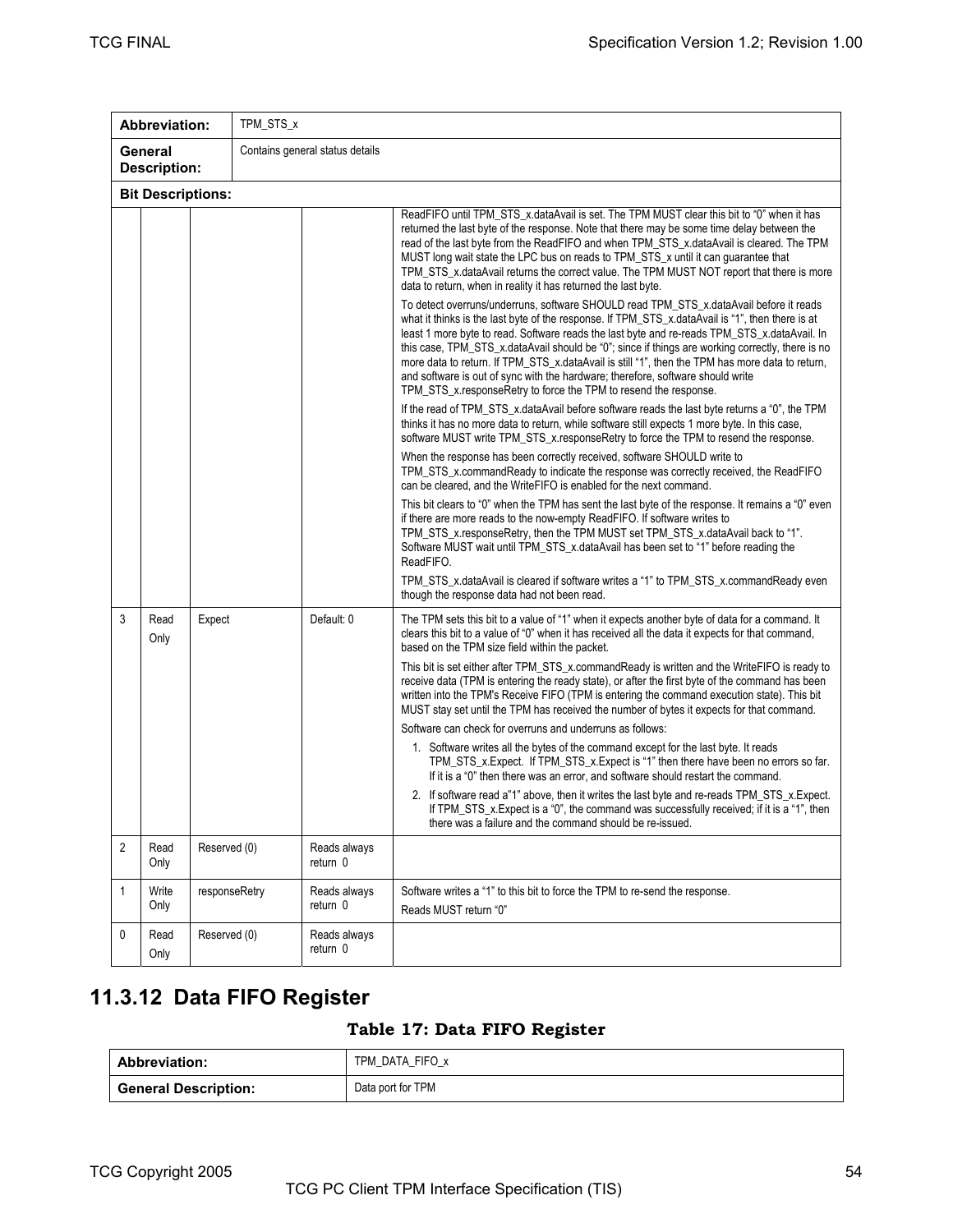|     | <b>Bit Descriptions:</b> |                       |                                                                                                                                                                                                                                                                               |  |  |  |  |  |  |  |
|-----|--------------------------|-----------------------|-------------------------------------------------------------------------------------------------------------------------------------------------------------------------------------------------------------------------------------------------------------------------------|--|--|--|--|--|--|--|
| 7:0 | Data                     | Default:<br>undefined | Software reads packet return data and return status from this port. The return packet for a command is multiple bytes,<br>but software reads it 1 byte at a time. Software SHOULD read the TPM_STS_x.burstCount field to determine how many<br>consecutive bytes it may read. |  |  |  |  |  |  |  |
|     |                          |                       | A read to the ReadFIFO when the TPM STS x stsValid bit indicates there is no data and SHOULD return FFh.                                                                                                                                                                      |  |  |  |  |  |  |  |
|     |                          |                       | Software writes packets to this port. The packet for a command is multiple bytes, but software writes it 1 byte at a time.<br>Software SHOULD read the TPM_STS_x.burstCount field to determine how many consecutive bytes it may send to the<br>TPM.                          |  |  |  |  |  |  |  |
|     |                          |                       | The TPM MUST not drop a write on the LPC bus when it is not able to accept it. Instead, it MUST wait-state the LPC bus.                                                                                                                                                       |  |  |  |  |  |  |  |
|     |                          |                       | The process calling TPM HASH * LPC commands function MUST not poll the count field and MUST send its data to the<br>TPM using only the LPC protocols and bus speeds.                                                                                                          |  |  |  |  |  |  |  |
|     |                          |                       | Software SHOULD read the TPM_STS_x.burstCount field for better general system performance.                                                                                                                                                                                    |  |  |  |  |  |  |  |

### **11.4 Interface Capability**

### **Table 18: Interface Capability**

|      | <b>Abbreviation:</b>     |                             |                                 | TPM_INTF_CAPABILITY_x                                                                                           |                                                                                                                                                       |  |  |  |  |  |
|------|--------------------------|-----------------------------|---------------------------------|-----------------------------------------------------------------------------------------------------------------|-------------------------------------------------------------------------------------------------------------------------------------------------------|--|--|--|--|--|
|      |                          | <b>General Description:</b> |                                 | Provides information of which interrupts that particular TPM supports. The<br>TPM MUST implement this register. |                                                                                                                                                       |  |  |  |  |  |
|      | <b>Bit Descriptions:</b> |                             |                                 |                                                                                                                 |                                                                                                                                                       |  |  |  |  |  |
| 31:9 | Read<br>Only             | Reserved                    | Reads always return 0           |                                                                                                                 |                                                                                                                                                       |  |  |  |  |  |
| 8    | Read<br>only             | <b>BurstCountStatic</b>     | Default: Defined by hardware    |                                                                                                                 | Indicates whether the TPM_STS_x.burstCount field is dynamic or<br>static<br>1 = TPM STS x.burstCount is static<br>0 = TPM_STS_x.burstCount is dynamic |  |  |  |  |  |
| 7    | Read<br>only             | CommandReadyIntSupport      | Default: Defined by hardware    |                                                                                                                 | Corresponds to TPM_INT_ENABLE_x.commandReadyEnable<br>$1 =$ supported<br>$0 = not supported$                                                          |  |  |  |  |  |
| 6    | Read<br>Only             | InterruptEdgeFalling        | Default: Defined by hardware    |                                                                                                                 | Falling edge interrupt support<br>$1 =$ supported<br>$0 = not supported$                                                                              |  |  |  |  |  |
| 5    | Read<br>Only             | InterruptEdgeRising         | Default: Defined by hardware    |                                                                                                                 | Rising edge interrupt support<br>$1 =$ supported<br>$0 = not supported$                                                                               |  |  |  |  |  |
| 4    | Read<br>Only             | InterruptLevelLow           | Default: Defined by hardware    |                                                                                                                 | Low level interrupt support. This interrupt trigger is mandatory.<br>$1 =$ supported<br>$0 =$ illegal:                                                |  |  |  |  |  |
| 3    | Read<br>Only             | InterruptLevelHigh          | Default: Defined by hardware    |                                                                                                                 | High level interrupt support<br>$1 = supported$<br>$0 = not supported$                                                                                |  |  |  |  |  |
| 2    | Read<br>Only             | LocalityChangeIntSupport    | Mandatory: MUST be 1            |                                                                                                                 | Corresponds to TPM_INT_ENABLE_x.localityChangeIntEnable.<br>This is a mandatory interrupt.<br>$1 =$ supported<br>$0 = not allowed$                    |  |  |  |  |  |
| 1    | Read<br>Only             | stsValidIntSupport          | Default:<br>Defined by hardware |                                                                                                                 | Corresponds to TPM_INT_ENABLE_x.stsValidIntEnable<br>$1 =$ supported<br>$0 = not supported$                                                           |  |  |  |  |  |
| 0    | Read<br>Only             | dataAvailIntSupport         | Mandatory: MUST be 1            |                                                                                                                 | Corresponds to TPM_INT_ENABLE_x.dataAvailIntEnable. This is<br>a mandatory interrupt.<br>$1 =$ supported<br>$0 = not allowed$                         |  |  |  |  |  |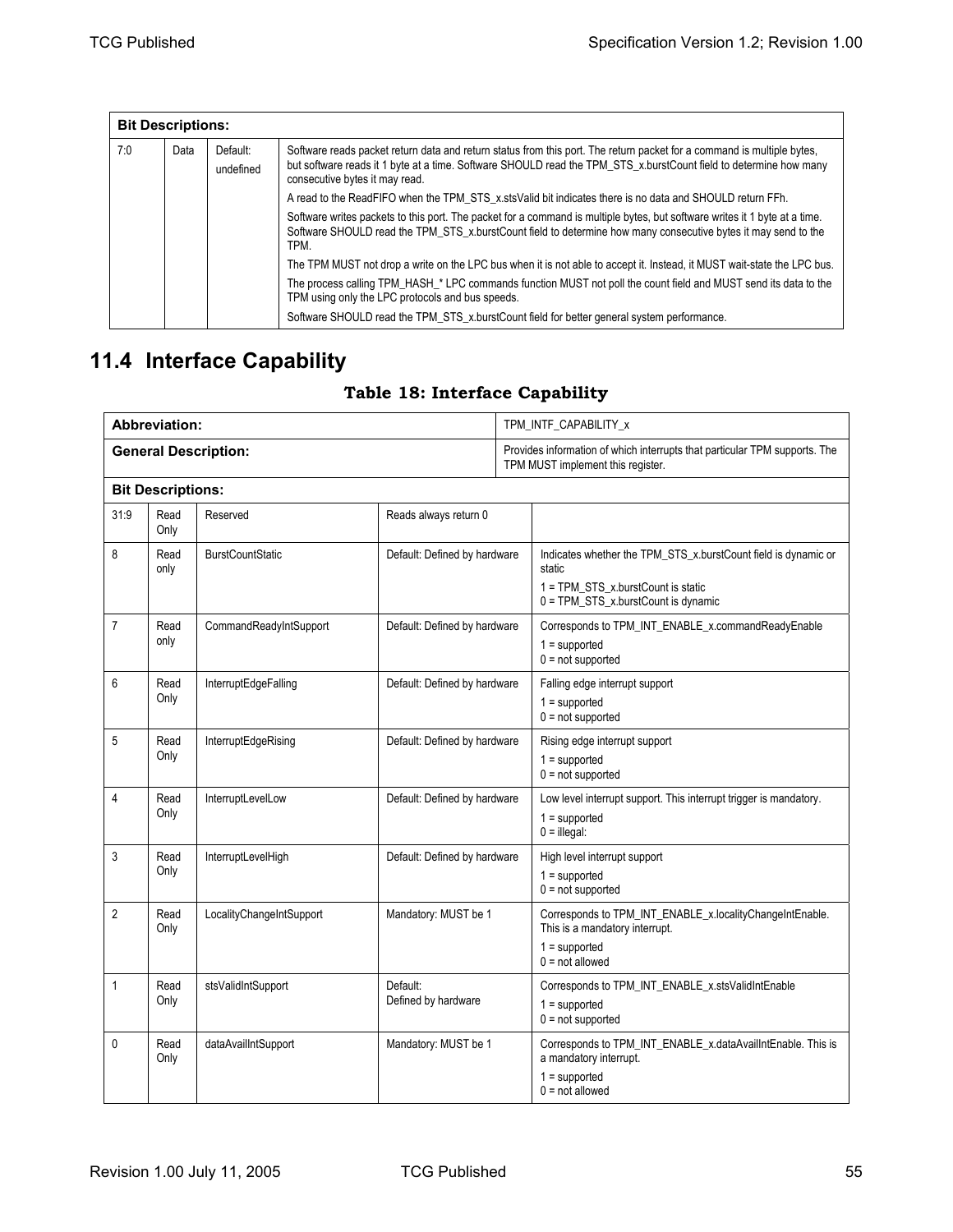### <sup>1045</sup>**11.5 Status Bit State Transitions**

Table 19 shows the changes in status bits based on the command or action done to the TPM. Notice, this is not a state transition table covering the states defined in Section 11.3.11 rather a table describing how the status bits change based on initial condition and action taken. The following rules apply to Table 19.

- 1050 1. There MAY be intermediate status bit states, where a command has finished, but TPM\_STS\_x.dataAvail is not yet set. Software is expected to poll until the appropriate status bit is set.
	- 2. The bits in the table represent values only when TPM STS x, stsValid = 1. Transitional states when TPM\_STS\_x.stsValid = 0 are neither captured nor represented in this table.
- 1055 3. This table applies only to status bit states where a locality has already been selected and no change in locality is performed.
- 4. The statements in the column labeled "Action Taken" are informative when shaded and are derived from normative statements contained within the definitions of the TPM STS x register in Section 11.3.11. If there is an inconsistency between this column 1060 and the statements within normative definitions of the TPM\_STS.x registers, the normative statements within definitions of the TPM\_STS.x registers take precedence. The statements made in unshaded text and delimited by the phrases: "Start of normative comment" and "End of normative comment" are normative. Note, this is a reversal of the standard notation.
- 1065 5. Normal transitions are highlighted in yellow and are indexed to the state transition illustrated in Figure 1.
- 6. In all cases in Table 19 where Idle is the next state, the TPM is allowed to transition directly to Ready effectively via transition 0B. This simplifies the table by not having to show two ending states possibilities. When makinga transparent transition to the Ready 1070 state, the TPM is not required to indicate it is or has been in the Idle state to the
	- software, therefore, making this transition transparent to the software.
		- 7. The following abbreviations are used in Table 19:

| Label | <b>Bit Definition</b>                                                                                                                                                          |
|-------|--------------------------------------------------------------------------------------------------------------------------------------------------------------------------------|
| C/R   | TPM STS x.commandReady                                                                                                                                                         |
| D/A   | TPM STS x.dataAvail                                                                                                                                                            |
| F     | TPM STS x.Expect                                                                                                                                                               |
| TG    | TPM STS x.tpmGo                                                                                                                                                                |
| R/R   | TPM STS x.responseRetry                                                                                                                                                        |
| N/C   | No Change to this bit from previous<br>state                                                                                                                                   |
|       | Nothing written to the TPM for this bit                                                                                                                                        |
| x     | Either 0 or 1. The TPM is allowed to<br>maintain this bit as either value for this<br>state. Software MUST be capable of<br>managing the TPM if either case is<br>implemented. |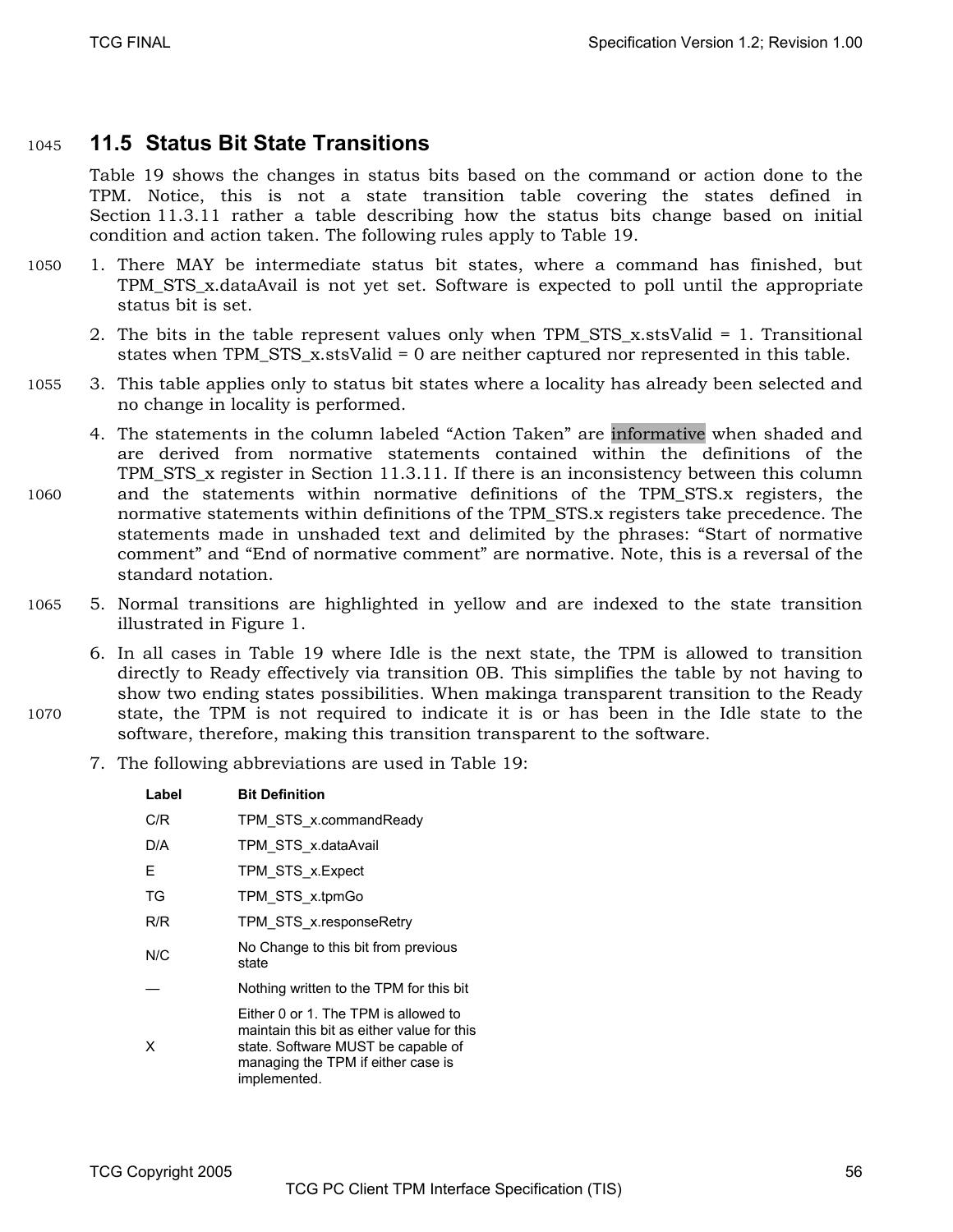| #              | Present State of TPM STS x |              |              |              |             |              |              | Bits / Data Written to TPM_STS_x or<br>TPM DATA FIFO.x |                  | Next State & Result / Reason |              |              |              | <b>Action Taken</b>                                                                                                                                                                                                                                                                                                                                                                                                                                                                                                                                                                                                                                                                                                                                                                                                                                                          |
|----------------|----------------------------|--------------|--------------|--------------|-------------|--------------|--------------|--------------------------------------------------------|------------------|------------------------------|--------------|--------------|--------------|------------------------------------------------------------------------------------------------------------------------------------------------------------------------------------------------------------------------------------------------------------------------------------------------------------------------------------------------------------------------------------------------------------------------------------------------------------------------------------------------------------------------------------------------------------------------------------------------------------------------------------------------------------------------------------------------------------------------------------------------------------------------------------------------------------------------------------------------------------------------------|
|                | <b>TPM State</b>           | C/R          | D/A          | E            | C/R         | <b>TG</b>    | R/R          | <b>Write Data</b>                                      | <b>Read Data</b> | <b>TPM State</b>             | C/R          | D/A          | E.           | <b>Informative</b>                                                                                                                                                                                                                                                                                                                                                                                                                                                                                                                                                                                                                                                                                                                                                                                                                                                           |
| 0A             | Idle                       | $\mathbf{0}$ | $\mathbf{0}$ | $\mathbf{0}$ |             |              |              |                                                        |                  | Idle                         | $\mathbf{0}$ | $\mathbf{0}$ | $\mathbf{0}$ | <b>Start of normative comment</b><br>$IT$ = Time since entering the Idle state<br>If TPM is Idle and $I_T$ >= TIMEOUT_B<br>Then:<br>TPM MUST remain in the Idle state (i.e., continue<br>executing in this in this row/state). until commanded to<br>change by the software (i.e., via state transition in row 3).<br>Else: (i.e., IT < TIMEOUT_B)<br>TPM MAY transition to the Ready state (i.e., transition to<br>row 0B)<br>End of normative comment                                                                                                                                                                                                                                                                                                                                                                                                                      |
| 0 <sub>B</sub> | Idle                       | $\mathbf{0}$ | $\mathbf{0}$ | $\mathbf{0}$ |             |              |              |                                                        |                  | Ready                        | $\mathbf{1}$ | $\mathbf{0}$ | $\mathsf{X}$ | This specification allows a TPM to be implemented such that<br>the software never sees the Idle state. This transition codifies<br>and enables that behavior.<br><b>Start of normative comment</b><br>$IT$ = Time since entering the Idle state<br>If TPM is Idle and $I_T$ >= TIMEOUT B<br>Then:<br>TPM MUST NOT enter the Ready state (i.e., it MUST<br>NOT execute the state transition in this row and MUST<br>remain Idle in Row 0A).<br>Else: (i.e., $I_T$ < TIMEOUT_B)<br>TPM MAY transition to the Ready state (i.e., execute the<br>transition in this row).<br>If the TPM performs this transition, it is not required to indicate<br>that it is, or has been, in the Idle state; rather it is allowed to<br>appear as if it went directly from the state prior to the Idle state<br>to the Ready state transparently to the software.<br>End of normative comment |
| 1              | Idle                       | $\mathbf 0$  | $\mathbf 0$  | 0            | 0           | $\mathbf 0$  | $\mathbf{1}$ |                                                        |                  | Idle                         | $\mathbf 0$  | $\mathbf 0$  | $\mathbf 0$  | There is no response to retry. No state change.                                                                                                                                                                                                                                                                                                                                                                                                                                                                                                                                                                                                                                                                                                                                                                                                                              |
| $\overline{2}$ | Idle                       | $\mathbf 0$  | $\mathbf 0$  | 0            | $\mathbf 0$ | $\mathbf{1}$ | $\mathbf 0$  |                                                        |                  | Idle                         | $\mathbf 0$  | $\mathbf 0$  | $\mathbf 0$  | There is no command to execute. No state change.                                                                                                                                                                                                                                                                                                                                                                                                                                                                                                                                                                                                                                                                                                                                                                                                                             |
| 3              | Idle                       | $\mathbf{0}$ | $\mathbf{0}$ | $\mathbf{0}$ | 1           | $\mathbf{0}$ | $\mathbf{0}$ |                                                        |                  | Ready                        | $\mathbf{1}$ | $\mathbf{0}$ | $\mathsf{X}$ | This is the typical state change resulting from the software's<br>request to send a command.                                                                                                                                                                                                                                                                                                                                                                                                                                                                                                                                                                                                                                                                                                                                                                                 |
| 4              | Idle                       | 0            | $\mathbf{0}$ | $\mathbf{0}$ |             |              |              | Write data                                             |                  | Idle                         | $\mathbf 0$  | $\mathbf{0}$ | $\mathbf{0}$ | TPM drops write, since it is not expecting data. If the software<br>was sending a command and still has data to write, then this is<br>an error in transmission and the software MUST re-transmit the<br>command.                                                                                                                                                                                                                                                                                                                                                                                                                                                                                                                                                                                                                                                            |

#### **Table 19: State Transition Table**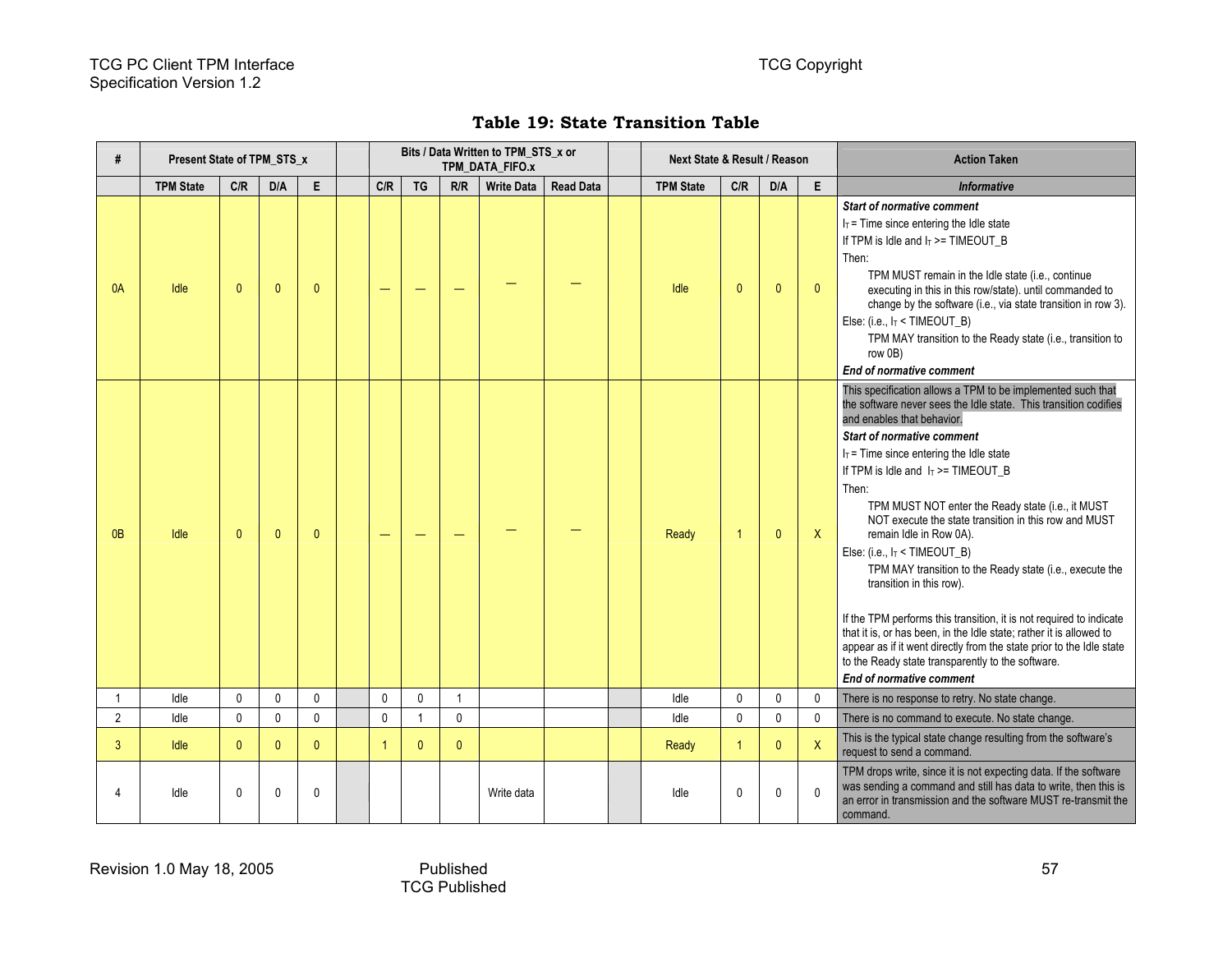| #              | Present State of TPM STS x |                |              |              | Bits / Data Written to TPM STS x or<br>TPM_DATA_FIFO.x |              |                |                                           |                  | <b>Next State &amp; Result / Reason</b> |                |              |              | <b>Action Taken</b>                                                                                                                                                                                                                                       |
|----------------|----------------------------|----------------|--------------|--------------|--------------------------------------------------------|--------------|----------------|-------------------------------------------|------------------|-----------------------------------------|----------------|--------------|--------------|-----------------------------------------------------------------------------------------------------------------------------------------------------------------------------------------------------------------------------------------------------------|
|                | <b>TPM State</b>           | C/R            | D/A          | E.           | C/R                                                    | <b>TG</b>    | R/R            | <b>Write Data</b>                         | <b>Read Data</b> | <b>TPM State</b>                        | C/R            | D/A          | E.           | <b>Informative</b>                                                                                                                                                                                                                                        |
| 5              | Idle                       | $\mathbf{0}$   | $\mathbf{0}$ | $\mathbf{0}$ |                                                        |              |                |                                           | Read data        | Idle                                    | $\Omega$       | $\mathbf{0}$ | $\mathbf{0}$ | TPM returns FFh, since TPM_STS_x.dataAvail is not set.                                                                                                                                                                                                    |
|                |                            |                |              |              |                                                        |              |                |                                           |                  |                                         |                |              |              |                                                                                                                                                                                                                                                           |
| 6              | Ready                      | $\overline{1}$ | $\mathbf{0}$ | X            | $\mathbf{0}$                                           | $\mathbf{0}$ | $\overline{1}$ |                                           |                  | Ready                                   | $\mathbf{1}$   | $\mathbf 0$  | N/C          | No effect on TPM, since TPM_STS_x.commandReady<br>indicates that the response has been read successfully.                                                                                                                                                 |
| $\overline{7}$ | Ready                      | $\overline{1}$ | $\mathbf{0}$ | X            | $\mathbf{0}$                                           |              | $\mathbf{0}$   |                                           |                  | Ready                                   | $\overline{1}$ | $\mathbf{0}$ | N/C          | Causes no change to the TPM, since there is no command to<br>process.                                                                                                                                                                                     |
| 8              | Ready                      | $\mathbf{1}$   | $\mathbf 0$  | X            | 1                                                      | $\Omega$     | $\mathbf 0$    |                                           |                  | Ready                                   | $\mathbf{1}$   | $\mathbf 0$  | N/C          | No effect on TPM, since it is ready to receive commands.                                                                                                                                                                                                  |
| 9              | Ready                      | $\overline{1}$ | $\mathbf{0}$ | X            |                                                        |              |                | Send first<br>byte                        |                  | Reception                               | $\mathbf{0}$   | $\mathbf{0}$ |              | Clear TPM_STS_x.commandReady on first byte.                                                                                                                                                                                                               |
| 10             | Ready                      | $\overline{1}$ | $\mathbf{0}$ | X            |                                                        |              |                |                                           | <b>Read Data</b> | Ready                                   | $\mathbf{1}$   | $\mathbf 0$  | N/C          | No effect on TPM. TPM returns FFh.                                                                                                                                                                                                                        |
|                |                            |                |              |              |                                                        |              |                |                                           |                  |                                         |                |              |              |                                                                                                                                                                                                                                                           |
| 11             | Reception                  | $\mathbf{0}$   | $\mathbf{0}$ |              | $\mathbf{0}$                                           | $\mathbf{0}$ | $\mathbf{1}$   |                                           |                  | Reception                               | $\mathbf{0}$   | $\mathbf 0$  | -1           | There is no response to retry. No state change.                                                                                                                                                                                                           |
| 12             | Reception                  | 0              | $\mathbf 0$  |              | $\mathbf{0}$                                           | -1           | $\mathbf 0$    |                                           |                  | Reception                               | $\mathbf{0}$   | $\mathbf{0}$ |              | TpmGo is not valid at this time. TPM ignores this state<br>transition.                                                                                                                                                                                    |
| 13             | Reception                  | $\mathbf{0}$   | $\mathbf{0}$ |              | $\mathbf{1}$                                           | $\Omega$     | $\mathbf 0$    |                                           |                  | Idle                                    | $\mathbf{0}$   | $\mathbf{0}$ | 0            | The command being sent to the TPM is aborted.                                                                                                                                                                                                             |
| 14             | Reception                  | $\mathbf 0$    | $\mathbf 0$  |              |                                                        |              |                | Send more<br>data other<br>than last byte |                  | Reception                               | $\mathbf 0$    | $\mathbf 0$  | $\mathbf{1}$ |                                                                                                                                                                                                                                                           |
| 15             | Reception                  | $\mathbf{0}$   | $\mathbf{0}$ | -1           |                                                        |              |                | Send last<br>data                         |                  | Reception                               | $\mathbf 0$    | 0            | $\mathbf{0}$ | Good transmission if the software has only one more byte. If<br>either software has more than one more byte to send or if<br>expect = 1 and software has not more data to send, this is a<br>transmission error and the software must resend the command. |
| 16             | Reception                  | 0              | $\mathbf{0}$ |              |                                                        |              |                |                                           | Read data        | Reception                               | $\mathbf{0}$   | 0            |              | TPM returns FFh.                                                                                                                                                                                                                                          |
| 17             | Reception                  | 0              | $\mathbf 0$  | 0            | $\mathbf 0$                                            | $\mathbf{0}$ | $\mathbf 1$    |                                           |                  | Reception                               | 0              | $\mathbf 0$  | 0            | Nothing to retry.                                                                                                                                                                                                                                         |
| 18             | Reception                  | $\mathbf{0}$   | $\mathbf{0}$ | $\mathbf{0}$ | $\mathbf{0}$                                           | -1           | $\mathbf{0}$   |                                           |                  | Execution                               | $\mathbf{0}$   | $\mathbf{0}$ | $\Omega$     | This is the normal transition from sending the command to the<br>start of execution of the command.                                                                                                                                                       |
| 19             | Reception                  | 0              | $\mathbf{0}$ | $\mathbf{0}$ | 1                                                      | $\Omega$     | $\mathbf 0$    |                                           |                  | Idle                                    | $\mathbf{0}$   | $\mathbf{0}$ | $\mathbf{0}$ | Aborts the command sent.                                                                                                                                                                                                                                  |
| 20             | Reception                  | 0              | $\mathbf{0}$ | $\mathbf{0}$ |                                                        |              |                | Write                                     |                  | Reception                               | $\mathbf{0}$   | $\mathbf{0}$ | $\mathbf{0}$ | Write is not expected. Drop write. TPM ignores this state<br>transition.                                                                                                                                                                                  |
| 21             | Reception                  | $\mathbf{0}$   | $\mathbf 0$  | 0            |                                                        |              |                |                                           | Read             | Reception                               | $\mathbf{0}$   | $\mathbf{0}$ | 0            | Read 0xFF.                                                                                                                                                                                                                                                |
|                |                            |                |              |              |                                                        |              |                |                                           |                  |                                         |                |              |              |                                                                                                                                                                                                                                                           |
| 22             | <b>Execution</b>           | $\mathbf{0}$   | $\mathbf{0}$ | $\mathbf{0}$ |                                                        | —            | -              |                                           |                  | Completion                              | $\mathbf{0}$   | -1           | $\mathbf{0}$ | Upon command completion, TPM sets TPM_STS_x.dataAvail<br>to $a1$ .                                                                                                                                                                                        |
| 23             | Execution                  | 0              | $\mathbf{0}$ | 0            | $\mathbf 0$                                            | $\mathbf{0}$ | $\mathbf{1}$   |                                           |                  | Execution                               | $\mathbf{0}$   | $\mathbf 0$  | 0            | There is no response to retry. No state change.                                                                                                                                                                                                           |
| 24             | Execution                  | 0              | $\mathbf 0$  | 0            | 0                                                      | -1           | $\mathbf 0$    |                                           |                  | Execution                               | $\mathbf{0}$   | 0            | $\mathbf{0}$ | The TPM is already executing a command. No state change.                                                                                                                                                                                                  |
| 25             | Execution                  | $\mathbf{0}$   | $\mathbf{0}$ | 0            | $\overline{1}$                                         | $\mathbf{0}$ | $\mathbf 0$    |                                           |                  | Idle                                    | $\mathbf{0}$   | $\mathbf 0$  | $\mathbf{0}$ | The executing command is aborted.                                                                                                                                                                                                                         |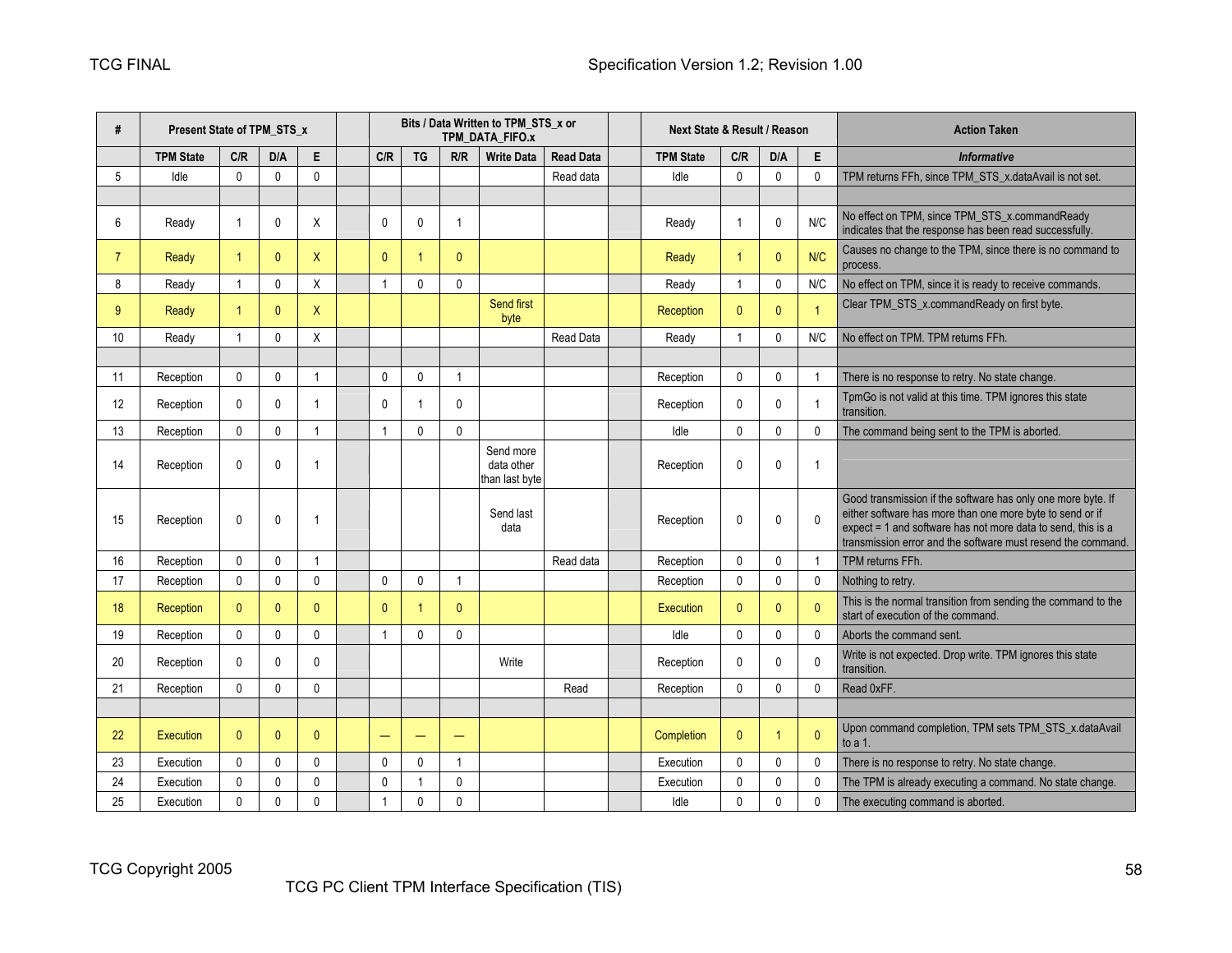| #  | Present State of TPM STS x |              |                          |              | Bits / Data Written to TPM_STS_x or<br>TPM DATA FIFO.x |              |              | <b>Next State &amp; Result / Reason</b> |                                      |                  |                    | <b>Action Taken</b> |              |                                                                                                                                                                                                                                                  |
|----|----------------------------|--------------|--------------------------|--------------|--------------------------------------------------------|--------------|--------------|-----------------------------------------|--------------------------------------|------------------|--------------------|---------------------|--------------|--------------------------------------------------------------------------------------------------------------------------------------------------------------------------------------------------------------------------------------------------|
|    | <b>TPM State</b>           | C/R          | <b>D/A</b>               | E            | C/R                                                    | <b>TG</b>    | R/R          | <b>Write Data</b>                       | <b>Read Data</b>                     | <b>TPM State</b> | C/R                | D/A                 | E            | <b>Informative</b>                                                                                                                                                                                                                               |
| 26 | Execution                  | $\mathbf{0}$ | $\Omega$                 | $\Omega$     |                                                        |              |              | Write data                              |                                      | Execution        | $\mathbf{0}$       | $\mathbf{0}$        | $\Omega$     | TPM drops write, since it is not expecting data. If the software<br>was sending a command and still has data to write, then this is<br>an error in transmission and the software MUST re-transmit the<br>command.                                |
| 27 | Execution                  | $\mathbf{0}$ | $\Omega$                 | $\mathbf{0}$ |                                                        |              |              |                                         | Read data                            | Execution        | $\mathbf{0}$       | $\mathbf{0}$        | $\mathbf{0}$ | TPM returns FFh, since TPM_STS_x.dataAvail is not set.                                                                                                                                                                                           |
|    |                            |              |                          |              |                                                        |              |              |                                         |                                      |                  |                    |                     |              |                                                                                                                                                                                                                                                  |
| 28 | Completion                 | $\mathbf{0}$ |                          | $\mathbf{0}$ | $\mathbf{0}$                                           | $\mathbf{0}$ | 1            |                                         |                                      | Completion       | $\mathbf{0}$       |                     | $\Omega$     | TPM MUST reset ReadFIFO pointers and start sending the<br>response from the first byte.                                                                                                                                                          |
| 29 | Completion                 | $\mathbf{0}$ | $\overline{\phantom{a}}$ | $\mathbf{0}$ | $\mathbf{0}$                                           |              | $\mathbf{0}$ |                                         |                                      | Completion       | $\mathbf{0}$       | $\overline{1}$      | 0            | Causes no change to the TPM, no new command to execute.                                                                                                                                                                                          |
| 30 | Completion                 | $\Omega$     |                          | $\Omega$     |                                                        | $\Omega$     | $\mathbf{0}$ |                                         |                                      | Idle             | $\mathbf{0}$       | $\mathbf{0}$        | 0            | Aborts command.                                                                                                                                                                                                                                  |
| 31 | Completion                 | $\mathbf{0}$ |                          | $\mathbf{0}$ |                                                        |              |              | Write data                              |                                      | Completion       | $\mathbf{0}$       |                     | $\mathbf{0}$ | No effect on TPM, it is not accepting a command.                                                                                                                                                                                                 |
| 32 | Completion                 | $\mathbf{0}$ |                          | 0            |                                                        |              |              |                                         | Read data<br>other than<br>last byte | Completion       | $\mathbf{0}$       |                     | $\mathbf{0}$ | TPM returns data.                                                                                                                                                                                                                                |
| 33 | Completion                 | $\mathbf{0}$ |                          | $\mathbf{0}$ |                                                        |              |              |                                         | Read last<br>byte                    | Completion       | $\mathbf{0}$       | $\mathbf{0}$        | 0            | Good transmission, since TPM STS x.dataAvail = 0.                                                                                                                                                                                                |
| 35 | Completion                 | $\mathbf{0}$ | $\Omega$                 | $\Omega$     | $\Omega$                                               | $\Omega$     | ٠            |                                         |                                      | Completion       | $\mathbf{0}$       |                     | 0            | Normal start of response/Retry operation.                                                                                                                                                                                                        |
| 36 | Completion                 | $\mathbf{0}$ | $\mathbf{0}$             | 0            | $\mathbf{0}$                                           |              | $\mathbf{0}$ |                                         |                                      | Completion       | $\mathbf{0}$       | $\mathbf{0}$        | $\Omega$     | TpmGo is not valid at this time. TPM ignores this state<br>transition.                                                                                                                                                                           |
| 37 | Completion                 | $\mathbf{0}$ | $\mathbf{0}$             | $\mathbf{0}$ | -1                                                     | $\mathbf{0}$ | $\mathbf{0}$ |                                         |                                      | Idle             | $\mathbf{0}$       | $\mathbf{0}$        | $\mathbf{0}$ | This is the typical state change resulting from the software's<br>indication that it received the results of the command, and the<br>TPM may proceed to the Idle state and, depending on<br>implementation, proceed directly to the Ready state. |
| 38 | Completion                 | $\mathbf{0}$ | $\mathbf{0}$             | 0            |                                                        |              |              | Write                                   |                                      | Completion       | $\mathbf{0}$       | $\mathbf{0}$        | $\Omega$     | Write is not expected. Drop write. TPM ignores this state<br>transition.                                                                                                                                                                         |
| 39 | Completion                 | $\mathbf{0}$ | 0                        | 0            |                                                        |              |              |                                         | Read                                 | Completion       | $\mathbf{0}$       | $\mathbf{0}$        | 0            | Read 0Xff.                                                                                                                                                                                                                                       |
|    |                            |              |                          |              |                                                        |              |              |                                         |                                      |                  |                    |                     |              |                                                                                                                                                                                                                                                  |
| 40 |                            | Any          |                          |              |                                                        |              |              | More than 1 bit set on any status write |                                      |                  | No change to state |                     |              | Software error, TPM ignores command and does nothing                                                                                                                                                                                             |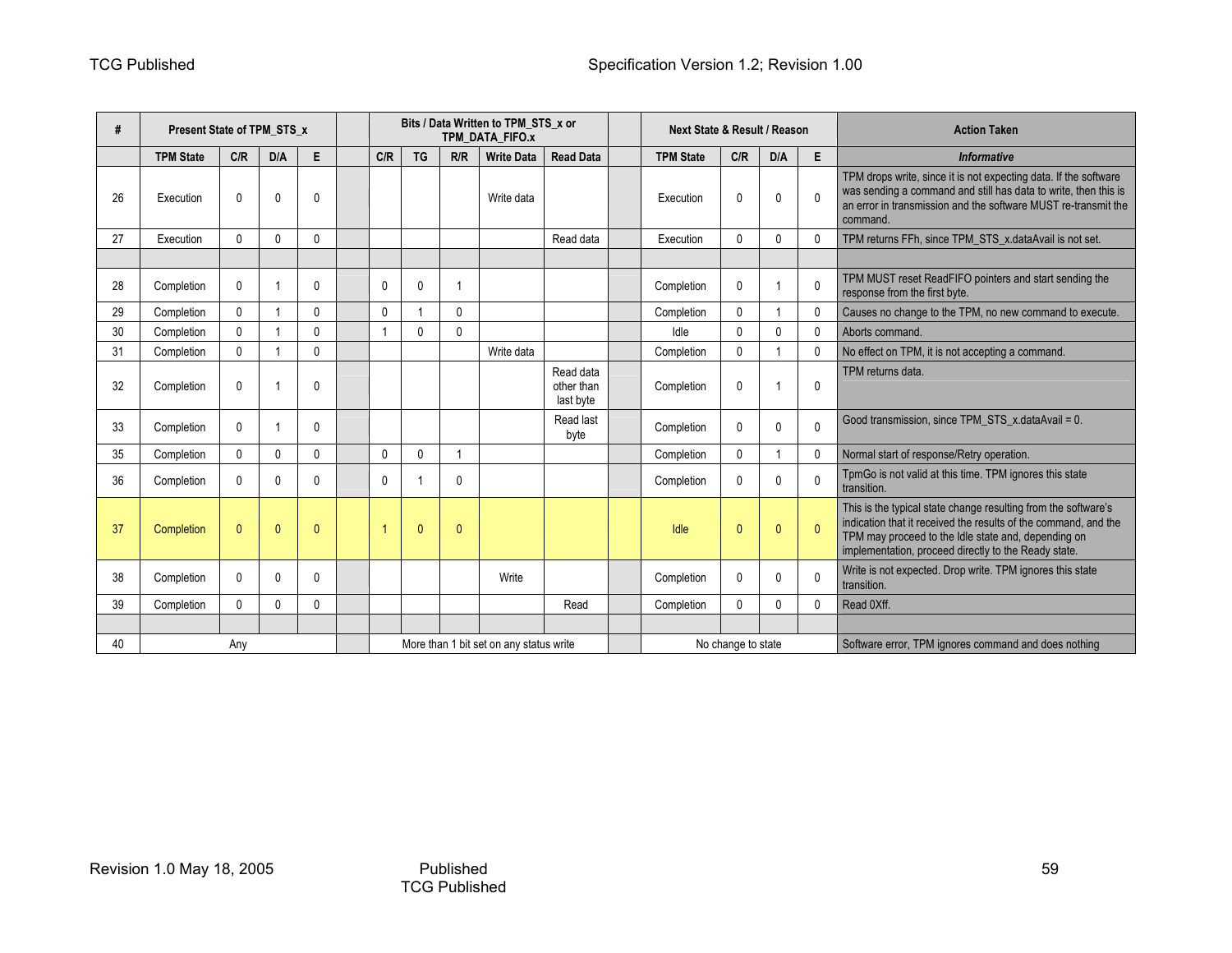### **12. Interrupts**

#### **Start of informative comment**

The method for asserting interrupts uses the Serial-IRQ (SIRQ) protocol for interrupts. The protocol emulates the set of individual hardware signals using time division multiplexing 1075 between frames. An understanding of the SIRQ protocol is critical to the TPM implementer. The direct assertion of the SIRQ line does not, in itself, signal an interrupt. The assertion of the interrupt is a combination of the change in the SIRQ signal during a time slot designated for that interrupt number. The state (level, edge, high, low) is expressed as the state of the SIRQ line during the assigned time slot over a series of frames. The description 1080 below the term interrupt refers to the assertion of an interrupt using the SIRQ protocol as just described.

The TPM must be designed to support asserting any of the IRQ[0:15]. Certain platforms may not support certain IRQs being assigned to the TPM; therefore, the TPM must be capable of asserting any of the 16 possible IRQs. The TPM must not assert PIRQ[A:D] in the SIRQ 1085 stream.

There is a capability register that allows each TPM to indicate which interrupts it supports.

Because use to the TPM is non-preemptive (except for the special case of Seize) and the TPM is single threaded, there is no issue with regard to sharing or colliding interrupts across localities. For example, if one locality starts a TPM operation, it cannot release the TPM to 1090 another locality until the pending TPM operation completes. However, if one locality (e.g., Locality 0) starts a long TPM operation, then turns control to another locality (e.g., Locality 2) before the long operation completes (and of course does not relinquish the TPM which would cause an abort), the second locality (e.g., Locality 2) would not know what the interrupt is for. This situation is outside the purview of this specification and negotiation of 1095 interrupt handling is to be done by the software.

The TPM reports all schemes it supports in the Interrupt Capabilities register bits 3-6. The software selects the scheme using the Interrupt Enable register bits 3-4. If the TPM supports only one scheme, bits 3 and 4 MAY be read only and return the value of the implemented scheme.

- 1100 When an event occurs that causes the TPM to signal an interrupt, the TPM must set the appropriate bits in the TPM\_INT\_STATUS\_x register. If the TPM has not already sent an interrupt, the "0" to "1" transition of a bit in the TPM INT STATUS  $x$  register must cause the TPMs to assert the appropriate interrupt per the SIRQ protocol. The interrupt service routine will read the TPM\_INT\_STATUS\_x register to determine the cause and take 1105 appropriate action. When the interrupt has been serviced, the interrupt service routine must do an End-of-Interrupt (EOI) to the I/O APIC to re-arm the TPM's interrupt in the I/O APIC. Then the interrupt service routine must also send a TPM\_EOI to the TPM to allow it to send new interrupts.
- The TPM must not issue another interrupt until it has received its TPM\_EOI message (see 1110 below), even if new events occur that should cause an interrupt. The TPM should set the appropriate bit in TPM\_INT\_STATUS\_x, but the actual assertion of the interrupt will only occur after the TPM\_EOI. If the interrupt handler detects multiple bits set in TPM INT STATUS x, it may handle all the causes and clear multiple status bits. This means that an interrupt may be handled without actually causing a new interrupt.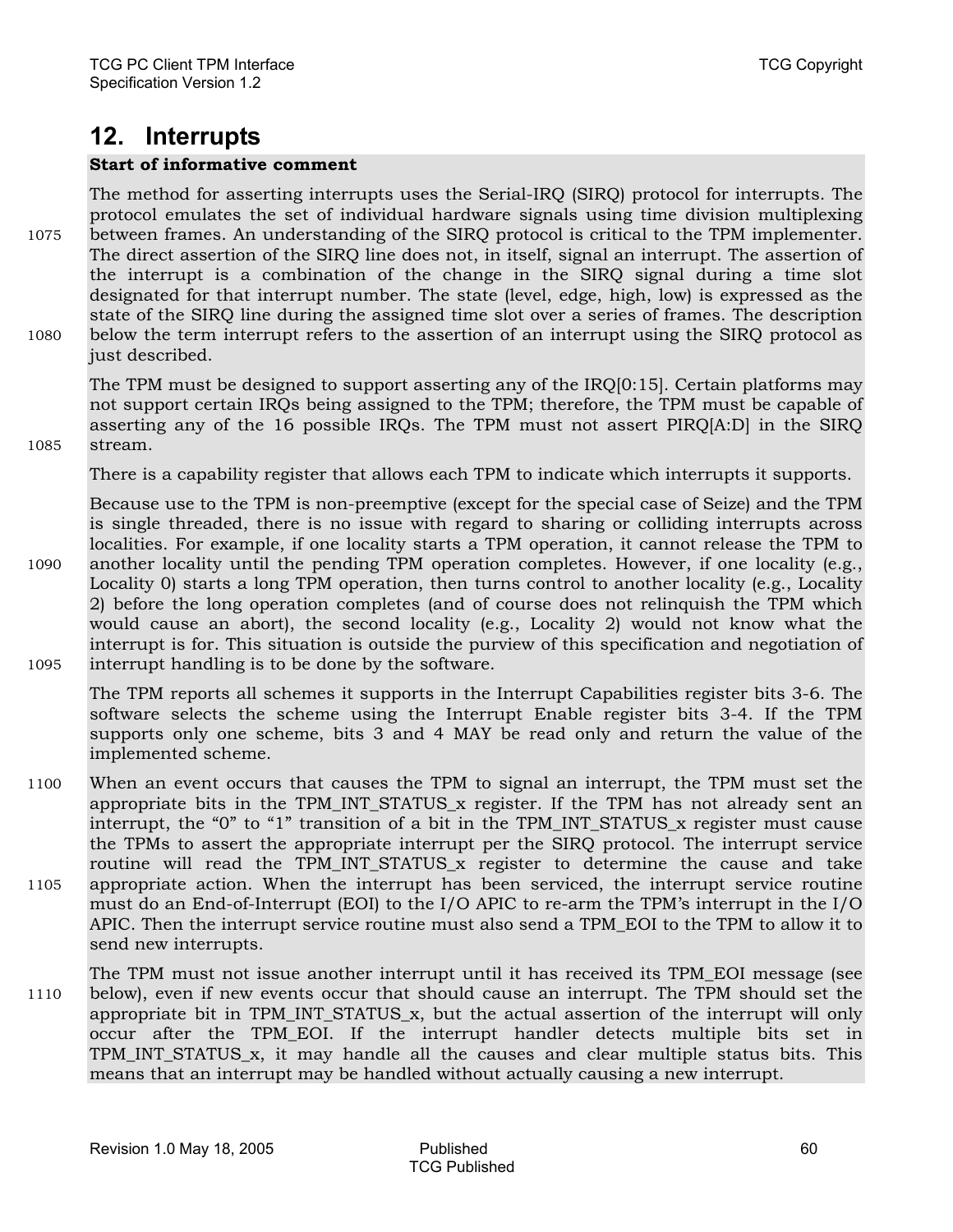1115 The TPM\_EOI to the TPM is writing a "1" to the bit in the TPM\_INT\_STATUS\_x register that corresponds to the type of interrupt just handled. Software may write multiple bits if it has handled multiple interrupt causes at one time.

*The following sections are added for clarification. They should not change functionality.* 

If there are multiple bits set in the Interrupt register, and software does not clear all the 1120 interrupts, then the TPM must issue another interrupt after it sees the TPM\_EOI, which is a write to the Interrupt register.

The software must not change the state of the TPM\_INT\_ENABLE\_x globalIntEnable flag while an interrupt is active.

For example: if after the write to the Interrupt register, there are bits still set, the TPM 1125 issues another interrupt. If software writes all the bits of the Interrupt register, so that after the write the register  $=$  "0", no new interrupt would be generated.

This covers the case that software handles one interrupt at a time and then returns. It also covers the case that software handles all the interrupts it knows about, so writes multiple bits into the Interrupt register, but a new interrupt is flagged between the time software 1130 read the Interrupt register and the time it wrote the TPM\_EOI.

*Application Note: Many commands respond immediately so during normal operation the driver, after sending a command, should poll the TPM for a response keeping the interrupts*  masked. If the driver determines that the TPM will not be able to respond immediately, it will *stop polling the TPM and unmask the appropriate set of interrupts. If the driver does this,*  1135 *there is a possibility of a race condition between the time the interrupt is unmasked and the state being checked becomes true. Therefore, after unmasking the interrupt(s,) the driver should poll the TPM one more time.* 

- 1. The TPM MUST support the following interrupts:
- 1140 a. TPM\_INT\_STATUS\_x.localityChangeIntOccured
	- b. TPM\_INT\_STATUS\_x.dataAvailIntOccured
	- 2. The TPM MAY support the following interrupts:
		- a. TPM\_INT\_STATUS\_x.stsValidIntOccurred
		- b. TPM\_INT\_STATUS\_x.commandReadyIntOccured
- 1145 3. The TPM MUST support asserting any of the IRQ[0:15]. The TPM MUST NOT assert PIRQ[A:D] in the SIRQ stream.
	- 4. The TPM MUST support low level interrupts and MAY support the other interrupts. The TPM MUST report all schemes it supports in the Interrupt Capabilities.
- 5. The TPM MUST set the appropriate bit indicating the cause of the interrupt in the 1150 TPM\_INT\_STATUS\_x register.
	- 6. Once an interrupt is asserted, the TPM MUST NOT assert another interrupt until it receives a TPM\_EOI even if new events occur that should cause an interrupt.
- 7. The software MUST select one of the schemes supported by the TPM. If the TPM supports only one scheme, bits 3 and 4 MAY be read-only and return the value of the 1155 implemented scheme.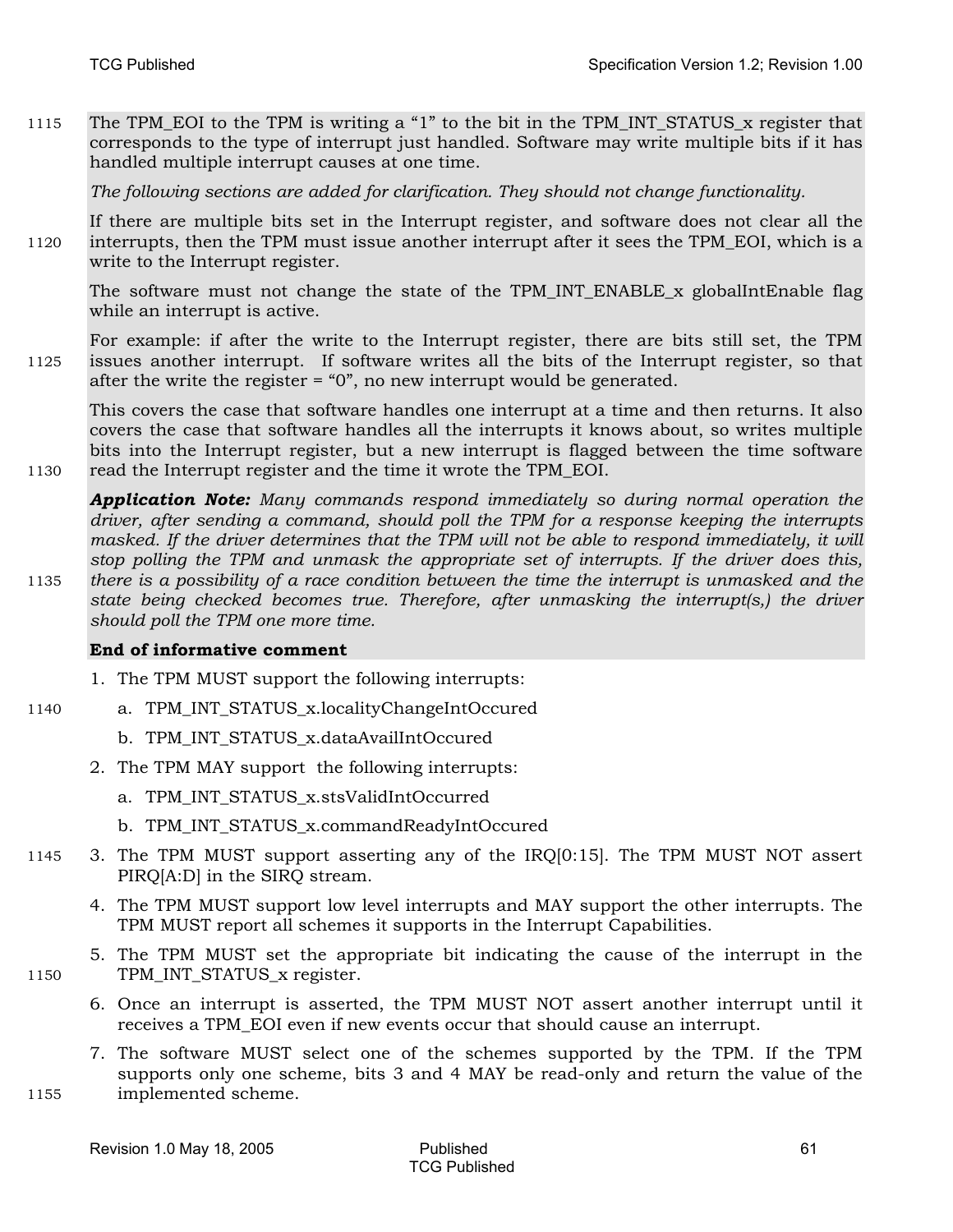- 8. The TPM\_EOI to the TPM is writing a "1" to the bit in the TPM\_INT\_STATUS\_x register that corresponds to the type of interrupt just handled. The software MAY write multiple bits if it has handled multiple interrupt causes at one time.
- 9. If the interrupt handler detects multiple bits set in TPM\_INT\_STATUS\_x, it MAY handle 1160 all the causes and clear multiple status bits.
	- 10.The TPM MUST maintain interrupts as inactive during any change to the TPM INT ENABLE x globalIntEnable and while TPM INT ENABLE x globalIntEnable is 0.
- 11.If the driver is polling and then decides to unmask interrupts, it MUST poll the TPM one 1165 more time after unmasking the interrupts.
	- 12.The TPM has only one interrupt assigned to it. Therefore, while the interrupt ports are replicated across all locality addresses, the interrupt settings for one locality applies to all localities.
	- 13.While polling, the driver SHOULD mask the interrupts.

### <sup>1170</sup>**12.1 Interrupt Enable**

|                | Abbreviation:               |                         |                          | TPM_INT_ENABLE_x                                                                                                                                                                                                                                                                                                                                                                                                                                                                    |  |  |  |  |
|----------------|-----------------------------|-------------------------|--------------------------|-------------------------------------------------------------------------------------------------------------------------------------------------------------------------------------------------------------------------------------------------------------------------------------------------------------------------------------------------------------------------------------------------------------------------------------------------------------------------------------|--|--|--|--|
|                | <b>General Description:</b> |                         |                          | Enables specific interrupts and has the global enable. The TPM MUST<br>implement this register.                                                                                                                                                                                                                                                                                                                                                                                     |  |  |  |  |
|                | <b>Bit Descriptions:</b>    |                         |                          |                                                                                                                                                                                                                                                                                                                                                                                                                                                                                     |  |  |  |  |
| 31             | Read/<br>Write              | qlobalIntEnable         | Default:0                | $1 =$ Interrupts controlled by individual bits<br>0= All interrupts disabled.<br>Cleared to "0" on reset.                                                                                                                                                                                                                                                                                                                                                                           |  |  |  |  |
| 30:8           |                             | Reserved                | Reads always<br>return 0 |                                                                                                                                                                                                                                                                                                                                                                                                                                                                                     |  |  |  |  |
| $\overline{7}$ | Read/<br>Write              | commandReadyEnable      | Default: 0               | $1 =$ Enabled<br>$0 = Disable$                                                                                                                                                                                                                                                                                                                                                                                                                                                      |  |  |  |  |
| 6:5            |                             | reserved                | Reads always<br>return 0 | Note to readers and future editors: This displacement of the enable bits (i.e.<br>TPM_INT_ENABLE_x.commandReadyEnable not being adjacent to the other<br>enable bits) here and in the tables below was done because the<br>TPM_INT_ENABLE_x.commandReadyEnable bit was added late in the draft<br>cycle of this release (1.2). Some TPM manufacturers could not change their<br>implementation in a timely and costly manner if we moved the<br>TPM INT ENABLE x.typePolarity bits. |  |  |  |  |
| 4:3            | Read/<br>Write              | typePolarity            | Default: 01              | $00 =$ High level<br>$01 =$ Low level<br>$10 =$ Rising edge<br>$11 =$ Falling edge                                                                                                                                                                                                                                                                                                                                                                                                  |  |  |  |  |
| $\overline{2}$ | Read/<br>Write              | localityChangeIntEnable | Default: 0               | $1 =$ Enabled<br>$0 = Disable$                                                                                                                                                                                                                                                                                                                                                                                                                                                      |  |  |  |  |
| $\mathbf{1}$   | Read/<br>Write              | stsValidIntEnable       | Default: 0               | $1 =$ Enabled<br>$0 = Disable$                                                                                                                                                                                                                                                                                                                                                                                                                                                      |  |  |  |  |
| 0              | Read/<br>Write              | dataAvailIntEnable      | Default: 0               | $1 =$ Enabled<br>$0 = Disable$                                                                                                                                                                                                                                                                                                                                                                                                                                                      |  |  |  |  |

### **Table 20: Interrupt Enable**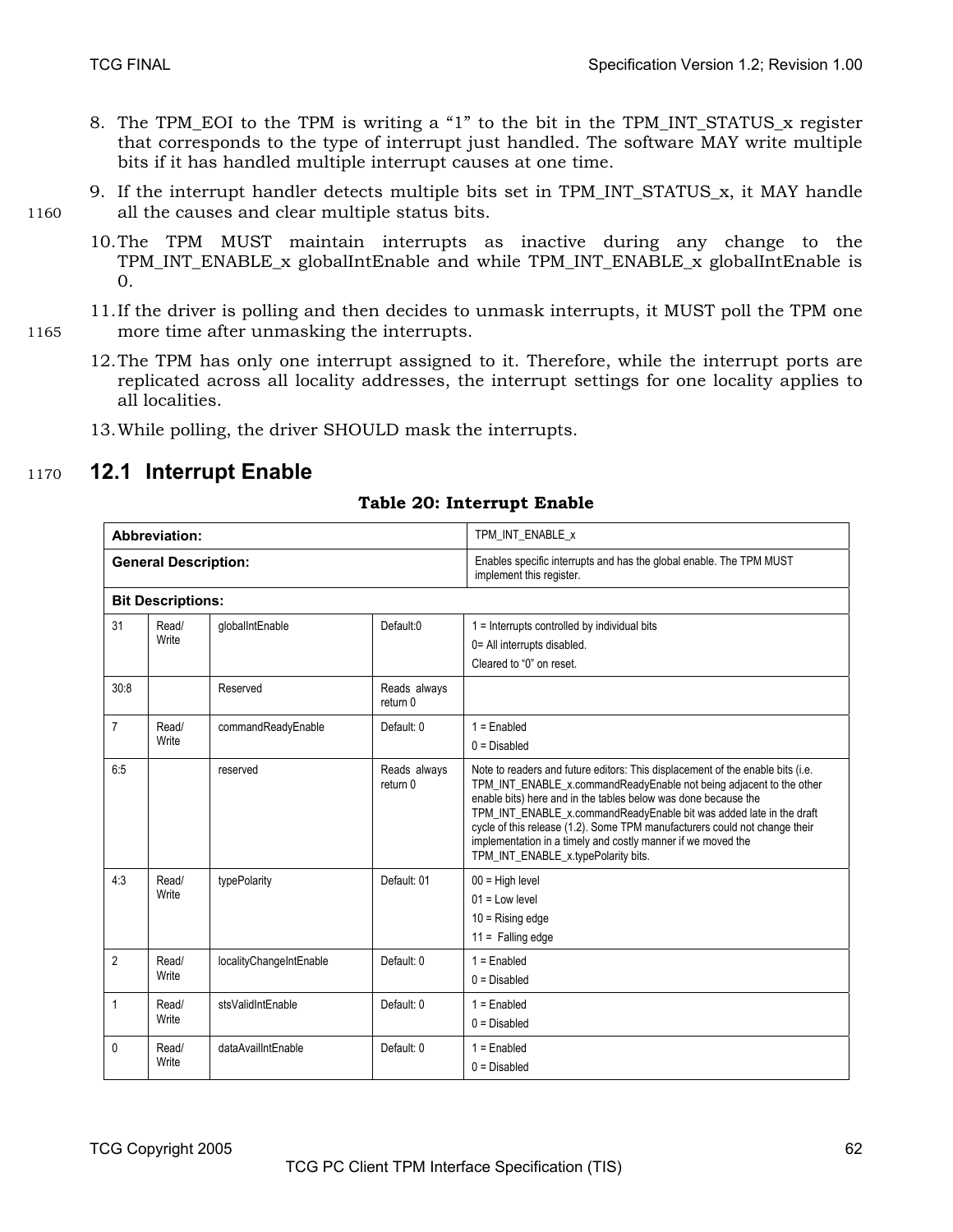### **12.2 Interrupt Status**

|                | Abbreviation:               |                            |                          | TPM_INT_STATUS_x                                                                                                                                                                                                                                                                                                                                                                                                                                                                                                                                                                                                                                        |
|----------------|-----------------------------|----------------------------|--------------------------|---------------------------------------------------------------------------------------------------------------------------------------------------------------------------------------------------------------------------------------------------------------------------------------------------------------------------------------------------------------------------------------------------------------------------------------------------------------------------------------------------------------------------------------------------------------------------------------------------------------------------------------------------------|
|                | <b>General Description:</b> |                            |                          | Shows which interrupt has occurred. The TPM MUST implement this register.                                                                                                                                                                                                                                                                                                                                                                                                                                                                                                                                                                               |
|                | <b>Bit Descriptions:</b>    |                            |                          |                                                                                                                                                                                                                                                                                                                                                                                                                                                                                                                                                                                                                                                         |
| 31:8           |                             | Reserved                   | Reads always<br>return 0 |                                                                                                                                                                                                                                                                                                                                                                                                                                                                                                                                                                                                                                                         |
| $\overline{7}$ | Read /<br>Write 1           | commandReadyIntOccur<br>ed | Default: 0               | When "1", indicates the TPM_STS_x.commandReady bit transitioned from 0 to 1.<br>Writing a "1" to this bit clears the interrupt.<br>Writing a "0" to this bit has no effect.                                                                                                                                                                                                                                                                                                                                                                                                                                                                             |
| 6:3            |                             | reserved                   | Reads always<br>return 0 |                                                                                                                                                                                                                                                                                                                                                                                                                                                                                                                                                                                                                                                         |
| 2              | Read /<br>Write 1           | localityChangeIntOccured   | Default: 0               | When "1", indicates the locality change interrupt occurred. This interrupt is<br>caused whenever any locality moves from TPM_ACCESS_x.requestUse to<br>TPM_ACCESS_x.activeLocality whenever this transition had been delayed due<br>to another locality having TPM ACCESS x.activeLocality set.<br>Note that if the TPM has no TPM ACCESS x.activeLocality set when<br>TPM ACCESS x.requestUse is written, the TPM MUST move directly from<br>TPM ACCESS x.requestUse to TPM ACCESS x.activeLocality without causing<br>the interrupt.<br>Writing a "1" to this bit clears the interrupt (i.e., a TPM_EOI).<br>Writing a "0" to this bit has no effect. |
| $\mathbf{1}$   | Read /<br>Write 1           | stsValidIntOccurred        | Default: 0               | This interrupt indicates a "0" to "1" transition on TPM_STS_x.stsValid.<br>Writing a "1" to this bit clears the interrupt.<br>Writing a "0" to this bit has no effect.                                                                                                                                                                                                                                                                                                                                                                                                                                                                                  |
| $\mathbf{0}$   | Read /<br>Write 1           | dataAvailIntOccured        | Default: 0               | This interrupt indicates that TPM STS x.dataAvail transitioned from a "0" to a<br>"1". This "0" to "1" transition occurs when the command has been completed and<br>there is a Response to be read. This transition MUST only occur when both<br>TPM STS x dataAvail and TPM STS x stsValid bits are "1".<br>Writing a "1" to this bit clears the interrupt.<br>Writing a "0" to this bit has no effect.                                                                                                                                                                                                                                                |

### **Table 21: Interrupt Status**

### **12.3 Interrupt Vector**

### 1175 **Table 22: Interrupt Vector**

|                          | <b>Abbreviation:</b>        |                       | TPM INT VECTOR x                                                                                                  |  |  |  |  |  |
|--------------------------|-----------------------------|-----------------------|-------------------------------------------------------------------------------------------------------------------|--|--|--|--|--|
|                          | <b>General Description:</b> |                       | Contains the SIRQ value. The TPM MUST implement this register.                                                    |  |  |  |  |  |
| <b>Bit Descriptions:</b> |                             |                       |                                                                                                                   |  |  |  |  |  |
| 7:4                      | Reserved (0)                | Reads always return 0 | Must return "0" on read; writes have no meaning.                                                                  |  |  |  |  |  |
| 3:0                      | sirgVec                     | Default: 0            | A value of "0" means SIRQ is disabled and SIRQ is tristated. The SIRQ channel<br>used by TPM can be from 1 to 15. |  |  |  |  |  |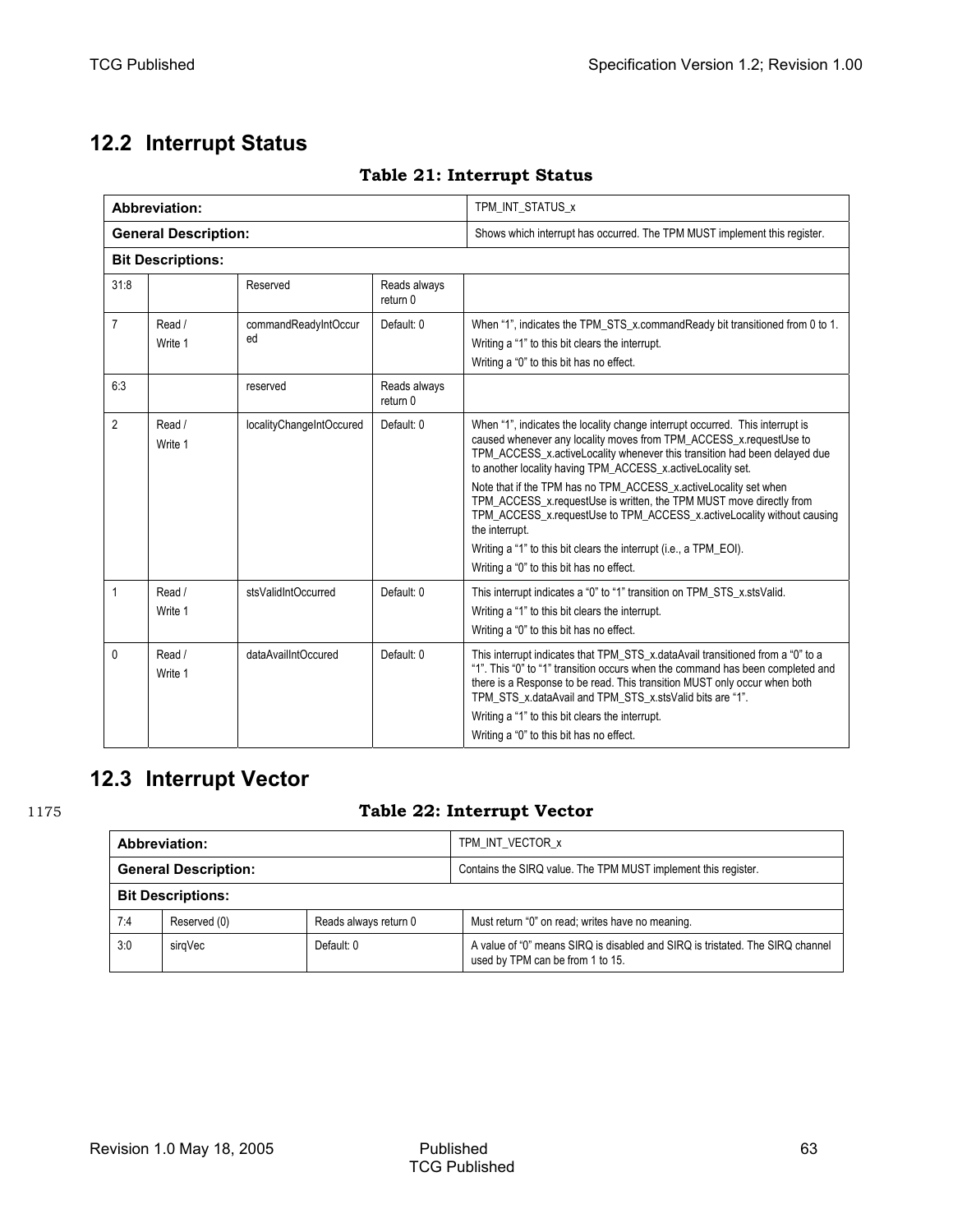### **13. TPM Interface: LPC**

### **Start of informative comment**

The LPC bus is the assumed connection of the TPM to the chipset. This section covers the implementation issues for that connection.

### 1180 **End of informative comment**

### **13.1 Existing TPM Cycles**

### **Start of informative comment**

The existing implementations of the TPM use LPC I/O cycles. I/O cycles are only defined to support a 16-bit address space. The TPM may continue to use its legacy port.

1185 The existing port has a Locality of 0 as regards its capabilities with respect to the PCR registers but has a Locality of  $-1$  with respect to the way the TPM\_ACCESS\_x register works.

### **End of informative comment**

The TPM MAY continue to use its legacy port.

### <sup>1190</sup>**13.1.1 Extension to Existing TPM Cycles**

### **Start of informative comment**

The TPM 1.1 has ports in I/O space for legacy software to use. That legacy software is unaware of the new REQUEST and SEIZE functions. To support the legacy software, if the TPM supports legacy ports, the TPM must accept cycles on the I/O ports any time that no 1195 TPM\_ACCESS\_x.activeLocality bit is set. The TPM must not accept cycles on the I/O ports if any locality is set.

The use of legacy ports is specified in Section 9.4.

### **End of informative comment**

### **13.2 New LPC Locality Cycles for TPM Interface**

#### 1200 **Start of informative comment**

Two new LPC special cycles, TPM-Write and TPM-Read, are added for communication between the chipset and the TPM. On the LPC bus, with the exception of the START field, these cycles are identical to I/O cycles. These new cycles are an additional flag to the TPM (beyond addressing) that the cycles are intended for the TPM as the new locality commands.

#### 1205 **End of informative comment**

See Section 9.1 for rules and restrictions on using the standard vs. Locality LPC cycles.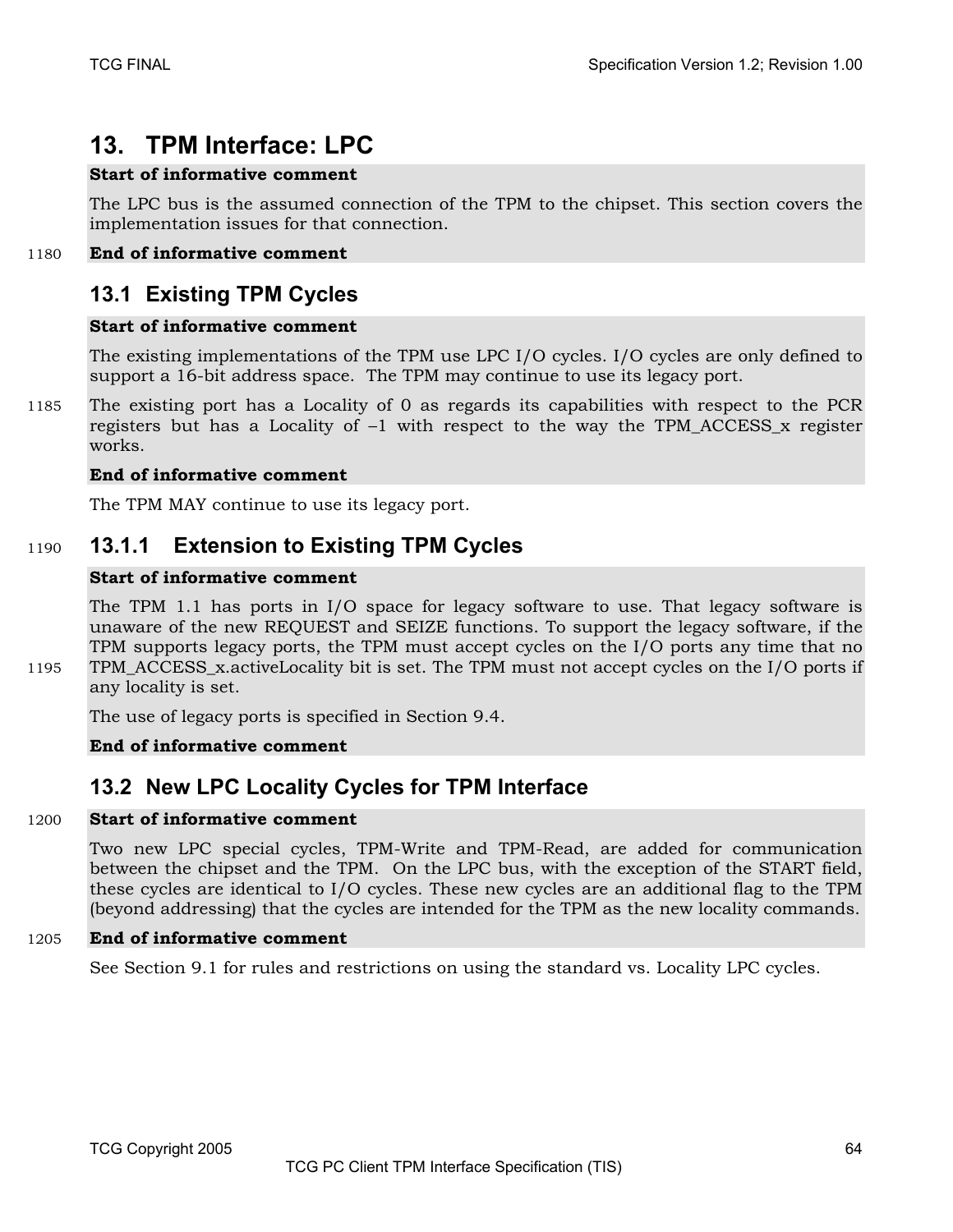### **13.2.1 TPM-Write LPC Locality Special Cycle**

### **Start of informative comment**

Table 23 shows the new TPM-Write special cycle format. It is similar to the existing LPC 1210 I/O write.

If the CPU attempts to write more than 1 byte at a time to the TPM, the chipset must break this up into multiple cycles of 1 byte each to consecutive addresses.

### **End of informative comment**

### **Table 23: New LPC Special Cycle TPM-Write for Accessing the TPM**

| <b>Field</b>  | Value for Bits [3:0] | <b>Description</b>                                                                        |
|---------------|----------------------|-------------------------------------------------------------------------------------------|
| <b>START</b>  | 0101                 | Previously this was a reserved value. It is now allocated for TPM-Write and TPM-<br>Read. |
| CYCTYPE + DIR | 0010                 | Same as used for standard LPC I/O Write                                                   |
| <b>ADDR</b>   | See Description      | Four nibbles. Same as the standard LPC I/O Write.                                         |
| DATA-Low      | DIGEST low nibble    |                                                                                           |
| DATA-High     | DIGEST high nibble   |                                                                                           |
| <b>TAR</b>    |                      | Standard LPC TAR                                                                          |
| <b>SYNC</b>   |                      | Standard SYNC field for an I/O Write                                                      |
| <b>TAR</b>    |                      | Standard LPC TAR                                                                          |

### <sup>1215</sup>**13.2.2 TPM-Read LPC Locality Special Cycle**

### **Start of informative comment**

Table 24 shows the new TPM-Read special cycle format. It is similar to the existing LPC I/O read.

If the CPU attempts to read more than 1 byte at a time to the TPM, the chipset must break 1220 this up into a series of 1-byte reads to consecutive addresses.

**Table 24: New LPC Special Cycle TPM-Read for Accessing the TPM** 

| Field         | Value for Bits [3:0] | <b>Description</b>                                                                        |
|---------------|----------------------|-------------------------------------------------------------------------------------------|
| <b>START</b>  | 0101                 | Previously this was a reserved value. It is now allocated for TPM-Write and TPM-<br>Read. |
| CYCTYPE + DIR | 0000                 | Same as used for standard LPC I/O Read                                                    |
| ADDR          | See Description      | Same as for TPM-Write                                                                     |
| <b>TAR</b>    |                      | Standard LPC TAR                                                                          |
| <b>SYNC</b>   | Standard             | Standard SYNC field for an I/O Read                                                       |
| DATA-Low      | DIGEST low nibble    |                                                                                           |
| DATA-High     | DIGEST high nibble   |                                                                                           |
| <b>TAR</b>    |                      | Standard LPC TAR                                                                          |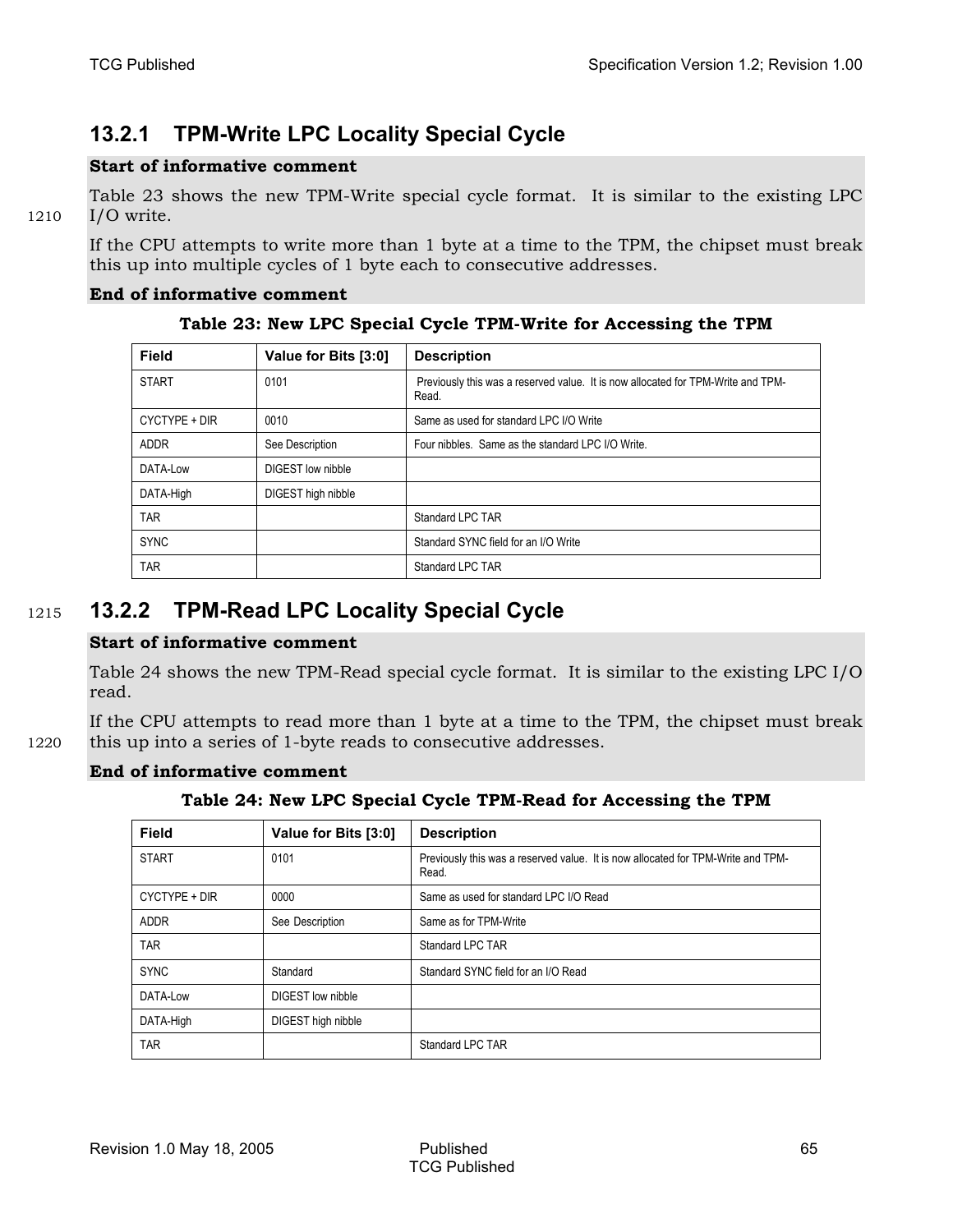### **13.3 TPM Byte Ordering**

### **Start of informative comment**

1225 The TCG specification has multi-byte fields, defined as big-endian. To meet the big-endian requirement for multi-byte fields, the TPM must first receive the MSB (most significant byte) on the LPC bus. For instance, the TCG\_PROTOCOL\_ID is 0x0005 for PID\_OWNER. On the LPC bus, this must be sent to the TPM with 0x00 as the first byte and 0x05 as the second byte. However, the bridge between the CPU and the TPM is little-endian based and, 1230 therefore, a CPU write of 0x0005 would send the 0x05 to the TPM first, then the 0x00 which is not the correct sequence for the TCG\_PROTOCOL\_ID for PID\_OWNER.

Software is required to handle the big-endian TPM fields vs. the little-endian nature of the bridge and LPC bus. Software may do Double Word (DW) (4 bytes) or Word (2 bytes) or Byte accesses to the TPM. Standard PC platforms will have bridges that translate these 4-byte or 1235 2-byte accesses into single-byte accesses on LPC. PC platforms will always break up the request so that they send the least significant address of that request first on the LPC bus. In the example above, software could do two 1-byte accesses to the TPM, the first write would be with data 0x00, and the second write would be with data 0x05. Or software could do a Word access and send 0x0500, which would cause the bridge to issue the 0x00 cycle first on the 1240 LPC bus followed by an LPC cycle of 0x05.

### **End of informative comment**

The TCG specification has multi-byte fields, defined as big-endian; to meet the big-endian requirement for multi-byte fields, the TPM MUST first receive the MSB (most –significant byte) on the LPC bus.

1245 Software MUST handle the big-endian TPM fields vs. the little-endian nature of the bridge and the LPC bus. Software MAY do Double Word (DW) (4 byte) or Word (2 byte) or Byte accesses to the TPM.

### **13.4 Reset Timing**

### **Start of informative comment**

1250 The operation of the platform's CRTM likely occurs during a very time-sensitive period. Because of this, strict requirements are necessary for the TPM's reset timing. During this time platform's CRTM may need to make decisions based on the presences or absences of the TPM's response that affect the rest of the platform's boot cycle. This requires the any return from TPM\_ACCESS\_x register be valid regardless of the timing – the TPM must not 1255 be allowed to return anything but a valid response from this register.

While the TPM\_ACCESS\_x register is the most critical, the availability of the other registers is important for performance reasons.

- 1. The TPM MUST return a valid response to a read of any TPM\_ACCESS\_x register within 1260 100 µs after completion of TPM\_Init.
	- 2. The TPM MUST NOT return a response to any read of any of the TPM\_ACCESS\_x registers until the register is valid.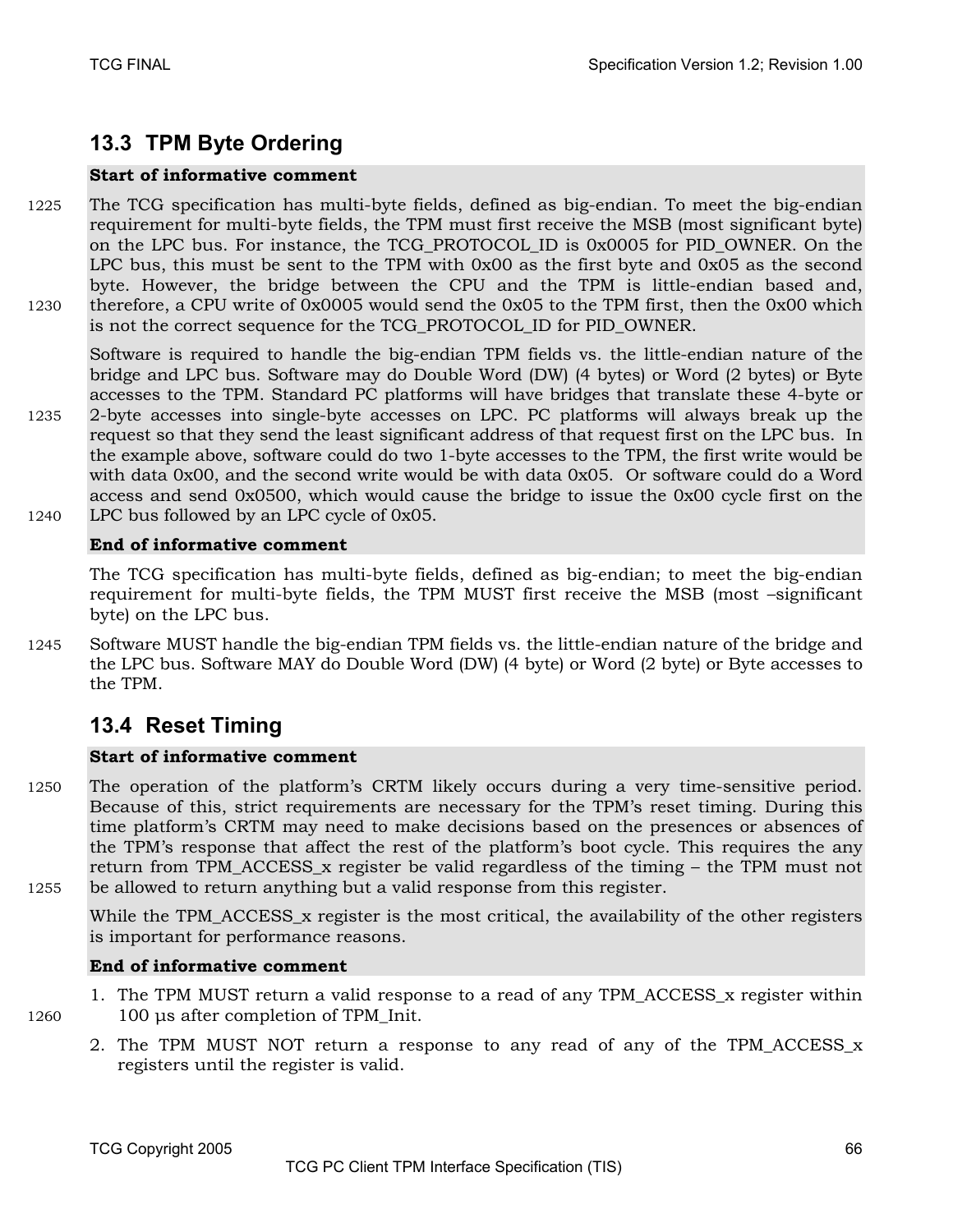- 3. All other registers MUST return a valid response to reads within 30 ms after completion of TPM\_Init.
- 1265 4. The TPM MUST accept commands and MUST have set the TPM\_ACCESS\_x.tpmRegValidSts bit within 30 ms after completion of TPM\_Init.

### **13.5 Other LPC Considerations**

| <b>Issue</b> | <b>Description</b>                                                     |
|--------------|------------------------------------------------------------------------|
| Mobile       | The TPM is permitted to use the CLKRUN# protocol for mobile platforms. |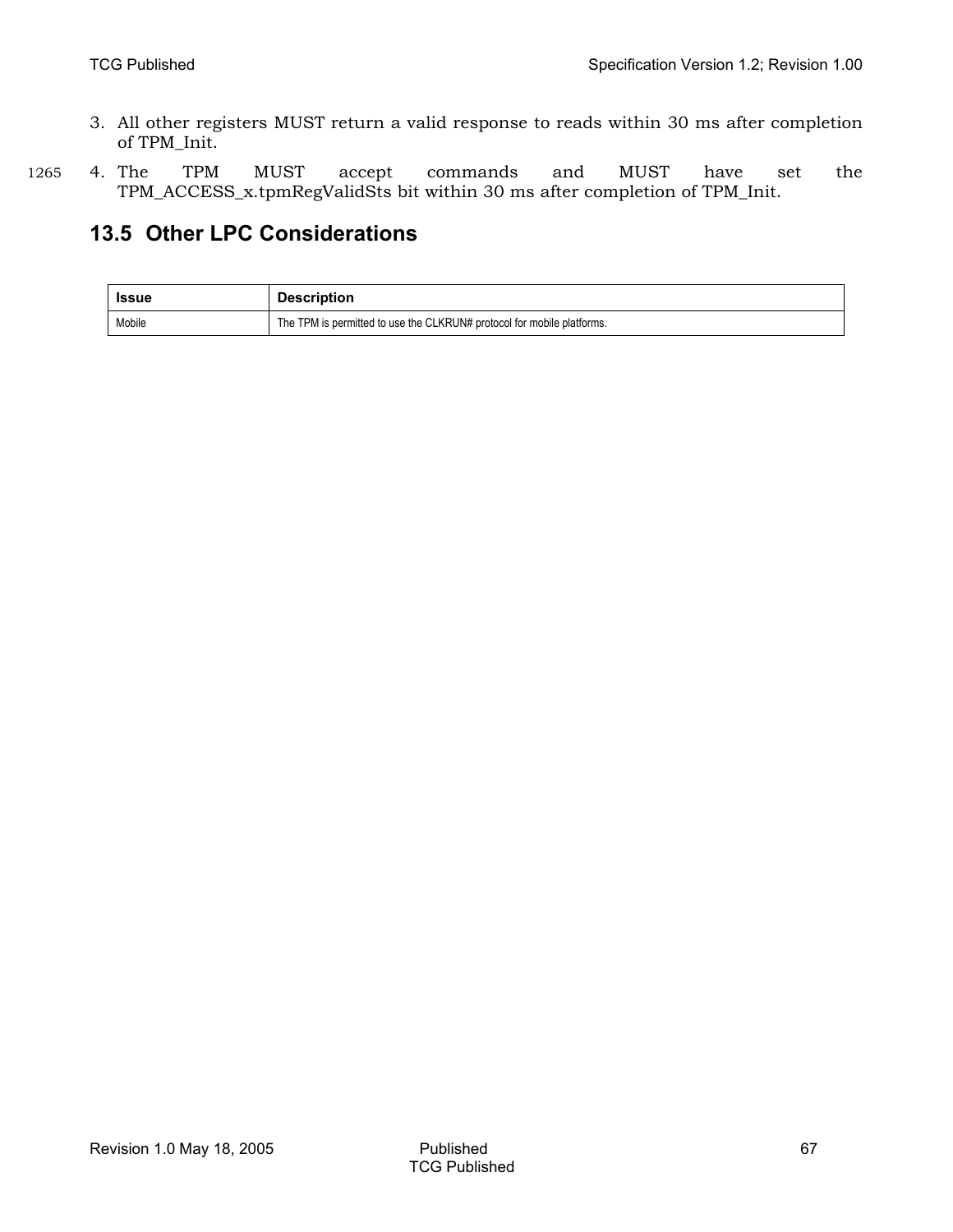### **14. TPM Packaging**

### **Start of informative comment**

1270 A standard package allows TPM and motherboard manufacturers the convenience and cost savings of not having to define from scratch the packaging and pinout for a TPM. This packing and pinout standard is provided as a convenience for either an end product or as a basis for extension or modification. It is recognized that individual environments may dictate other schemes; therefore, implementation of this section is optional and any 1275 deviance will not detract from a platform's claim to adherence to this specification.

#### **End of informative comment**

The TPM MAY use the packaging and pinout definitions as defined in this section and per Figure 2.

The TPM MAY be designed as a 28-pin TSSOP using 9.6 mm (0.65 mm lead pitch) 6.1 mm 1280 plastic width.

If a TPM is designed to use the packaging and pinout outs specified in this section, it SHALL be said to use the "Packaging as specified in the TCG PC Client Specification 1.2". If it does not use this pinout and packaging, it MUST not claim this packaging.

| GPIO/SM_DAT              |          | 28 LPCPD#             |
|--------------------------|----------|-----------------------|
| GPIO/SM_CLK <sup>2</sup> |          | 27 SERIRQ             |
| VNC <sub>3</sub>         |          | $26$ LADO             |
| GND                      | Ι4       | $25$ GND              |
| 3VSB <sub>15</sub>       |          | 2413V                 |
| GPIO-Express-006         |          | $23$ LAD1             |
| PP/GPIO <sup>7</sup>     |          | 22 LFRAME#            |
| TestI <sup>18</sup>      | 211      | <b>LCLK</b>           |
| TestBI/BADD/GPIO 9       |          | $20$ LAD <sub>2</sub> |
| 3V                       | 110      | 19 <sub>3</sub> V     |
| <b>GND</b>               | l 11     | 18GND                 |
| VBAT <b>I</b> 12         | 17I      | LAD3                  |
| xtall/32k in 13          | 161      | LRESET#               |
| xtalO                    | 14<br>15 | CLKRUN#/GPIO          |
|                          |          |                       |

1285 **Figure 2: TPM Pinout**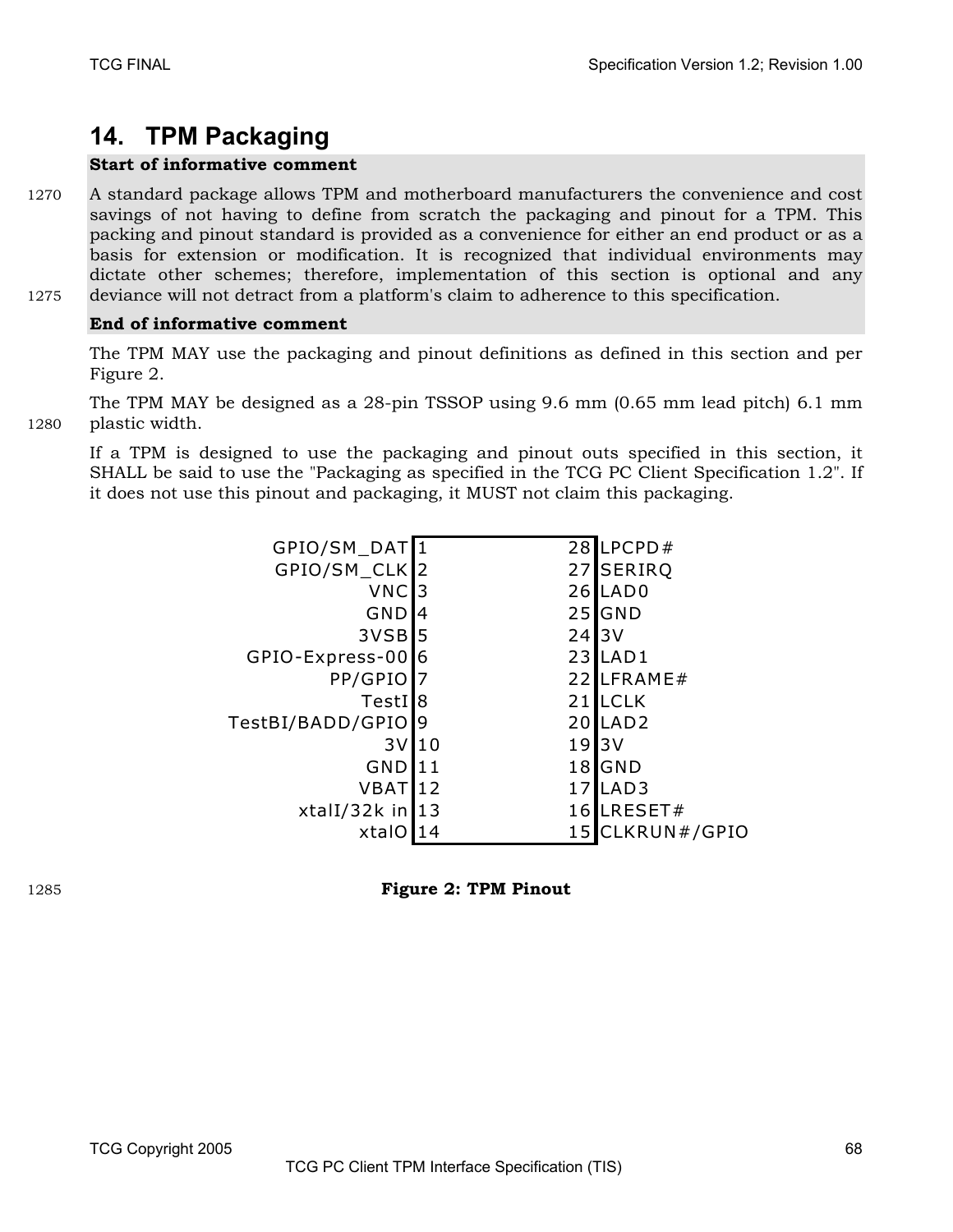### Using Figure 2, the pins MAY be defined as in Table 25.

|  |  | Table 25: Pin Assignments |
|--|--|---------------------------|
|--|--|---------------------------|

| Signal                   | Pin(s)           | <b>Type</b>              | <b>Description</b>                                                                                                                                                                                                                                    | <b>Required</b> |
|--------------------------|------------------|--------------------------|-------------------------------------------------------------------------------------------------------------------------------------------------------------------------------------------------------------------------------------------------------|-----------------|
| LAD[3:0]                 | 26.23.<br>20, 17 | BI                       | As defined in the LPC Interface Specification                                                                                                                                                                                                         | Υ               |
| LPCPD#                   | 28               | $\mathbf{I}$             | As defined in the LPC Interface Specification                                                                                                                                                                                                         | Υ               |
| <b>LCLK</b>              | 21               | $\mathbf{I}$             | As defined in the LPC Interface Specification.                                                                                                                                                                                                        | Υ               |
| LFRAME#                  | 22               | $\mathbf{I}$             | As defined in the LPC Interface Specification                                                                                                                                                                                                         | Y               |
| LRESET#                  | 16               | $\mathbf{I}$             | As defined in the LPC Interface Specification                                                                                                                                                                                                         | Y               |
| <b>SERIRQ</b>            | 27               | BI                       | As defined in the LPC Interface Specification                                                                                                                                                                                                         | Υ               |
| CLKRUN#/GPIO             | 15               | BI                       | Same as PCI CLKRUN#. Active Low. Only needed by peripherals that<br>need DMA or bus mastering in a system that can stop the PCI bus.<br>(Generally Mobile)<br>GPIO will default to low.                                                               | Υ               |
| PP/GPIO                  | $\overline{7}$   | I,BI                     | Physical Presence, active high, internal pull-down. Used to indicate<br>Physical Presence to the TPM.<br>GPIO will default to low                                                                                                                     | Υ               |
| XTALI/32k in             | 13               | $\mathbf{I}$             | 32 kHz crystal input or 32 kHz clock input                                                                                                                                                                                                            |                 |
| <b>XTALO</b>             | 14               | $\circ$                  | 32 kHz crystal output                                                                                                                                                                                                                                 |                 |
| <b>GPIO/SM CLK</b>       | $\overline{2}$   | BI                       | Defaults as a GPIO. GPIO will default high.<br>Also used as System Management Bus Clock signal                                                                                                                                                        |                 |
| <b>GPIO/SM DAT</b>       | $\mathbf{1}$     | BI                       | Defaults as a GPIO. GPIO will default high<br>Also used as System Management Bus Data signal.                                                                                                                                                         |                 |
| GPIO-Express-00          | 6                | BI                       | GPIO assigned to TPM_NV_INDEX_GPIO_00                                                                                                                                                                                                                 |                 |
| <b>VNC</b>               | 3                |                          | Vendor Controlled No Connect. This pin will be defined by the TPM vendor<br>or can be a GPIO. There is no defined default state for this signal.                                                                                                      |                 |
| <b>TESTBI</b>            | 8                | $\mathbf{I}$             | This pin will be pulled low on the motherboard. Assuming: Pull high to<br>enable Test mode. Pull low to disable Test mode and enable GPIO on pin<br>8(TESTBI).                                                                                        |                 |
| <b>TESTBI/ BADD/GPIO</b> | 9                | 8                        | TESTBI: Test port. If TESTBI is pulled low acts as a GPIO.<br>BADD(Optional): Used to switch between addresses. Internal pull-up.<br>Status read at startup.<br>$High = 7E/7F$ (default)<br>Low(external pull-down) = EE/EF<br>GPIO will default high |                 |
| Power                    |                  |                          |                                                                                                                                                                                                                                                       |                 |
| 3V                       | 10, 19<br>24     | $\overline{\phantom{a}}$ | This is a 3.3 volt DC power rail supplied by the motherboard to the module.<br>The maximum power for this interface is 250 mA. Available from S0-S2.                                                                                                  | Υ               |
| <b>GND</b>               | 4, 11,<br>18, 25 | $\overline{\phantom{a}}$ | Zero volts. Expected to be connected to main motherboard ground.                                                                                                                                                                                      | Y               |
| <b>VBAT</b>              | 12               | $\mathbf{I}$             | 3.3 V battery input. Available from S0-S5 and in G3 state.                                                                                                                                                                                            |                 |
| 3VSB                     | 5                | $\mathbf{I}$             | 3.3 V standby DC power rail. Available from S0-S5.                                                                                                                                                                                                    |                 |